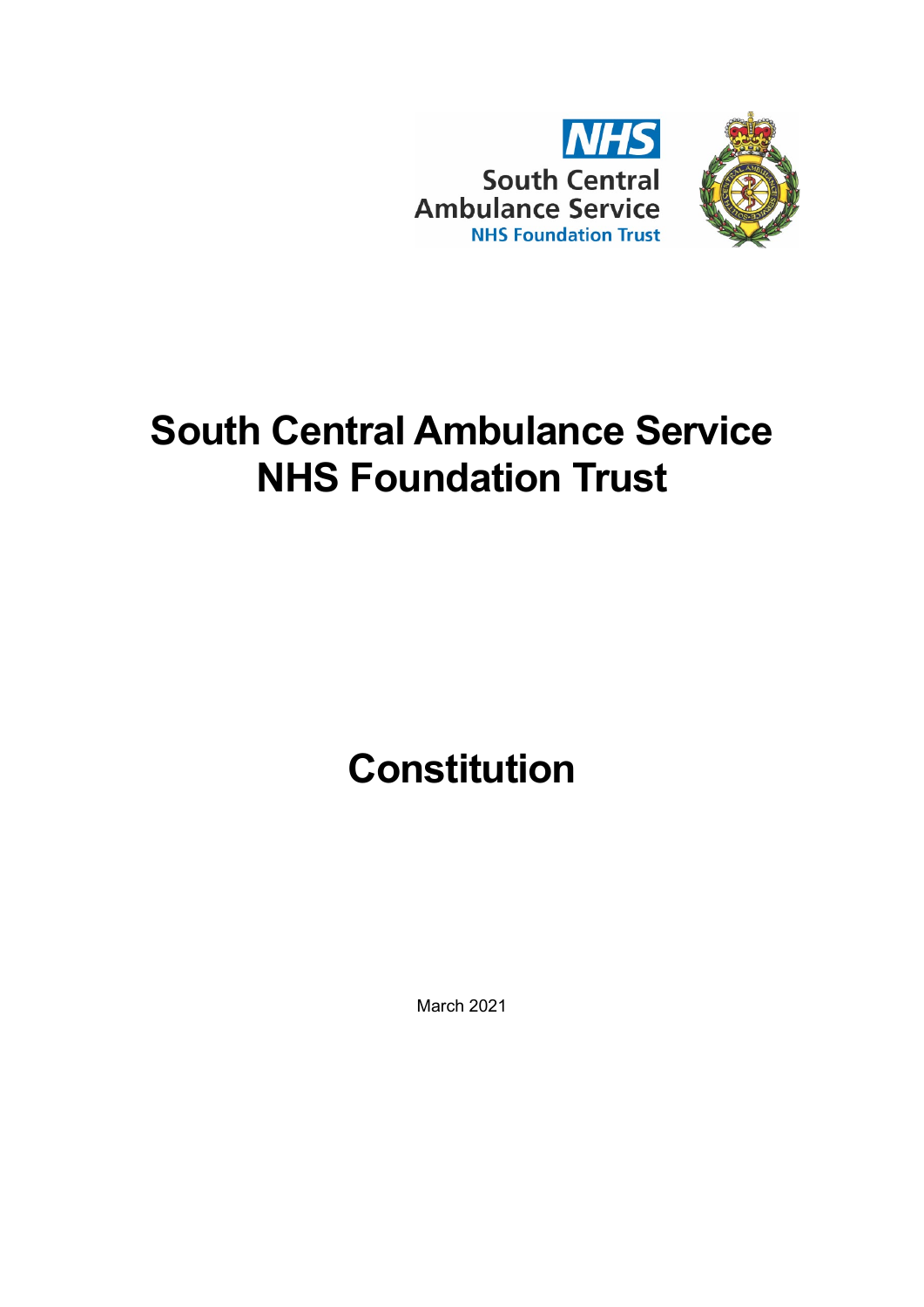# **South Central Ambulance Service NHS Foundation Trust Constitution**

#### -------------------------------- **TABLE OF CONTENTS**

--------------------------------

| $\mathbf 1$ . |                                                                         |  |
|---------------|-------------------------------------------------------------------------|--|
| 2.            |                                                                         |  |
| 3.            |                                                                         |  |
| 4.            |                                                                         |  |
| 5.            |                                                                         |  |
| 6.            |                                                                         |  |
| 7.            |                                                                         |  |
| 8.            |                                                                         |  |
| 9.            |                                                                         |  |
| 10.           |                                                                         |  |
| 11.           |                                                                         |  |
| 12.           |                                                                         |  |
| 13.           |                                                                         |  |
| 14.           | Council of Governors - disqualification and removal  11                 |  |
| 15.           |                                                                         |  |
| 16.           |                                                                         |  |
| 17.           |                                                                         |  |
| 18.           |                                                                         |  |
| 19.           |                                                                         |  |
| 20.           |                                                                         |  |
| 21.           |                                                                         |  |
| 22.           |                                                                         |  |
| 23.           |                                                                         |  |
| 24.           | Board of Directors - qualification for appointment as a Non-Executive   |  |
| 25.           | Board of Directors - appointment and removal of Chairman and other Non- |  |
| 26.           | Board of Directors - appointment of Deputy Chairman 14                  |  |
| 27.           | Board of Directors - appointment and removal of the Chief Executive and |  |
| 28.           |                                                                         |  |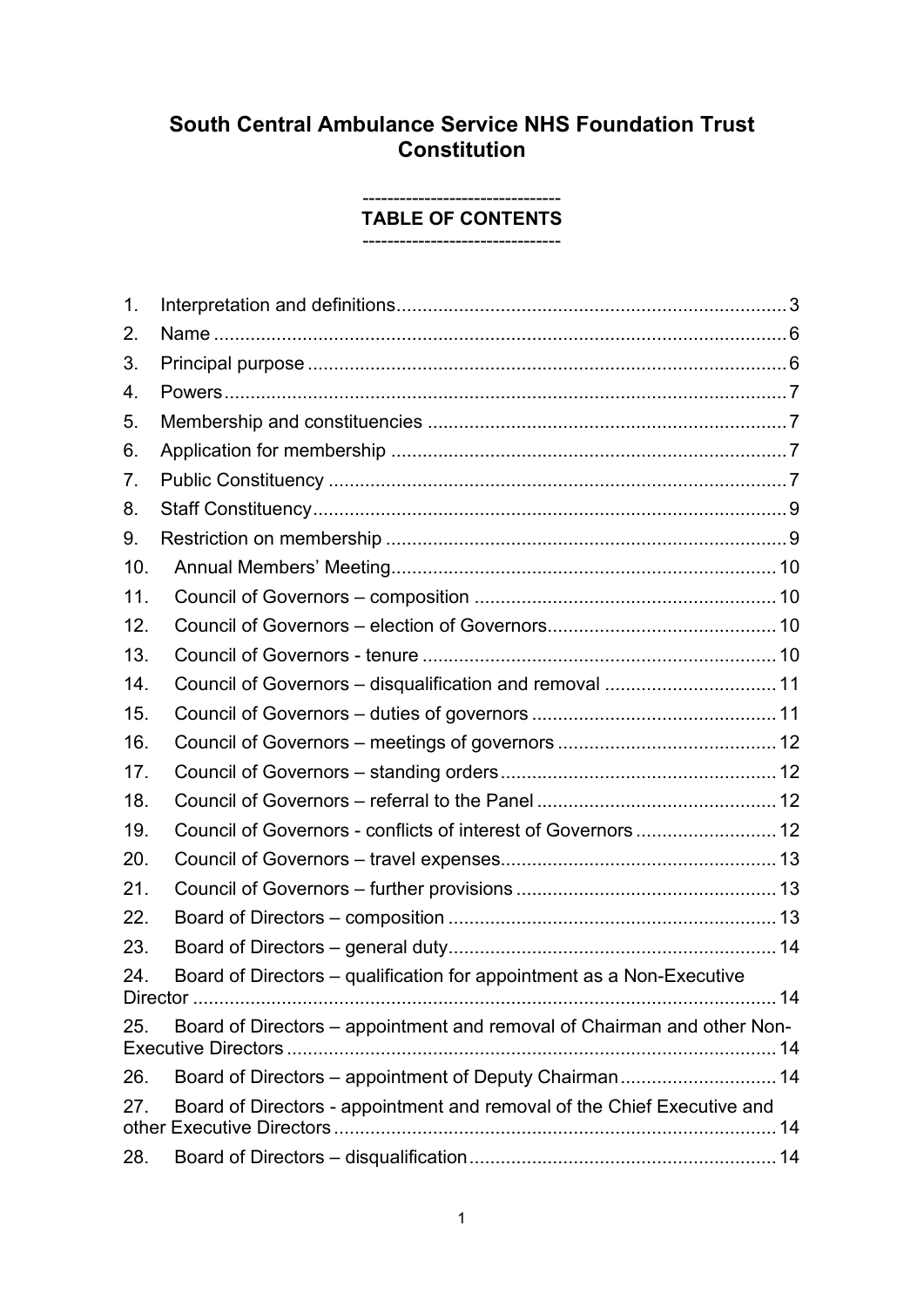| 29.                                                         |                                                                      |  |
|-------------------------------------------------------------|----------------------------------------------------------------------|--|
| 30.                                                         |                                                                      |  |
| 31.                                                         | Board of Directors - conflicts of interest of Directors  15          |  |
| 32.                                                         |                                                                      |  |
| 33.                                                         |                                                                      |  |
| 34.                                                         |                                                                      |  |
| 35.                                                         |                                                                      |  |
| 36.                                                         |                                                                      |  |
| 37.                                                         |                                                                      |  |
| 38.                                                         |                                                                      |  |
| 39.                                                         |                                                                      |  |
| 40.                                                         |                                                                      |  |
| 41.                                                         | Presentation of the annual accounts and reports to the governors and |  |
|                                                             |                                                                      |  |
| 42.                                                         |                                                                      |  |
| 43.                                                         |                                                                      |  |
| 44.                                                         |                                                                      |  |
|                                                             |                                                                      |  |
|                                                             |                                                                      |  |
|                                                             |                                                                      |  |
|                                                             |                                                                      |  |
| $1_{\cdot}$                                                 |                                                                      |  |
|                                                             |                                                                      |  |
|                                                             |                                                                      |  |
|                                                             |                                                                      |  |
|                                                             |                                                                      |  |
|                                                             |                                                                      |  |
|                                                             |                                                                      |  |
|                                                             |                                                                      |  |
|                                                             | PART 4: STAGES COMMON TO CONTESTED AND UNCONTESTED                   |  |
|                                                             |                                                                      |  |
|                                                             |                                                                      |  |
|                                                             | PART 7: FINAL PROCEEDINGS IN CONTESTED AND UNCONTESTED               |  |
|                                                             |                                                                      |  |
| PART 9: DEATH OF A CANDIDATE DURING A CONTESTED ELECTION 73 |                                                                      |  |
|                                                             |                                                                      |  |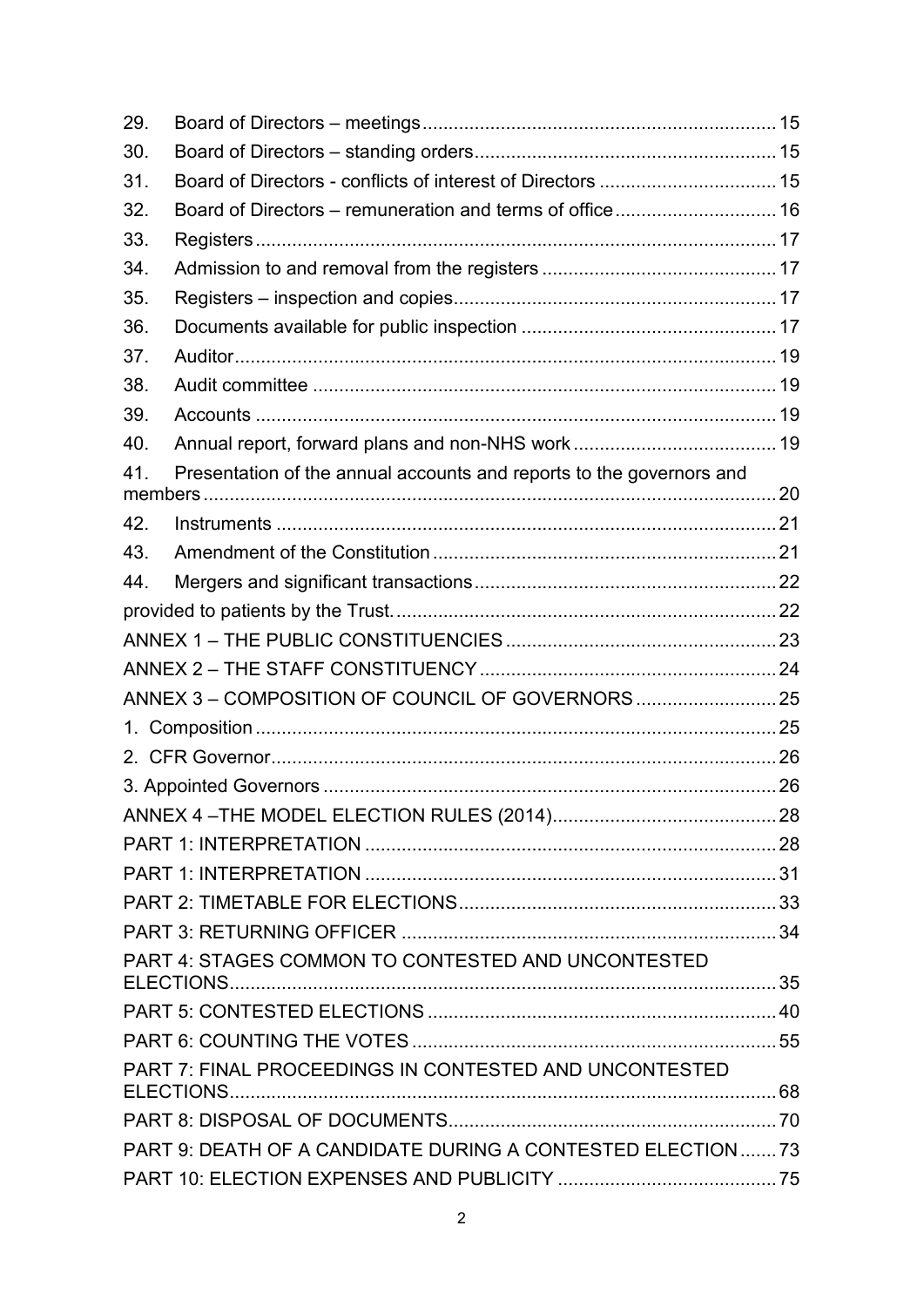| PART 11: QUESTIONING ELECTIONS AND THE CONSEQUENCE OF       |  |
|-------------------------------------------------------------|--|
|                                                             |  |
| ANNEX 5 - ADDITIONAL PROVISIONS - COUNCIL OF GOVERNORS 81   |  |
| ANNEX 6 - STANDING ORDERS FOR THE PRACTICE AND PROCEDURE OF |  |
|                                                             |  |
|                                                             |  |

# <span id="page-3-0"></span>**1. Interpretation and definitions**

Unless otherwise stated, words or expressions contained in this constitution shall bear the same meaning as in the National Health Service Act 2006, as amended by the Health and Social Care Act 2012.

Words importing the masculine gender only shall include the feminine gender; words importing the singular shall import the plural and vice-versa.

| the 2006 Act              | is the National Health Service Act 2006.                                                                                                                                     |
|---------------------------|------------------------------------------------------------------------------------------------------------------------------------------------------------------------------|
| the 2012 Act              | is the Health and Social Care Act 2012                                                                                                                                       |
| <b>Accounting Officer</b> | is the person who from time to time discharges<br>the functions specified in paragraph 25(5) of<br>Schedule 7 to the 2006 Act.                                               |
| <b>Area of the Trust</b>  | means the area, specified in Annex 1 of this<br>Constitution.                                                                                                                |
| <b>Audit Committee</b>    | means a committee of Non-Executive Directors<br>appointed in accordance with paragraph 35 of<br>this Constitution                                                            |
| <b>Board of Directors</b> | means the Board of Directors as constituted in<br>accordance with this Constitution                                                                                          |
| <b>CCG Governor</b>       | means a Member of the Council of Governors<br>appointed in accordance with the provisions of<br>this Constitution by a Clinical Commissioning<br>Group specified in Annex 3. |
| <b>CFR Governor</b>       | means a Member of the Council of Governors<br>appointed in accordance with the provisions of<br>this Constitution by the Community First<br>Responders (CFRs) in Annex 3.    |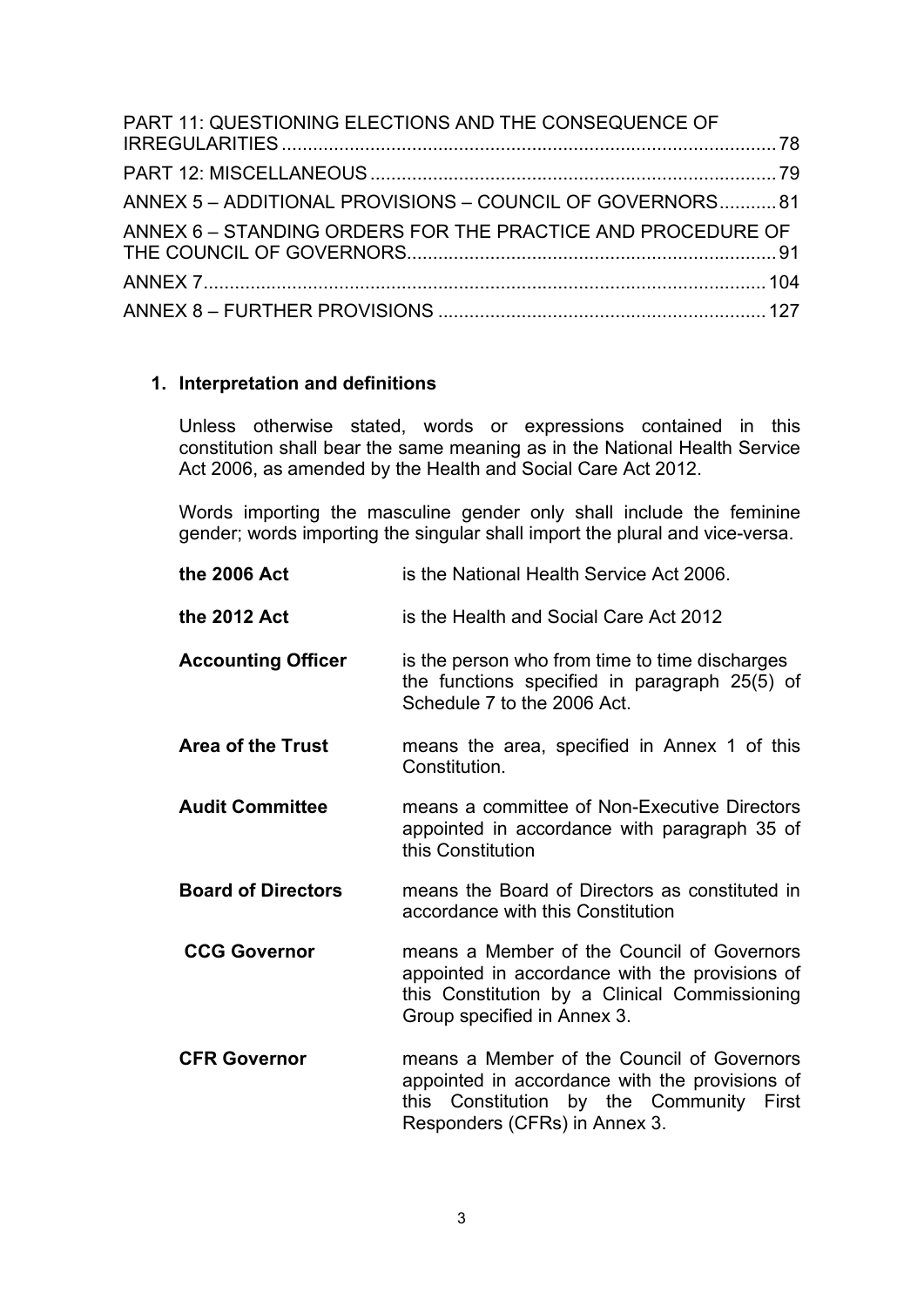- **Chairman** means the chairman of the Trust appointed in<br>accordance with the Constitution. The accordance with the Constitution. The expression "the Chairman" shall be deemed to include the Deputy Chairman if the Chairman is absent from the meeting or is otherwise unavailable.
- **Charitable Funds** means a fund which has been set up and which operates on a non-profit basis.
- **Chief Executive** means the chief executive officer of the Trust
- **"Clear days"** means complete days not including the day the period begins or day of the event
- **Committee** means a committee or sub-committee created and appointed by the Trust.
- **Committee Members** means persons formally appointed by the Board of Directors as members of specific Committees.
- **Constitution** means this constitution and all annexes to it.
- **Council of Governors** means the Council of Governors of the Trust as constituted in this constitution which has the same meaning as 'Board of Governors' in the 2006 Act.
- **Deputy Chairman** means a Non-Executive Director who is appointed to perform the duties of the Chairman in any circumstances when the Chairman is unable to perform those duties.
- **Director** means an Executive Director or a Non-Executive Director on the Board of Directors
- **Director of Finance** the finance director to the Trust
- **Executive Director** means an employee of the Trust holding executive office on the Board of Directors
- **Financial Year** means- (a) the period beginning with the date on which the Trust is authorised and ending with the next 31 March; and (b) each successive period of twelve months beginning with 1 April.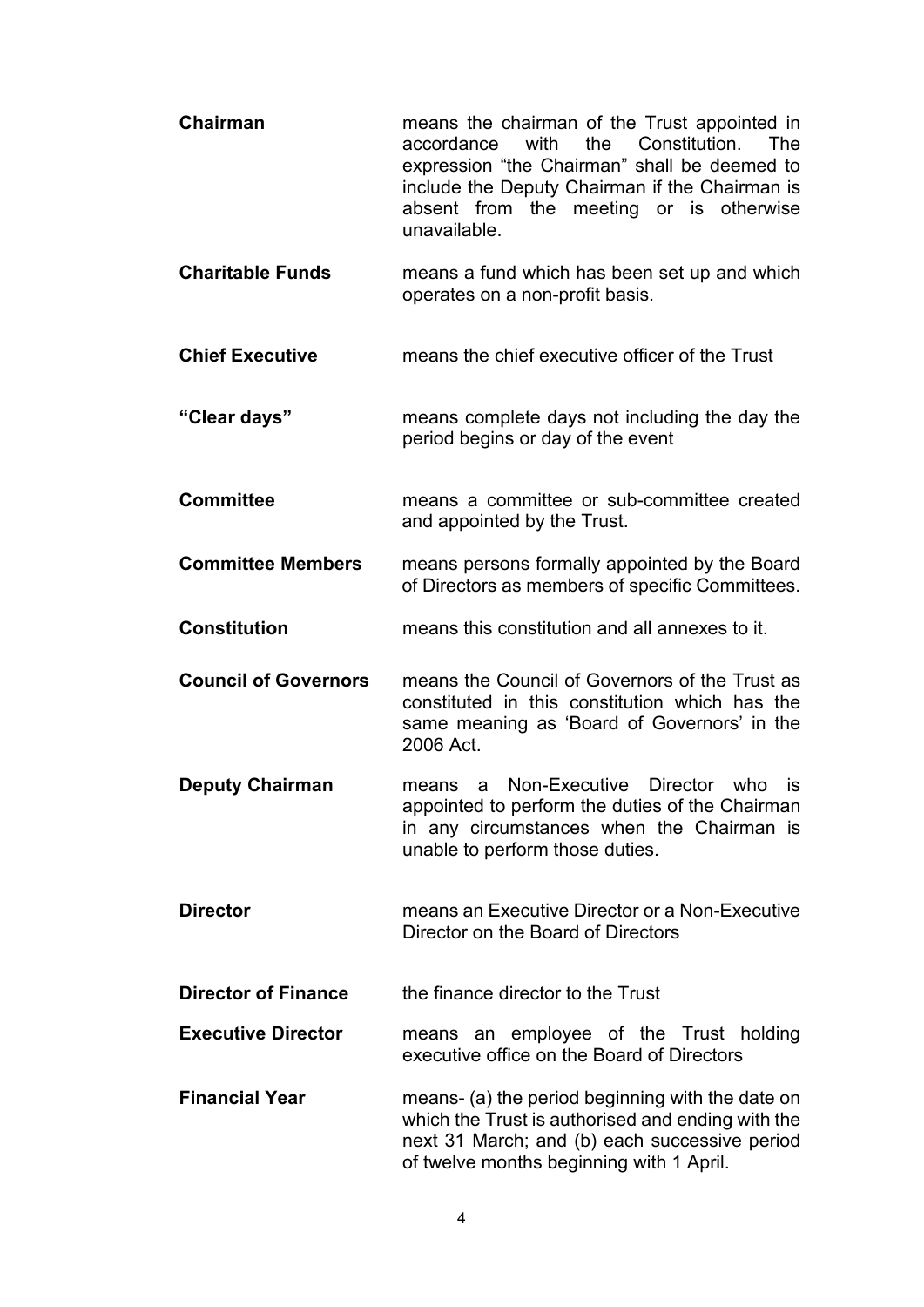- **Funds Held on Trust** means those funds which the Trust holds on the date of authorisation as an NHS Foundation Trust, whether received on distribution by statutory instrument, or accepted under powers derived under paragraph 14(2)(c) of Part 2, Schedule 4 of the 2006 Act and those accepted whilst an NHS Trust under section 47(2) of the 2006 Act. Such funds may or may not be charitable.
- **Governor** means a member of the Council of Governors elected or appointed in accordance with this Constitution.
- **Lead Governor** means the Governor nominated as the lead governor by the Council of Governors in accordance with Annex 5, paragraph A5 6.12.
- **Local Authority Governor** means a member of the Council of Governors appointed in accordance with this Constitution by a local authority specified in Annex 3 whose area includes the whole or part of the Area of the Trust.
- **Member** means an individual who is eligible to join and has joined the Public Constituency or the Staff Constituency in accordance with this Constitution.
- **Model Rules for Elections** shall have the meaning given to them in paragraph 11.2 of this Constitution.
- **Monitor** is the body corporate known as Monitor, as provided by Section 61 of the 2012 Act.
- **Nominated Officer** means an Officer charged with the responsibility for discharging specific tasks within the standing orders.
- **Non-Executive Director** means a Non-Executive Director on the Board of Directors including the Chairman
- **Officer** means an employee of the Trust or any other person holding a paid appointment or office with the Trust.
- **Partnership Governor** means a member of the Council of Governors appointed by the Partnership Organisation.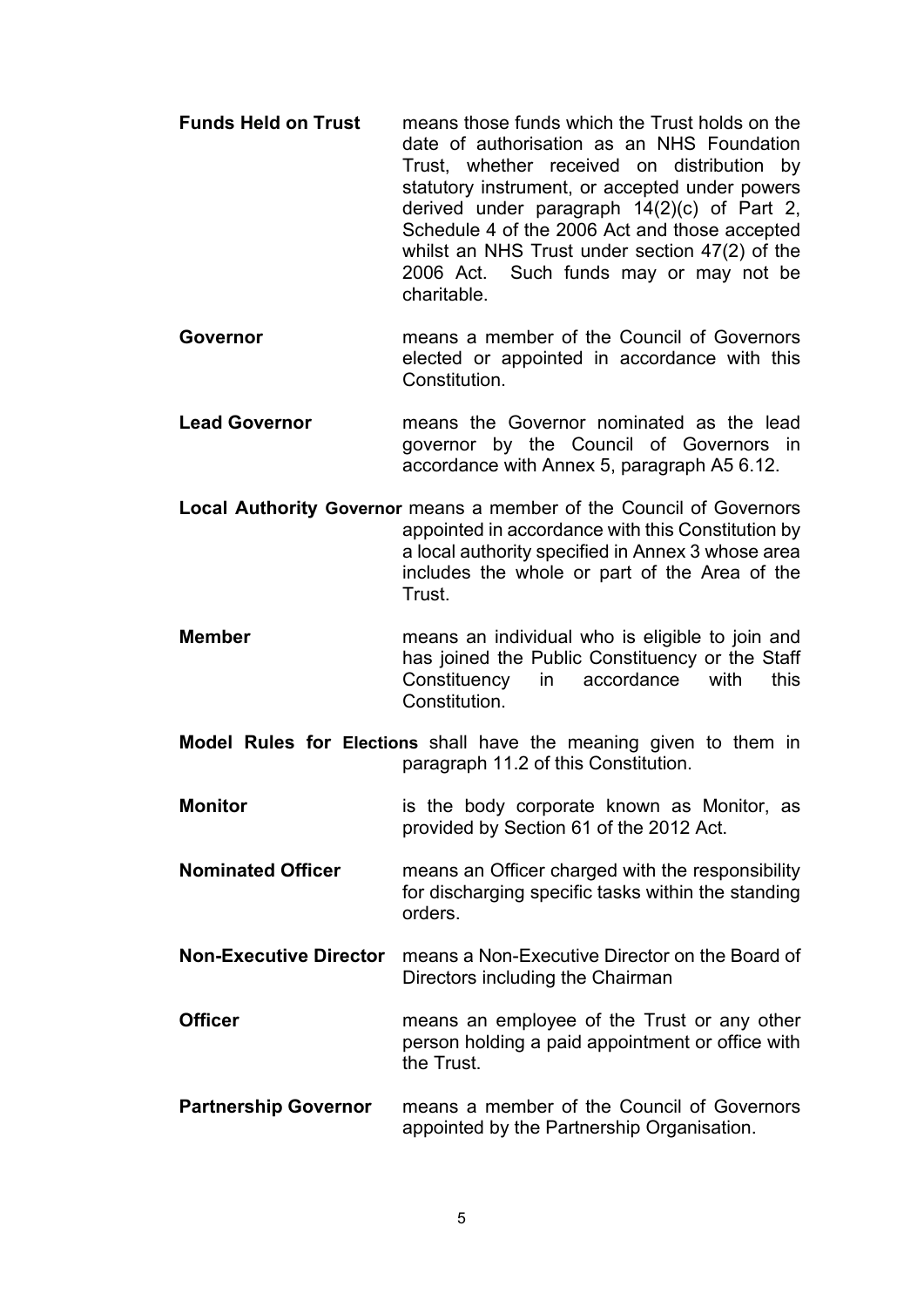- **Partnership Organisation** means the organisation designated as a partnership organisation for the purposes of this Constitution as specified in Annex 3.
- **Public Constituency** means (collectively) the parts of the Trust's membership consisting of those members living in an area specified in Annex 1 as an area for a Public Constituency
- **Public Governor** means a member of the Council of Governors elected by the members living in an area specified in Annex 1 as an area for a public constituency
- **Secretary example a** means a person appointed to act independently of the Board of Directors to perform the role as more particularly described in Annex 8, Paragraph A8 4.1.

# **Senior Independent Director**

means a Non-Executive Director nominated to the role of Senior Independent Director in accordance with the provisions of this Constitution.

- **Staff Class means a class of the Staff Constituency as** specified in Annex 2.
- **Staff Constituency** means that part of the Trust's membership consisting of the staff of the Trust and which is divided into the classes as provided by this Constitution as referred to in Annex 2.
- **Staff Governor** means a member of the Council of Governors elected by the members of a Staff Class.
- **Terms of Authorisation** are the terms of authorisation issued by Monitor under Section 35 of the 2006 Act.
- **the Trust** means the South Central Ambulance Service NHS Foundation Trust.

# <span id="page-6-0"></span>**2. Name**

The name of the foundation Trust is South Central Ambulance Service NHS Foundation Trust (the Trust).

# <span id="page-6-1"></span>**3. Principal purpose**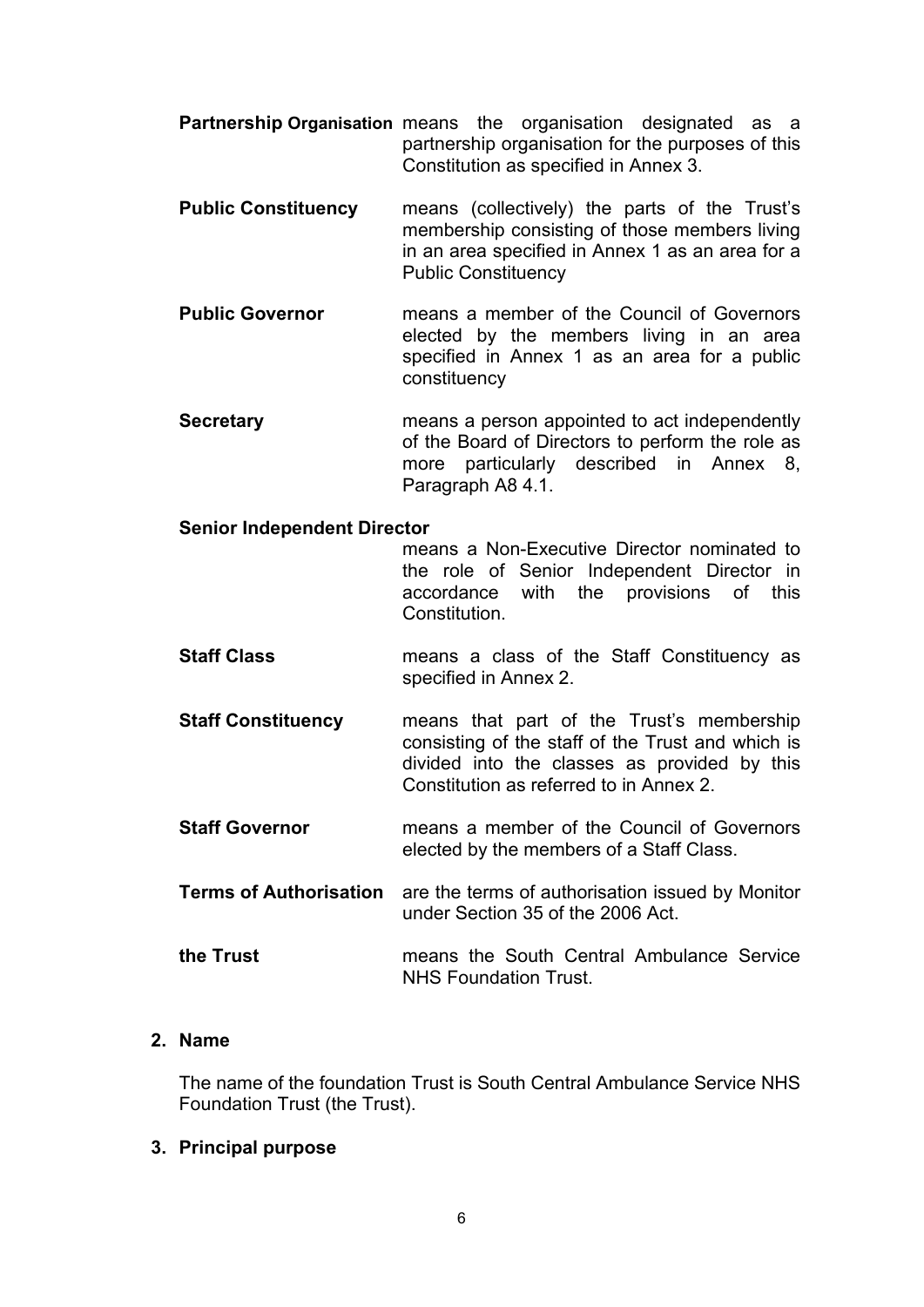- 3.1 The principal purpose of the Trust is the provision of goods and services for the purposes of the health service in England.
- 3.2 The Trust does not fulfil its principal purpose unless, in each financial year, its total income from the provision of goods and services for the purposes of the health service in England is greater than its total income from the provision of goods and services for any other purposes.
- 3.3 The Trust may provide goods and services for any purposes related to:
	- The provision of services provided to individuals for or in connection with the prevention, diagnosis or treatment of illness, and
	- The promotion and protection of public health.
- 3.4 The Trust may also carry on activities other than those mentioned in the above paragraph for the purpose of making additional income available in order better to carry on its principal purpose.

# <span id="page-7-0"></span>**4. Powers**

- 4.1 The powers of the Trust are set out in the 2006 Act, subject to any restrictions in the Terms of Authorisation.
- 4.2 The powers of the Trust shall be exercised by the Board of Directors on behalf of the Trust.
- 4.3 Any of these powers may be delegated to a committee of Directors or to an Executive Director.

# <span id="page-7-1"></span>**5. Membership and constituencies**

The Trust shall have Members, each of whom shall be a Member of one of the following constituencies:

- 5.1 a Public constituency; and
- 5.2 a Staff constituency

# <span id="page-7-2"></span>**6. Application for membership**

An individual who is eligible to become a Member of the Trust may do so on application to the Trust.

# <span id="page-7-3"></span>**7. Public Constituency**

7.1 An individual who lives in an area specified in Annex 1 as an area for a public constituency may become or continue as a Member of the Trust.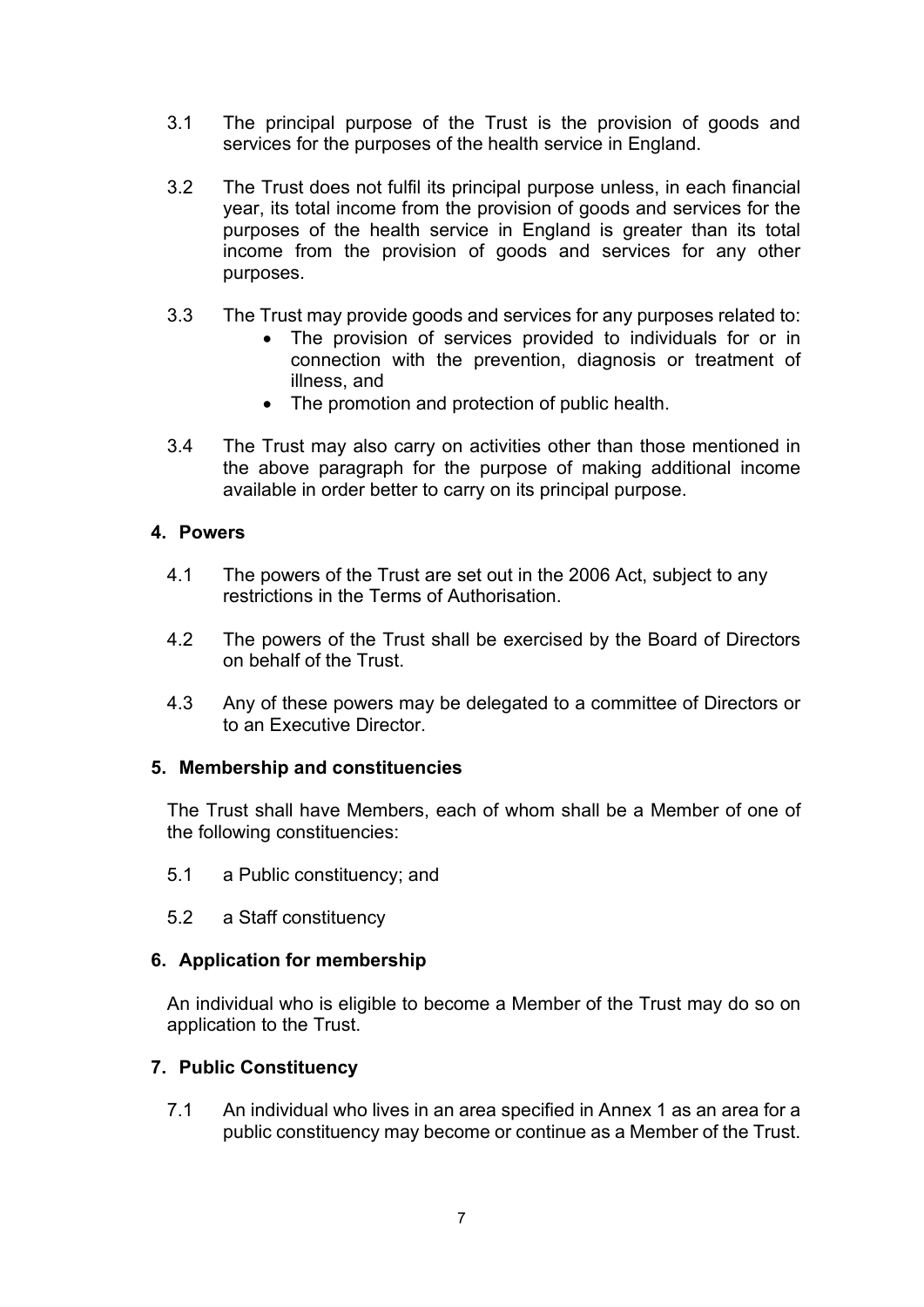- 7.2 Those individuals who live in an area specified as an area for any public constituency are referred to collectively as the Public Constituency.
- 7.3 The minimum number of members in each area of the Public Constituency is specified in Annex 1.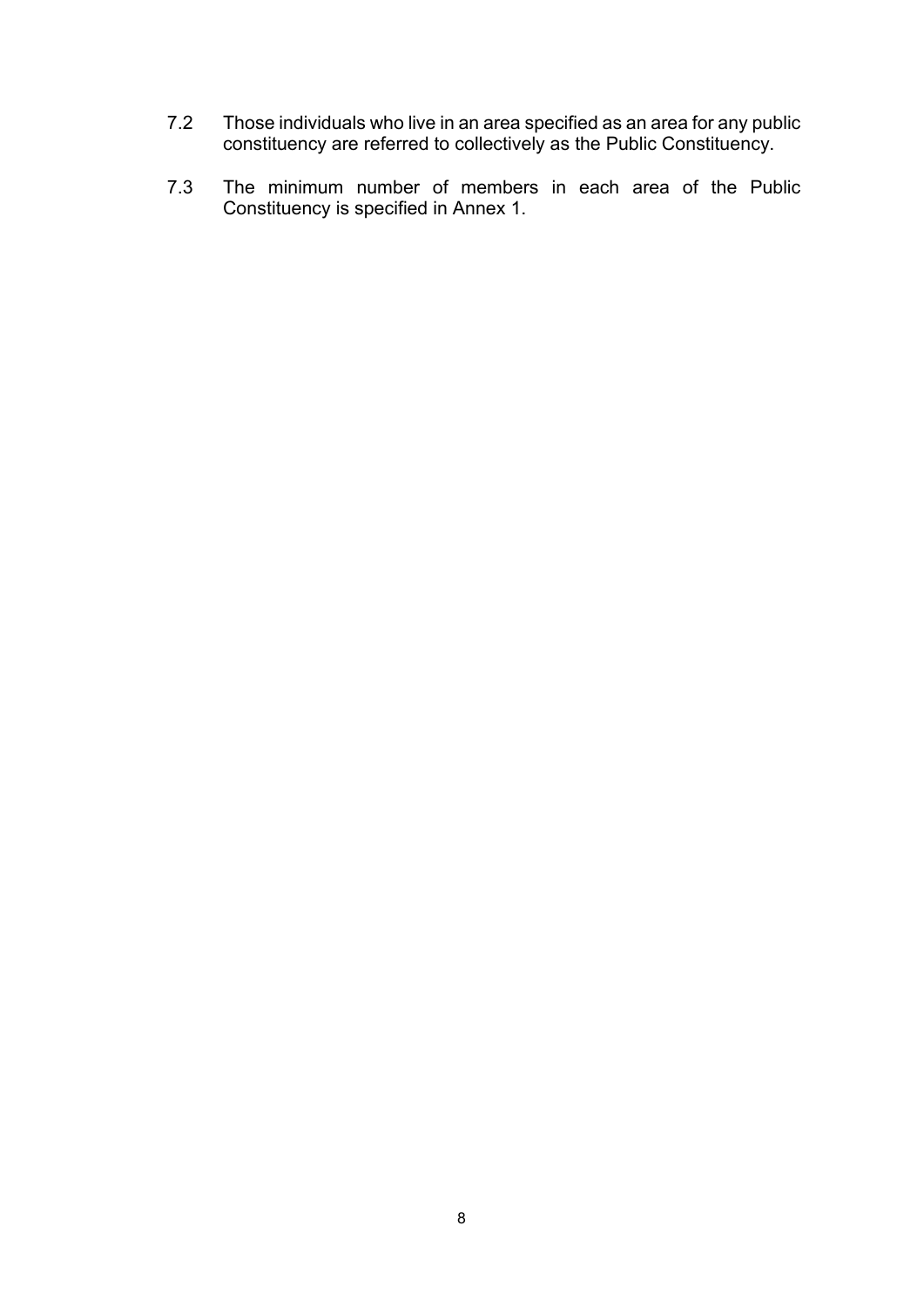# <span id="page-9-0"></span>**8. Staff Constituency**

- 8.1 An individual who is employed by the Trust under a contract of employment with the Trust may become or continue as a Member of the Trust provided he is employed by the Trust under a contract of employment which has no fixed term or has a fixed term of at least 12 months; or he has been continuously employed by the Trust under a contract of employment for at least 12 months.
- 8.2 Those individuals who are eligible for membership of the Trust by reason of the previous provisions are referred to collectively as the Staff Constituency.
- 8.3 The Staff Constituency shall be divided into six descriptions of individuals who are eligible for membership of the Staff Constituency, each description of individuals being specified within Annex 2 and being referred to as a class within the Staff Constituency.
- 8.4 The minimum number of members in each class of the Staff Constituency is specified in Annex 2.
- 8.5 An individual who is:
	- 8.5.1 eligible to become a member of the Staff Constituency, and
	- 8.5.2 invited by the Trust to become a member of the Staff Constituency and a member of the appropriate class within the Staff Constituency,

shall become a member of the Trust as a member of the Staff Constituency and appropriate class within the Staff Constituency without an application being made, unless he informs the Trust that he does not wish to do so.

# <span id="page-9-1"></span>**9. Restriction on membership**

- 9.1 An individual who is a member of a constituency or of a class within a constituency, may not while membership of that constituency or class continues, be a member of any other constituency or class.
- 9.2 An individual who satisfies the criteria for membership of the Staff Constituency may not become or continue as a member of any constituency other than the Staff Constituency.
- 9.3 An individual must be at least 14 years old to become a Member of the Trust.
- 9.4 Further provisions as to the circumstances in which an individual may not become or continue as a member of the Trust are set out in Annex 8 – Further Provisions.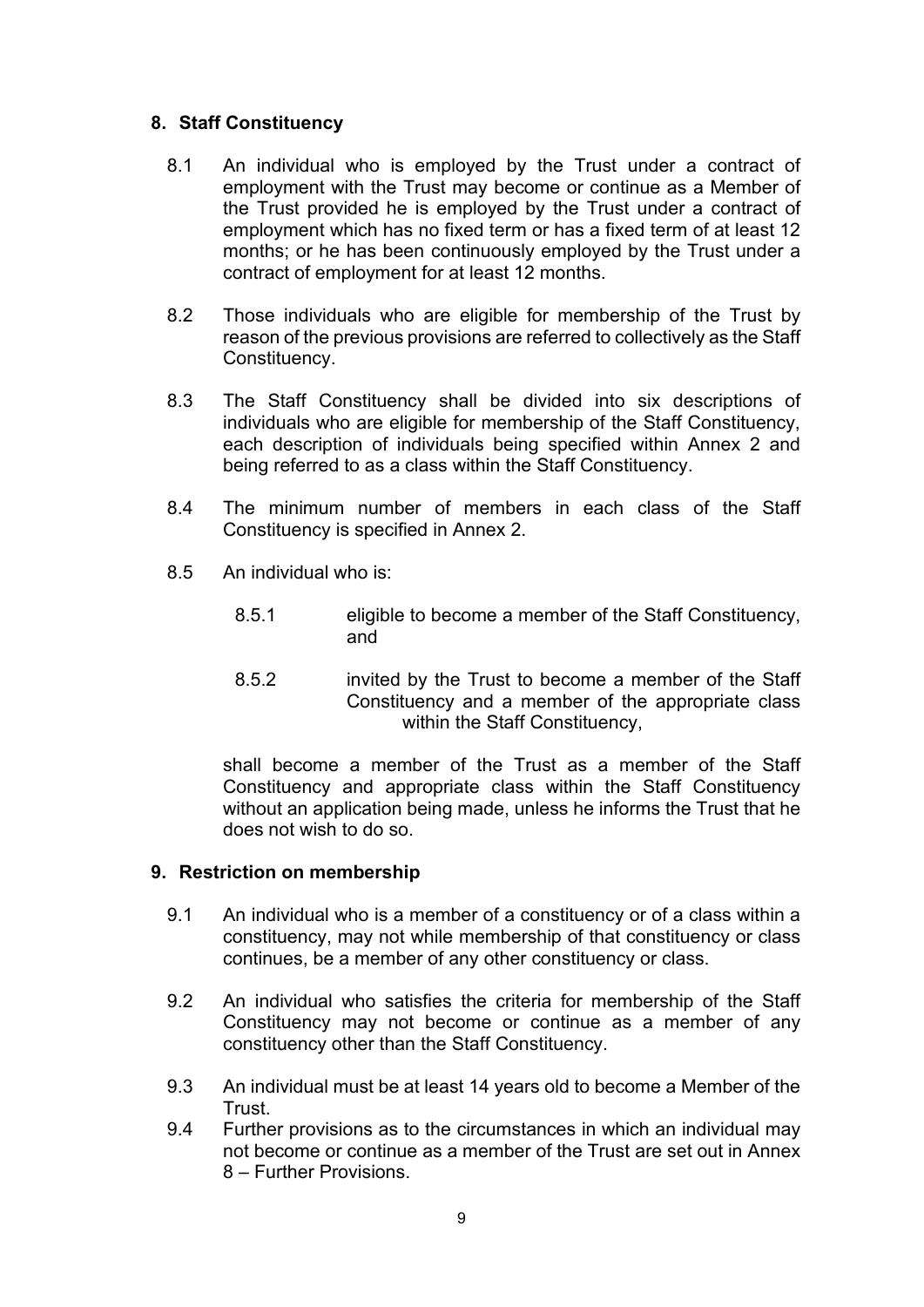# <span id="page-10-0"></span>**10. Annual Members' Meeting**

10.1 The Trust shall hold an annual meeting of its members ('Annual Members' Meeting). The Annual Members' Meeting shall be open to members of the public.

# <span id="page-10-1"></span>**11. Council of Governors – composition**

- 11.1 The Trust is to have a Council of Governors, which shall comprise both elected and appointed Governors.
- 11.2 The composition of the Council of Governors is specified in Annex 3.
- 11.3 The members of the Council of Governors, other than the appointed members, shall be chosen by election by their constituency or, where there are classes within a constituency, by their class within that constituency. The number of Governors to be elected by each constituency, or, where appropriate, by each class of each constituency, is specified in Annex 3.

# <span id="page-10-2"></span>**12. Council of Governors – election of Governors**

- 12.1 Elections for elected members of the Council of Governors shall be conducted in accordance with the Model Election Rules.
- 12.2 The Model Election Rules as published from time to time by the Department of Health form part of this Constitution. The Model Election Rules current at this date are attached at Annex 4
- 12.3 A subsequent variation of the Model Election Rules by the Department of Health shall not constitute a variation of the terms of this Constitution for the purposes of paragraph 43 of the Constitution (amendment of the Constitution).
- 12.4 An election, if contested, shall be by secret ballot.

# <span id="page-10-3"></span>**13. Council of Governors - tenure**

- 13.1 Subject to the provisions contained in Annex 5 paragraph A5.3 (Initial tenure of office for the Council of Governors) an elected Governor may hold office for a period of up to 3 years.
- 13.2 An elected Governor shall cease to hold office if he ceases to be a member of the constituency or class by which he was elected.
- 13.3 An elected Governor shall be eligible for re-election at the end of his term but may not serve more than three consecutive terms or 9 years whichever is the lesser.
- 13.4 An appointed Governor may hold office for a period of up to 3 years.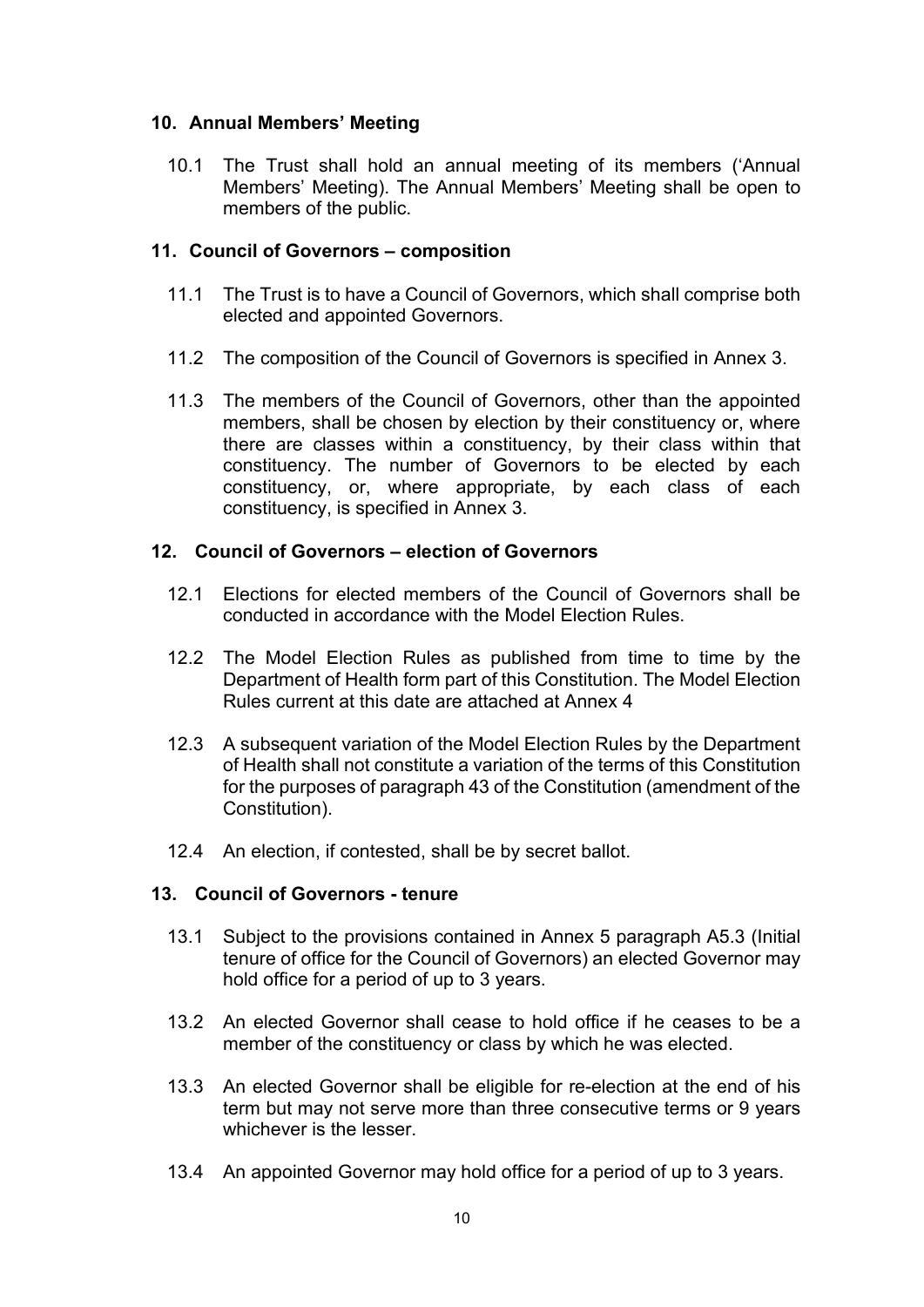- 13.5 An appointed Governor shall cease to hold office if the appointing organisation withdraws its sponsorship of him or, he ceases to be employed by the appointing organisation.
- 13.6 An appointed Governor shall be eligible for re-appointment at the end of his term but may not serve more than three consecutive terms or 9 years whichever is the lesser.

# <span id="page-11-0"></span>**14. Council of Governors – disqualification and removal**

- 14.1 The following may not become or continue as a member of the Council of Governors:
	- 14.1.1 a person who has been adjudged bankrupt or whose estate has been sequestrated and (in either case) has not been discharged;
	- 14.1.2 a person who has made a composition or arrangement with, or granted a trust deed for, his creditors and has not been discharged in respect of it;
	- 14.1.3 a person who within the preceding five years has been convicted in the British Islands of any offence if a sentence of imprisonment (whether suspended or not) for a period of not less than three months (without the option of a fine) was imposed on him;
	- 14.1.4 a person whose employment with the Trust was terminated on the grounds of gross misconduct. In such a case, the individual shall not be eligible to stand to become a public governor for a minimum period of two years;
	- 14.1.5 a person providing voluntary services to the Trust, whose services are dispensed of on the grounds of gross misconduct or malpractice. In such a case, the individual shall not be eligible to stand to become a public governor for a minimum period of two years
- 14.2 Governors must be at least 16 years of age at the date they are nominated for election or appointment.
- 14.3 Further provisions as to the circumstances in which an individual may not become or continue as a member of the Council of Governors are set out in Annex 5.

# <span id="page-11-1"></span>**15. Council of Governors – duties of governors**

15.1 The general duties of the Council of Governors are: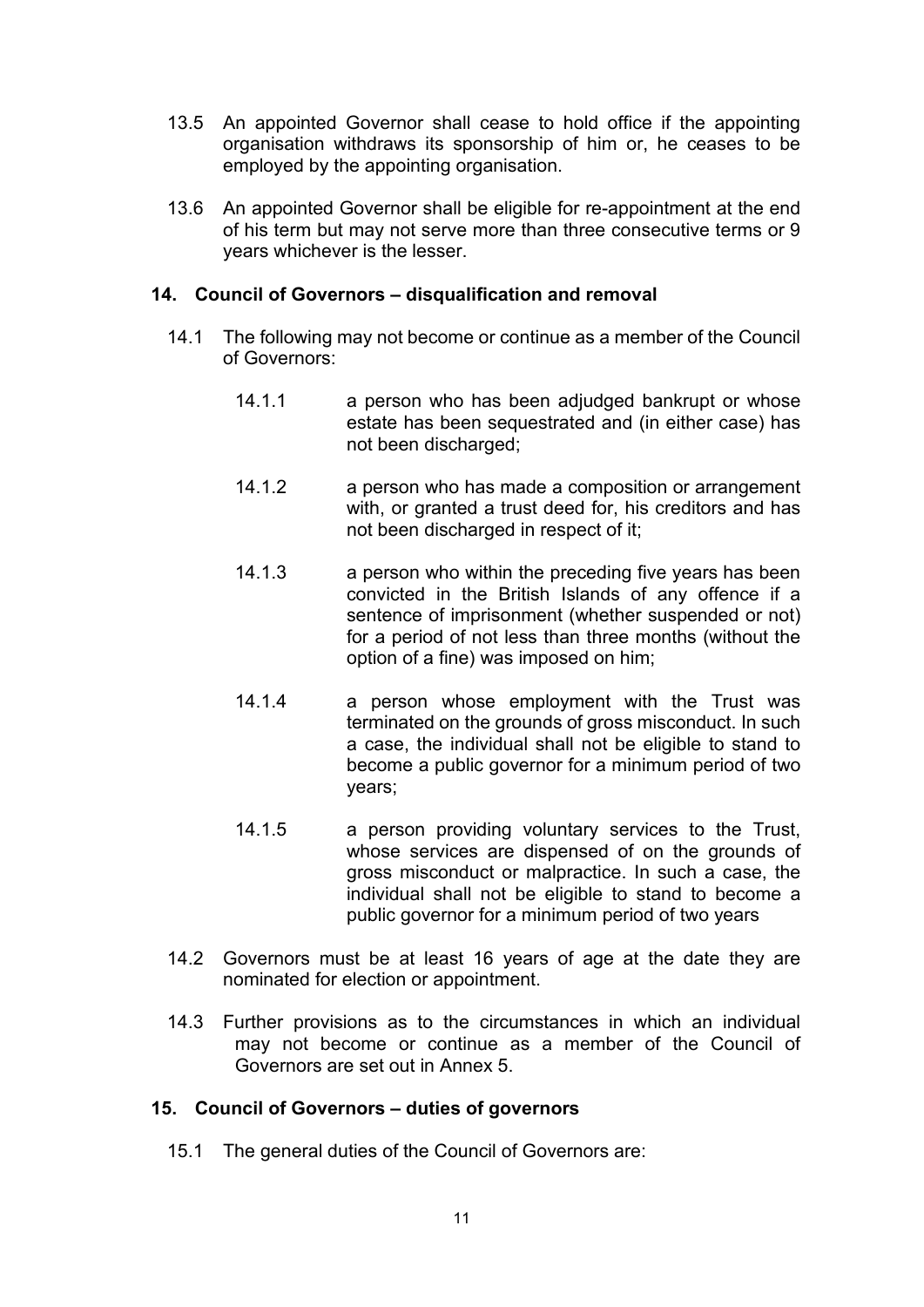- 15.1.1 to hold the non-executive directors individually and collectively to account for the performance of the Board of Directors, and
- 15.1.2 to represent the interests of the members of the Trust as a whole and the interests of the public
- 15.2 The Trust must take steps to secure that the governors are equipped with the skills and knowledge they require in their capacity as such.

# <span id="page-12-0"></span>**16. Council of Governors – meetings of governors**

- 16.1 The Chairman of the Trust (i.e. the Chairman of the Board of Directors, appointed in accordance with the provisions of paragraph 25.1) or, in his absence the Deputy Chairman (appointed in accordance with the provisions of paragraph 26 below), shall preside at meetings of the Council of Governors.
- 16.2 Meetings of the Council of Governors shall be open to members of the public. Members of the public may be excluded from a meeting on the grounds more particularly provided for in Annex 6, paragraph 4.1.2
- 16.3 For the purposes of obtaining information about the Trust's performance of its functions or the directors' performance of their duties (and deciding whether to propose a vote on the Trust's or directors' performance), the Council of Governors may require one or more of the directors to attend a meeting.

# <span id="page-12-1"></span>**17. Council of Governors – standing orders**

The standing orders for the practice and procedure of the Council of Governors are attached at Annex 6.

# <span id="page-12-2"></span>**18. Council of Governors – referral to the Panel**

- 18.1 In this paragraph, the Panel means a panel of persons appointed by Monitor to which a governor of an NHS Foundation Trust may refer a question as to whether the Trust has failed or is failing:
	- 18.1.1 to act in accordance with its constitution, or<br>18.1.2 to act in accordance with provision made I
	- to act in accordance with provision made by or under Chapter 5 of the 2006 Act
- 18.2 A governor may refer a question to the Panel only if more than half of the members of the Council of Governors voting approve the referral.

# <span id="page-12-3"></span>**19. Council of Governors - conflicts of interest of Governors**

If a Governor has a pecuniary, personal or family interest, whether that interest is actual or potential and whether that interest is direct or indirect, in any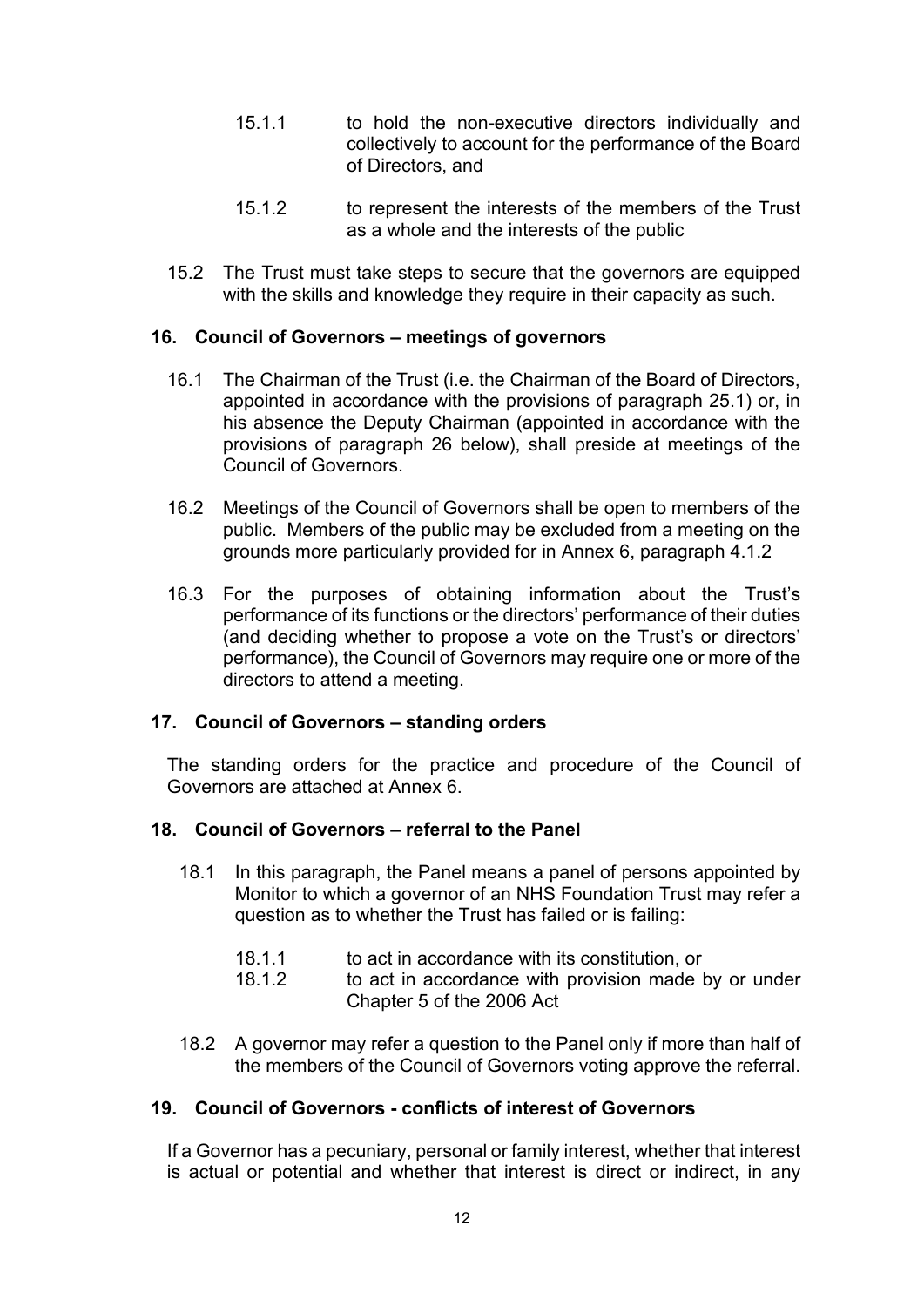proposed contract or other matter which is under consideration or is to be considered by the Council of Governors, the Governor shall disclose that interest to the members of the Council of Governors as soon as he becomes aware of it. The Standing Orders for the Council of Governors shall make provision for the disclosure of interests and arrangements for the exclusion of a Governor declaring any interest from any discussion or consideration of the matter in respect of which an interest has been disclosed.

# <span id="page-13-0"></span>**20. Council of Governors – travel expenses**

The Trust may pay travelling and other expenses to members of the Council of Governors at rates determined by the Trust.

#### <span id="page-13-1"></span>**21. Council of Governors – further provisions**

Further provisions with respect to the Council of Governors are set out in Annex 5.

#### <span id="page-13-2"></span>**22. Board of Directors – composition**

- 22.1 The Trust is to have a Board of Directors, which shall comprise both Executive and Non-Executive Directors.
- 22.2 The Board of Directors is to comprise:

22.2.1 a non-executive Chairman;

22.2.2 not more than 7 other Non-Executive Directors; and

22.2.3 not more than 7 Executive Directors.

- 22.3 One of the Executive Directors shall be the Chief Executive.
- 22.4 The Chief Executive shall be the Accounting Officer.
- 22.5 One of the Executive Directors shall be the Director of Finance.
- 22.6 One of the Executive Directors is to be a registered medical practitioner or a registered dentist (within the meaning of the Dentists Act 1984).
- 22.7 One of the Executive Directors is to be a registered nurse or a registered midwife.
- 22.8 Save where more than one person is appointed jointly to a post of Executive Director and shares a vote in accordance with paragraph 2.6 of Annex 7, the Directors shall at all times have one vote each save that where the number of votes for and against a motion is equal, the Chairman shall be entitled to exercise a second and casting vote.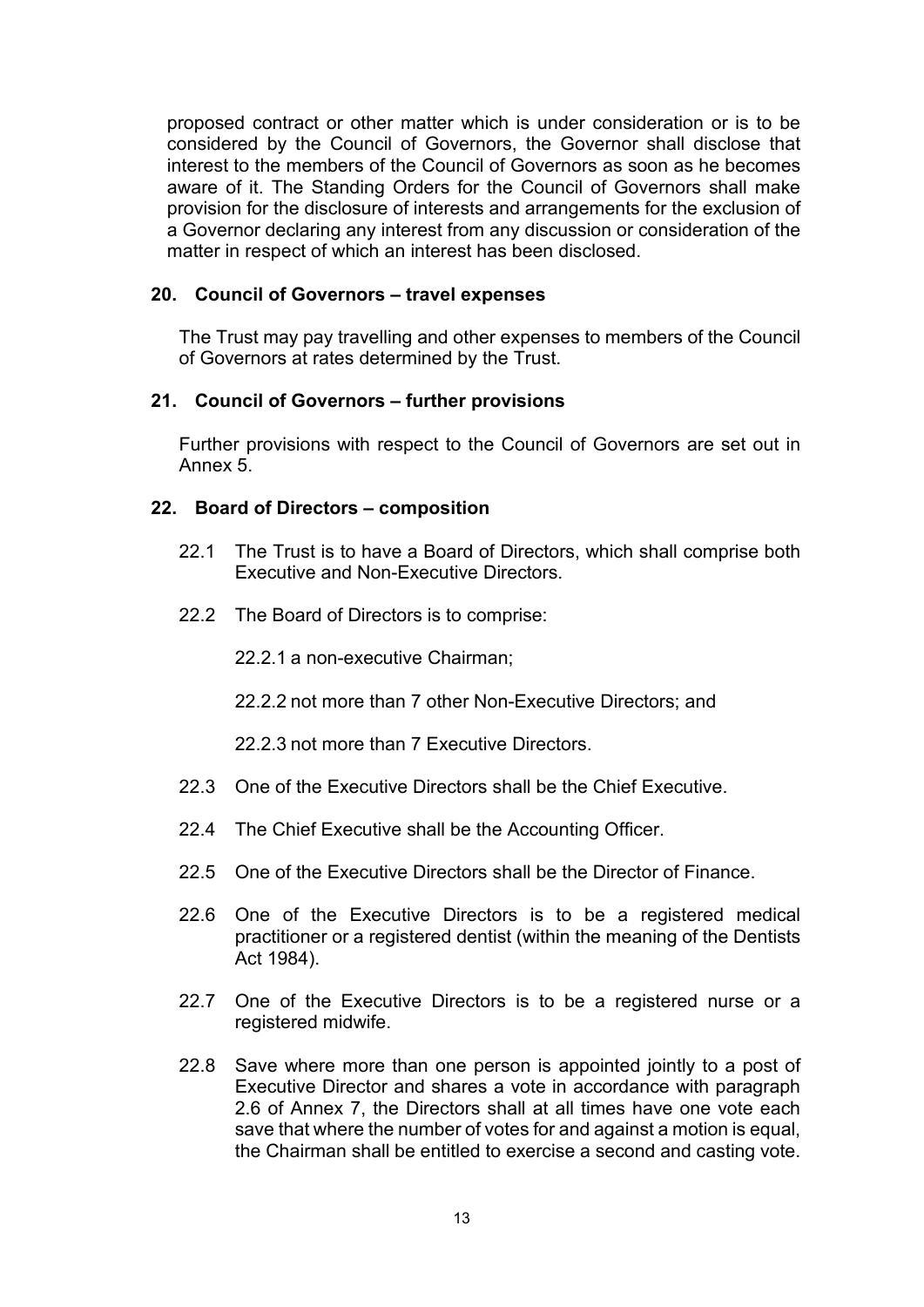# <span id="page-14-0"></span>**23. Board of Directors – general duty**

The general duty of the Board of Directors and of each Director individually is to act with a view to promoting the success of the Trust so as to maximise the benefits for the members of the Trust as a whole and for the public.

# <span id="page-14-1"></span>**24. Board of Directors – qualification for appointment as a Non-Executive Director**

A person may be appointed as a Non-Executive Director only if –

- 24.1 he is a member of the Public Constituency, and
- 24.2 he is not disqualified by virtue of paragraph 28 below.

#### <span id="page-14-2"></span>**25. Board of Directors – appointment and removal of Chairman and other Non-Executive Directors**

- 25.1 The Council of Governors at a general meeting of the Council of Governors shall appoint or remove the Chairman of the Trust and the other Non-Executive Directors.
- 25.2 Removal of the Chairman or another Non-Executive Director shall require the approval of three-quarters of the members of the Council of Governors.

# <span id="page-14-3"></span>**26. Board of Directors – appointment of Deputy Chairman**

The Council of Governors at a general meeting of the Board of Governors shall appoint one of the non-executive directors as a deputy chairman.

#### <span id="page-14-4"></span>**27. Board of Directors - appointment and removal of the Chief Executive and other Executive Directors**

- 27.1 The Non-Executive Directors shall appoint or remove the Chief Executive.
- 27.2 The appointment of the Chief Executive shall require the approval of the Council of Governors.
- 27.3 A committee consisting of the Chairman, the Chief Executive and the other Non-Executive Directors shall appoint or remove the other Executive Directors.

# <span id="page-14-5"></span>**28. Board of Directors – disqualification**

The following may not become or continue as a member of the Board of Directors: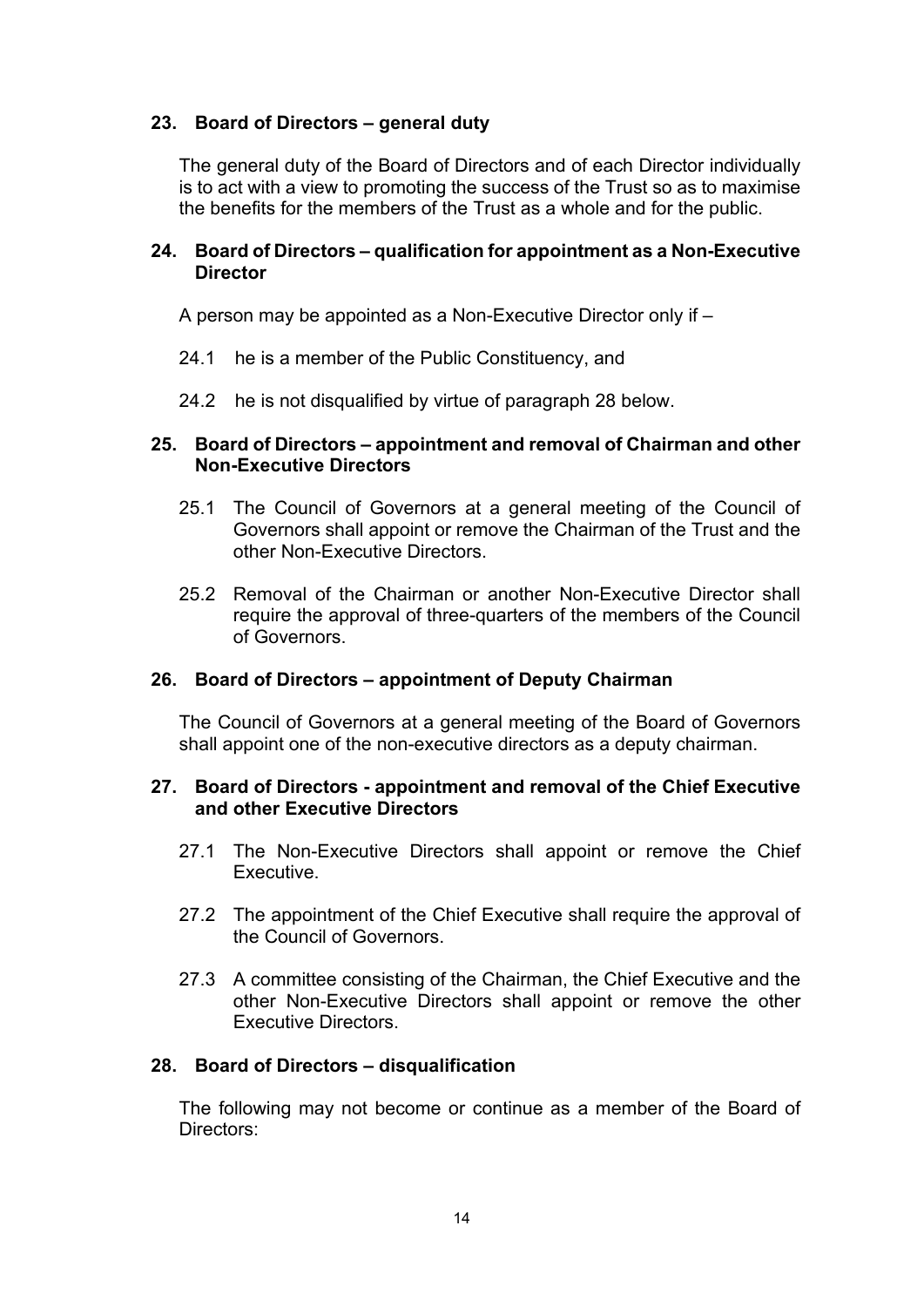- 28.1 a person who has been adjudged bankrupt or whose estate has been sequestrated and (in either case) has not been discharged.
- 28.2 a person who has made a composition or arrangement with, or granted a trust deed for, his creditors and has not been discharged in respect of it.
- 28.3 a person who within the preceding five years has been convicted in the British Islands of any offence if a sentence of imprisonment (whether suspended or not) for a period of not less than three months (without the option of a fine) was imposed on him.

#### <span id="page-15-0"></span>**29. Board of Directors – meetings**

- 29.1 Meetings of the Board of Directors shall be open to members of the public. Members of the public may be excluded from a meeting for special reasons.
- 29.2 Before holding a meeting, the Board of Directors must send a copy of the agenda of the meeting to the Council of Governors. As soon as practicable after holding a meeting, the Board of Directors must send a copy of the minutes of the meeting to the Council of Governors.

#### <span id="page-15-1"></span>**30. Board of Directors – standing orders**

The standing orders for the practice and procedure of the Board of Directors are attached at Annex 7.

#### <span id="page-15-2"></span>**31. Board of Directors - conflicts of interest of Directors**

- 31.1 The duties that a Director of the Trust has by virtue of being a Director include in particular:
	- 31.1.1 A duty to avoid a situation in which the Director has (or can have) a direct or indirect interest that conflicts (or possibly may conflict) with the interests of the Trust
	- 31.1.2 A duty not to accept a benefit from a third party by reason of being a Director or doing (or not doing) anything in that capacity
- 31.2 The duty referred to in sub-paragraph 31.1.1 is not infringed if:
	- 31.2.1 The situation cannot reasonably be regarded as likely to give rise to a conflict of interest or
	- 31.2.2 The matter has been authorised in accordance with the constitution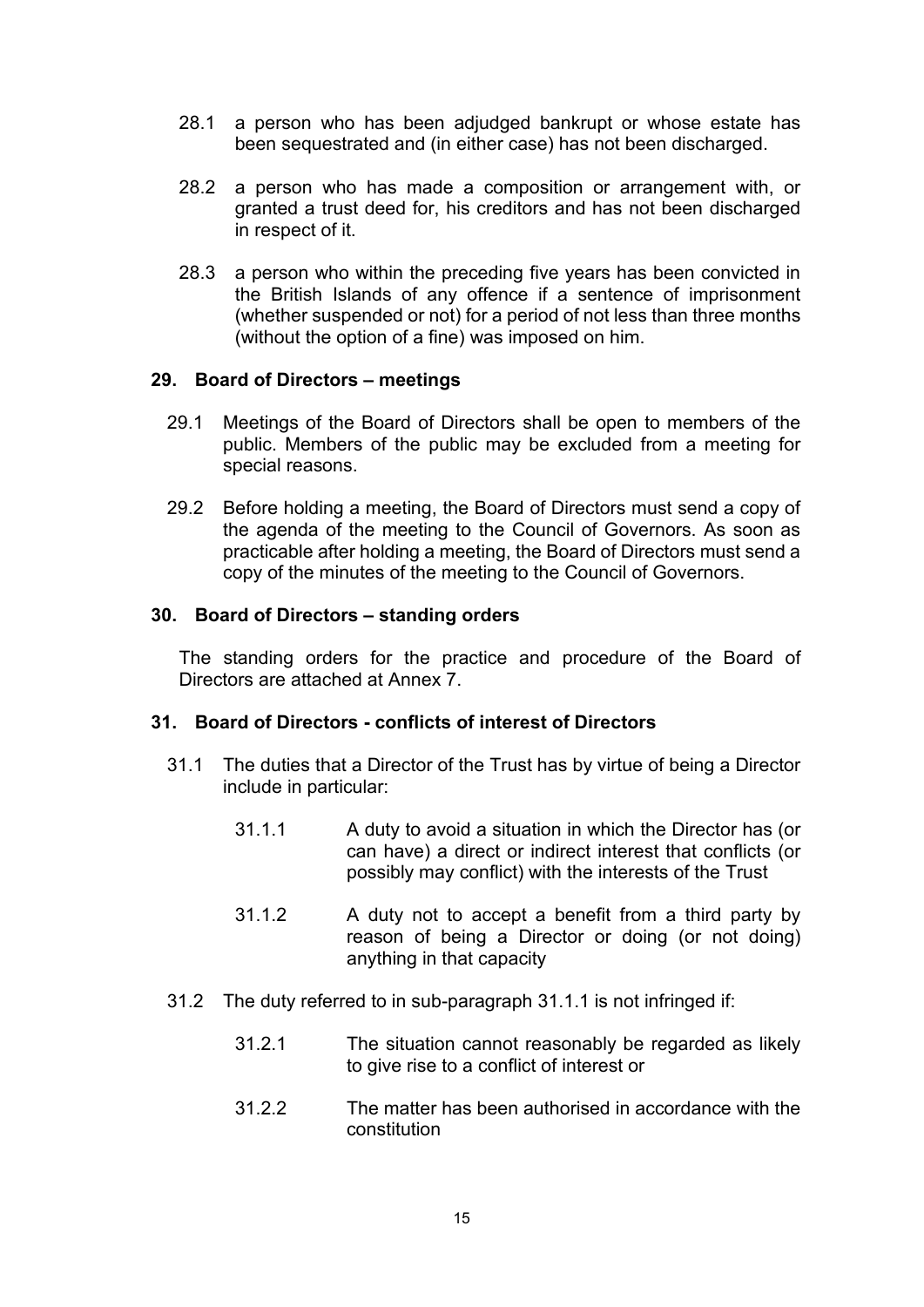- 31.3 The duty referred to in sub-paragraph 31.1.2 is not infringed if acceptance of the benefit cannot reasonably be regarded as likely to give rise to a conflict of interest.
- 31.4 In sub-paragraph 31.1.2, "third party" means a person other than:

| 31.4.1 | The Trust, or                 |
|--------|-------------------------------|
| 31.4.2 | A person acting on its behalf |

- 31.5 If a Director of the Trust has in any way a direct or indirect interest in a proposed transaction or arrangement with the Trust, the Director must declare the nature and extent of that interest to the other Directors.
- 31.6 If a declaration under this paragraph proves to be, or becomes, inaccurate or incomplete, a further declaration must be made.
- 31.7 Any declaration required by this paragraph must be made before the Trust enters into the transaction or arrangement.
- 31.8 This paragraph does not require a declaration of an interest of which the Director is not aware or where the Director is not aware of the transaction or arrangement in question.
- 31.9 A Director need not declare an interest:
	- if it cannot reasonably be regarded as likely to give rise to a conflict of interest
	- 31.9.2 if, or to the extent that, the directors are already aware of it
	- 31.9.3 if, or to the extent that, it concerns terms of the Director's appointment that have been or are to be considered:
		- 31.9.3.1 by a meeting of the Board of Directors, or
		- 31.9.3.2 by a committee of the Directors appointed for the purpose under the Constitution

#### <span id="page-16-0"></span>**32. Board of Directors – remuneration and terms of office**

- 32.1 The Council of Governors at a general meeting of the Council of Governors shall decide the remuneration and allowances, and the other terms and conditions of office, of the Chairman and the other Non-Executive Directors.
- 32.2 The Trust shall establish a committee of Non-Executive Directors to decide the remuneration and allowances, and the other terms and conditions of office, of the Chief Executive and other Executive Directors.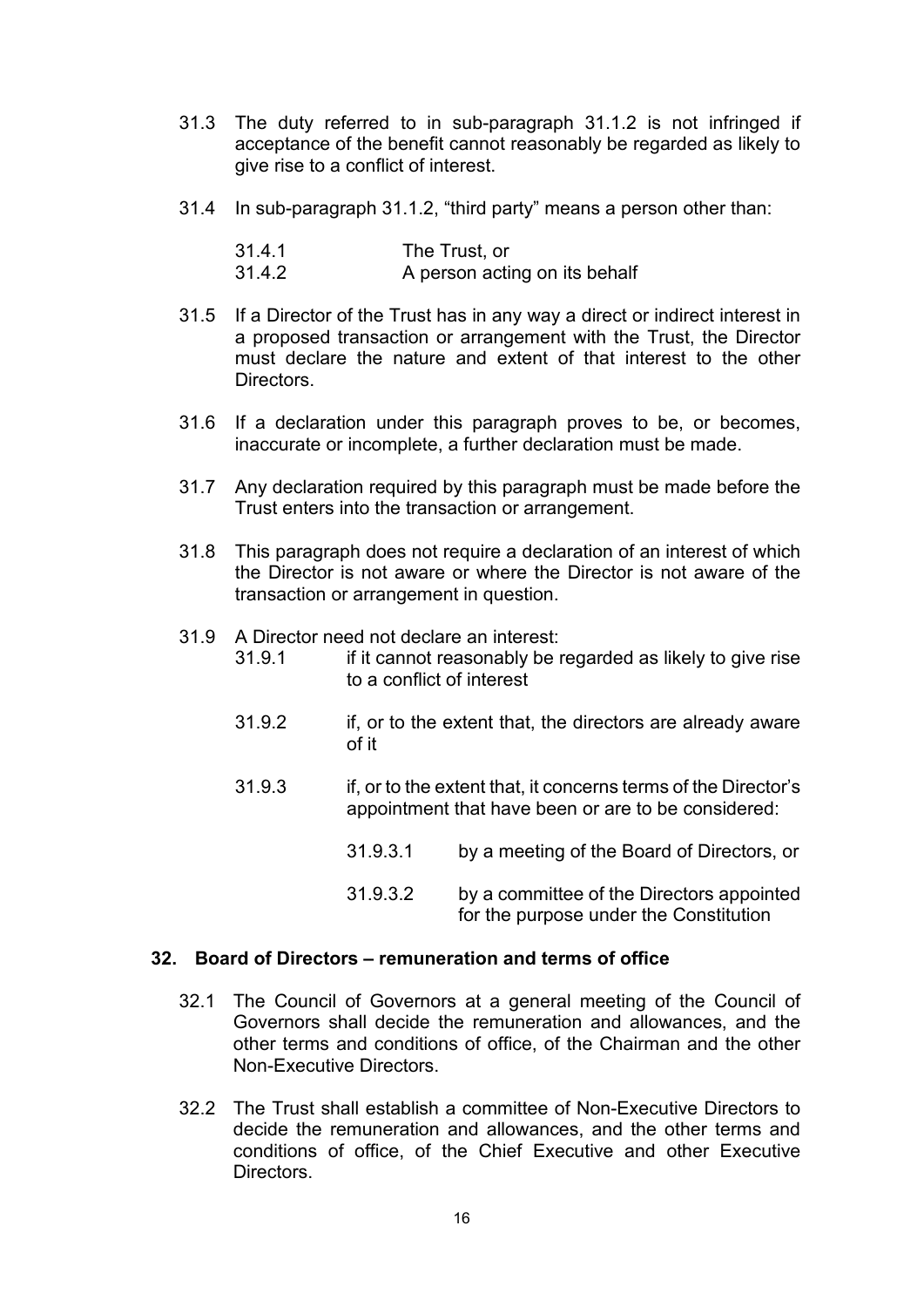# <span id="page-17-0"></span>**33. Registers**

The Trust shall have:

- 33.1 a register of Members showing, in respect of each Member, the constituency to which the Member belongs and, where there are classes within it, the class to which the Member belongs;
- 33.2 a register of members of the Council of Governors;
- 33.3 a register of interests of Governors;
- 33.4 a register of Directors; and
- 33.5 a register of interests of the Directors.

#### <span id="page-17-1"></span>**34. Admission to and removal from the registers**

- 34.1 The Secretary shall ensure the removal from the register of members of the name of any Member who ceases to be entitled to be a Member under the provisions of this Constitution as soon as he is notified or becomes aware of any change.
- 34.2 The Secretary shall ensure that all registers are maintained and updated.

# <span id="page-17-2"></span>**35. Registers – inspection and copies**

- 35.1 The Trust shall make the registers specified in paragraph 36 below available for inspection by members of the public, except in the circumstances set out below or as otherwise prescribed by regulations.
- 35.2 The Trust shall not make any part of its registers available for inspection by members of the public which shows details of any Member of the Trust, if the Member so requests.
- 35.3 So far as the registers are required to be made available:
	- 35.3.1 they are to be available for inspection free of charge at all reasonable times; and
	- 35.3.2 a person who requests a copy of or extract from the registers is to be provided with a copy or extract.
- 35.4 If the person requesting a copy or extract is not a Member of the Trust, the Trust may impose a reasonable charge for doing so.

# <span id="page-17-3"></span>**36. Documents available for public inspection**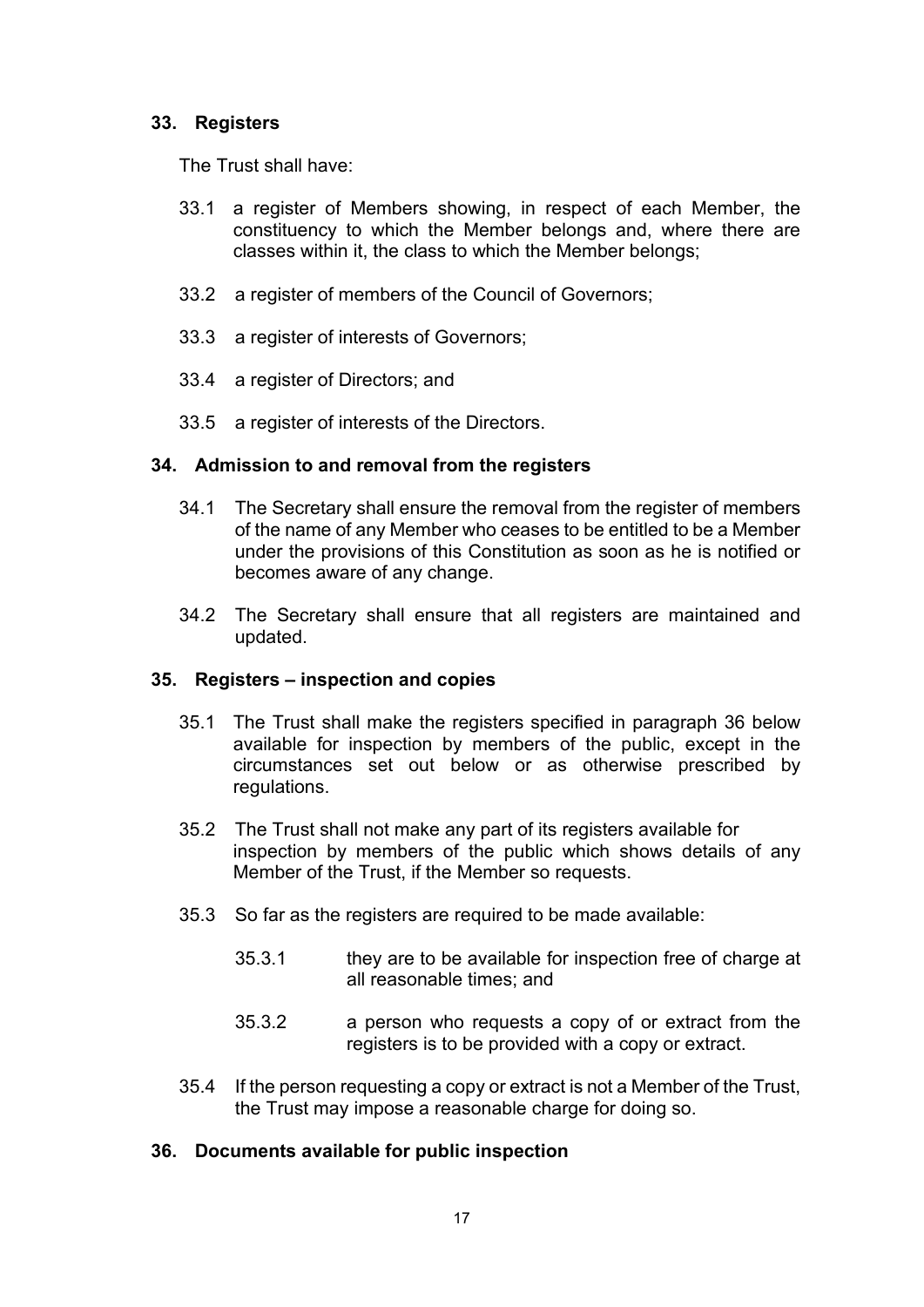- 36.1 The Trust shall make the following documents available for inspection by members of the public free of charge at all reasonable times:
	- 36.1.1 a copy of the current constitution;
	- 36.1.2 a copy of the latest annual accounts and of any report of the auditor on them;
	- 36.1.3 a copy of the latest annual report;
- 36.2 The Trust shall also make the following documents relating to a special administration of the Trust available for inspection by members of the public free of charge at all reasonable times:
	- 36.2.1 a copy of any order made under section 65D (appointment of Trust special administrator), 65J (power to extend time), 65KC (action following Secretary of State's rejection of final report), 65L (Trusts coming out of administration) or 65LA (Trusts to be dissolved) of the 2006 Act.
	- 36.2.2 a copy of any report laid under section 65D (appointment of trust special administrator) of the 2006 Act
	- 36.2.3 a copy of any information published under section 65D (appointment of trust special administrator) of the 2006 Act
	- 36.2.4 a copy of the draft report published under section 65F (administrator's draft report) of the 2006 Act)
	- 36.2.5 a copy of any statement provided under section 65F (administrators draft report) of the 2006 Act
	- 36.2.6 a copy of any notice published under section 65F (administrator's draft report), 65G (consultation plan), 65H (consultation requirements), 65J (power to extend time), 65KA (Monitor's decision), 65KB (Secretary of State's response to Monitor decision), 65KC (action following Secretary of State's rejection of final report) or 65KD (Secretary of State's response to re-submitted final report) of the 2006 Act
	- 36.2.7 a copy of any statement published or provided under section 65G (consultation plan) of the 2006 Act
	- 36.2.8 a copy of any final report published under section 65I (administrator's final report)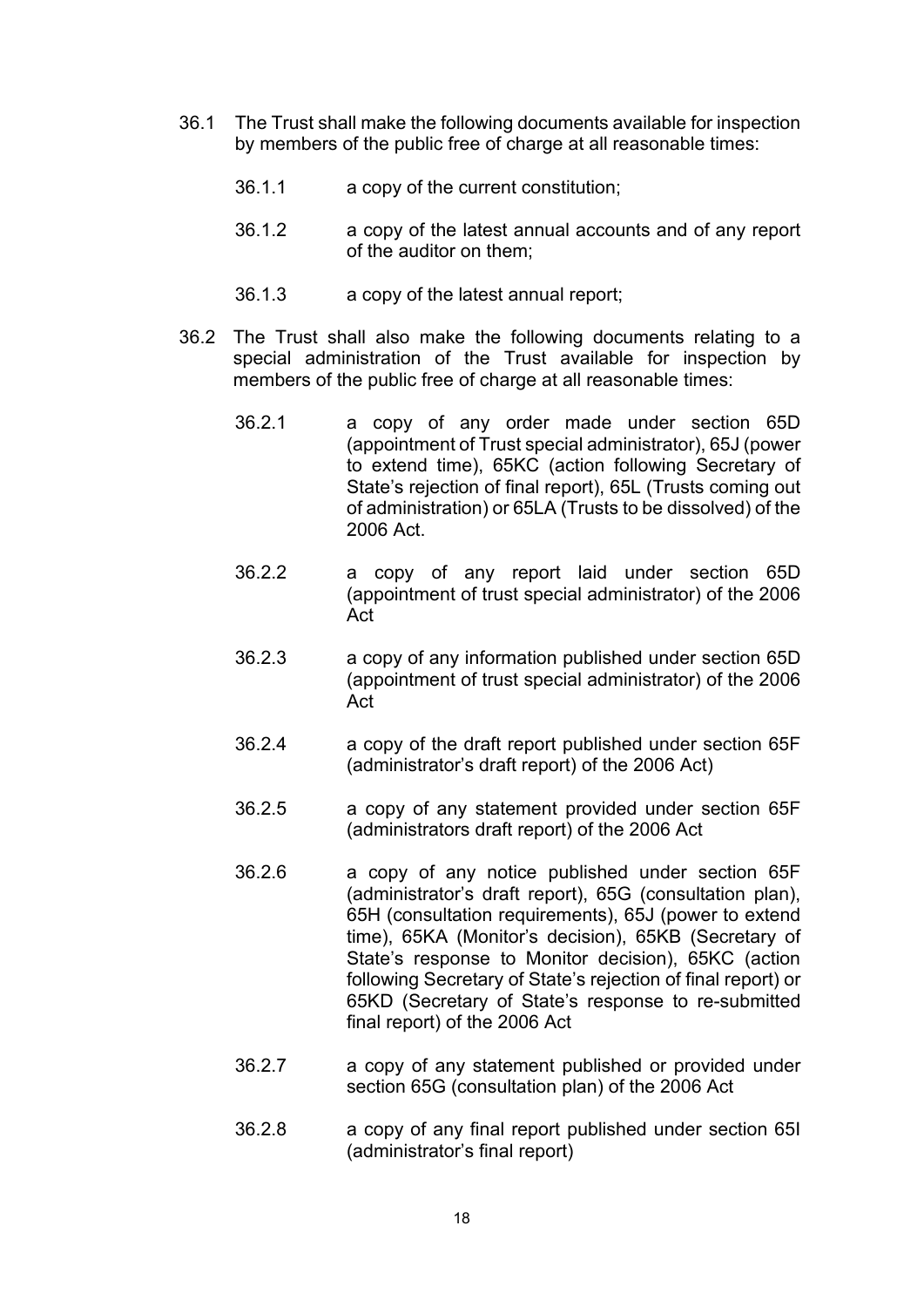- 36.2.9 a copy of any statement published under section 65J (power to extend time) or 65KC (action following Secretary of State's rejection of final report) of the 2006 Act
- 36.2.10 a copy of any information published under section 65M (replacement of trust special administrator) of the 2006 Act
- 36.3 Any person who requests a copy of extract from any of the above documents is to be provided with a copy.
- 36.4 If the person requesting a copy or extract is not a Member of the Trust, the Trust may impose a reasonable charge for doing so.

#### <span id="page-19-0"></span>**37. Auditor**

- 37.1 The Trust shall have an auditor.
- 37.2 The Council of Governors shall, taking into account the recommendations of the Audit Committee, appoint or remove and agree the remuneration of, the auditor at a general meeting of the Council of Governors.

#### <span id="page-19-1"></span>**38. Audit committee**

The Trust shall establish a committee of Non-Executive Directors as an Audit Committee to perform such monitoring, reviewing and other functions as are appropriate.

#### <span id="page-19-2"></span>**39. Accounts**

- 39.1 The Trust must keep proper accounts and proper records in relation to the accounts.
- 39.2 Monitor may with the approval of the Secretary of State give directions to the Trust as to the content and form of its accounts.
- 39.3 The accounts are to be audited by the Trust's auditor.
- 39.4 The Trust shall prepare in respect of each Financial Year annual accounts in such form as Monitor may with the approval of the Secretary of State direct.
- 39.5 The functions of the Trust with respect to the preparation of the annual accounts shall be delegated to the Accounting Officer.

# <span id="page-19-3"></span>**40. Annual report, forward plans and non-NHS work**

40.1 The Trust shall prepare an Annual Report and send it to Monitor.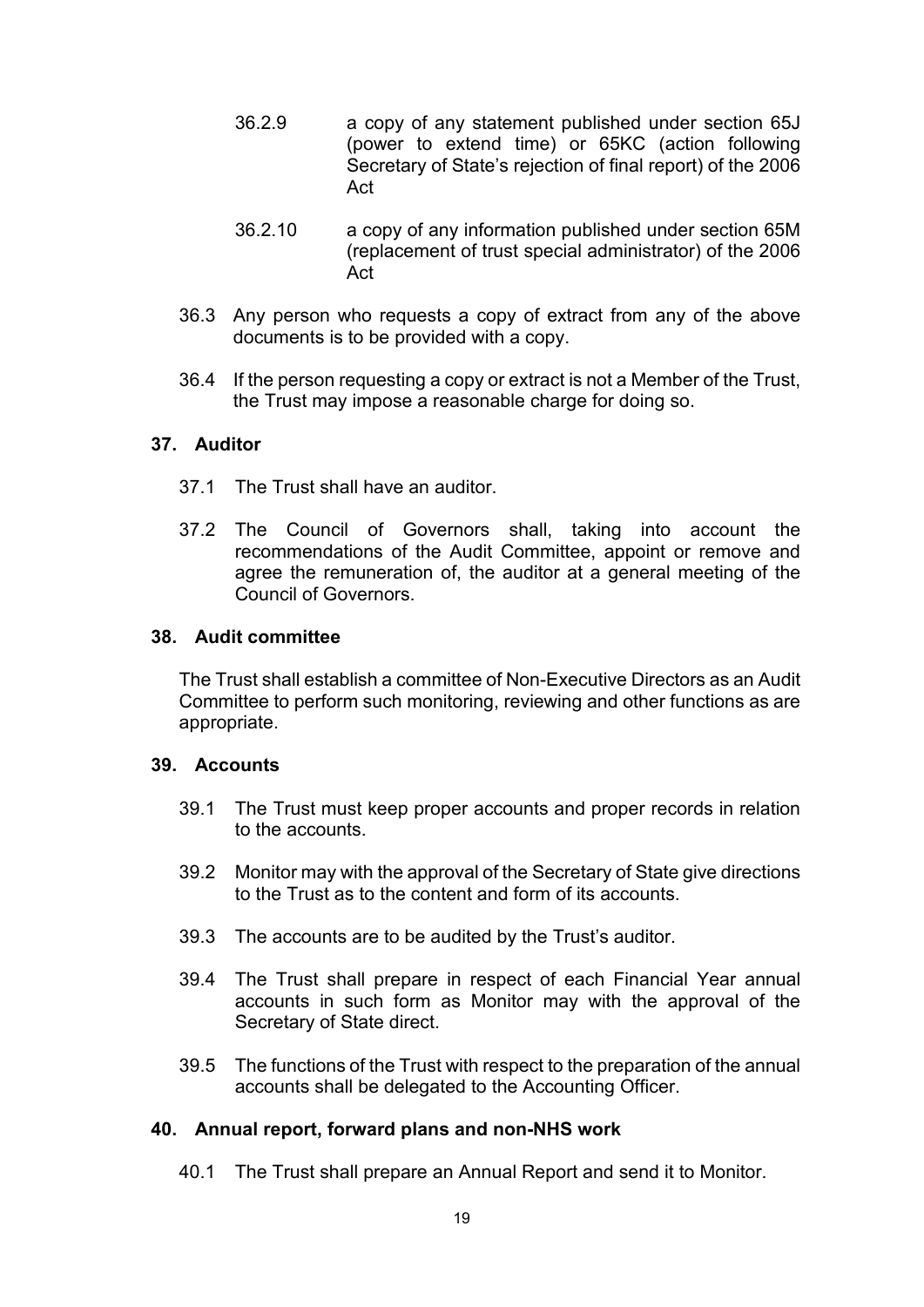- 40.2 The Trust shall give information as to its forward planning in respect of each Financial Year to Monitor.
- 40.3 The document containing the information with respect to forward planning (referred to above) shall be prepared by the Directors.
- 40.4 In preparing the document, the Directors shall have regard to the views of the Council of Governors.
- 40.5 Each forward plan must include information about:
	- 40.5.1 The activities other than the provision of goods and services for the purposes of the health service in England that the Trust proposes to carry on, and
	- 40.5.2 The income it expects to receive from doing so
- 40.6 Where a forward plan contains a proposal that the Trust carry on an activity of a kind mentioned in sub-paragraph 40.5.1, the Council of Governors must:
	- 40.6.1 Determine whether it is satisfied that the carrying on of the activity will not to any significant extent interfere with the fulfilment by the Trust of its principal purpose or the performance of its other functions, and
	- 40.6.2 Notify the Directors of the Trust of its determination
- 40.7 A Trust which proposes to increase by 5% or more the proportion of its total income in any financial year attributable to activities other than the provision of goods and services for the purposes of the health service in England may implement the proposal only if more than half the members of the Council of Governors of the Trust voting approve its implementation.

# <span id="page-20-0"></span>**41. Presentation of the annual accounts and reports to the governors and members**

- 41.1 The following documents are to be presented to the Council of Governors at a general meeting of the Council of Governors:
	- 41.1.1 the annual accounts
	- 41.1.2 any report of the auditor on them
	- 41.1.3 the annual report.
- 41.2 The documents shall also be presented to the members of the Trust at the Annual Members' Meeting by at least one member of the Board of Directors in attendance.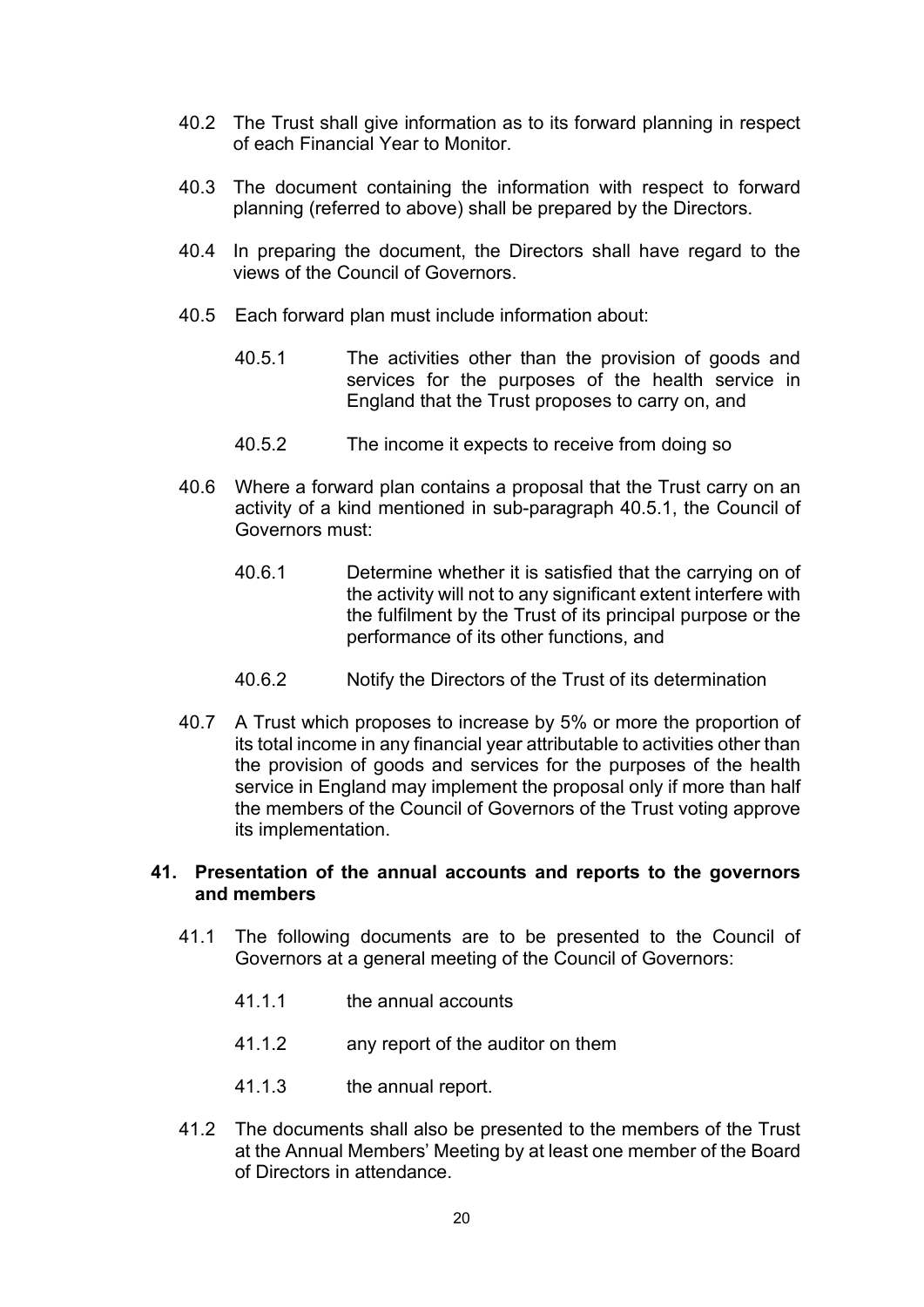41.3 The Trust may combine a meeting of the Council of Governors convened for the purposes of sub paragraph 41.1 with the Annual Members' Meeting.

#### <span id="page-21-0"></span>**42. Instruments**

- 42.1 The Trust shall have a seal.
- 42.2 The seal shall not be affixed except under the authority of the Board of Directors.

# <span id="page-21-1"></span>**43. Amendment of the Constitution**

- 43.1 The Trust may make amendments to its Constitution only if:
	- 43.1.1 more than half of the members of the Council of Governors of the Trust voting approve the amendments, and
	- 43.1.2 more than half of the members of the Board of Directors of the Trust voting approve the amendments
- 43.2 Amendments made under paragraph 43.1, take effect as soon as the conditions in that paragraph are satisfied, but the amendment has no effect in so far as the constitution would, as a result of the amendment, not accord with schedule 7 of the 2006 Act
- 43.3 Where an amendment is made to the constitution in relation to the powers or duties of the Council of Governors (or otherwise with respect to the role that the Council of Governors has as part of the Trust):
	- 43.3.1 at least one member of the Council of Governors must attend the next Annual Members' Meeting and present the amendment, and
	- 43.3.2 the Trust must give the members an opportunity to vote on whether they approve the amendment

If more than half of the members voting approve the amendment, the amendment continues to have effect; otherwise, it ceases to have effect and the Trust must take such steps as are necessary as a result.

43.4 Amendments by the Trust of its Constitution are to be notified to Monitor. For the avoidance of doubt, Monitor's functions do not include a power or duty to determine whether or not the Constitution, as a result of the amendments, accords with Schedule 7 of the 2006 Act.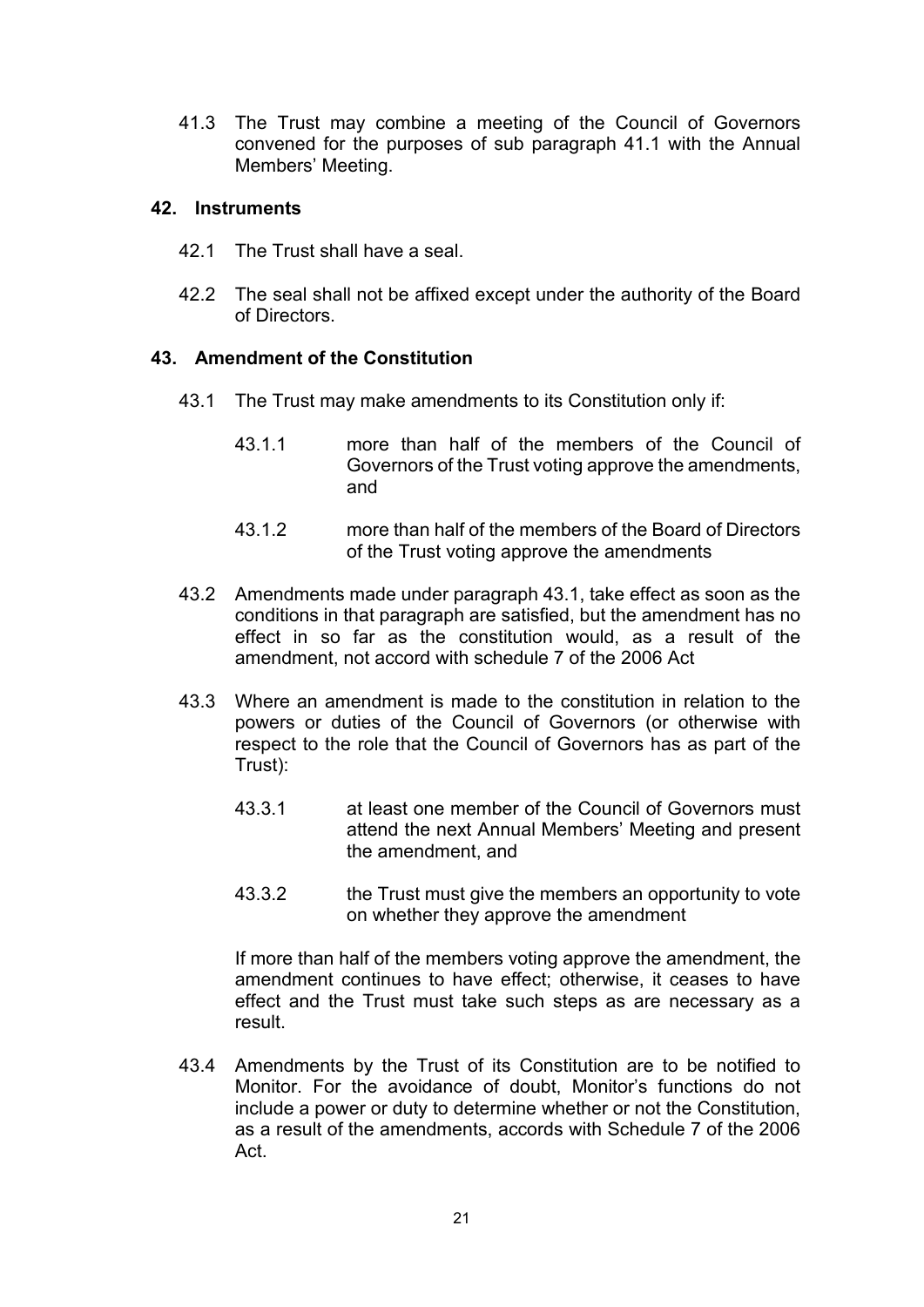#### <span id="page-22-0"></span>**44. Mergers and significant transactions**

- 44.1 The Trust may only apply for a merger, acquisition, separation or dissolution with the approval of more than half of the members of the Council of Governors.
- 44.2 The Trust may enter into a significant transaction only if more than half of the members of the Council of Governors of the Trust voting approve entering into the transaction.
- <span id="page-22-1"></span>44.3 A "significant transaction" is a transaction, other than a merger, acquisition, separation or dissolution (see section 44.1 above), outside the ordinary course of business that the Board of Directors of the Trust considers:
	- 44.3.1 to be material in the context of the Trust's financial status, or
	- 44.3.2 to present a risk to the quality and safety of services provided to patients by the Trust.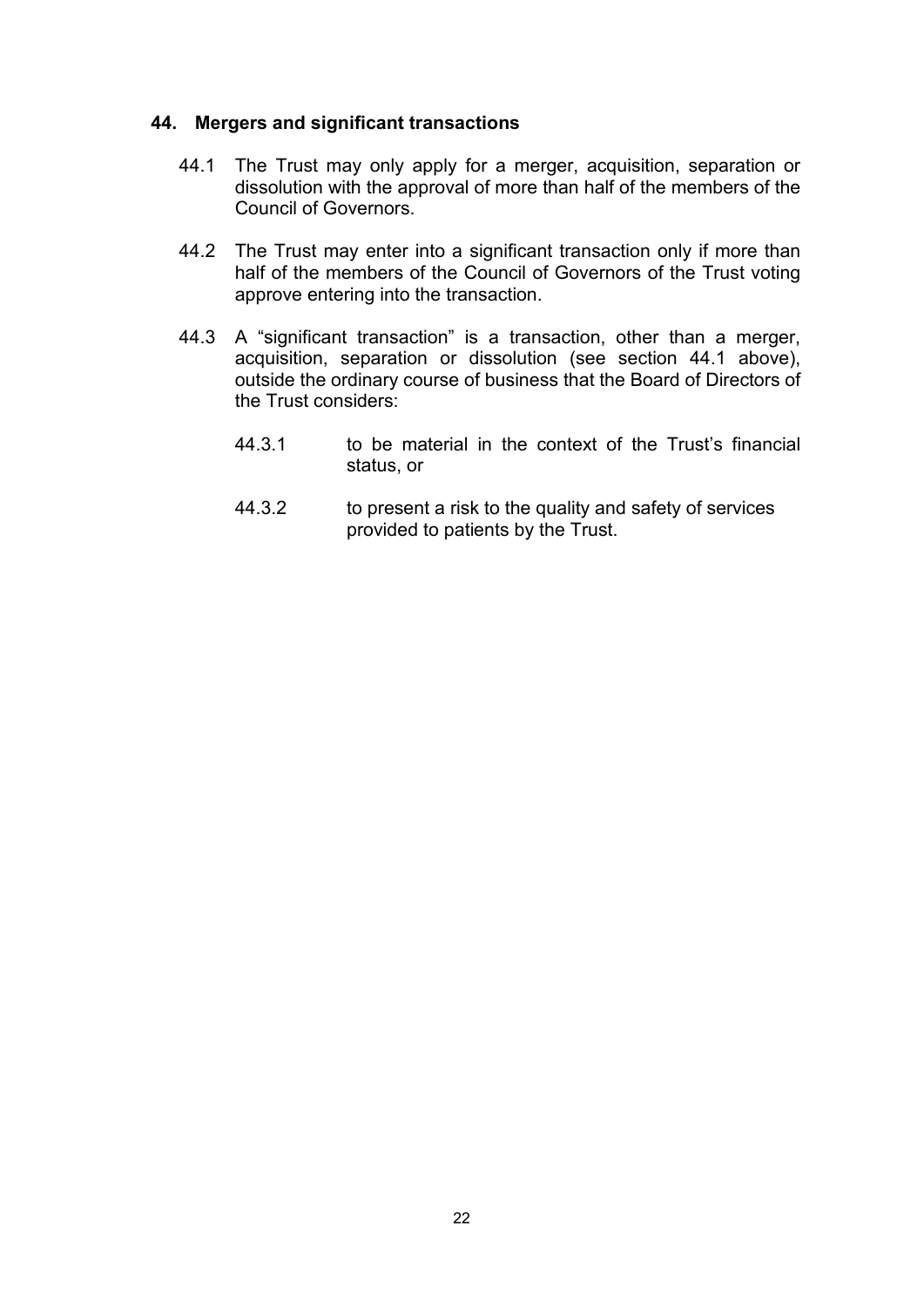# **ANNEX 1 – THE PUBLIC CONSTITUENCIES**

<span id="page-23-0"></span>There are to be four Public Constituency areas as follows:

| Area                                                                            | Hampshire comprising the following electoral areas:<br>Hampshire – excluding the Isle of Wight<br>Southampton<br>Portsmouth                                                |
|---------------------------------------------------------------------------------|----------------------------------------------------------------------------------------------------------------------------------------------------------------------------|
| <b>Number of Governors</b><br><b>Minimum Numbers of Members</b>                 | 6<br>100                                                                                                                                                                   |
| Area                                                                            | Berkshire comprising the following electoral areas:<br><b>West Berkshire</b><br>Reading<br>Wokingham<br><b>Bracknell Forest</b><br><b>Windsor and Maidenhead</b><br>Slough |
| <b>Number of Governors</b><br><b>Minimum Numbers of Members</b>                 | 3<br>100                                                                                                                                                                   |
| Area                                                                            | Buckinghamshire comprising the following electoral<br>areas:<br>Buckinghamshire<br><b>Milton Keynes</b>                                                                    |
| <b>Number of Governors</b><br><b>Minimum Numbers of Members</b>                 | 3<br>100                                                                                                                                                                   |
| Area                                                                            | Oxfordshire comprising the following electoral areas:<br>Oxfordshire                                                                                                       |
| <b>Number of Governors</b><br><b>Minimum Numbers of Members</b>                 | 3<br>100                                                                                                                                                                   |
| <b>Total Number of Governors</b><br><b>Total Minimum Numbers of Members 400</b> | 15                                                                                                                                                                         |

The minimum number of Members in each area of the Public Constituency shall be as set out in column 3 of the above table, and the number of Governors to be elected by Members of each area of the Public Constituency is given in the corresponding entry in column 2 of that table.

The Trust will have a minimum of 400 Public Members of the Public Constituency in total

Membership of an area specified in the above table as being an Area of the Public Constituency is open to any person who is ordinarily resident in that area. Membership is also open to any person who has a connection with that area, and this will be determined at the discretion of the Trust's Company Secretary.

The aggregate number of Public Governors is to be more than half of the total number of members of the Council of Governors.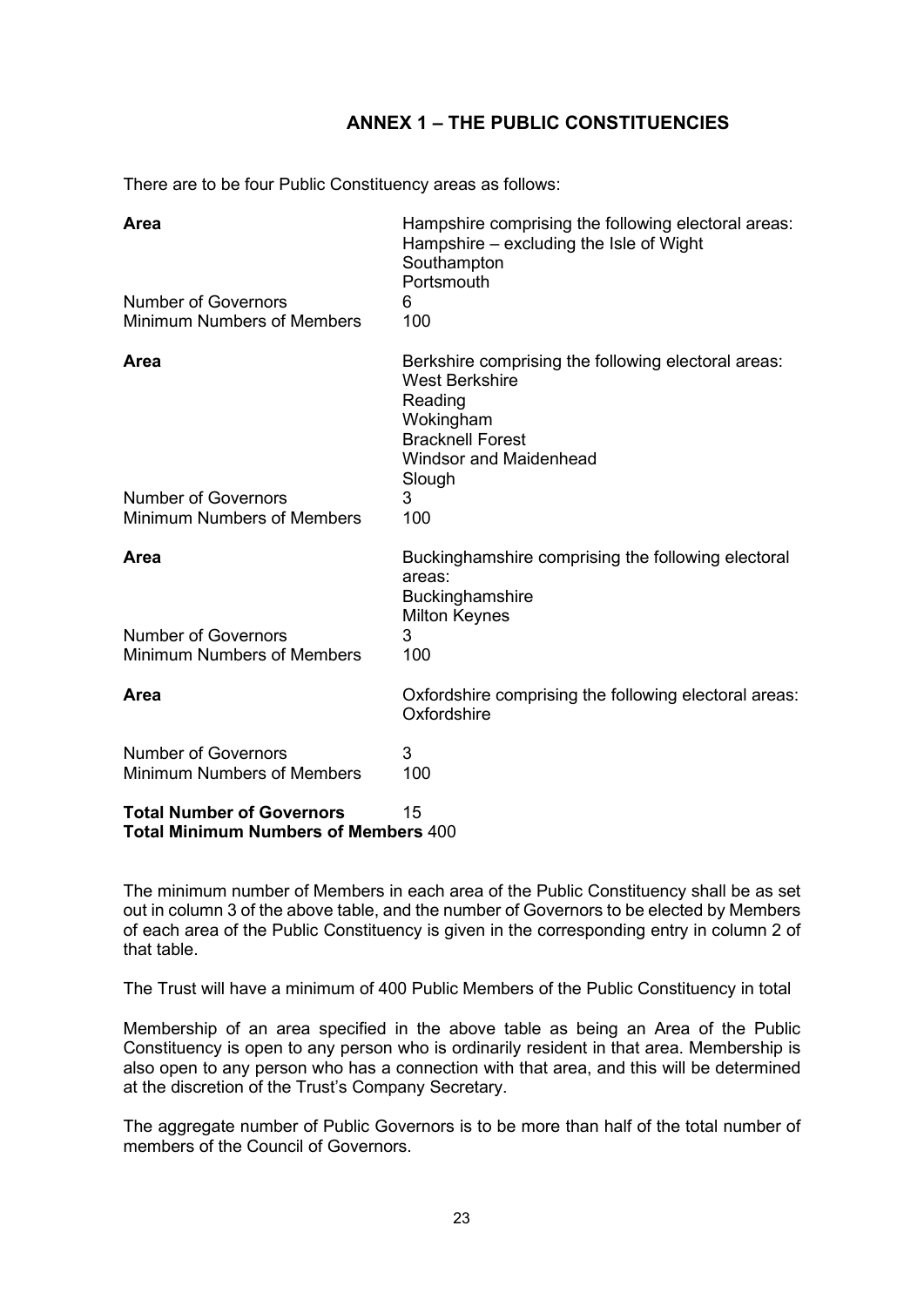# **ANNEX 2 – THE STAFF CONSTITUENCY**

<span id="page-24-0"></span>

| <b>Staff Classes</b>                                                                                              | 999 Operations - North                   |
|-------------------------------------------------------------------------------------------------------------------|------------------------------------------|
| Number of Governors in each Staff Class                                                                           | 1                                        |
| Minimum Numbers of Members in each Staff Class                                                                    | 10                                       |
| <b>Staff Classes</b>                                                                                              | 999 Operations - South                   |
| Number of Governors in each Staff Class                                                                           | 1                                        |
| Minimum Numbers of Members in each Staff Class                                                                    | 10                                       |
| <b>Staff Classes</b>                                                                                              | 999 Emergency Operations<br>Centre (EOC) |
| Number of Governors in each Staff Class                                                                           | 1                                        |
| Minimum Numbers of Members in each Staff Class                                                                    | 10                                       |
| <b>Staff Classes</b>                                                                                              | <b>NHS111</b>                            |
| Number of Governors in each Staff Class                                                                           | 1                                        |
| Minimum Numbers of Members in each Staff Class                                                                    | 10                                       |
| <b>Staff Classes</b><br>Number of Governors in each Staff Class<br>Minimum Numbers of Members in each Staff Class | PTS and logistics<br>10                  |
| <b>Staff Classes</b><br>Number of Governors in each Staff Class<br>Minimum Numbers of Members in each Staff Class | Corporate/support/other<br>10            |
| <b>Total Number of Governors in each Staff Class</b>                                                              | 6                                        |

Total Minimum Numbers of Members in each Staff Class 60

The minimum number of members in each Staff Class shall be as set out in column 3 of the above table, and the number of Governors to be elected by each such Staff Class is given in the corresponding entry in column 2 of that table.

The Trust will have a minimum of 60 members of the Staff Constituency in total.

The selection of Governors for this constituency shall be the candidates polling the highest number of votes in the elections consistent with the Model Election Rules.

For the purposes of paragraph 8.1.2 of this Constitution, Chapter 1 of Part 14 of the Employment Rights Act 1996 shall apply for the purposes of determining whether an individual has been continuously employed by the Trust.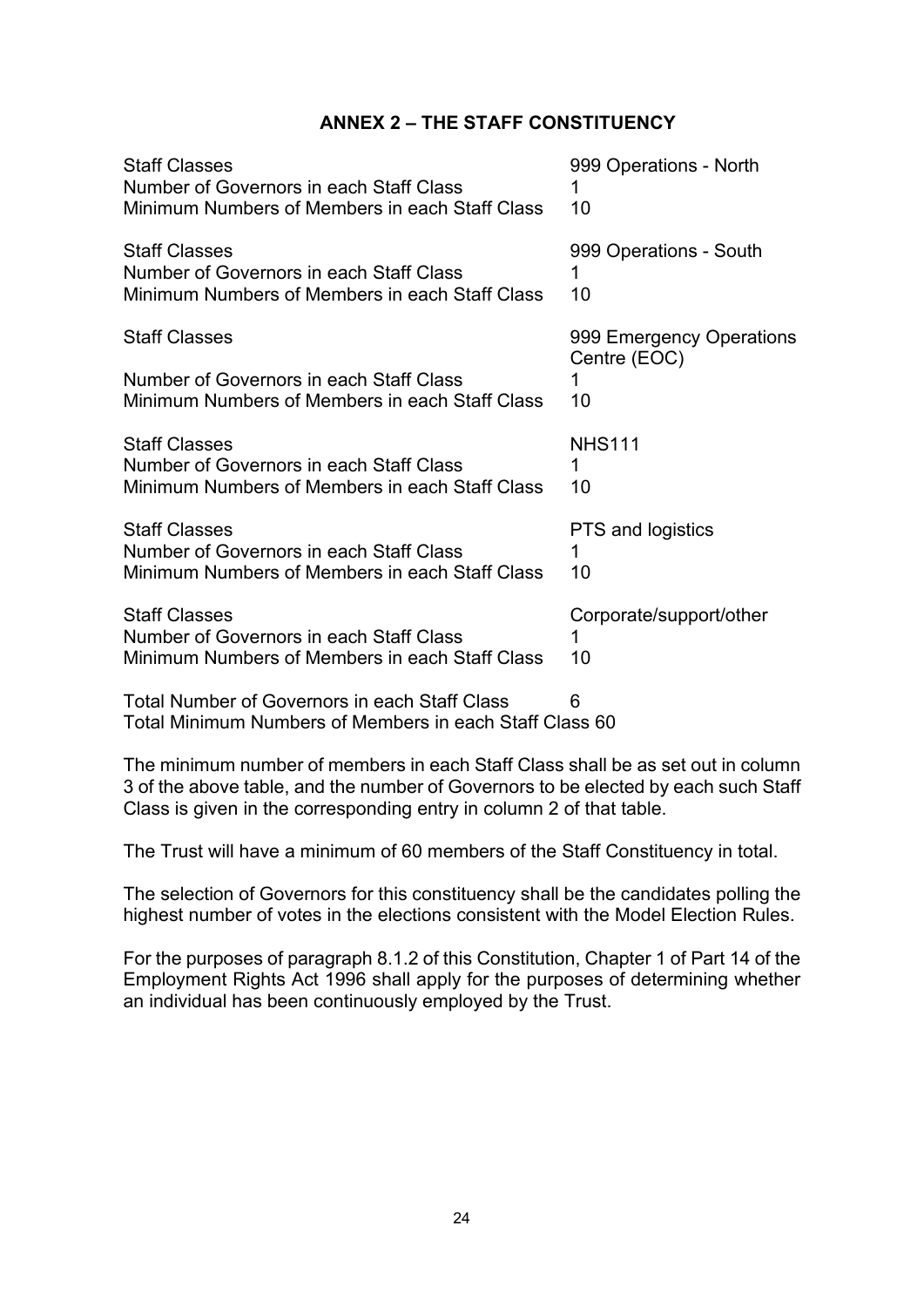# **ANNEX 3 – COMPOSITION OF COUNCIL OF GOVERNORS**

<span id="page-25-0"></span>The composition of the Council of Governors shall be as follows:

# <span id="page-25-1"></span>**1. Composition**

# **Public Governors**

| <b>Electing/Appointing Body</b>            | Hampshire                       |
|--------------------------------------------|---------------------------------|
| <b>Number of Governors</b>                 | 6                               |
| <b>Electing/Appointing Body</b>            | <b>Berkshire</b>                |
| <b>Number of Governors</b>                 | 3                               |
| <b>Electing/Appointing Body</b>            | Buckinghamshire                 |
| <b>Number of Governors</b>                 | 3                               |
| <b>Electing/Appointing Body</b>            | Oxfordshire                     |
| <b>Number of Governors</b>                 | 3                               |
| <b>Total number of Public Governors 15</b> |                                 |
| <b>Staff Governors</b>                     |                                 |
| <b>Electing/Appointing Body</b>            | 999 Operations North            |
| <b>Number of Governors</b>                 | 1                               |
| <b>Electing/Appointing Body</b>            | 999 Operations South            |
| <b>Number of Governors</b>                 | 1                               |
| <b>Electing/Appointing Body</b>            | 999 Emergency Operations Centre |
| <b>Number of Governors</b>                 | 1                               |
| <b>Electing/Appointing Body</b>            | <b>NHS111</b>                   |
| <b>Number of Governors</b>                 | 1                               |
| <b>Electing/Appointing Body</b>            | PTS and logistics               |
| <b>Number of Governors</b>                 | 1                               |
| <b>Electing/Appointing Body</b>            | Corporate/support/other         |
| <b>Number of Governors</b>                 | 1                               |
| Total number of Staff Governore 6          |                                 |

**Total number of Staff Governors 6**

**CFR Governors**

**Total number of CFR Governors 1**

**Appointed Governors**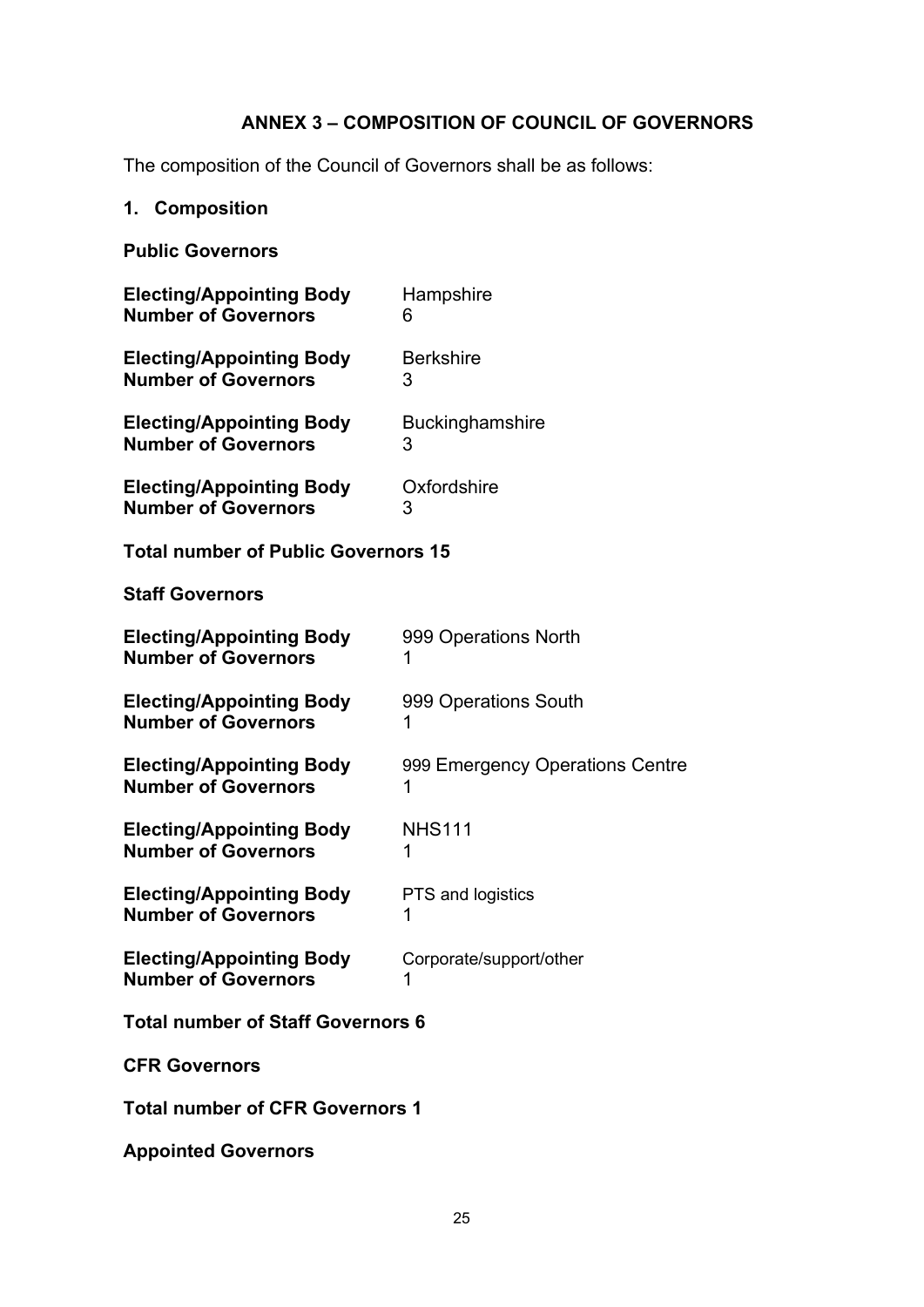| <b>Electing/Appointing Body</b>                               | Clinical Commissioning Groups / commissioners |
|---------------------------------------------------------------|-----------------------------------------------|
| <b>Number of Governors</b>                                    | 2                                             |
| <b>Electing/Appointing Body</b>                               | Local Authorities (Statute)                   |
| <b>Number of Governors</b>                                    | 3                                             |
| <b>Electing/Appointing Body</b><br><b>Number of Governors</b> | Other (Partnership Organisation)              |
| <b>Total Number all Governors</b>                             | 28                                            |

# <span id="page-26-0"></span>**2. CFR Governor**

# **2.1 Eligibility Criteria**

- 2.2.1 A CFR shall be eligible to become a CFR Governor if:
	- 2.2.1.1 He has been qualified as a CFR for at least six months<br>2.2.1.2 He has made a commitment to being available as a CFR
	- He has made a commitment to being available as a CFR for at least 20 hours in each of the last six months leading up to the election process
	- 2.2.1.3 He is fully up to date with all training and practices and is compliant with the requirements outlined in the CFR Handbook
	- 2.2.1.4 He intends to continue as a CFR for at least two years post the results of the election
	- 2.2.1.5 He is able to meet the criteria laid out in this Constitution, in particular section 14 and Annex 5, A5 1.1
- 2.2 An individual who satisfies the eligibility criteria may stand for nomination as the CFR Governor.
- 2.3 An individual standing for election as the CFR Governor may not also stand for election as a public Governor and vice versa.
- 2.4 The CFR Governor shall be elected by members of the CFR constituency and shall be the candidate polling the highest number of votes in the elections consistent with the Model Election Rules.

# <span id="page-26-1"></span>**3. Appointed Governors**

# **3.1 Clinical Commissioning Group (CCG) Governors**

3.1.1 Oxfordshire CCG; Chiltern CCG; Aylesbury Vale CCG; Windsor, Ascot and Maidenhead CCG; Slough CCG; Bracknell and Ascot CCG; Newbury and District CCG; South Reading CCG; North West Reading CCG; Wokingham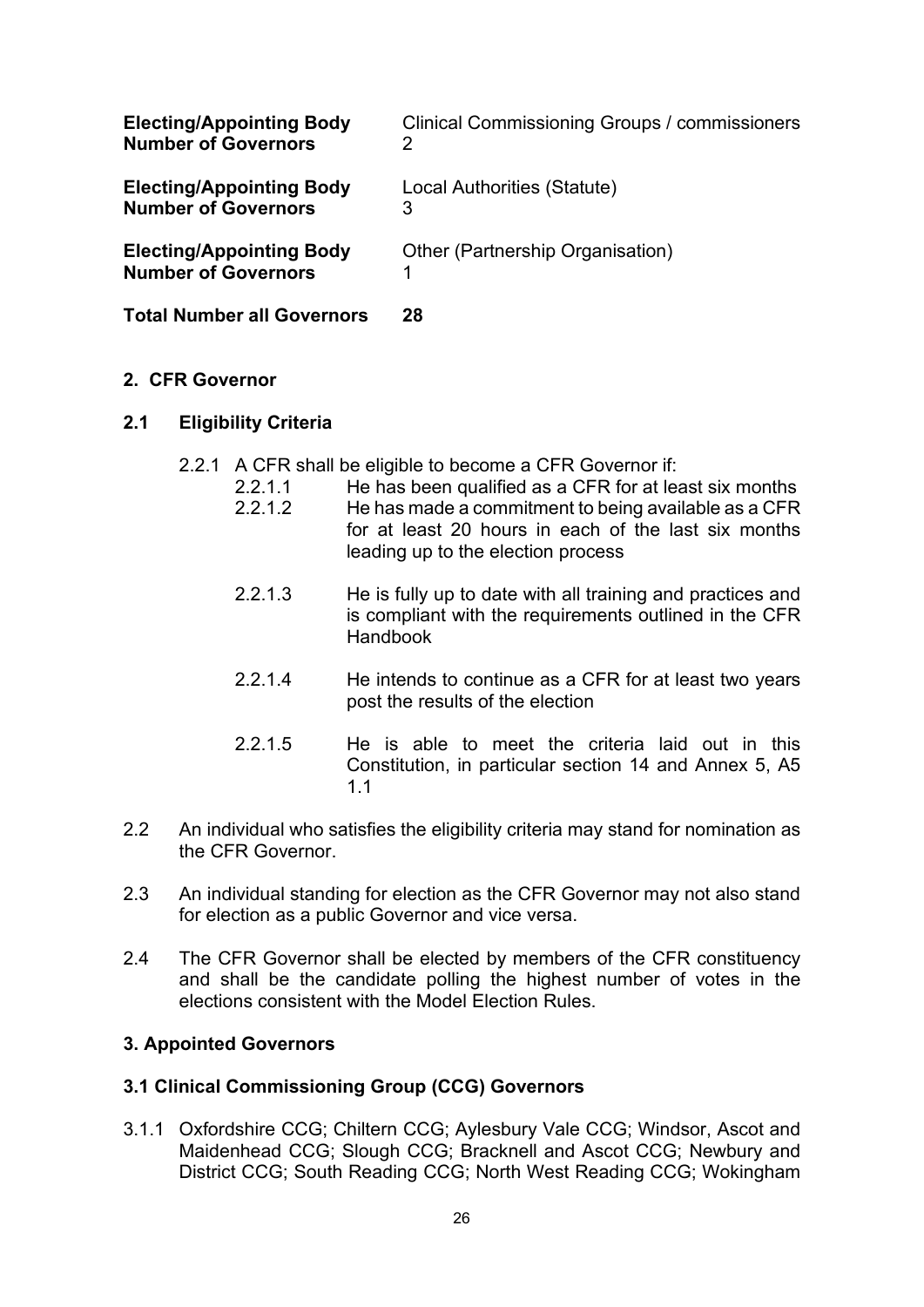CCG; Southampton City CCG; North Hampshire CCG; South Eastern Hampshire CCG; Fareham and Gosport CCG; Portsmouth City CCG; North East Hampshire and Farnham CCG and West Hampshire CCG, or their respective successor organisation(s) may jointly appoint 2 (two) CCG Governors between them by notice in writing signed by the Accountable Officer of one of the organisations (who has been nominated by the organisations to serve the notice on behalf of all of the organisations) and delivered to the Secretary.

# **23.2 Local Authority Governors**

Hampshire County Council, Portsmouth City Council, Southampton City Council, Basingstoke & Deane Borough Council, East Hampshire District Council, Eastleigh Borough Council, Fareham Borough Council, Gosport Borough Council, Hart District Council, Havant Borough Council, New Forest District Council, Rushmoor Borough Council, Test Valley Borough Council, Vale of White Horse District Council, Winchester City Council, Bracknell Forest, Reading Borough Council, Slough Borough Council, West Berkshire Council, The Royal Borough of Windsor & Maidenhead, Wokingham Borough Council, Buckinghamshire County Council, Milton Keynes Council, Aylesbury Vale District Council, Chiltern District Council, South Bucks District Council, Wycombe District Council, Oxfordshire County Council, Cherwell District Council, Oxford City Council, South Oxfordshire District Council, West Oxfordshire District Council, or their respective successor organisation(s) may jointly appoint 3 (three) Local Authority Governor between them by notice in writing signed by the chief Executive of one of the organisations (who has been nominated by the organisations to serve the notice on behalf of all of the organisations) and delivered to the Secretary.

# **3.3 Partnership Governors**

2.3.1 Subject to the provisions contained at paragraph 2.3.2 below, The Thames Valley and Chilterns Air Ambulance Charity, and the Hampshire and Isle of Wight Air Ambulance Charity or their respective successor organisation(s) may jointly appoint 1 (one) Partnership Governor between them by notice in writing signed by the Chairman or Chief Executive of one of the organisations (who has been nominated by the organisations to serve the notice on behalf of all of the organisations) and delivered to the Secretary.

3.3.2 Notwithstanding the provisions of paragraphs 2.3.1 above, the Chairman may veto the appointment of a Partnership Governor by serving notice in writing to the relevant Partnership Organisation(s) where he believes that the appointment in question is unreasonable, irrational or otherwise inappropriate.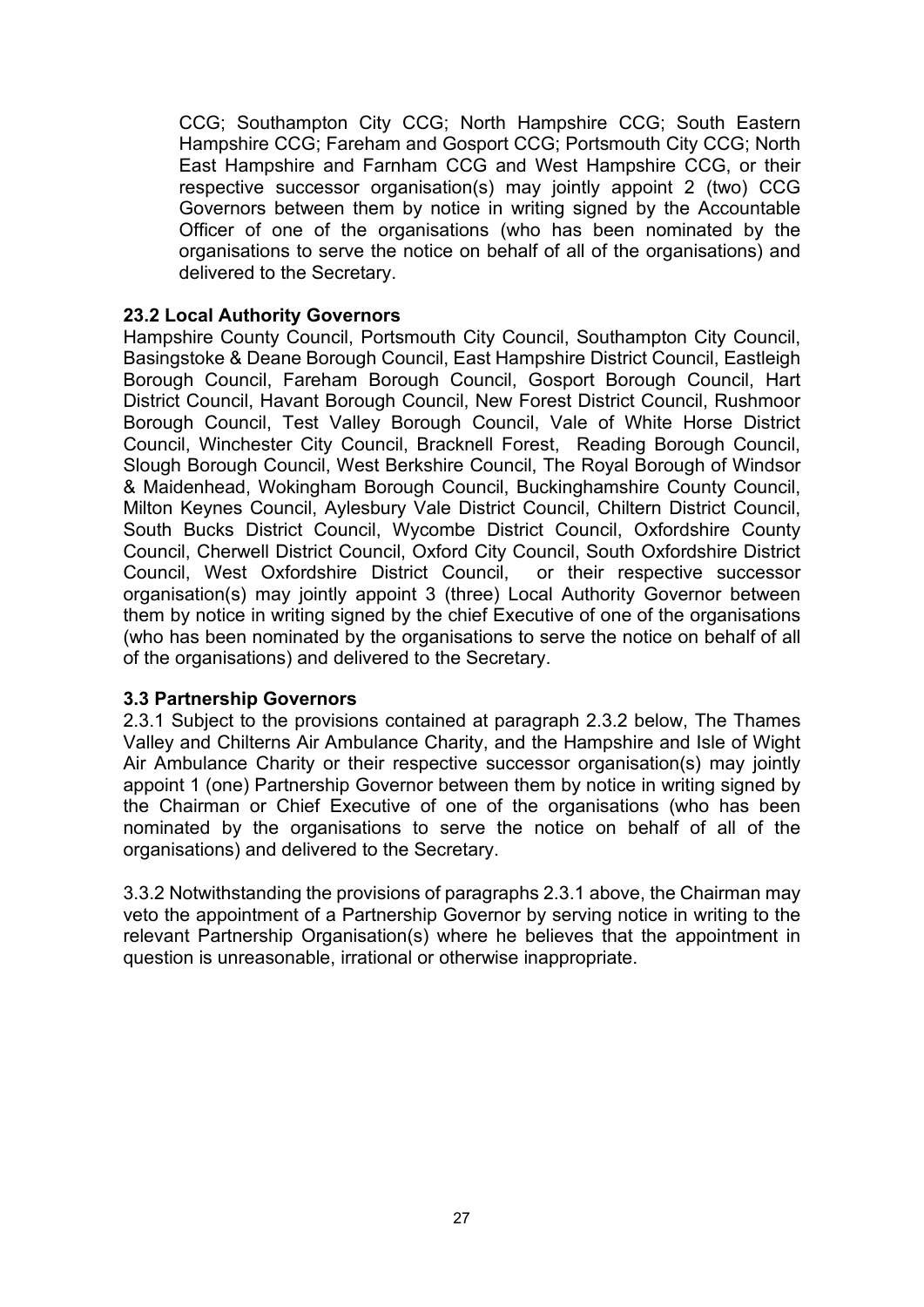# **ANNEX 4 –THE MODEL ELECTION RULES (2014)**

# <span id="page-28-1"></span><span id="page-28-0"></span>**PART 1: INTERPRETATION**

1. Interpretation

# **PART 2: TIMETABLE FOR ELECTION**

- 2. Timetable<br>3. Computati
- 3. Computation of time

# **PART 3: RETURNING OFFICER**

- 4. Returning officer<br>5. Staff
- **Staff**
- 6. Expenditure
- 7. Duty of co-operation

# **PART 4: STAGES COMMON TO CONTESTED AND UNCONTESTED ELECTIONS**

- 8. Notice of election
- 9. Nomination of candidates
- 10. Candidate's particulars
- 11. Declaration of interests<br>12. Declaration of eligibility
- Declaration of eligibility
- 13. Signature of candidate<br>14. Decisions as to validity
- 14. Decisions as to validity of nomination forms<br>15. Publication of statement of nominated candi
- Publication of statement of nominated candidates
- 16. Inspection of statement of nominated candidates and nomination forms<br>17. Withdrawal of candidates
- Withdrawal of candidates
- 18. Method of election

# **PART 5: CONTESTED ELECTIONS**

- 19. Poll to be taken by ballot
- 20. The ballot paper
- 21. The declaration of identity (public and patient constituencies)

*Action to be taken before the poll*

- 22. List of eligible voters
- 23. Notice of poll<br>24 Ssue of voting
- Issue of voting information by returning officer
- 25. Ballot paper envelope and covering envelope
- 26. E-voting systems

# *The poll*

27. Eligibility to vote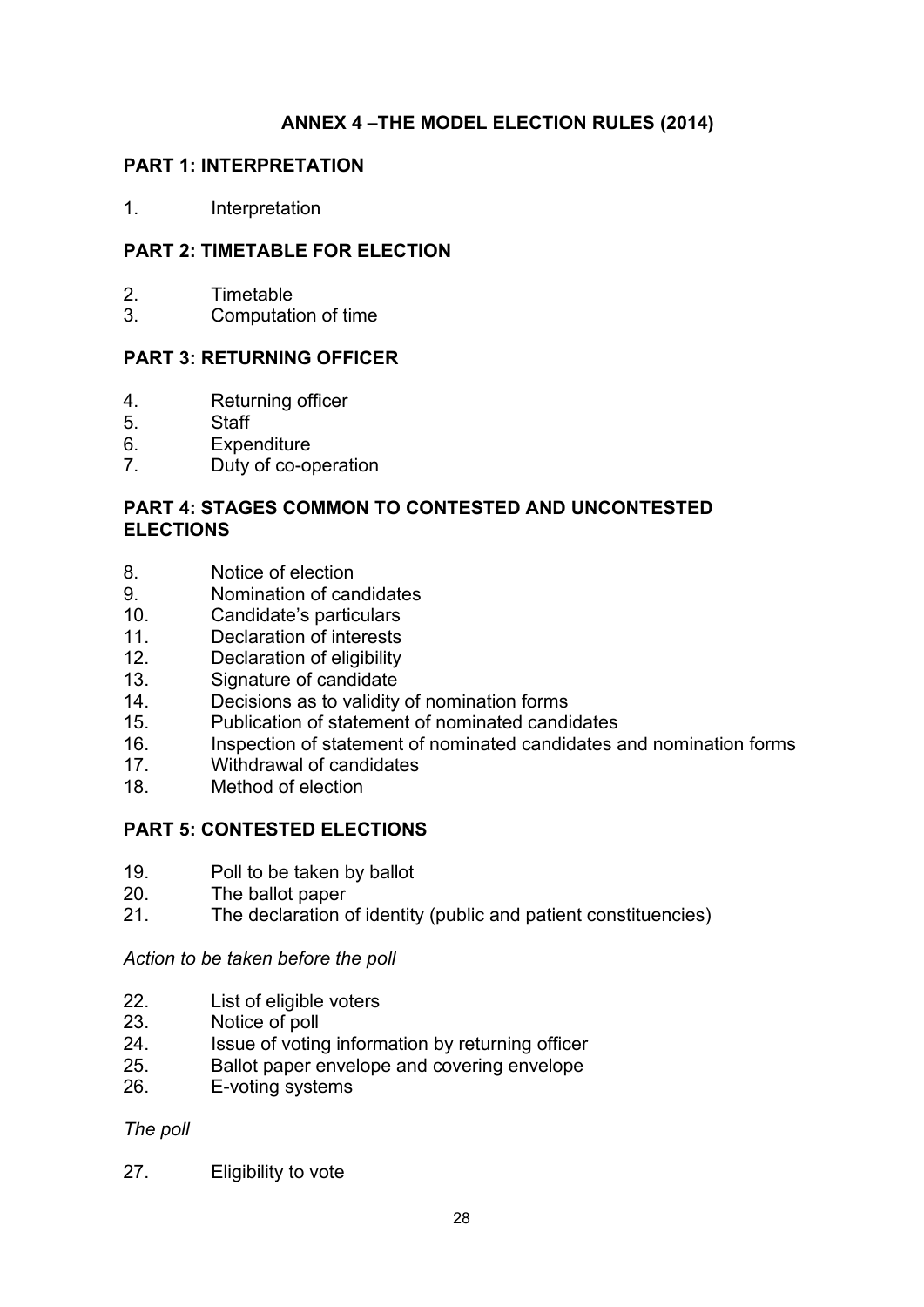- 28. Voting by persons who require assistance<br>29. Spoilt ballot papers and spoilt text message
- 29. Spoilt ballot papers and spoilt text message votes<br>30. Lost voting information
- 30. Lost voting information<br>31 lssue of replacement vo
- 31. Issue of replacement voting information<br>32. ID declaration form for replacement ba
- ID declaration form for replacement ballot papers (public and patient constituencies)
- 33 Procedure for remote voting by internet<br>34 Procedure for remote voting by telephor
- Procedure for remote voting by telephone
- 35. Procedure for remote voting by text message

*Procedure for receipt of envelopes, internet votes, telephone vote and text message votes*

- 36. Receipt of voting documents<br>37. Validity of votes
- 37. Validity of votes<br>38. Declaration of id
- Declaration of identity but no ballot (public and patient constituency)
- 39. De-duplication of votes<br>40. Sealing of packets
- Sealing of packets

# **PART 6: COUNTING THE VOTES**

- STV41. Interpretation of Part 6<br>42 Arrangements for coun
- Arrangements for counting of the votes
- 43. The count
- STV44. Rejected ballot papers and rejected text voting records<br>FPP44. Rejected ballot papers and rejected text voting records
- FPP44. Rejected ballot papers and rejected text voting records<br>STV45. First stage
- First stage
- STV46. The quota<br>STV47 Transfer of
- Transfer of votes
- STV48. Supplementary provisions on transfer<br>STV49. Exclusion of candidates
- Exclusion of candidates
- STV50. Filling of last vacancies
- STV51. Order of election of candidates<br>FPP51. Equality of votes
- Equality of votes

# **PART 7: FINAL PROCEEDINGS IN CONTESTED AND UNCONTESTED ELECTIONS**

- FPP52. Declaration of result for contested elections
- STV52. Declaration of result for contested elections
- 53. Declaration of result for uncontested elections

# **PART 8: DISPOSAL OF DOCUMENTS**

- 54. Sealing up of documents relating to the poll<br>55. Delivery of documents
- Delivery of documents
- 56. Forwarding of documents received after close of the poll
- 57. Retention and public inspection of documents
- 58. Application for inspection of certain documents relating to election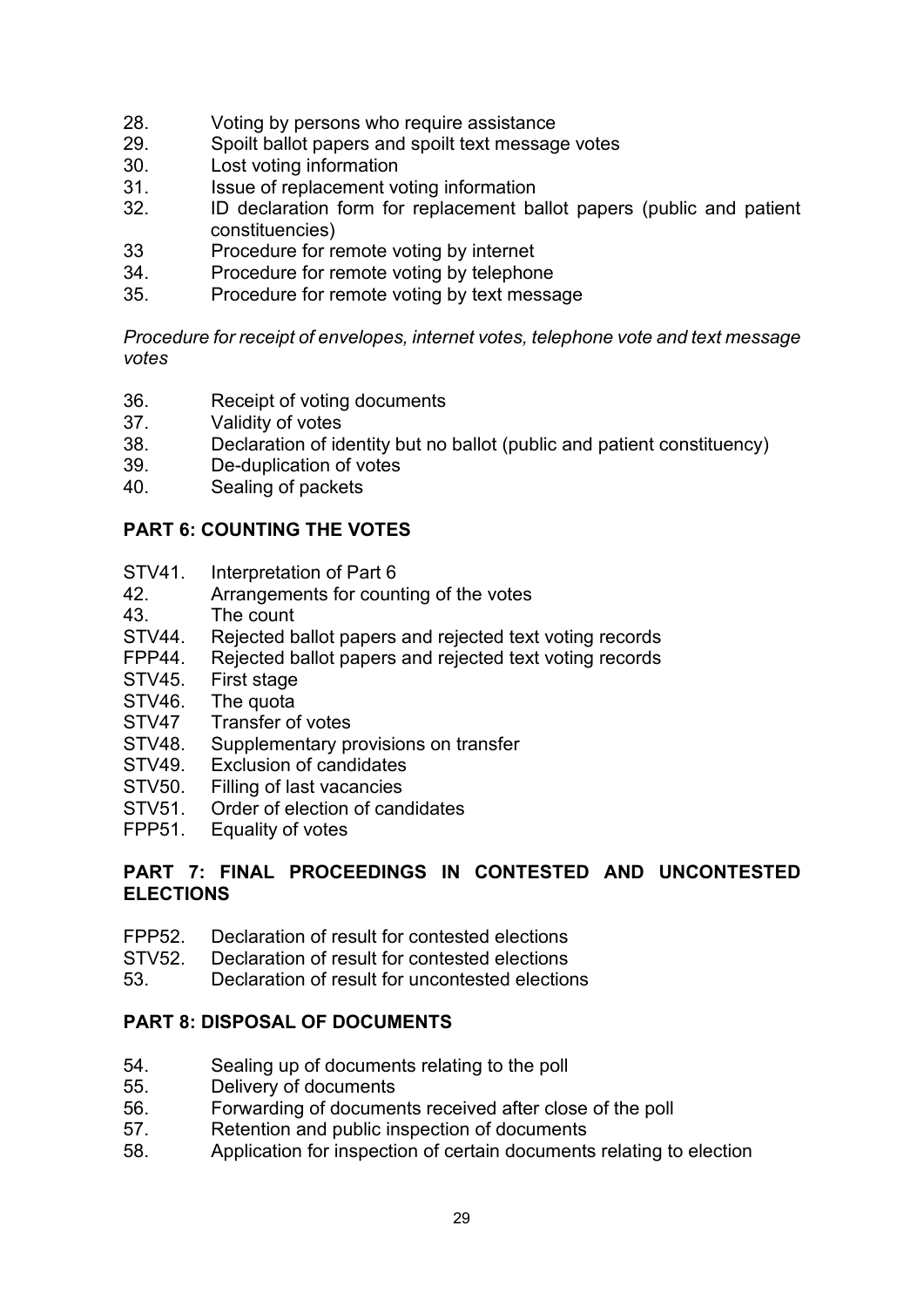# **PART 9: DEATH OF A CANDIDATE DURING A CONTESTED ELECTION**

FPP59. Countermand or abandonment of poll on death of candidate<br>STV59. Countermand or abandonment of poll on death of candidate Countermand or abandonment of poll on death of candidate

# **PART 10: ELECTION EXPENSES AND PUBLICITY**

# *Expenses*

- 60. Election expenses<br>61. Expenses and pay
- Expenses and payments by candidates
- 62. Expenses incurred by other persons

# *Publicity*

- 63. Publicity about election by the corporation
- 64. Information about candidates for inclusion with voting information<br>65. Meaning of "for the purposes of an election"
- Meaning of "for the purposes of an election"

# **PART 11: QUESTIONING ELECTIONS AND IRREGULARITIES**

66. Application to question an election

# **PART 12: MISCELLANEOUS**

- 67. Secrecy
- 68. Prohibition of disclosure of vote<br>69. Disqualification
- 69. Disqualification<br>70. Delay in postal s
- Delay in postal service through industrial action or unforeseen event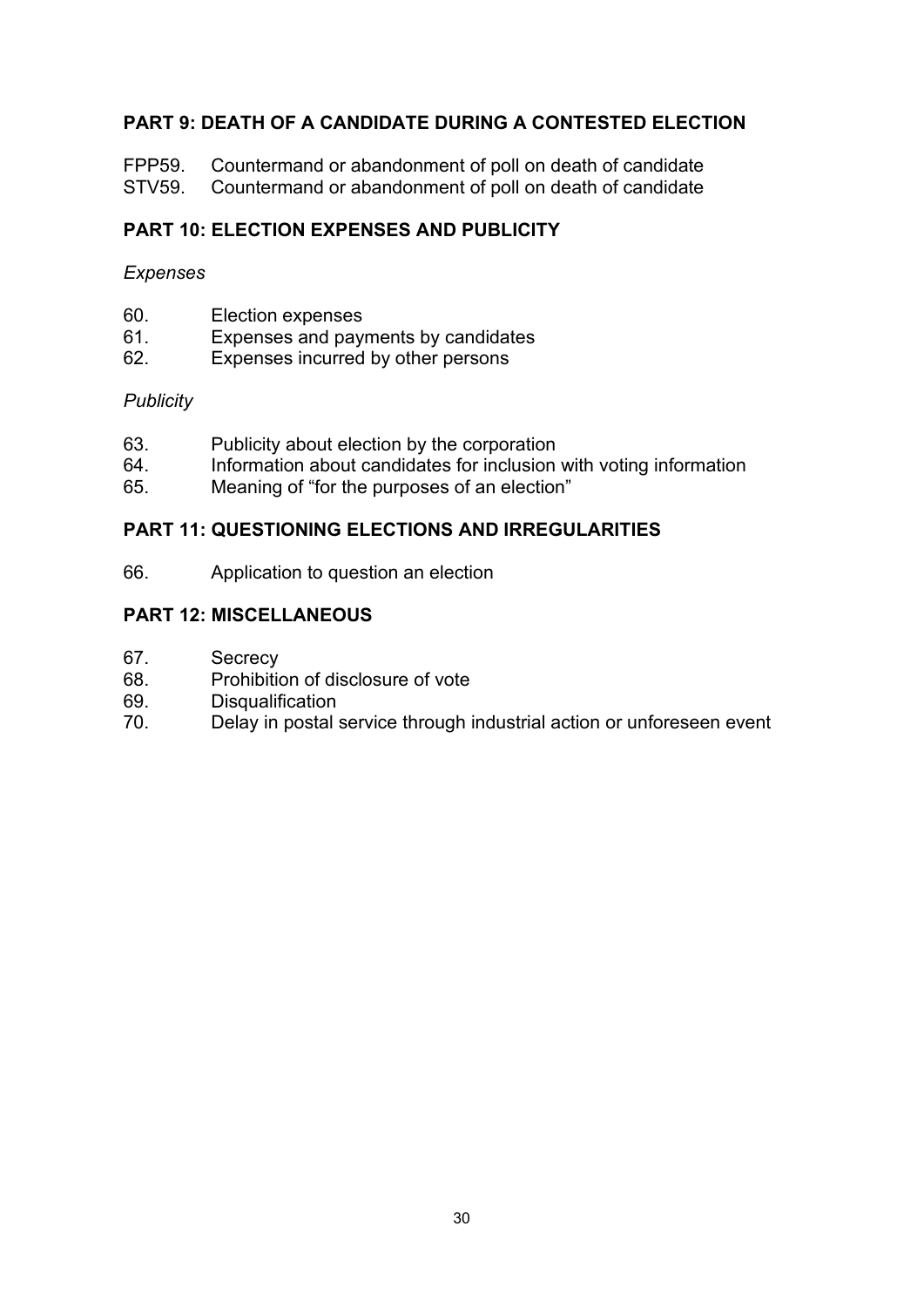#### <span id="page-31-0"></span>**PART 1: INTERPRETATION**

#### **1. Interpretation**

1.1 In these rules, unless the context otherwise requires:

"*2006 Act*" means the National Health Service Act 2006;

"*corporation*" means the public benefit corporation subject to this constitution;

*"council of governors"* means the council of governors of the corporation;

"*declaration of identity*" has the meaning set out in rule 21.1;

"*election*" means an election by a constituency, or by a class within a constituency, to fill a vacancy among one or more posts on the council of governors;

"*e-voting*" means voting using either the internet, telephone or text message;

"*e-voting information*" has the meaning set out in rule 24.2;

"*ID declaration form*" has the meaning set out in Rule 21.1; "internet voting record" has the meaning set out in rule 26.4(d);

"*internet voting system*" means such computer hardware and software, data other equipment and services as may be provided by the returning officer for the purpose of enabling voters to cast their votes using the internet;

"*lead governor*" means the governor nominated by the corporation to fulfil the role described in Appendix B to The NHS Foundation Trust Code of Governance (Monitor, December 2013) or any later version of such code.

"*list of eligible voters*" means the list referred to in rule 22.1, containing the information in rule 22.2;

"*method of polling*" means a method of casting a vote in a poll, which may be by post, internet, text message or telephone;

"*Monitor*" means the corporate body known as Monitor as provided by section 61 of the 2012 Act;

"*numerical voting code*" has the meaning set out in rule 64.2(b)

"*polling website*" has the meaning set out in rule 26.1;

"*postal voting information*" has the meaning set out in rule 24.1;

"*telephone short code"* means a short telephone number used for the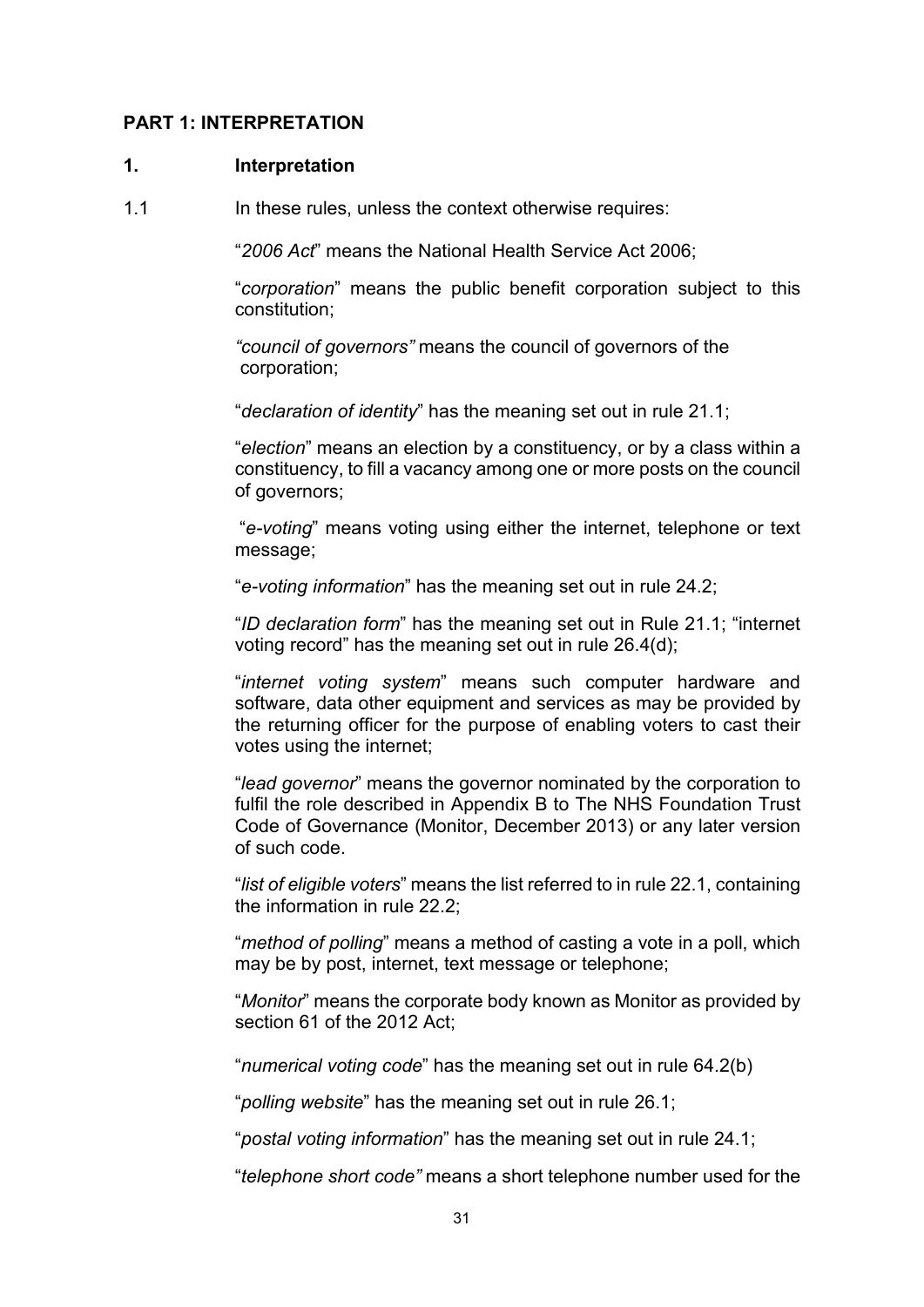purposes of submitting a vote by text message;

"*telephone voting facility*" has the meaning set out in rule 26.2;

"*telephone voting record*" has the meaning set out in rule 26.5 (d);

"*text message voting facility*" has the meaning set out in rule 26.3;

"*text voting record*" has the meaning set out in rule 26.6 (d);

"*the telephone voting system*" means such telephone voting facility as may be provided by the returning officer for the purpose of enabling voters to cast their votes by telephone;

"*the text message voting system*" means such text messaging voting facility as may be provided by the returning officer for the purpose of enabling voters to cast their votes by text message;

"*voter ID number*" means a unique, randomly generated numeric identifier allocated to each voter by the Returning Officer for the purpose of e-voting,

"*voting information*" means postal voting information and/or e-voting information

1.2 Other expressions used in these rules and in Schedule 7 to the NHS Act 2006 have the same meaning in these rules as in that Schedule.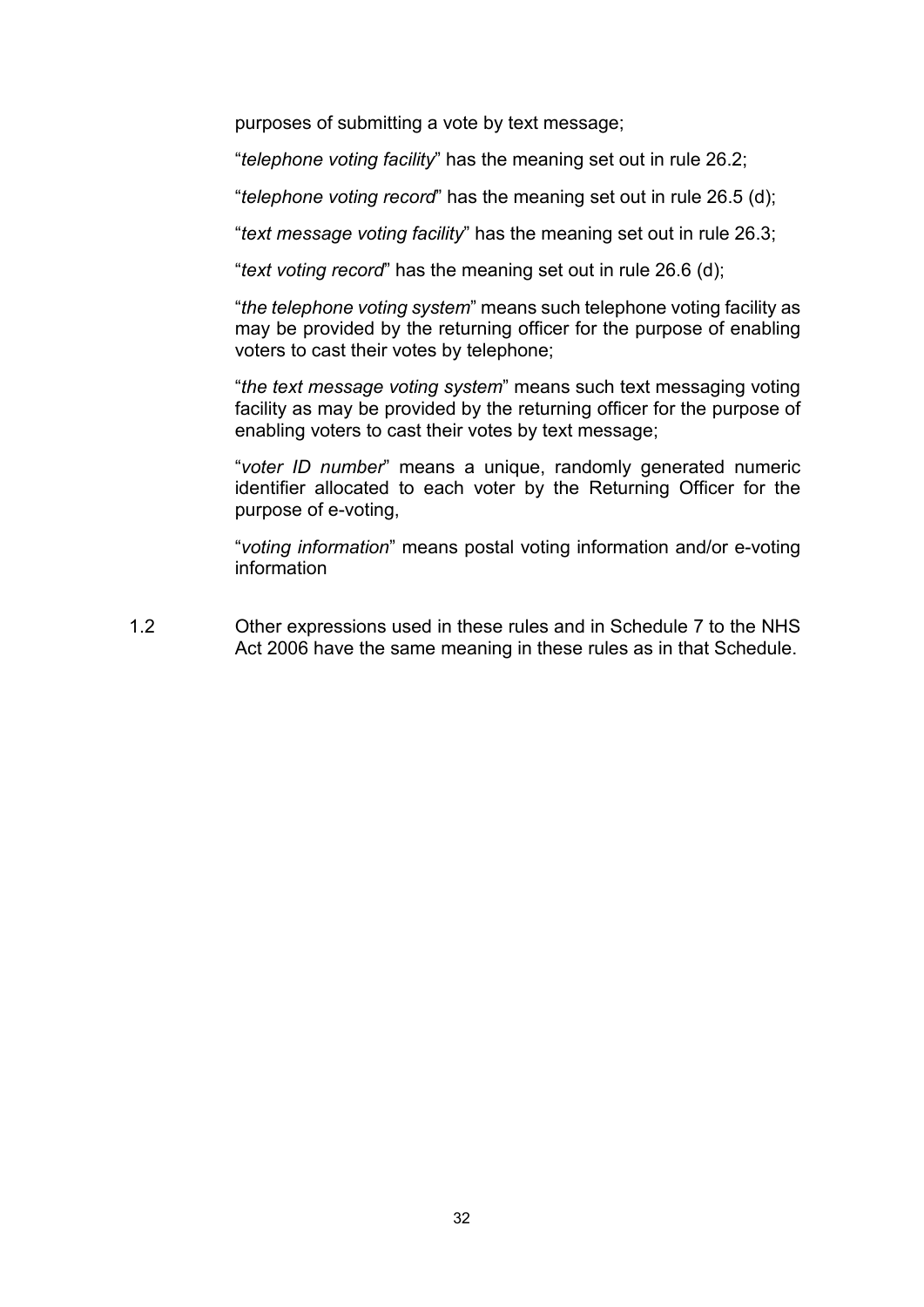# <span id="page-33-0"></span>**PART 2: TIMETABLE FOR ELECTIONS**

# **2. Timetable**

2.1 The proceedings at an election shall be conducted in accordance with the following timescale:

> Publication of notice of election: Not later than the fortieth day before the day of the close of the poll.

Final day for delivery of nomination forms to returning officer: Not later than the twenty eighth day before the day of the close of the poll.

Publication of statement of nominated candidates: Not later than the twenty seventh day before the day of the close of the poll.

Final day for delivery of notices of withdrawals by candidates from election:

Not later than twenty fifth day before the day of the close of the poll.

Notice of the poll: Not later than the fifteenth day before the day of the close of the poll.

Close of the poll: By 5.00pm on the final day of the election.

# **3. Computation of time**

- 3.1 In computing any period of time for the purposes of the timetable:
	- (a) a Saturday or Sunday;
	- (b) Christmas day, Good Friday, or a bank holiday, or
	- (c) a day appointed for public thanksgiving or mourning,

shall be disregarded, and any such day shall not be treated as a day for the purpose of any proceedings up to the completion of the poll, nor shall the returning officer be obliged to proceed with the counting of votes on such a day.

3.2 In this rule, "bank holiday" means a day which is a bank holiday under the Banking and Financial Dealings Act 1971 in England and Wales.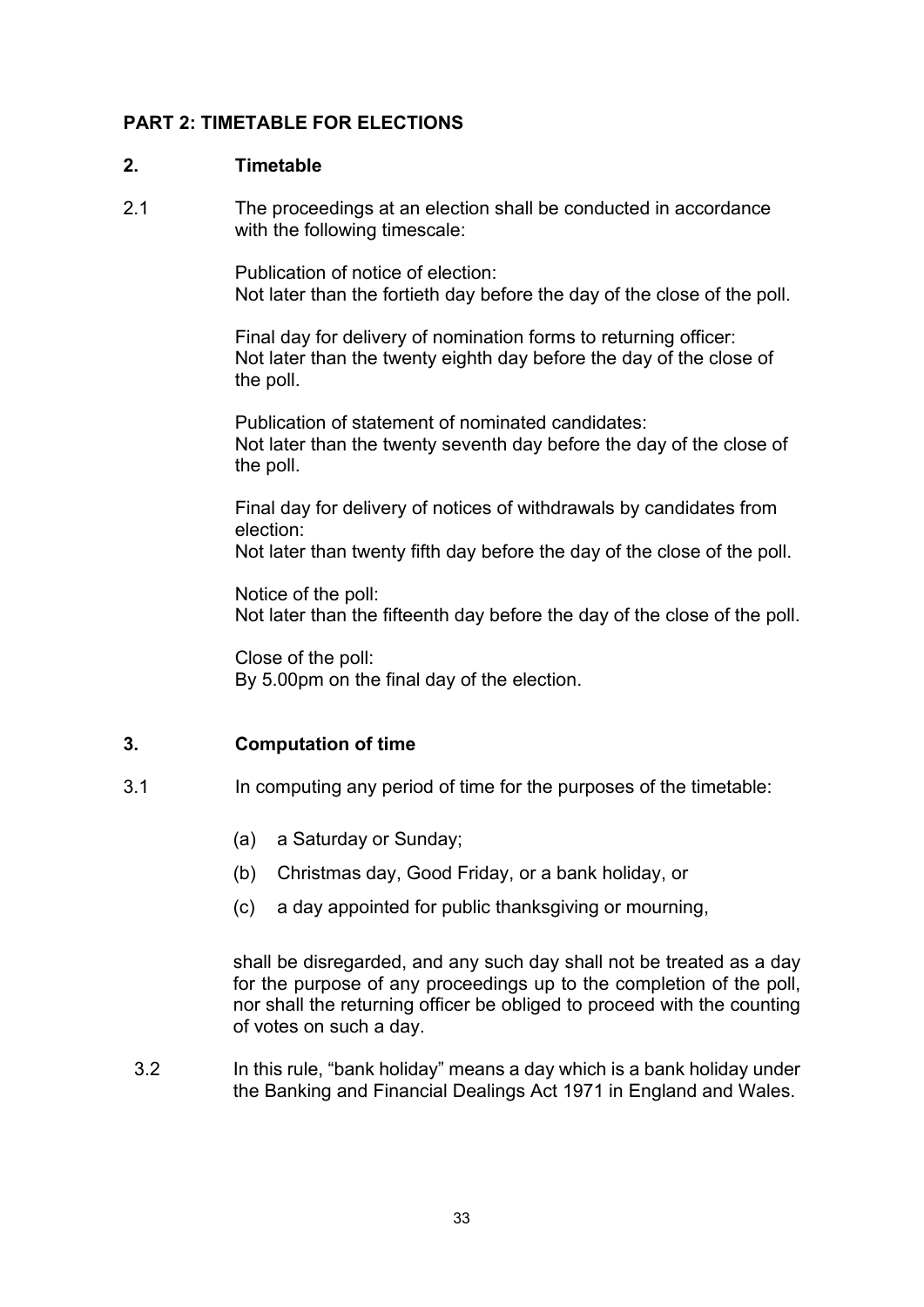# <span id="page-34-0"></span>**PART 3: RETURNING OFFICER**

# **4. Returning Officer**

- 4.1 Subject to rule 69, the returning officer for an election is to be appointed by the corporation.
- 4.2 Where two or more elections are to be held concurrently, the same returning officer may be appointed for all those elections.

# **5. Staff**

5.1 Subject to rule 69, the returning officer may appoint and pay such staff, including such technical advisers, as he or she considers necessary for the purposes of the election.

# **6. Expenditure**

- 6.1 The corporation is to pay the returning officer:
	- (a) any expenses incurred by that officer in the exercise of his or her functions under these rules,
	- (b) such remuneration and other expenses as the corporation may determine.

# **7. Duty of co-operation**

7.1 The corporation is to co-operate with the returning officer in the exercise of his or her functions under these rules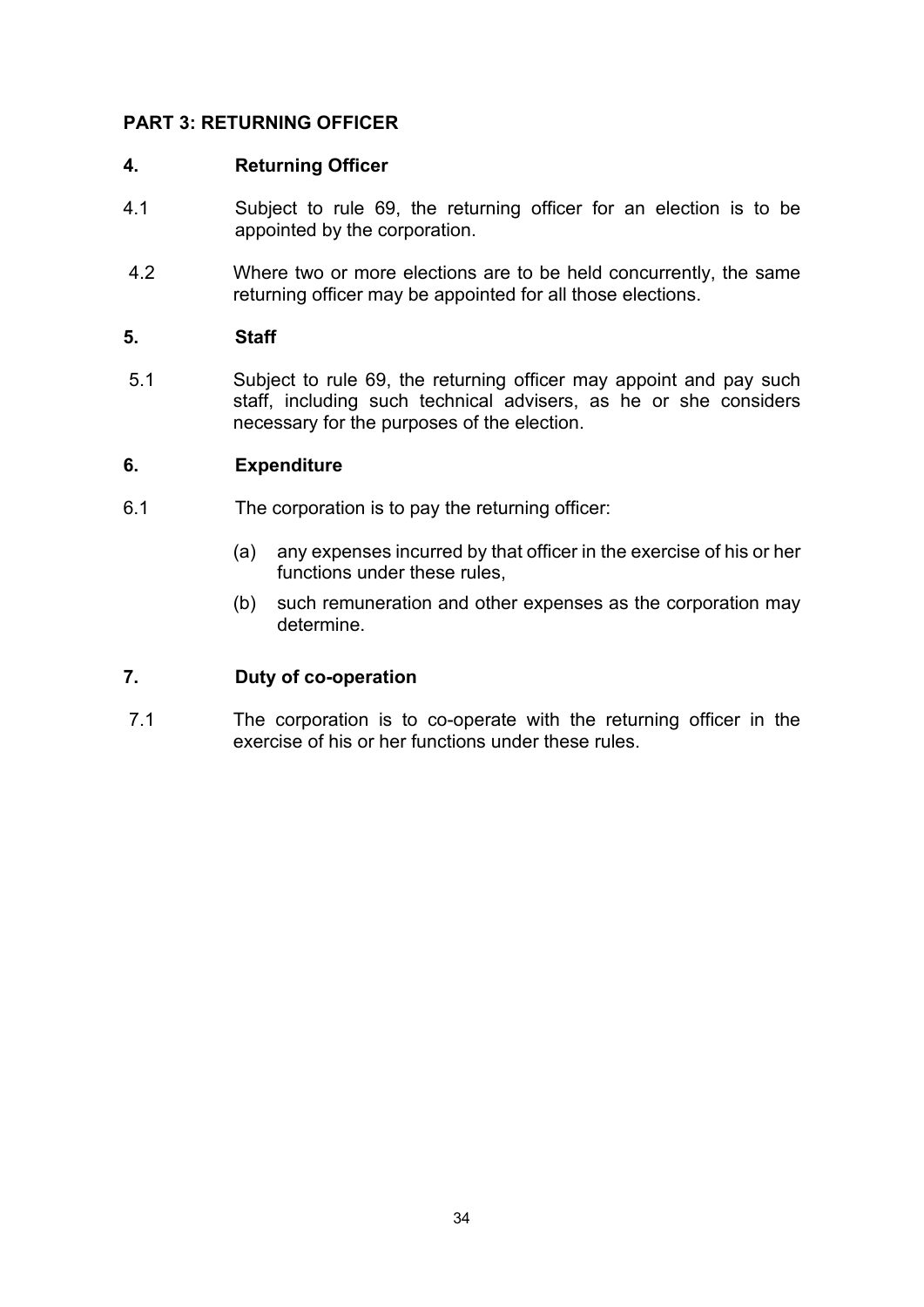# <span id="page-35-0"></span>**PART 4: STAGES COMMON TO CONTESTED AND UNCONTESTED ELECTIONS**

# **8. Notice of election**

- 8.1 The returning officer is to publish a notice of the election stating:
	- (a) the constituency, or class within a constituency, for which the election is being held,
	- (b) the number of members of the council of governors to be elected from that constituency, or class within that constituency,
	- (c) the details of any nomination committee that has been established by the corporation,
	- (d) the address and times at which nomination forms may be obtained;
	- (e) the address for return of nomination forms (including, where the return of nomination forms in an electronic format will be permitted, the e-mail address for such return) and the date and time by which they must be received by the returning officer,
	- (f) the date and time by which any notice of withdrawal must be received by the returning officer
	- (g) the contact details of the returning officer
	- (h) the date and time of the close of the poll in the event of a contest.

# **9. Nomination of candidates**

- 9.1 Subject to rule 9.2, each candidate must nominate themselves on a single nomination form.
- 9.2 The returning officer:
	- (a) is to supply any member of the corporation with a nomination form, and
	- (b) is to prepare a nomination form for signature at the request of any member of the corporation,

but it is not necessary for a nomination to be on a form supplied by the returning officer and a nomination can, subject to rule 13, be in an electronic format.

# **10. Candidate's particulars**

- 10.1 The nomination form must state the candidate's:
	- (a) full name,
	- (b) contact address in full (which should be a postal address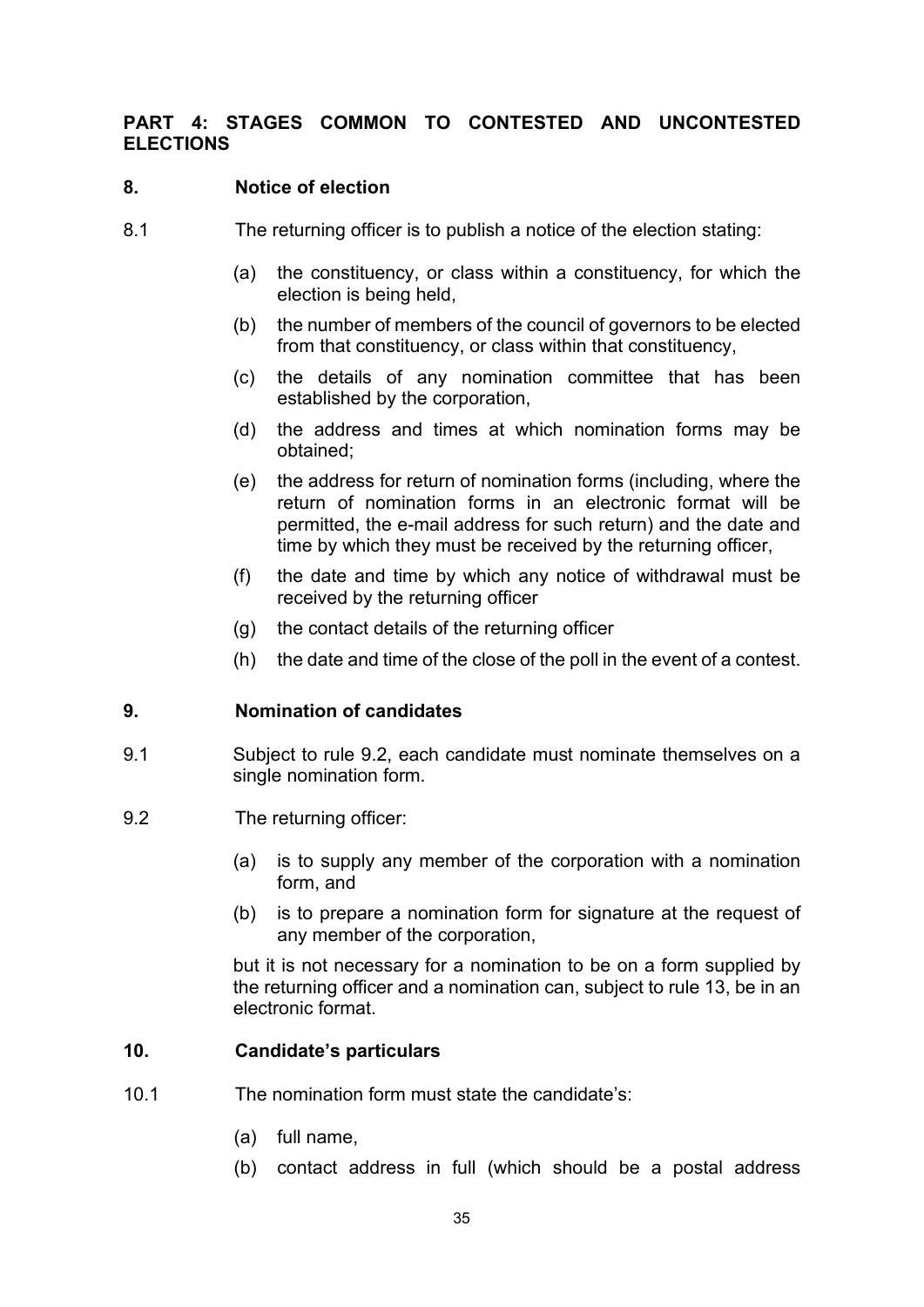although an e-mail address may also be provided for the purposes of electronic communication), and

(c) constituency, or class within a constituency, of which the candidate is a member.

# **11. Declaration of interests**

- 11.1 The nomination form must state:
	- (a) any financial interest that the candidate has in the corporation, and
	- (b) whether the candidate is a member of a political party, and if so, which party,

and if the candidate has no such interests, the paper must include a statement to that effect.

## **12. Declaration of eligibility**

- 12.1 The nomination form must include a declaration made by the candidate:
	- (a) that he or she is not prevented from being a member of the council of governors by paragraph 8 of Schedule 7 of the 2006 Act or by any provision of the constitution; and,
	- (b) for a member of the public or patient constituency, of the particulars of his or her qualification to vote as a member of that constituency, or class within that constituency, for which the election is being held.

# **13. Signature of candidate**

- 13.1 The nomination form must be signed and dated by the candidate, in a manner prescribed by the returning officer, indicating that:
	- (a) they wish to stand as a candidate,
	- (b) their declaration of interests as required under rule 11, is true and correct, and
	- (c) their declaration of eligibility, as required under rule 12, is true and correct.
- 13.2 Where the return of nomination forms in an electronic format is permitted, the returning officer shall specify the particular signature formalities (if any) that will need to be complied with by the candidate.

## **14. Decisions as to the validity of nomination**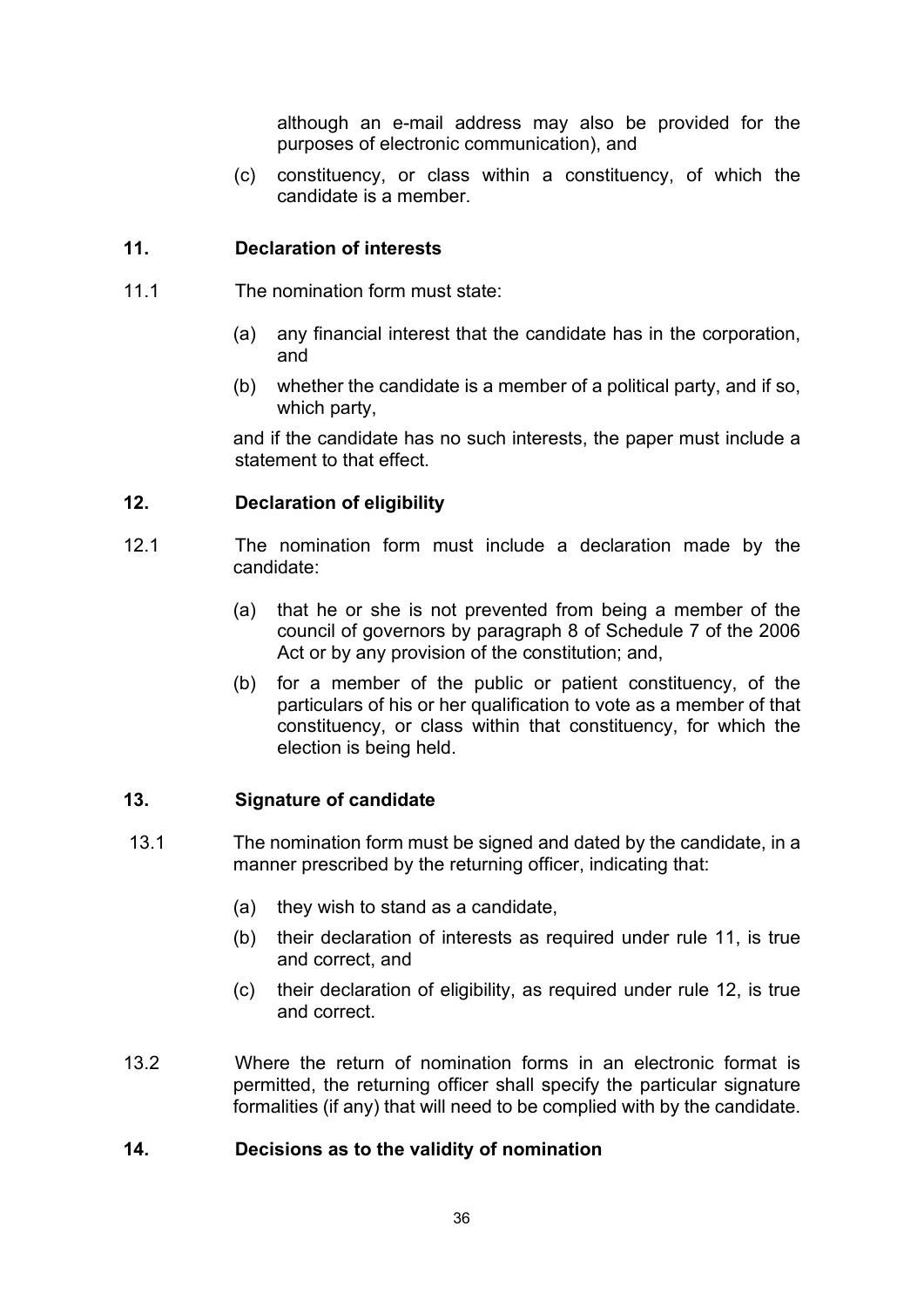- 14.1 Where a nomination form is received by the returning officer in accordance with these rules, the candidate is deemed to stand for election unless and until the returning officer:
	- (a) decides that the candidate is not eligible to stand,
	- (b) decides that the nomination form is invalid,
	- (c) receives satisfactory proof that the candidate has died, or
	- (d) receives a written request by the candidate of their withdrawal from candidacy.
- 14.2 The returning officer is entitled to decide that a nomination form is invalid only on one of the following grounds:
	- (a) that the paper is not received on or before the final time and date for return of nomination forms, as specified in the notice of the election,
	- (b) that the paper does not contain the candidate's particulars, as required by rule 10;
	- (c) that the paper does not contain a declaration of the interests of the candidate, as required by rule 11,
	- (d) that the paper does not include a declaration of eligibility as required by rule 12, or
	- (e) that the paper is not signed and dated by the candidate, if required by rule 13.
- 14.3 The returning officer is to examine each nomination form as soon as is practicable after he or she has received it, and decide whether the candidate has been validly nominated.
- 14.4 Where the returning officer decides that a nomination is invalid, the returning officer must endorse this on the nomination form, stating the reasons for their decision.
- 14.5 The returning officer is to send notice of the decision as to whether a nomination is valid or invalid to the candidate at the contact address given in the candidate's nomination form. If an e-mail address has been given in the candidate's nomination form (in addition to the candidate's postal address), the returning officer may send notice of the decision to that address.

## **15. Publication of statement of candidates**

- 15.1 The returning officer is to prepare and publish a statement showing the candidates who are standing for election.
- 15.2 The statement must show: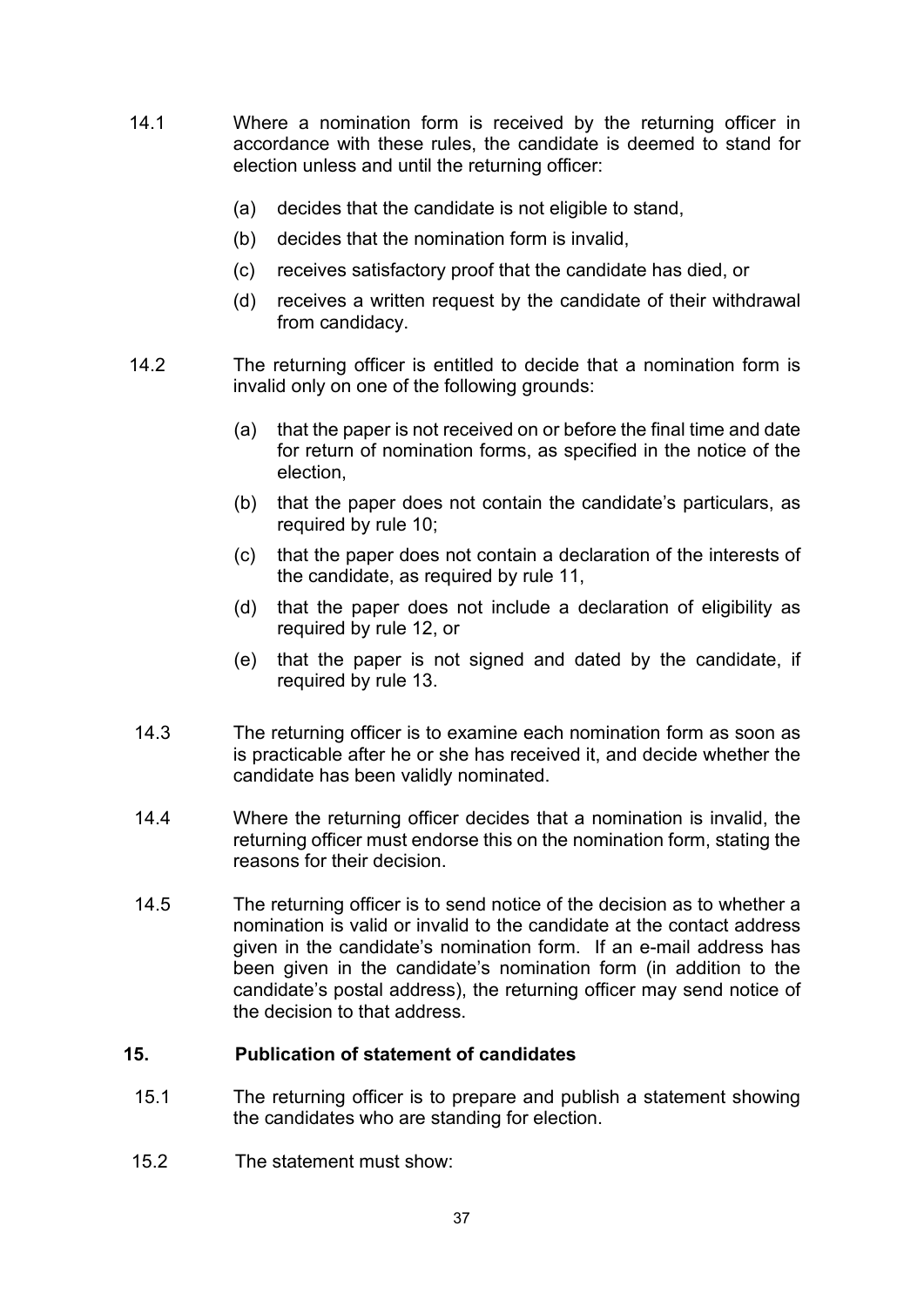- (a) the name, contact address (which shall be the candidate's postal address), and constituency or class within a constituency of each candidate standing, and
- (b) the declared interests of each candidate standing,

as given in their nomination form.

- 15.3 The statement must list the candidates standing for election in alphabetical order by surname.
- 15.4 The returning officer must send a copy of the statement of candidates and copies of the nomination forms to the corporation as soon as is practicable after publishing the statement.

#### **16. Inspection of statement of nominated candidates and nomination forms**

- 16.1 The corporation is to make the statement of the candidates and the nomination forms supplied by the returning officer under rule 15.4 available for inspection by members of the corporation free of charge at all reasonable times.
- 16.2 If a member of the corporation requests a copy or extract of the statement of candidates or their nomination forms, the corporation is to provide that member with the copy or extract free of charge.

## **17. Withdrawal of candidates**

17.1 A candidate may withdraw from election on or before the date and time for withdrawal by candidates, by providing to the returning officer a written notice of withdrawal which is signed by the candidate and attested by a witness.

## **18. Method of election**

- 18.1 If the number of candidates remaining validly nominated for an election after any withdrawals under these rules is greater than the number of members to be elected to the council of governors, a poll is to be taken in accordance with Parts 5 and 6 of these rules.
- 18.2 If the number of candidates remaining validly nominated for an election after any withdrawals under these rules is equal to the number of members to be elected to the council of governors, those candidates are to be declared elected in accordance with Part 7 of these rules.
- 18.3 If the number of candidates remaining validly nominated for an election after any withdrawals under these rules is less than the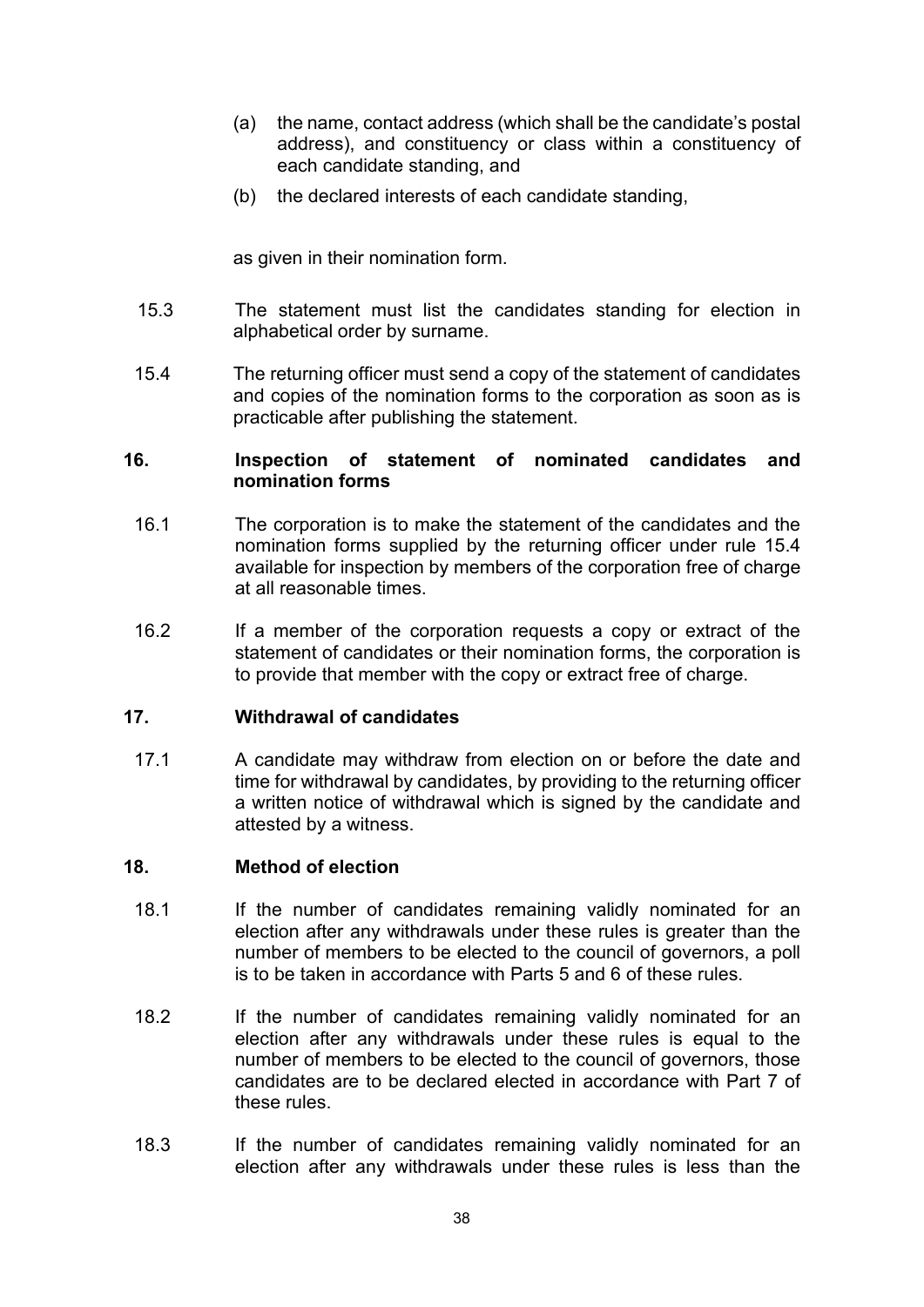number of members to be elected to be council of governors, then:

- (a) the candidates who remain validly nominated are to be declared elected in accordance with Part 7 of these rules, and
- (b) the returning officer is to order a new election to fill any vacancy which remains unfilled, on a day appointed by him or her in consultation with the corporation.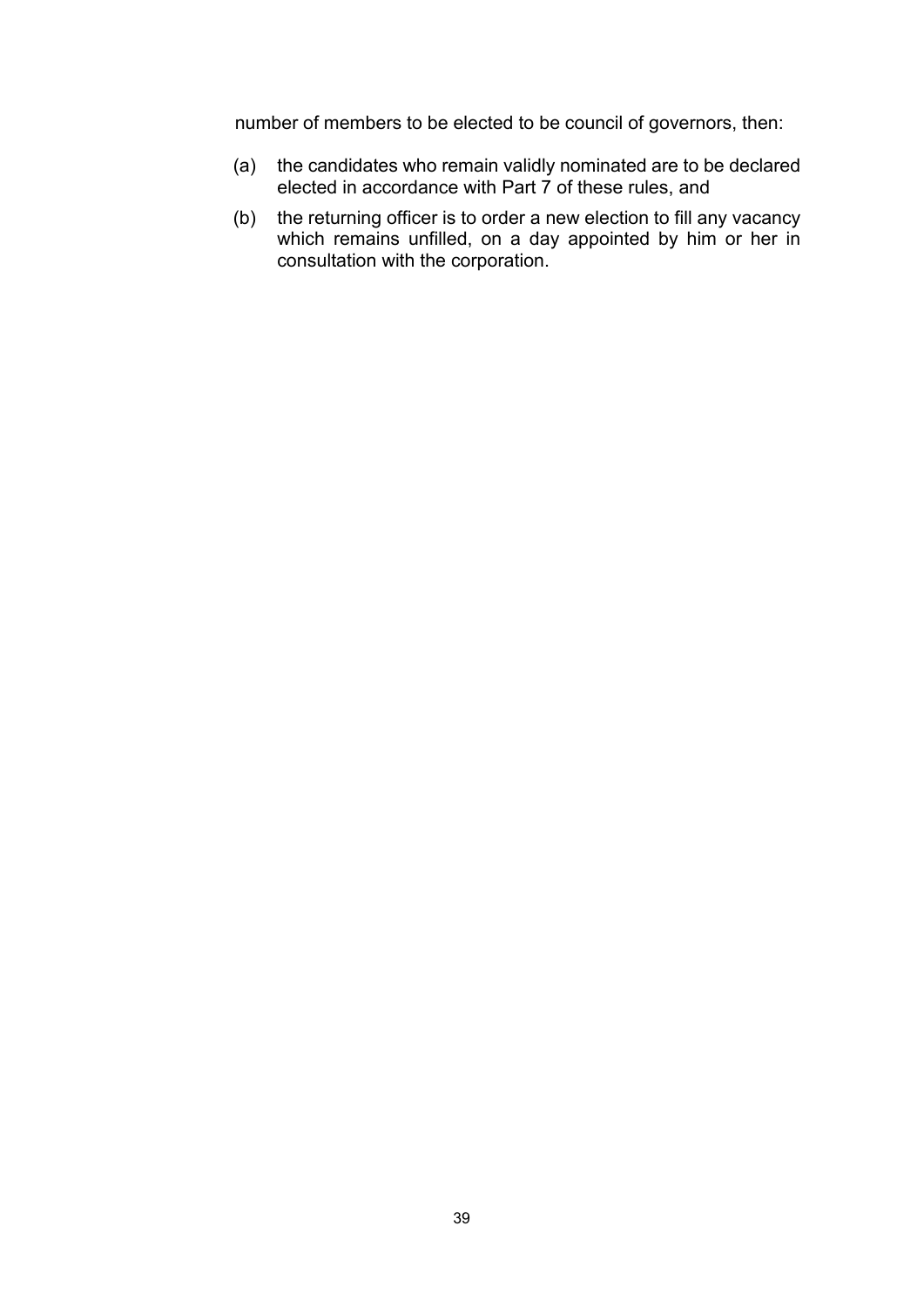# **PART 5: CONTESTED ELECTIONS**

#### **19. Poll to be taken by ballot**

- 19.1 The votes at the poll must be given by secret ballot.
- 19.2 The votes are to be counted and the result of the poll determined in accordance with Part 6 of these rules.
- 19.3 The corporation may decide that voters within a constituency or class within a constituency, may, subject to rule 19.4, cast their votes at the poll using such different methods of polling in any combination as the corporation may determine.
- 19.4 The corporation may decide that voters within a constituency or class within a constituency for whom an e-mail address is included in the list of eligible voters may only cast their votes at the poll using an evoting method of polling.
- 19.5 Before the corporation decides, in accordance with rule 19.3 that one or more e-voting methods of polling will be made available for the purposes of the poll, the corporation must satisfy itself that:
	- (a) if internet voting is to be a method of polling, the internet voting system to be used for the purpose of the election is:
		- (i) configured in accordance with these rules; and
		- (ii) will create an accurate internet voting record in respect of any voter who casts his or her vote using the internet voting system;
	- (b) if telephone voting to be a method of polling, the telephone voting system to be used for the purpose of the election is:
		- (i) configured in accordance with these rules; and
		- (ii) will create an accurate telephone voting record in respect of any voter who casts his or her vote using the telephone voting system;
	- (c) if text message voting is to be a method of polling, the text message voting system to be used for the purpose of the election is:
		- (i) configured in accordance with these rules; and
		- (ii) will create an accurate text voting record in respect of any voter who casts his or her vote using the text message voting system.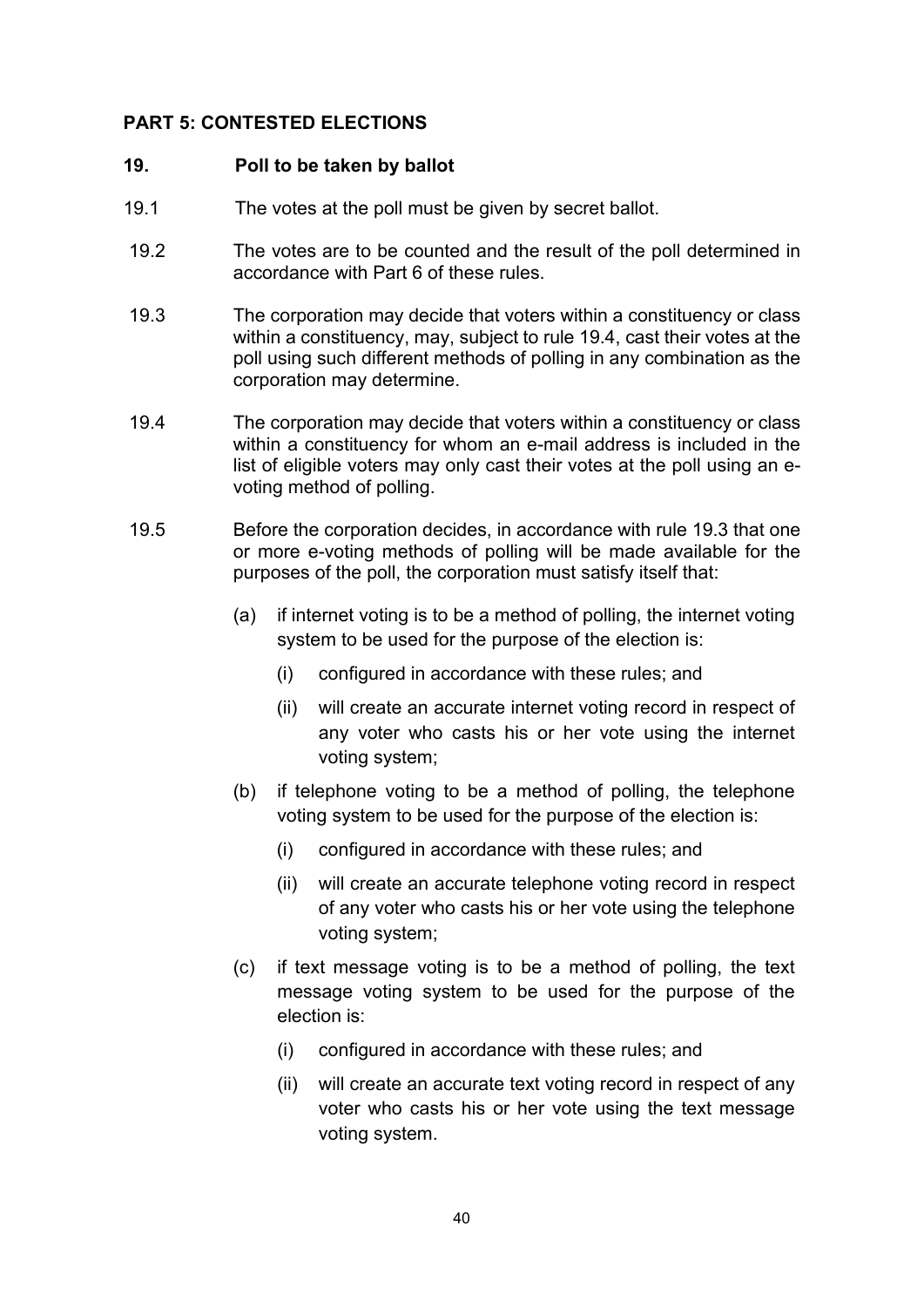# **20. The ballot paper**

- 20.1 The ballot of each voter (other than a voter who casts his or her ballot by an e-voting method of polling) is to consist of a ballot paper with the persons remaining validly nominated for an election after any withdrawals under these rules, and no others, inserted in the paper.
- 20.2 Every ballot paper must specify:
	- (a) the name of the corporation,
	- (b) the constituency, or class within a constituency, for which the election is being held,
	- (c) the number of members of the council of governors to be elected from that constituency, or class within that constituency,
	- (d) the names and other particulars of the candidates standing for election, with the details and order being the same as in the statement of nominated candidates,
	- (e) instructions on how to vote by all available methods of polling, including the relevant voter's voter ID number if one or more evoting methods of polling are available,
	- (f) if the ballot paper is to be returned by post, the address for its return and the date and time of the close of the poll, and
	- (g) the contact details of the returning officer.
- 20.3 Each ballot paper must have a unique identifier.
- 20.4 Each ballot paper must have features incorporated into it to prevent it from being reproduced.

# **21. The declaration of identity (public and patient constituencies)**

- 21.1 The corporation shall require each voter who participates in an election for a public or patient constituency to make a declaration confirming:
	- (a) that the voter is the person:
		- (i) to whom the ballot paper was addressed, and/or
		- (ii) to whom the voter ID number contained within the evoting information was allocated,
	- (b) that he or she has not marked or returned any other voting information in the election, and
	- (c) the particulars of his or her qualification to vote as a member of the constituency or class within the constituency for which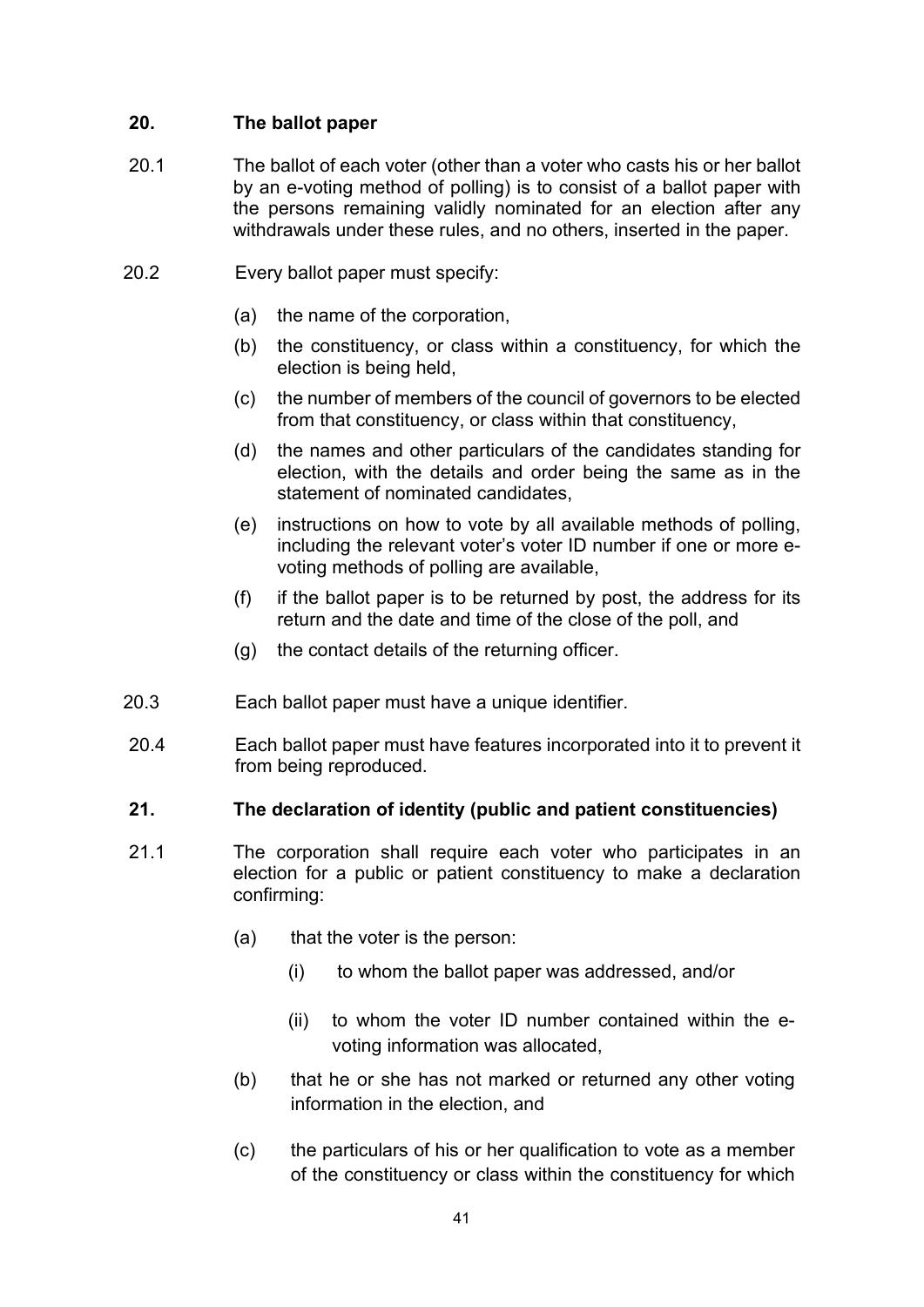the election is being held,

("declaration of identity")

and the corporation shall make such arrangements as it considers appropriate to facilitate the making and the return of a declaration of identity by each voter, whether by the completion of a paper form ("ID declaration form") or the use of an electronic method.

- 21.2 The voter must be required to return his or her declaration of identity with his or her ballot.
- 21.3 The voting information shall caution the voter that if the declaration of identity is not duly returned or is returned without having been made correctly, any vote cast by the voter may be declared invalid. *Action to be taken before the poll*

## **22. List of eligible voters**

- 22.1 The corporation is to provide the returning officer with a list of the members of the constituency or class within a constituency for which the election is being held who are eligible to vote by virtue of rule 27 as soon as is reasonably practicable after the final date for the delivery of notices of withdrawals by candidates from an election.
- 22.2 The list is to include, for each member:

(a) a postal address; and,

(b) the member's e-mail address, if this has been provided

to which his or her voting information may, subject to rule 22.3, be sent.

22.3 The corporation may decide that the e-voting information is to be sent only by e-mail to those members in the list of eligible voters for whom an e-mail address is included in that list.

## **23. Notice of poll**

- 23.1 The returning officer is to publish a notice of the poll stating:
	- (a) the name of the corporation,
	- (b) the constituency, or class within a constituency, for which the election is being held,
	- (c) the number of members of the council of governors to be elected from that constituency, or class with that constituency,
	- (d) the names, contact addresses, and other particulars of the candidates standing for election, with the details and order being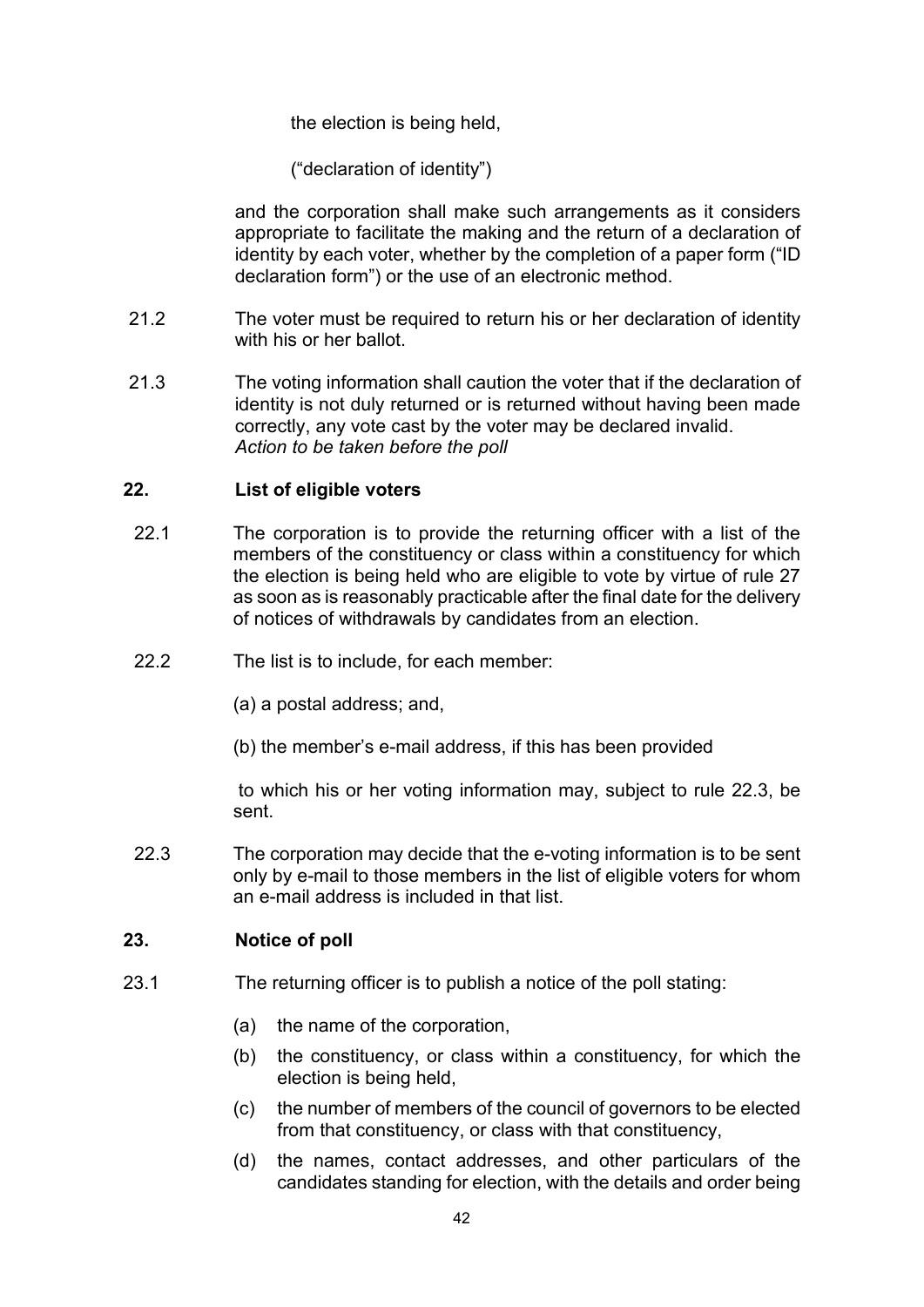the same as in the statement of nominated candidates,

- (e) that the ballot papers for the election are to be issued and returned, if appropriate, by post,
- (f) the methods of polling by which votes may be cast at the election by voters in a constituency or class within a constituency, as determined by the corporation in accordance with rule 19.3,
- (g) the address for return of the ballot papers,
- (h) the uniform resource locator (url) where, if internet voting is a method of polling, the polling website is located;
- (i) the telephone number where, if telephone voting is a method of polling, the telephone voting facility is located,
- (j) the telephone number or telephone short code where, if text message voting is a method of polling, the text message voting facility is located,
- (k) the date and time of the close of the poll,
- (l) the address and final dates for applications for replacement voting information, and
- (m) the contact details of the returning officer.

#### **24. Issue of voting information by returning officer**

- 24.1 Subject to rule 24.3, as soon as is reasonably practicable on or after the publication of the notice of the poll, the returning officer is to send the following information by post to each member of the corporation named in the list of eligible voters:
	- (a) a ballot paper and ballot paper envelope,
	- (b) the ID declaration form (if required),
	- (c) information about each candidate standing for election, pursuant to rule 61 of these rules, and
	- (d) a covering envelope;

("postal voting information").

- 24.2 Subject to rules 24.3 and 24.4, as soon as is reasonably practicable on or after the publication of the notice of the poll, the returning officer is to send the following information by e-mail and/ or by post to each member of the corporation named in the list of eligible voters whom the corporation determines in accordance with rule 19.3 and/ or rule 19.4 may cast his or her vote by an e-voting method of polling:
	- (a) instructions on how to vote and how to make a declaration of identity (if required),
	- (b) the voter's voter ID number,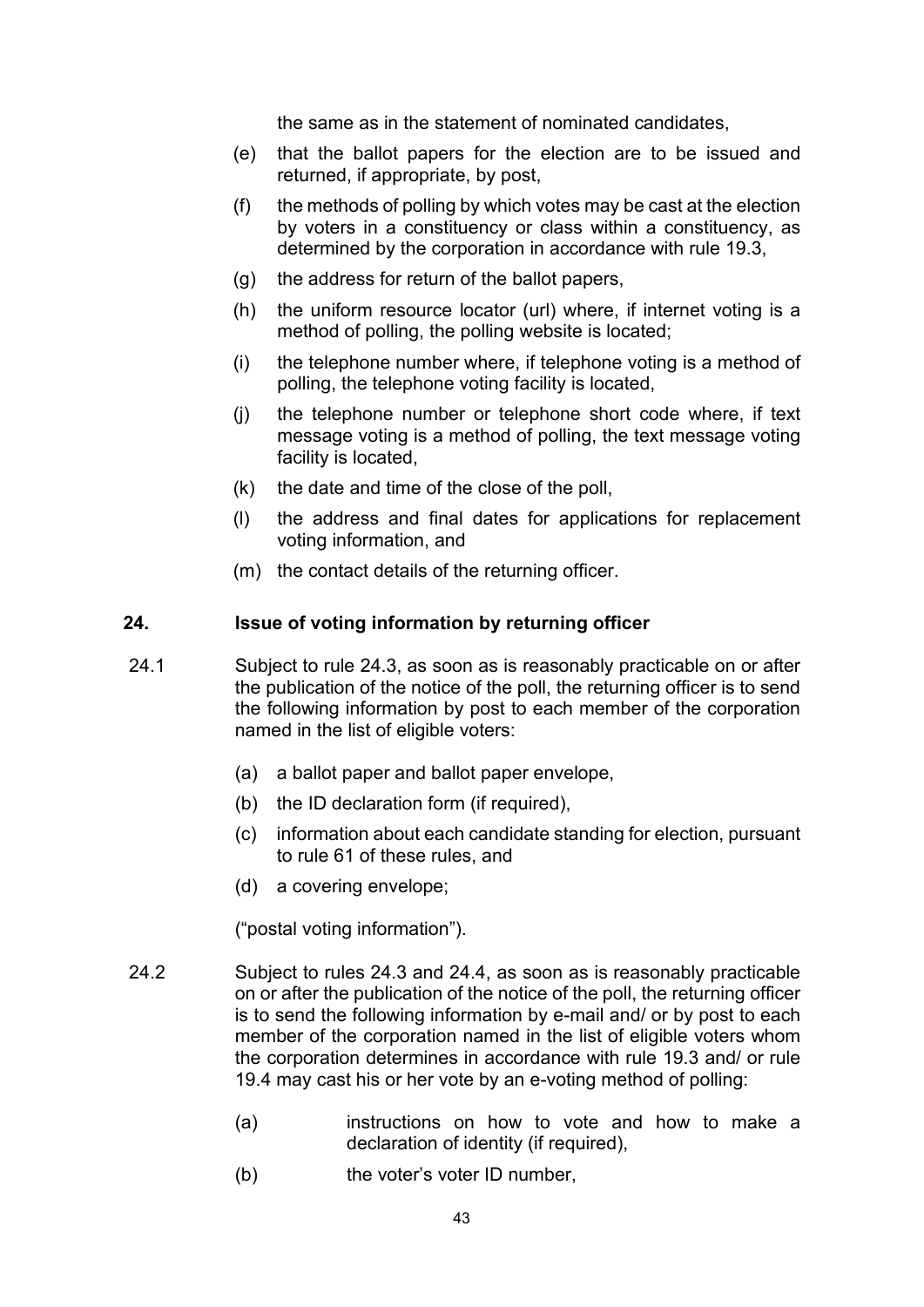- (c) information about each candidate standing for election, pursuant to rule 64 of these rules, or details of where this information is readily available on the internet or available in such other formats as the Returning Officer thinks appropriate,
- (d) contact details of the returning officer,("e-voting information").
- 24.3 The corporation may determine that any member of the corporation shall:
	- (a) only be sent postal voting information; or
	- (b) only be sent e-voting information; or
	- (c) be sent both postal voting information and e-voting information;

for the purposes of the poll.

- 24.4 If the corporation determines, in accordance with rule 22.3, that the e-voting information is to be sent only by e-mail to those members in the list of eligible voters for whom an e-mail address is included in that list, then the returning officer shall only send that information by email.
- 24.5 The voting information is to be sent to the postal address and/ or email address for each member, as specified in the list of eligible voters.

## **25. Ballot paper envelope and covering envelope**

- 25.1 The ballot paper envelope must have clear instructions to the voter printed on it, instructing the voter to seal the ballot paper inside the envelope once the ballot paper has been marked.
- 25.2 The covering envelope is to have:
	- (a) the address for return of the ballot paper printed on it, and
	- (b) pre-paid postage for return to that address.
- 25.3 There should be clear instructions, either printed on the covering envelope or elsewhere, instructing the voter to seal the following documents inside the covering envelope and return it to the returning officer –
	- (a) the completed ID declaration form if required, and
	- (b) the ballot paper envelope, with the ballot paper sealed inside it.

# **26. E-voting systems**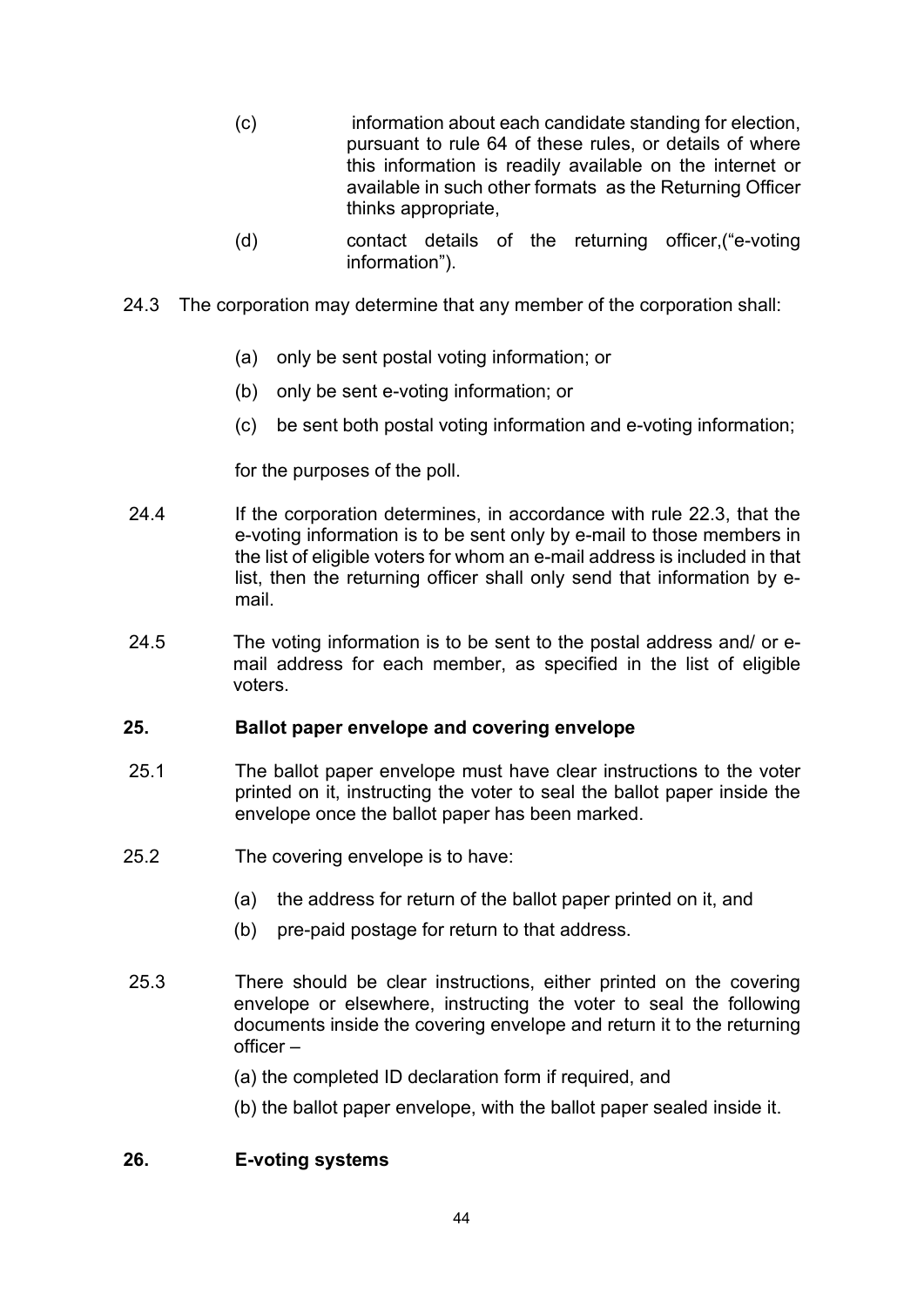- 26.1 If internet voting is a method of polling for the relevant election then the returning officer must provide a website for the purpose of voting over the internet (in these rules referred to as "the polling website").
- 26.2 If telephone voting is a method of polling for the relevant election then the returning officer must provide an automated telephone system for the purpose of voting by the use of a touch-tone telephone (in these rules referred to as "the telephone voting facility").
- 26.3 If text message voting is a method of polling for the relevant election then the returning officer must provide an automated text messaging system for the purpose of voting by text message (in these rules referred to as "the text message voting facility").
- 26.4 The returning officer shall ensure that the polling website and internet voting system provided will:
	- (a) require a voter to:
		- (i) enter his or her voter ID number; and
		- (ii) where the election is for a public or patient constituency, make a declaration of identity;

in order to be able to cast his or her vote;

- (b) specify:
	- (i) the name of the corporation,
	- (ii) the constituency, or class within a constituency, for which the election is being held,
	- (iii) the number of members of the council of governors to be elected from that constituency, or class within that constituency,
	- (iv) the names and other particulars of the candidates standing for election, with the details and order being the same as in the statement of nominated candidates,
	- (v) instructions on how to vote and how to make a declaration of identity,
	- (vi) the date and time of the close of the poll, and
	- (vii) the contact details of the returning officer;
- (c) prevent a voter from voting for more candidates than he or she is entitled to at the election;
- (d) create a record ("internet voting record") that is stored in the internet voting system in respect of each vote cast by a voter using the internet that comprises of-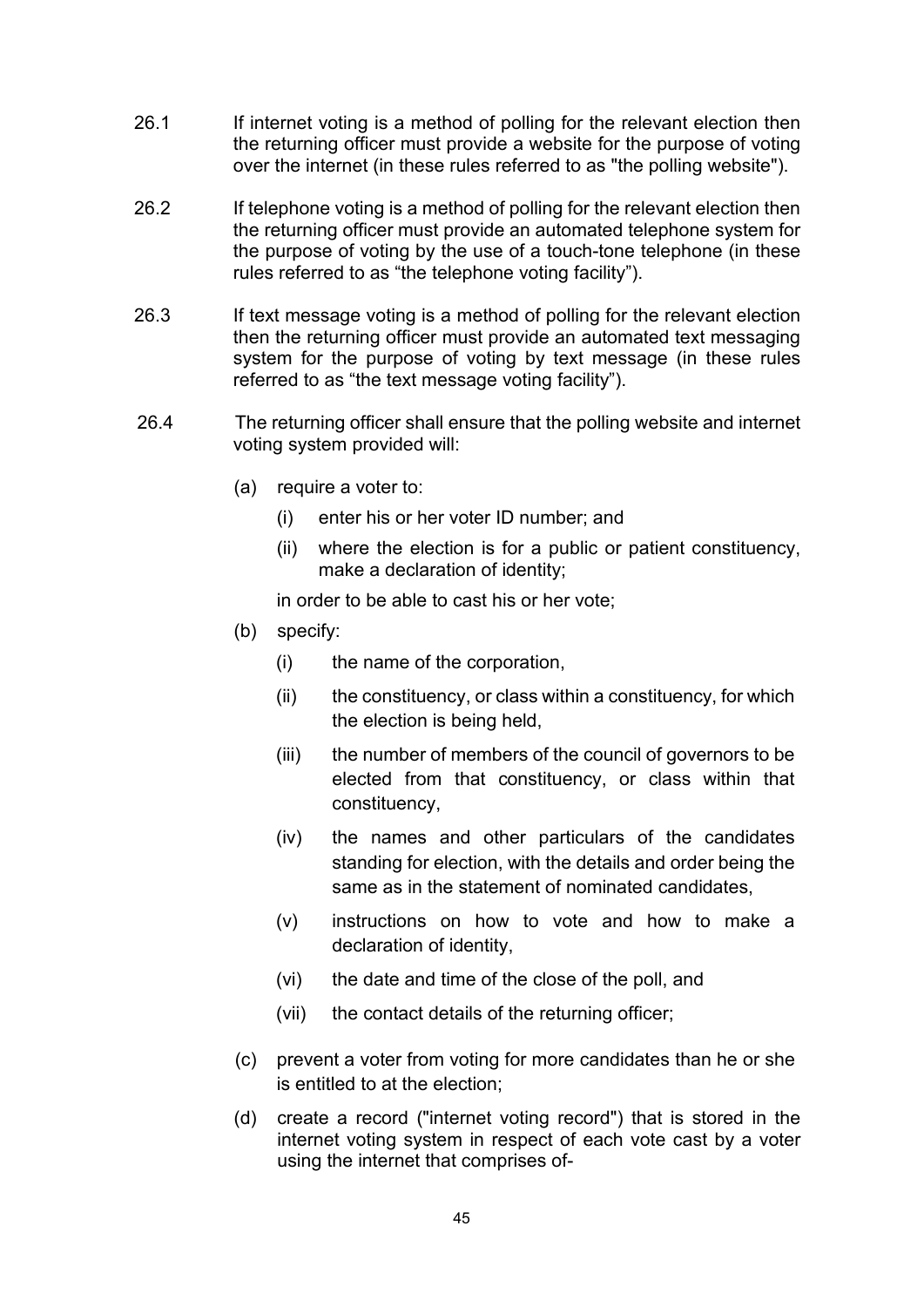- (i) the voter's voter ID number;
- (ii) the voter's declaration of identity (where required);
- (iii) the candidate or candidates for whom the voter has voted; and
- (iv) the date and time of the voter's vote,
- (e) if the voter's vote has been duly cast and recorded, provide the voter with confirmation of this; and
- (f) prevent any voter from voting after the close of poll.
- 26.5 The returning officer shall ensure that the telephone voting facility and telephone voting system provided will:
	- (a) require a voter to
		- (i) enter his or her voter ID number in order to be able to cast his or her vote; and
		- (ii) where the election is for a public or patient constituency, make a declaration of identity;
	- (b) specify:
		- (i) the name of the corporation,
		- (ii) the constituency, or class within a constituency, for which the election is being held,
		- (iii) the number of members of the council of governors to be elected from that constituency, or class within that constituency,
		- (iv) instructions on how to vote and how to make a declaration of identity,
		- (v) the date and time of the close of the poll, and
		- (vi) the contact details of the returning officer;
	- (c) prevent a voter from voting for more candidates than he or she is entitled to at the election;
	- (d) create a record ("telephone voting record") that is stored in the telephone voting system in respect of each vote cast by a voter using the telephone that comprises of:
		- (i) the voter's voter ID number;
		- (ii) the voter's declaration of identity (where required);
		- (iii) the candidate or candidates for whom the voter has voted; and
		- (iv) the date and time of the voter's vote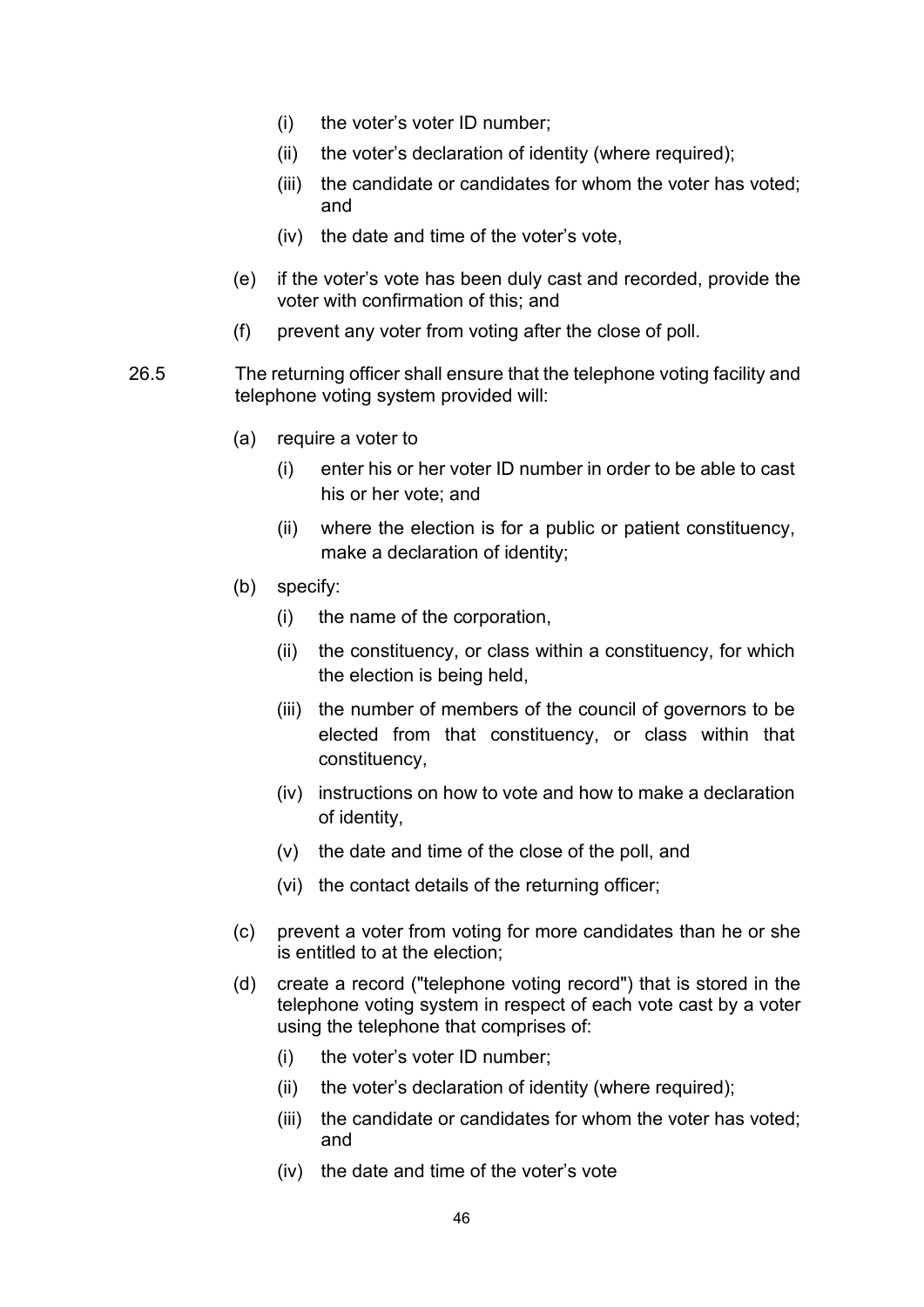- (e) if the voter's vote has been duly cast and recorded, provide the voter with confirmation of this;
- (f) prevent any voter from voting after the close of poll.
- 26.6 The returning officer shall ensure that the text message voting facility and text messaging voting system provided will:
	- (a) require a voter to:
		- (i) provide his or her voter ID number; and
		- (ii) where the election is for a public or patient constituency, make a declaration of identity;

in order to be able to cast his or her vote;

- (b) prevent a voter from voting for more candidates than he or she is entitled to at the election;
- (c) create a record ("text voting record") that is stored in the text messaging voting system in respect of each vote cast by a voter by text message that comprises of:
	- (i) the voter's voter ID number;
	- (ii) the voter's declaration of identity (where required);
	- (iii) the candidate or candidates for whom the voter has voted; and
	- (iv) the date and time of the voter's vote
- (d) if the voter's vote has been duly cast and recorded, provide the voter with confirmation of this;
- (e) prevent any voter from voting after the close of poll.

#### *The Poll*

## **27. Eligibility to vote**

27.1 An individual who becomes a member of the corporation on or before the closing date for the receipt of nominations by candidates for the election, is eligible to vote in that election.

#### **28. Voting by persons who require assistance**

- 28.1 The returning officer is to put in place arrangements to enable requests for assistance to vote to be made.
- 28.2 Where the returning officer receives a request from a voter who requires assistance to vote, the returning officer is to make such arrangements as he or she considers necessary to enable that voter to vote.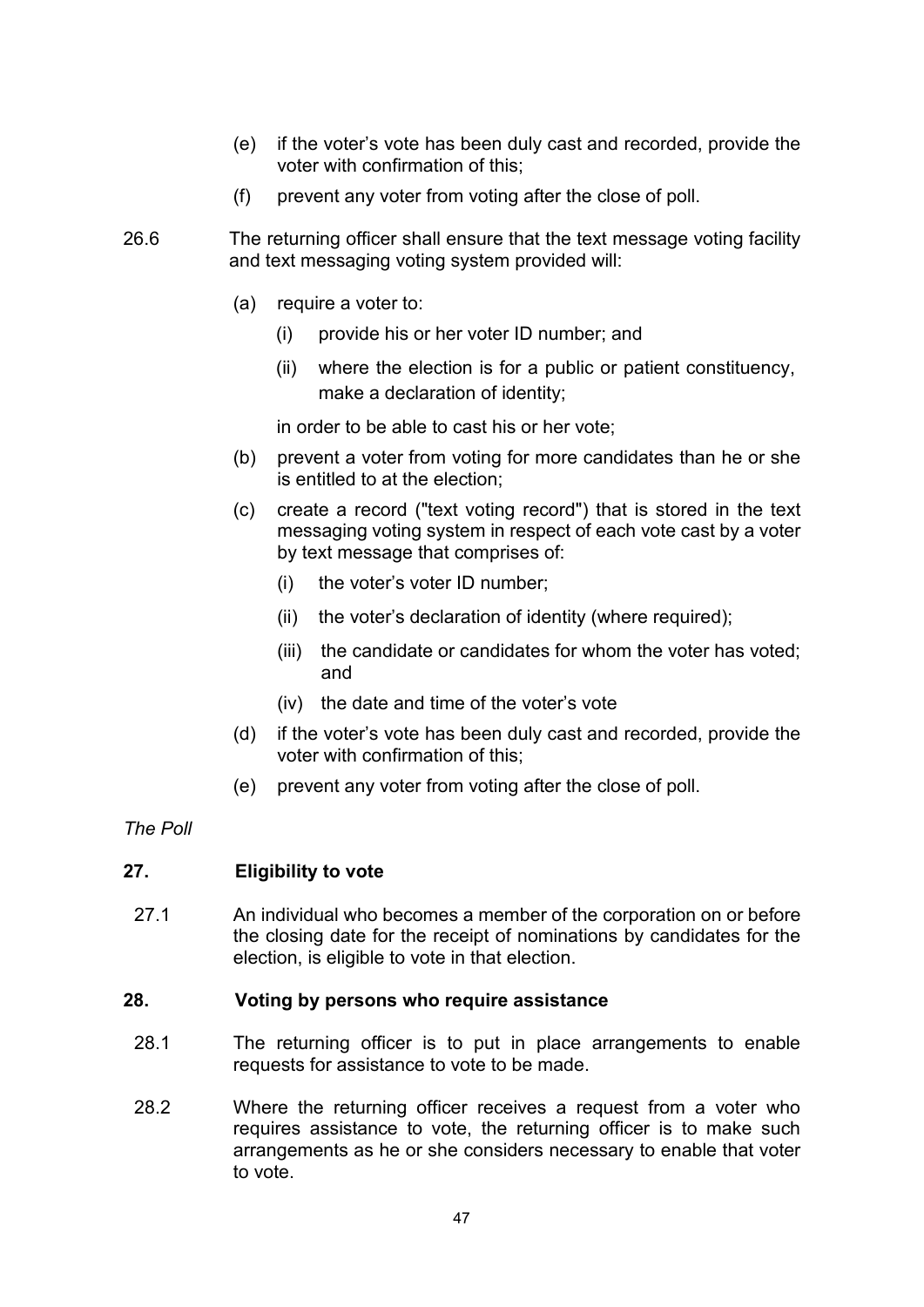# **29. Spoilt ballot papers and spoilt text message votes**

- 29.1 If a voter has dealt with his or her ballot paper in such a manner that it cannot be accepted as a ballot paper (referred to as a "spoilt ballot paper"), that voter may apply to the returning officer for a replacement ballot paper.
- 29.2 On receiving an application, the returning officer is to obtain the details of the unique identifier on the spoilt ballot paper, if he or she can obtain it.
- 29.3 The returning officer may not issue a replacement ballot paper for a spoilt ballot paper unless he or she:
	- (a) is satisfied as to the voter's identity; and
	- (b) has ensured that the completed ID declaration form, if required, has not been returned.
- 29.4 After issuing a replacement ballot paper for a spoilt ballot paper, the returning officer shall enter in a list ("the list of spoilt ballot papers"):
	- (a) the name of the voter, and
	- (b) the details of the unique identifier of the spoilt ballot paper (if that officer was able to obtain it), and
	- (c) the details of the unique identifier of the replacement ballot paper.
- 29.5 If a voter has dealt with his or her text message vote in such a manner that it cannot be accepted as a vote (referred to as a "spoilt text message vote"), that voter may apply to the returning officer for a replacement voter ID number.
- 29.6 On receiving an application, the returning officer is to obtain the details of the voter ID number on the spoilt text message vote, if he or she can obtain it.
- 29.7 The returning officer may not issue a replacement voter ID number in respect of a spoilt text message vote unless he or she is satisfied as to the voter's identity.
- 29.8 After issuing a replacement voter ID number in respect of a spoilt text message vote, the returning officer shall enter in a list ("the list of spoilt text message votes"):
	- (a) the name of the voter, and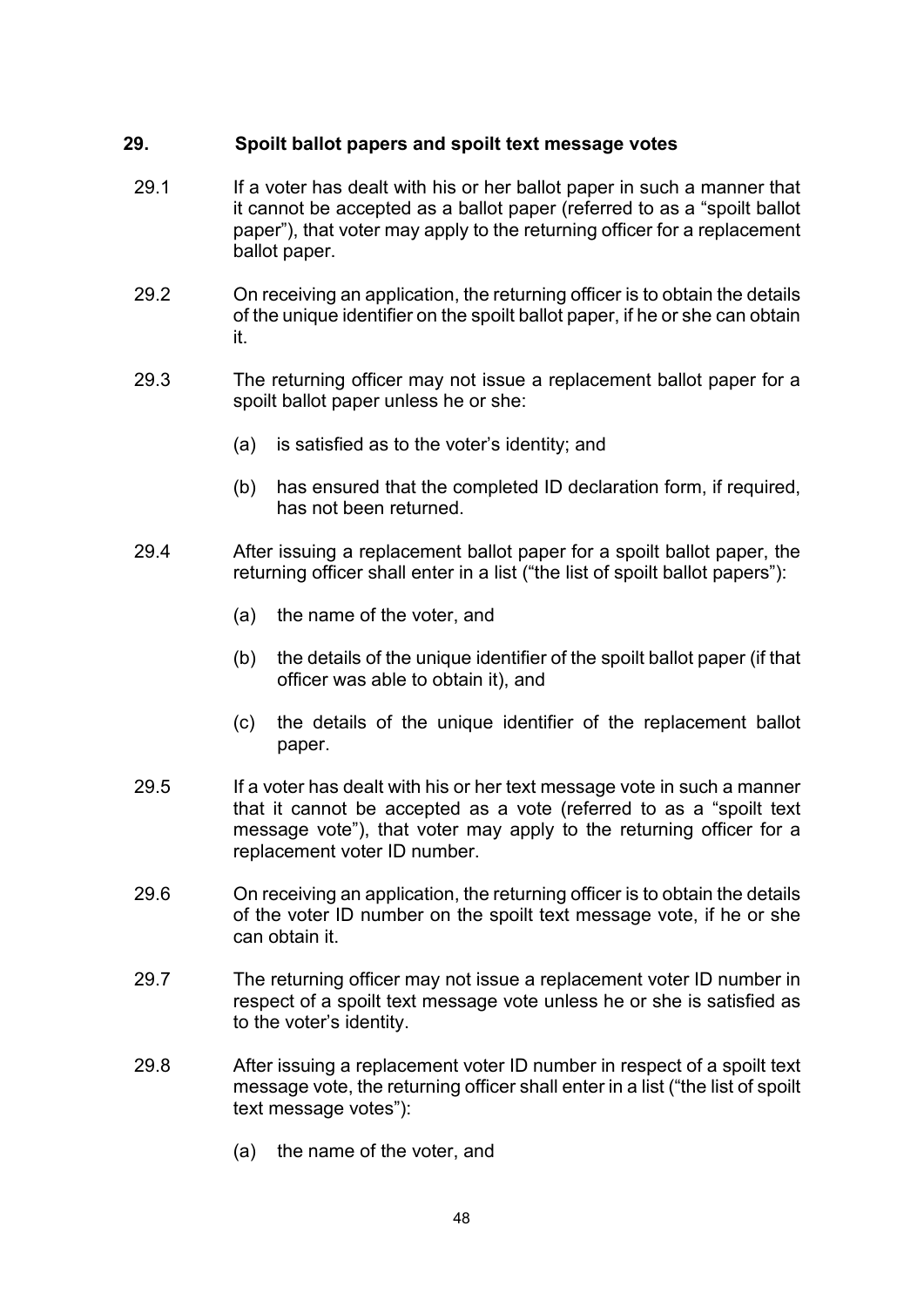- (b) the details of the voter ID number on the spoilt text message vote (if that officer was able to obtain it), and
- (d) the details of the replacement voter ID number issued to the voter.

# **30. Lost voting information**

- 30.1 Where a voter has not received his or her voting information by the tenth day before the close of the poll, that voter may apply to the returning officer for replacement voting information.
- 30.2 The returning officer may not issue replacement voting information in respect of lost voting information unless he or she:
	- (a) is satisfied as to the voter's identity,
	- (b) has no reason to doubt that the voter did not receive the original voting information,
	- (c) has ensured that no declaration of identity, if required, has been returned.
- 30.3 After issuing replacement voting information in respect of lost voting information, the returning officer shall enter in a list ("the list of lost ballot documents"):
	- (a) the name of the voter
	- (b) the details of the unique identifier of the replacement ballot paper, if applicable, and
	- (c) the voter ID number of the voter.

## **31. Issue of replacement voting information**

- 31.1 If a person applies for replacement voting information under rule 29 or 30 and a declaration of identity has already been received by the returning officer in the name of that voter, the returning officer may not issue replacement voting information unless, in addition to the requirements imposed by rule 29.3 or 30.2, he or she is also satisfied that that person has not already voted in the election, notwithstanding the fact that a declaration of identity if required has already been received by the returning officer in the name of that voter.
- 31.2 After issuing replacement voting information under this rule, the returning officer shall enter in a list ("the list of tendered voting information"):
	- (a) the name of the voter,

(b) the unique identifier of any replacement ballot paper issued under this rule;

(c) the voter ID number of the voter.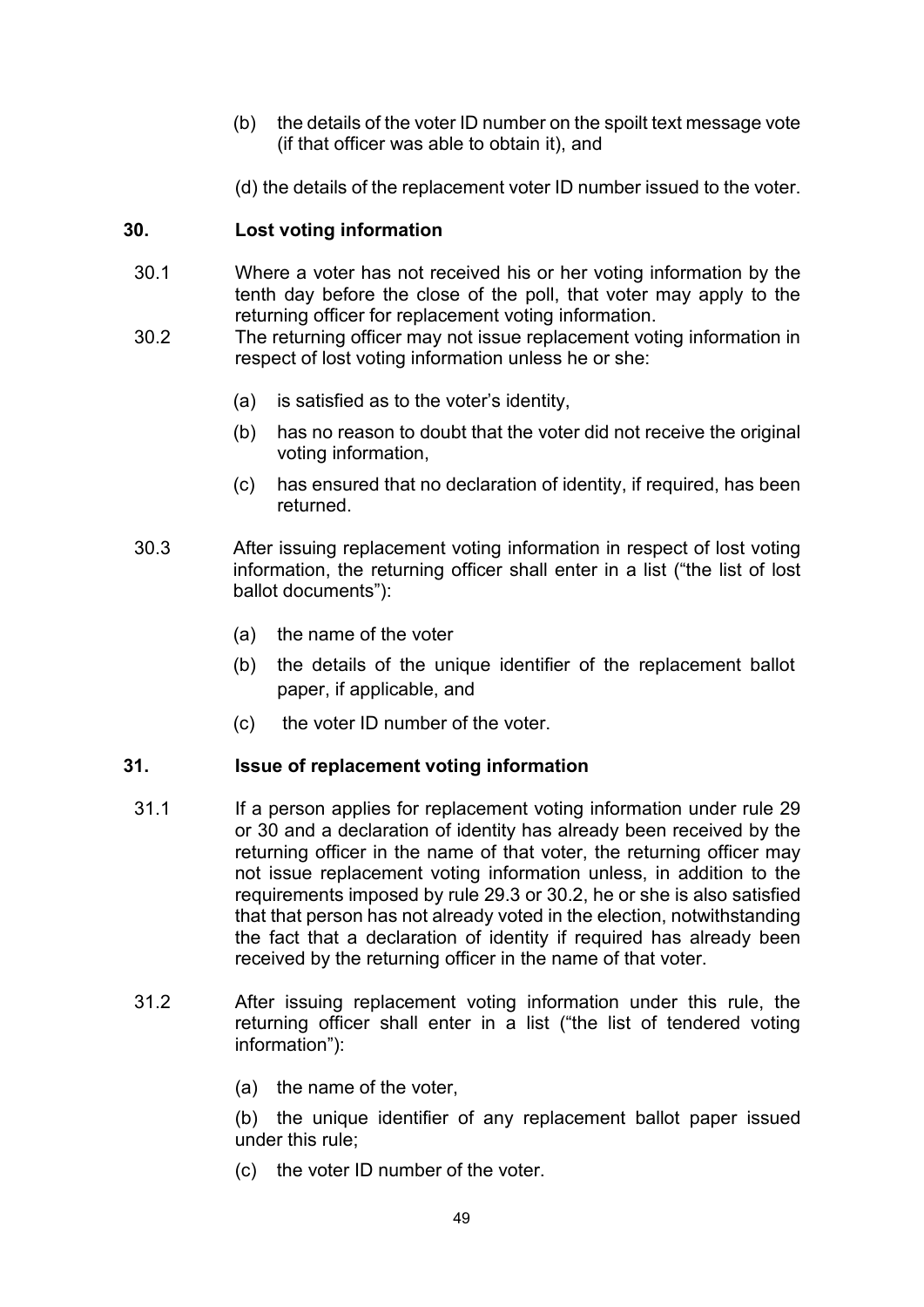## **32. ID declaration form for replacement ballot papers (public and patient constituencies)**

32.1 In respect of an election for a public or patient constituency an ID declaration form must be issued with each replacement ballot paper requiring the voter to make a declaration of identity.

*Polling by internet, telephone or text*

## **33. Procedure for remote voting by internet**

- 33.1 To cast his or her vote using the internet, a voter will need to gain access to the polling website by keying in the url of the polling website provided in the voting information.
- 33.2 When prompted to do so, the voter will need to enter his or her voter ID number.
- 33.3 If the internet voting system authenticates the voter ID number, the system will give the voter access to the polling website for the election in which the voter is eligible to vote.
- 33.4 To cast his or her vote, the voter will need to key in a mark on the screen opposite the particulars of the candidate or candidates for whom he or she wishes to cast his or her vote.
- 33.5 The voter will not be able to access the internet voting system for an election once his or her vote at that election has been cast.

#### **34. Voting procedure for remote voting by telephone**

- 34.1 To cast his or her vote by telephone, the voter will need to gain access to the telephone voting facility by calling the designated telephone number provided in the voter information using a telephone with a touch-tone keypad.
- 34.2 When prompted to do so, the voter will need to enter his or her voter ID number using the keypad.
- 34.3 If the telephone voting facility authenticates the voter ID number, the voter will be prompted to vote in the election.
- 34.4 When prompted to do so the voter may then cast his or her vote by keying in the numerical voting code of the candidate or candidates, for whom he or she wishes to vote.
- 34.5 The voter will not be able to access the telephone voting facility for an election once his or her vote at that election has been cast.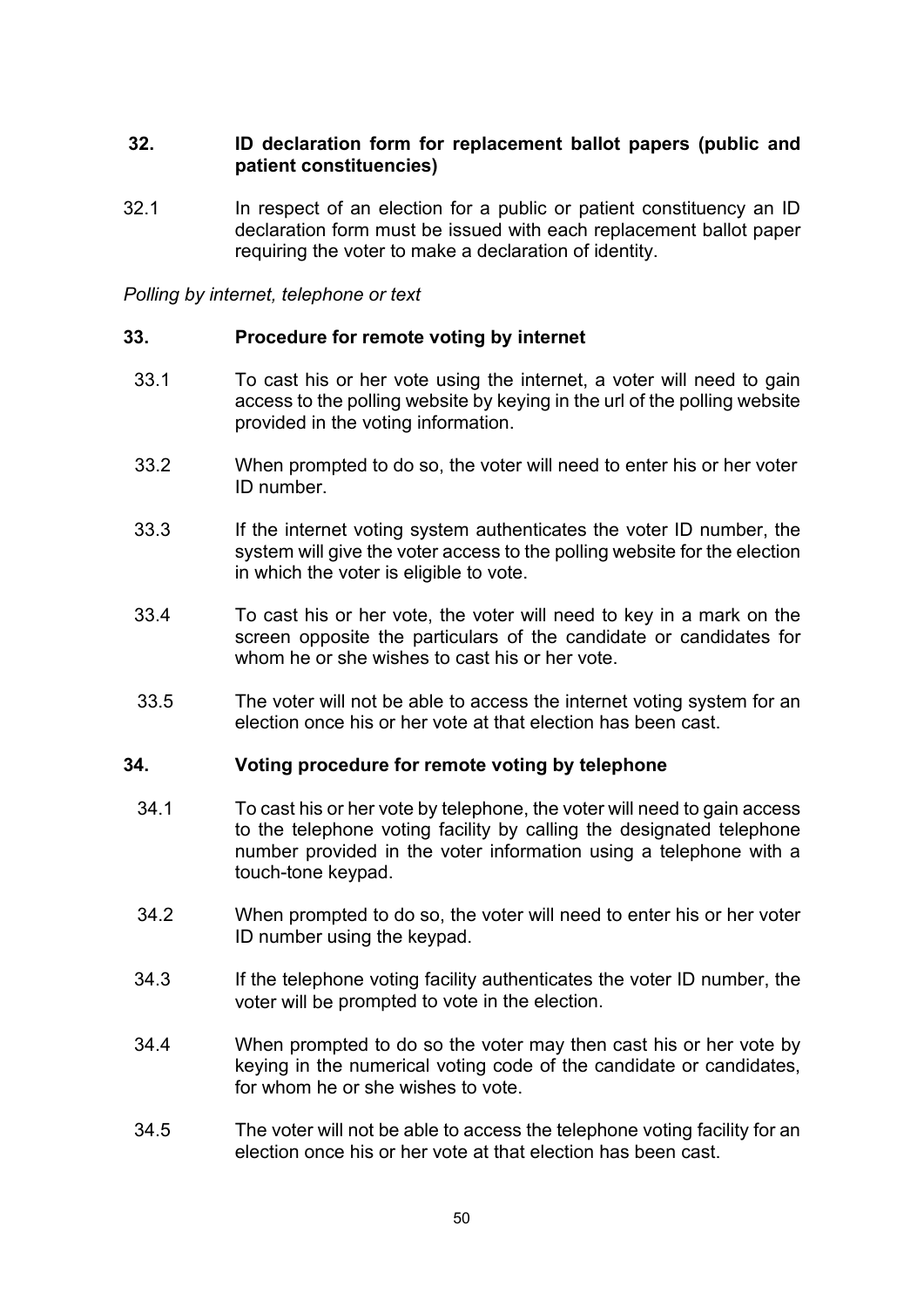## **35. Voting procedure for remote voting by text message**

- 35.1 To cast his or her vote by text message the voter will need to gain access to the text message voting facility by sending a text message to the designated telephone number or telephone short code provided in the voter information.
- 35.2 The text message sent by the voter must contain his or her voter ID number and the numerical voting code for the candidate or candidates, for whom he or she wishes to vote.
- 35.3 The text message sent by the voter will need to be structured in accordance with the instructions on how to vote contained in the voter information, otherwise the vote will not be cast.

*Procedure for receipt of envelopes, internet votes, telephone votes and text message votes*

## **36. Receipt of voting documents**

- 36.1 Where the returning officer receives:
	- (a) a covering envelope, or
	- (b) any other envelope containing an ID declaration form if required, a ballot paper envelope, or a ballot paper,

before the close of the poll, that officer is to open it as soon as is practicable; and rules 37 and 38 are to apply.

- 36.2 The returning officer may open any covering envelope or any ballot paper envelope for the purposes of rules 37 and 38, but must make arrangements to ensure that no person obtains or communicates information as to:
	- (a) the candidate for whom a voter has voted, or
	- (b) the unique identifier on a ballot paper.
- 36.3 The returning officer must make arrangements to ensure the safety and security of the ballot papers and other documents.

## **37. Validity of votes**

- 37.1 A ballot paper shall not be taken to be duly returned unless the returning officer is satisfied that it has been received by the returning officer before the close of the poll, with an ID declaration form if required that has been correctly completed, signed and dated.
- 37.2 Where the returning officer is satisfied that rule 37.1 has been fulfilled, he or she is to:
	- (a) put the ID declaration form if required in a separate packet, and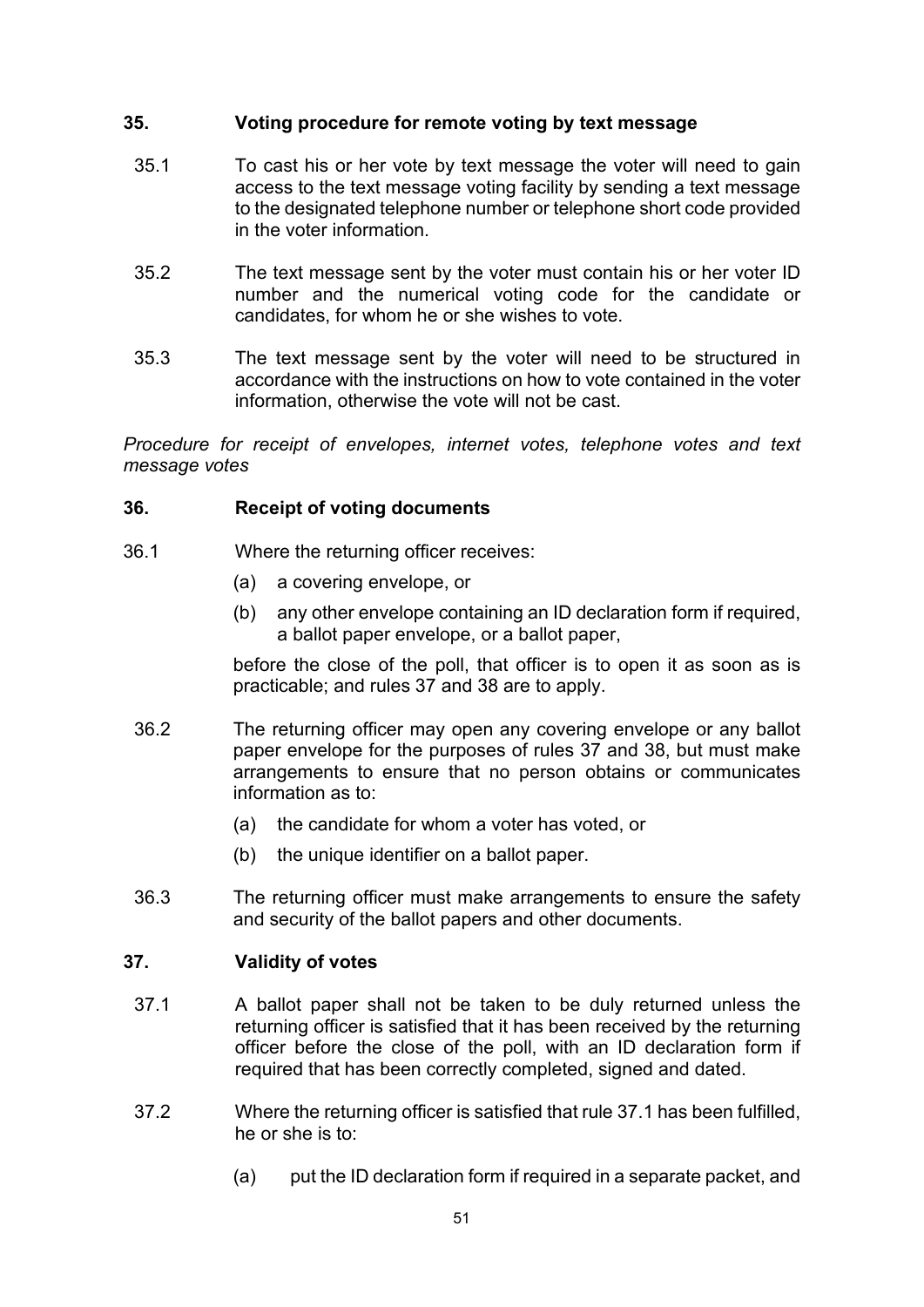- (b) put the ballot paper aside for counting after the close of the poll.
- 37.3 Where the returning officer is not satisfied that rule 37.1 has been fulfilled, he or she is to:
	- (a) mark the ballot paper "disqualified",
	- (b) if there is an ID declaration form accompanying the ballot paper, mark it "disqualified" and attach it to the ballot paper,
	- (c) record the unique identifier on the ballot paper in a list of disqualified documents (the "list of disqualified documents"); and
	- (d) place the document or documents in a separate packet.
- 37.4 An internet, telephone or text message vote shall not be taken to be duly returned unless the returning officer is satisfied that the internet voting record, telephone voting record or text voting record (as applicable) has been received by the returning officer before the close of the poll, with a declaration of identity if required that has been correctly made.
- 37.5 Where the returning officer is satisfied that rule 37.4 has been fulfilled, he or she is to put the internet voting record, telephone voting record or text voting record (as applicable) aside for counting after the close of the poll.
- 37.6 Where the returning officer is not satisfied that rule 37.4 has been fulfilled, he or she is to:
	- (a) mark the internet voting record, telephone voting record or text voting record (as applicable) "disqualified",
	- (b) record the voter ID number on the internet voting record, telephone voting record or text voting record (as applicable) in the list of disqualified documents; and
	- (c) place the document or documents in a separate packet.

## **38. Declaration of identity but no ballot paper (public and patient constituency)**

*Note: It should not be possible, technically, to make a declaration of identity electronically without also submitting a vote.*

- 38.1 Where the returning officer receives an ID declaration form if required but no ballot paper, the returning officer is to:
	- (a) mark the ID declaration form "disqualified",
	- (b) record the name of the voter in the list of disqualified documents, indicating that a declaration of identity was received from the voter without a ballot paper, and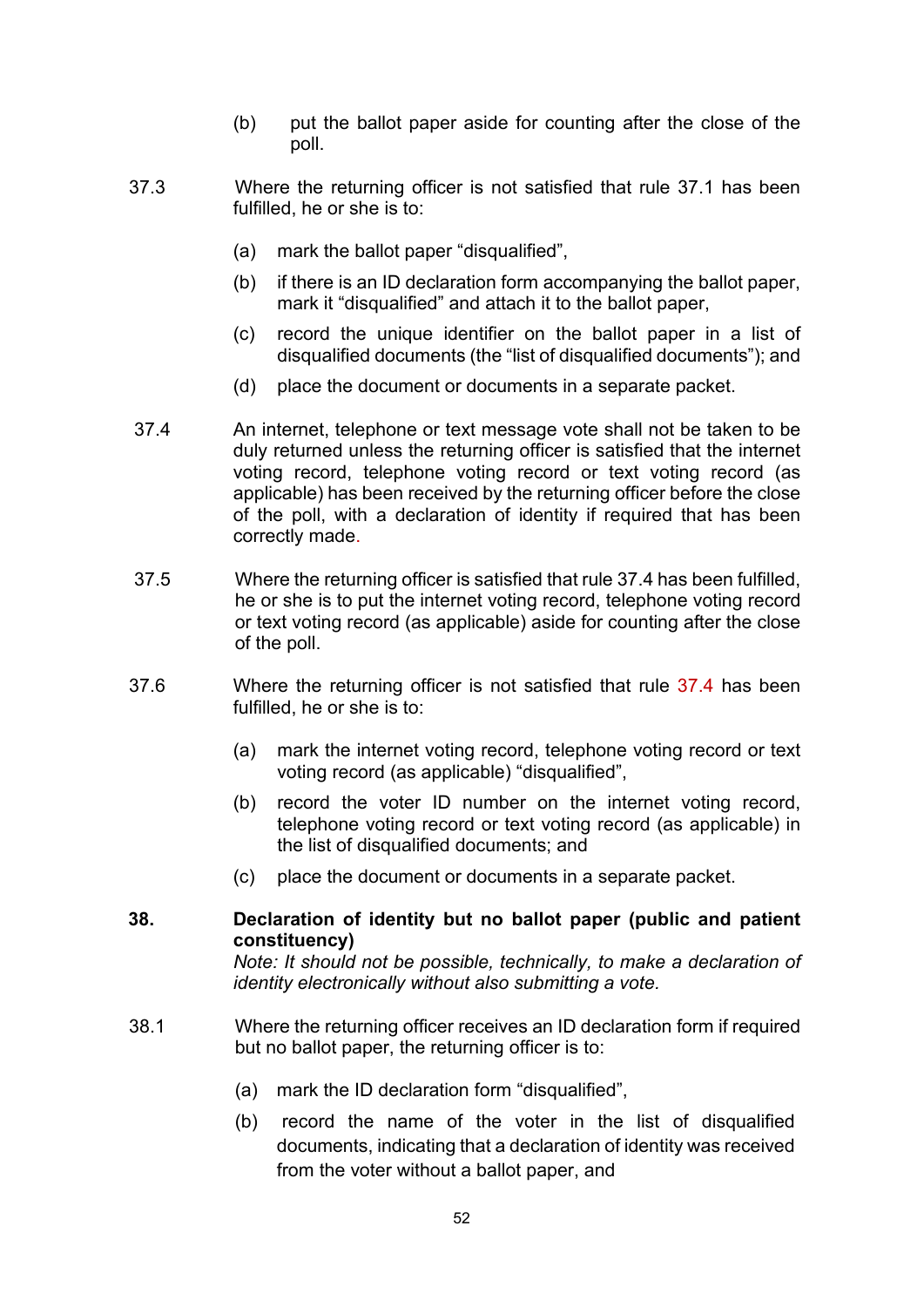(c) place the ID declaration form in a separate packet.

# **39. De-duplication of votes**

- 39.1 Where different methods of polling are being used in an election, the returning officer shall examine all votes cast to ascertain if a voter ID number has been used more than once to cast a vote in the election.
- 39.2 If the returning officer ascertains that a voter ID number has been used more than once to cast a vote in the election he or she shall:
	- (a) only accept as duly returned the first vote received that was cast using the relevant voter ID number; and
	- (b) mark as "disqualified" all other votes that were cast using the relevant voter ID number
- 39.3 Where a ballot paper is disqualified under this rule the returning officer shall:
	- (a) mark the ballot paper "disqualified",
	- (b) if there is an ID declaration form accompanying the ballot paper, mark it "disqualified" and attach it to the ballot paper,
	- (c) record the unique identifier and the voter ID number on the ballot paper in the list of disqualified documents;
	- (d) place the document or documents in a separate packet; and
	- (e) disregard the ballot paper when counting the votes in accordance with these rules.
	- 39.4 Where an internet voting record, telephone voting record or text voting record is disqualified under this rule the returning officer shall:
		- (a) mark the internet voting record, telephone voting record or text voting record (as applicable) "disqualified",
		- (b) record the voter ID number on the internet voting record, telephone voting record or text voting record (as applicable) in the list of disqualified documents;
		- (c) place the internet voting record, telephone voting record or text voting record (as applicable) in a separate packet, and
		- (d) disregard the internet voting record, telephone voting record or text voting record (as applicable) when counting the votes in accordance with these rules.

## **40. Sealing of packets**

40.1 As soon as is possible after the close of the poll and after the completion of the procedure under rules 37 and 38, the returning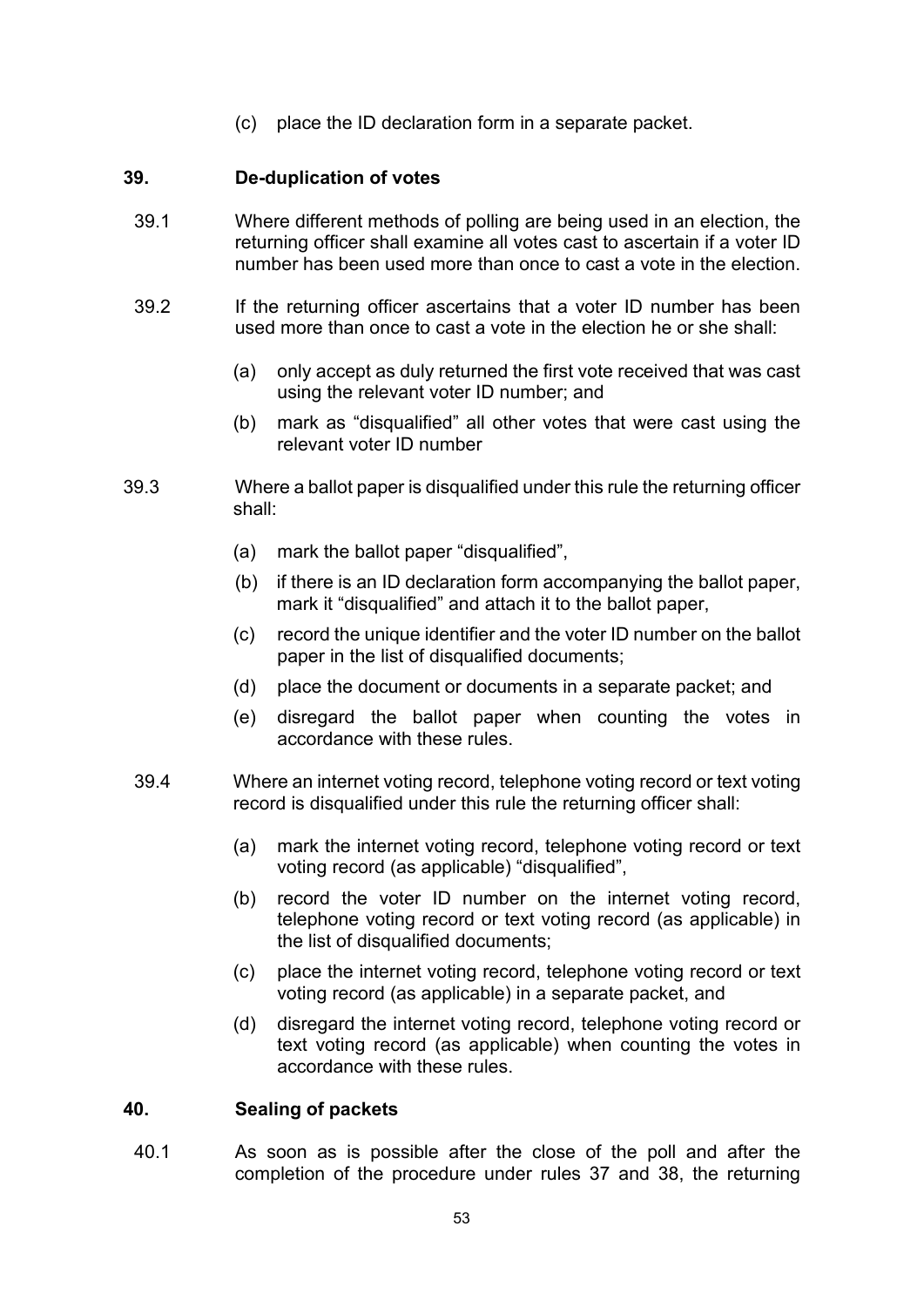officer is to seal the packets containing:

- (a) the disqualified documents, together with the list of disqualified documents inside it,
- (b) the ID declaration forms, if required,
- (c) the list of spoilt ballot papers and the list of spoilt text message votes,
- (d) the list of lost ballot documents,
- (e) the list of eligible voters, and
- (f) the list of tendered voting information

and ensure that complete electronic copies of the internet voting records, telephone voting records and text voting records created in accordance with rule 26 are held in a device suitable for the purpose of storage.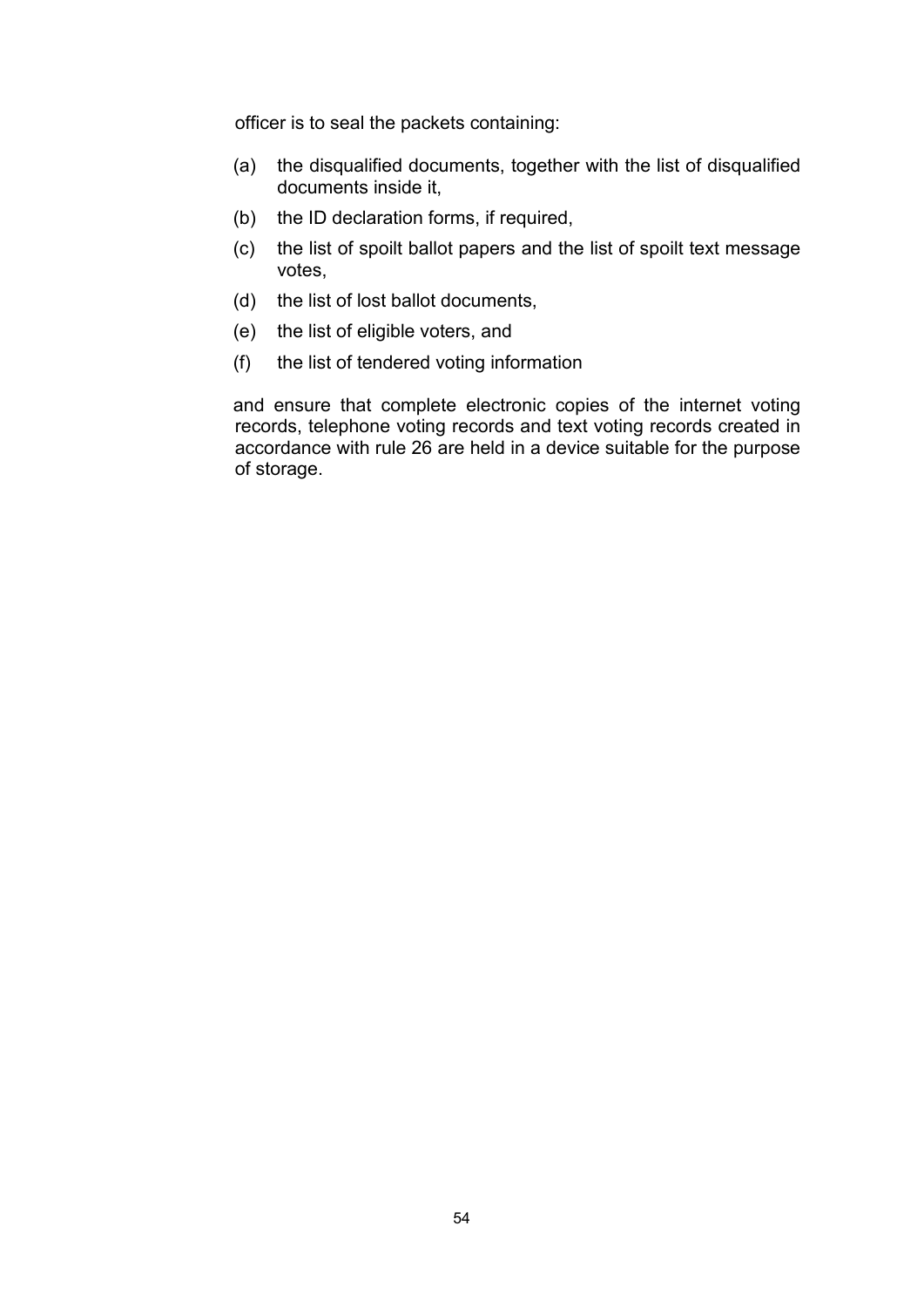## **PART 6: COUNTING THE VOTES**

#### **STV41. Interpretation of Part 6**

STV41.1 In Part 6 of these rules:

"*ballot document*" means a ballot paper, internet voting record, telephone voting record or text voting record.

"*continuing candidate*" means any candidate not deemed to be elected, and not excluded,

"*count*" means all the operations involved in counting of the first preferences recorded for candidates, the transfer of the surpluses of elected candidates, and the transfer of the votes of the excluded candidates,

"*deemed to be elected*" means deemed to be elected for the purposes of counting of votes but without prejudice to the declaration of the result of the poll,

"*mark*" means a figure, an identifiable written word, or a mark such as "X",

"*non-transferable vote*" means a ballot document:

(a) on which no second or subsequent preference is recorded for a continuing candidate,

or

(b) which is excluded by the returning officer under rule STV49,

"*preference*" as used in the following contexts has the meaning assigned below:

- (a) "first preference" means the figure "1" or any mark or word which clearly indicates a first (or only) preference,
- (b) "next available preference" means a preference which is the second, or as the case may be, subsequent preference recorded in consecutive order for a continuing candidate (any candidate who is deemed to be elected or is excluded thereby being ignored); and
- (c) in this context, a "second preference" is shown by the figure "2" or any mark or word which clearly indicates a second preference, and a third preference by the figure "3" or any mark or word which clearly indicates a third preference, and so on,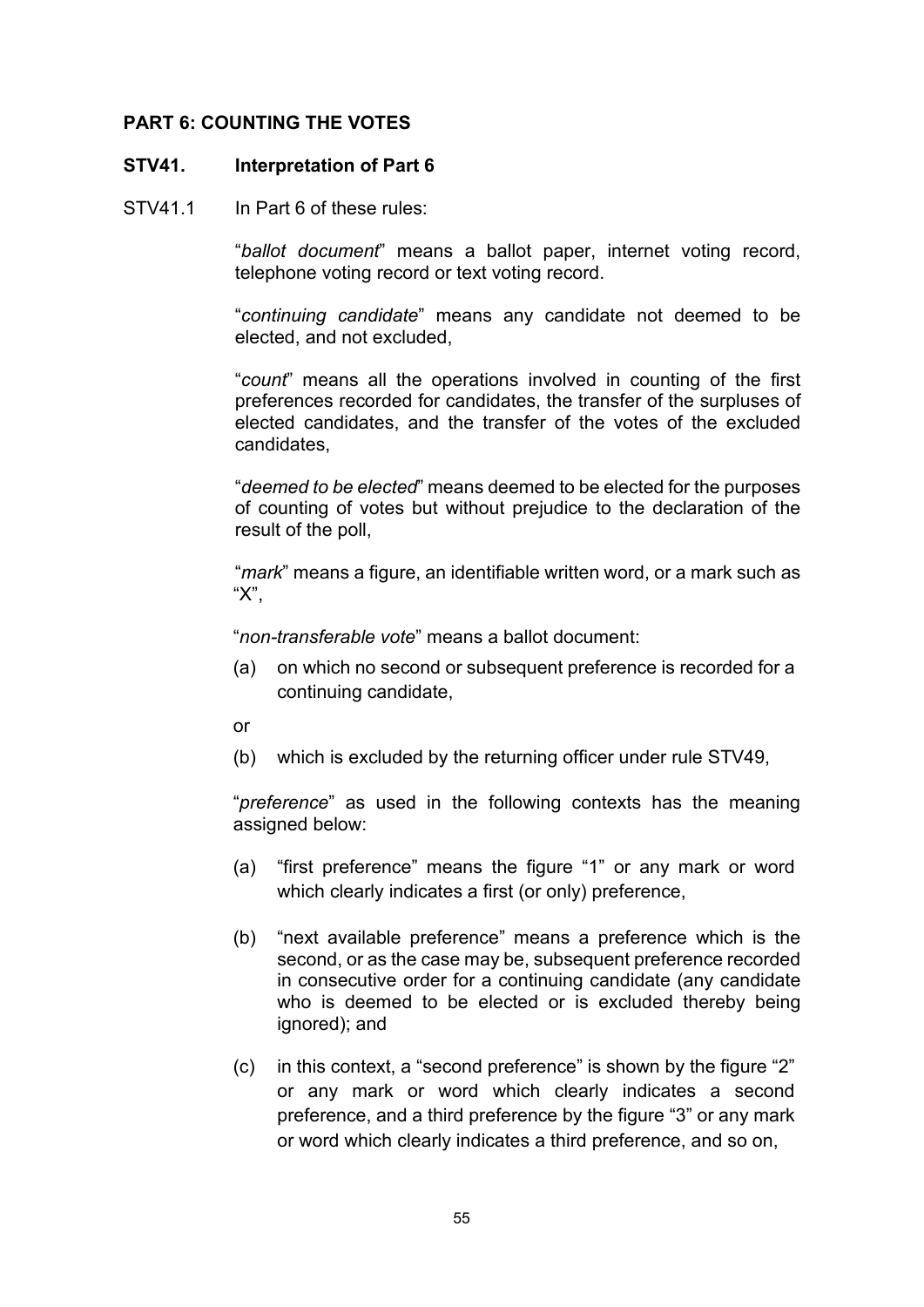"*quota*" means the number calculated in accordance with rule STV46,

"*surplus*" means the number of votes by which the total number of votes for any candidate (whether first preference or transferred votes, or a combination of both) exceeds the quota; but references in these rules to the transfer of the surplus means the transfer (at a transfer value) of all transferable ballot documents from the candidate who has the surplus,

"*stage of the count*" means:

- (a) the determination of the first preference vote of each candidate,
- (b) the transfer of a surplus of a candidate deemed to be elected, or
- (c) the exclusion of one or more candidates at any given time,

"*transferable vote*" means a ballot document on which, following a first preference, a second or subsequent preference is recorded in consecutive numerical order for a continuing candidate,

"*transferred vote*" means a vote derived from a ballot document on which a second or subsequent preference is recorded for the candidate to whom that ballot document has been transferred, and

"*transfer value*" means the value of a transferred vote calculated in accordance with rules STV47.4 or STV47.7.

## **42. Arrangements for counting of the votes**

- 42.1 The returning officer is to make arrangements for counting the votes as soon as is practicable after the close of the poll.
- 42.2 The returning officer may make arrangements for any votes to be counted using vote counting software where:
	- (a) the board of directors and the council of governors of the corporation have approved:
		- (i) the use of such software for the purpose of counting votes in the relevant election, and
		- (ii) a policy governing the use of such software, and
	- (b) the corporation and the returning officer are satisfied that the use of such software will produce an accurate result.

## **43. The count**

- 43.1 The returning officer is to:
	- (a) count and record the number of: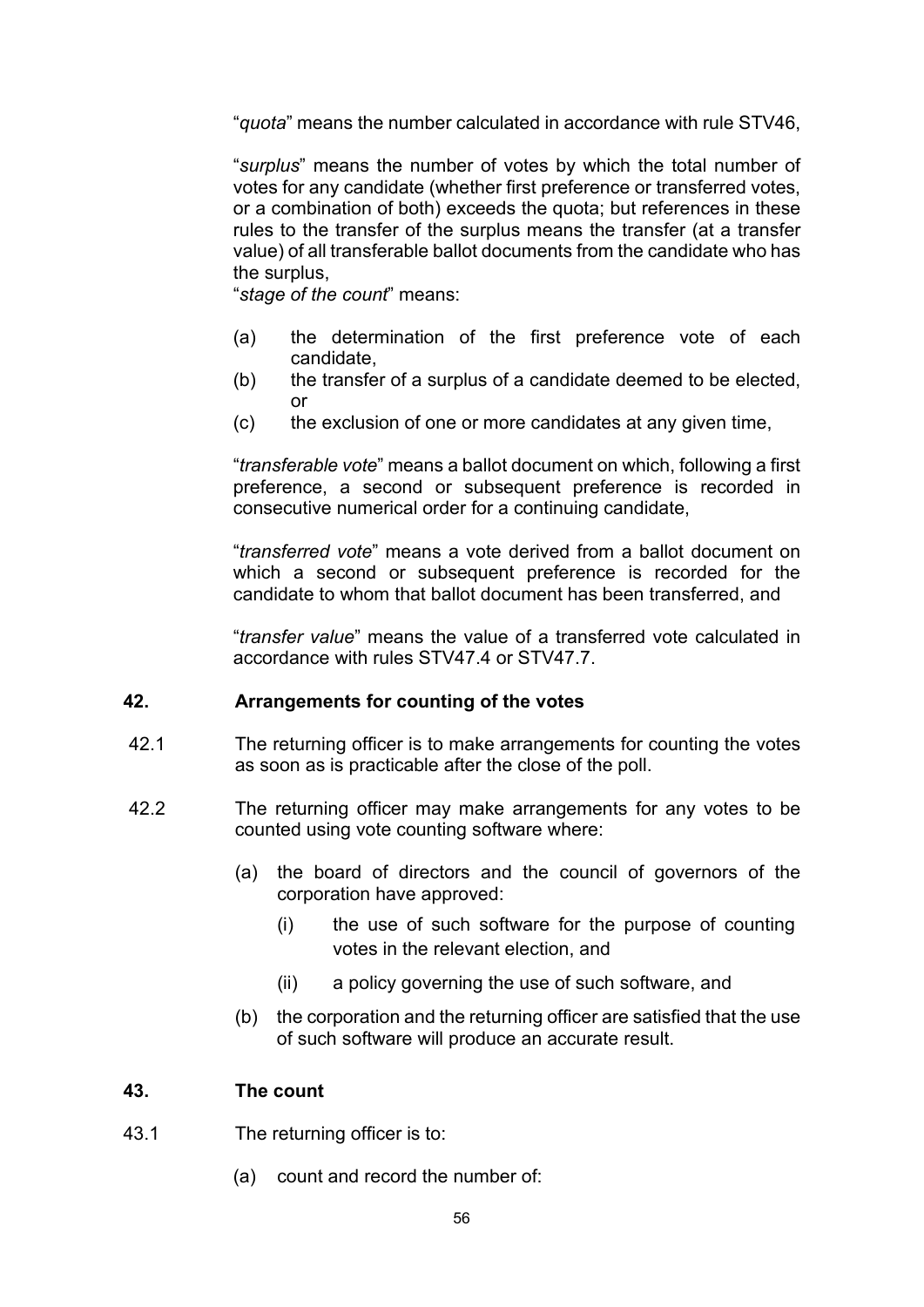- (iii) ballot papers that have been returned; and
- (iv) the number of internet voting records, telephone voting records and/or text voting records that have been created, and
- (b) count the votes according to the provisions in this Part of the rules and/or the provisions of any policy approved pursuant to rule 42.2(ii) where vote counting software is being used.
- 43.2 The returning officer, while counting and recording the number of ballot papers, internet voting records, telephone voting records and/or text voting records and counting the votes, must make arrangements to ensure that no person obtains or communicates information as to the unique identifier on a ballot paper or the voter ID number on an internet voting record, telephone voting record or text voting record.
- 43.3 The returning officer is to proceed continuously with counting the votes as far as is practicable.

## **STV44. Rejected ballot papers and rejected text voting records**

- STV44.1 Any ballot paper:
	- (a) which does not bear the features that have been incorporated into the other ballot papers to prevent them from being reproduced,
	- (b) on which the figure "1" standing alone is not placed so as to indicate a first preference for any candidate,
	- (c) on which anything is written or marked by which the voter can be identified except the unique identifier, or
	- (d) which is unmarked or rejected because of uncertainty,

shall be rejected and not counted, but the ballot paper shall not be rejected by reason only of carrying the words "one", "two", "three" and so on, or any other mark instead of a figure if, in the opinion of the returning officer, the word or mark clearly indicates a preference or preferences.

- STV44.2 The returning officer is to endorse the word "rejected" on any ballot paper which under this rule is not to be counted.
- STV44.3 Any text voting record:
	- (a) on which the figure "1" standing alone is not placed so as to indicate a first preference for any candidate,
	- (b) on which anything is written or marked by which the voter can be identified except the unique identifier, or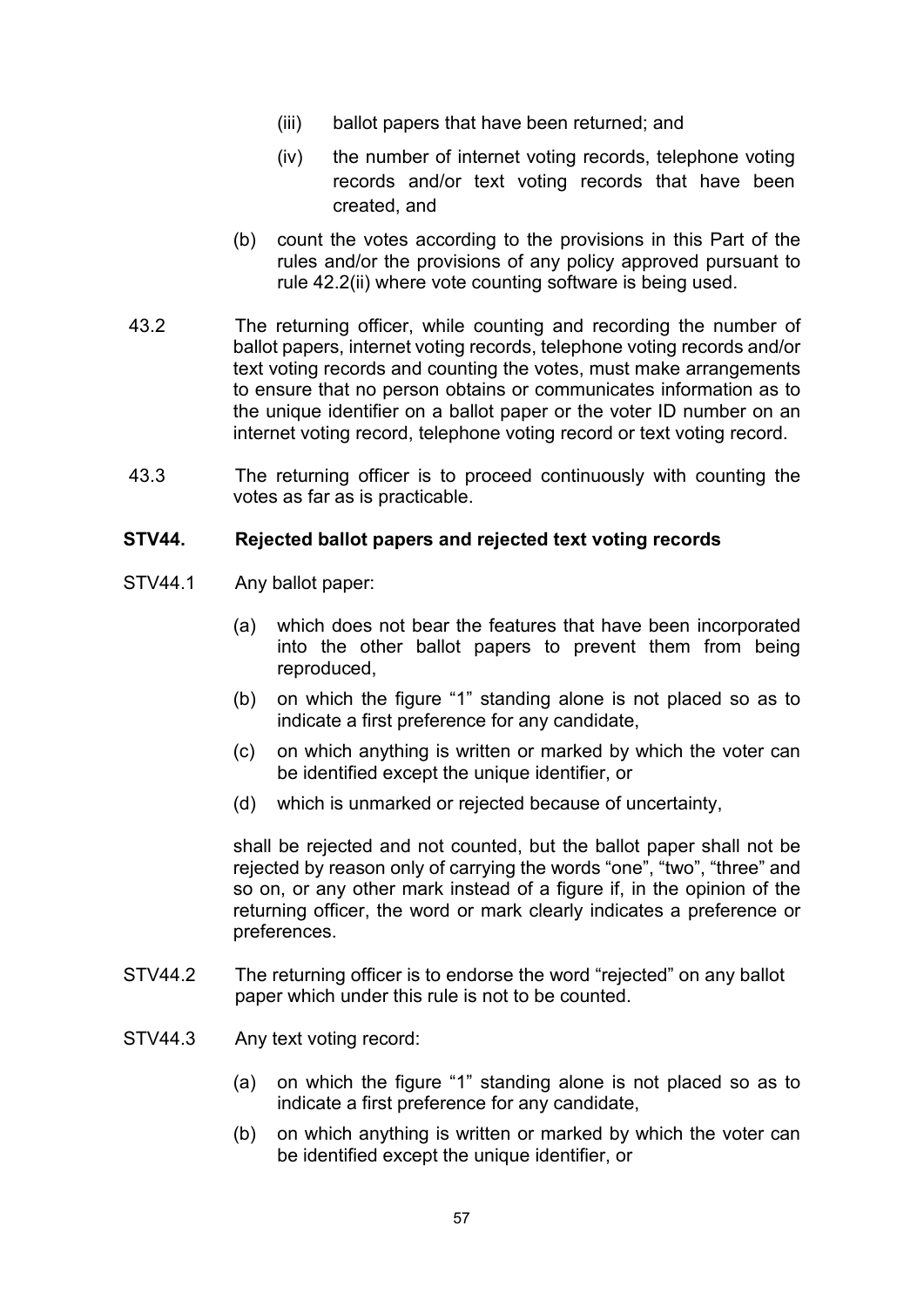(c) which is unmarked or rejected because of uncertainty,

shall be rejected and not counted, but the text voting record shall not be rejected by reason only of carrying the words "one", "two", "three" and so on, or any other mark instead of a figure if, in the opinion of the returning officer, the word or mark clearly indicates a preference or preferences.

- STV44.4 The returning officer is to endorse the word "rejected" on any text voting record which under this rule is not to be counted.
- STV44.5 The returning officer is to draw up a statement showing the number of ballot papers rejected by him or her under each of the subparagraphs (a) to (d) of rule STV44.1 and the number of text voting records rejected by him or her under each of the sub-paragraphs (a) to (c) of rule STV44.3.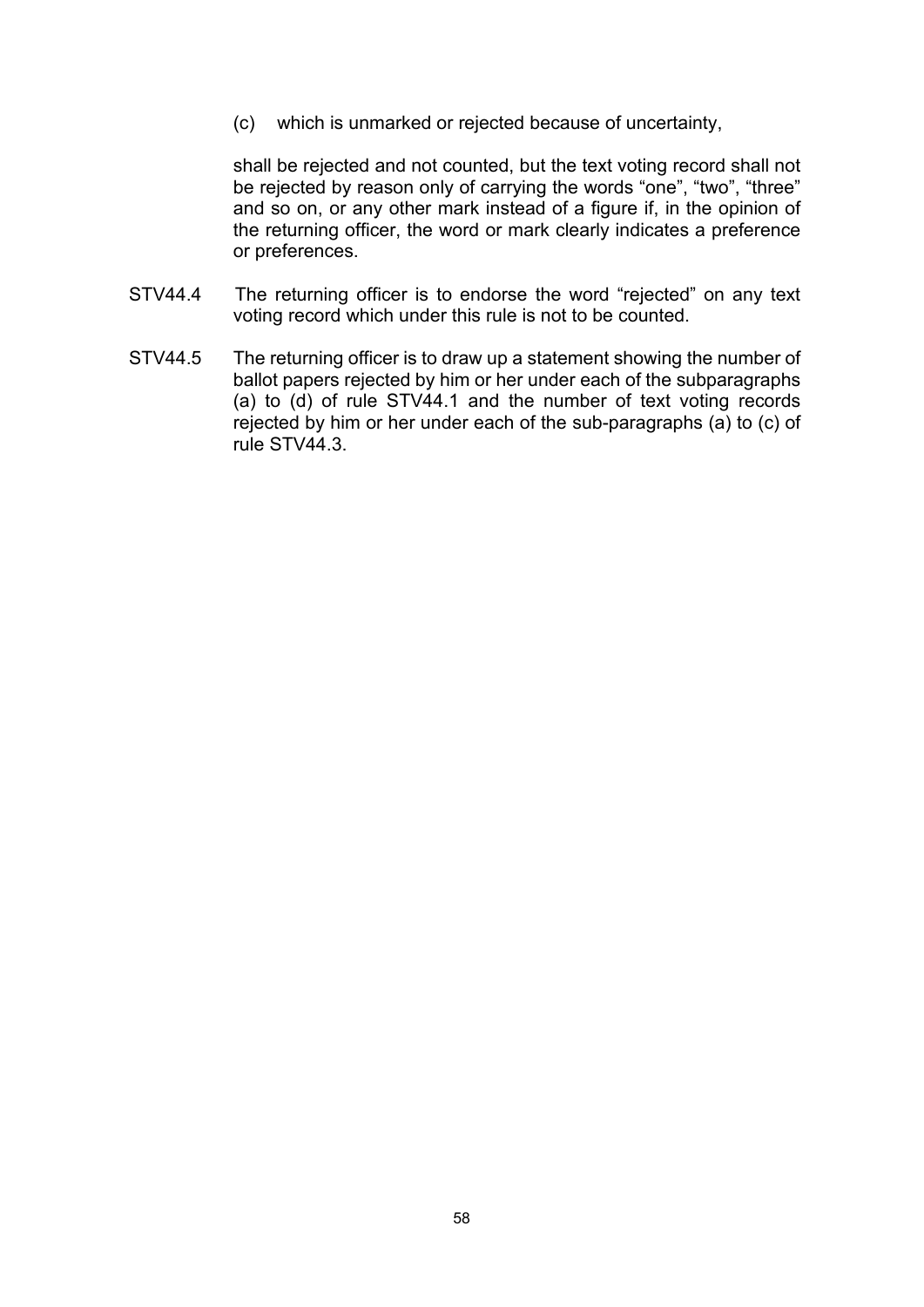## **FPP44. Rejected ballot papers and rejected text voting records**

FPP44.1 Any ballot paper:

- (a) which does not bear the features that have been incorporated into the other ballot papers to prevent them from being reproduced,
- (b) on which votes are given for more candidates than the voter is entitled to vote,
- (c) on which anything is written or marked by which the voter can be identified except the unique identifier, or
- (d) which is unmarked or rejected because of uncertainty,

shall, subject to rules FPP44.2 and FPP44.3, be rejected and not counted.

- FPP44.2 Where the voter is entitled to vote for more than one candidate, a ballot paper is not to be rejected because of uncertainty in respect of any vote where no uncertainty arises, and that vote is to be counted.
- FPP44.3 A ballot paper on which a vote is marked:
	- (a) elsewhere than in the proper place,
	- (b) otherwise than by means of a clear mark,
	- (c) by more than one mark,

is not to be rejected for such reason (either wholly or in respect of that vote) if an intention that the vote shall be for one or other of the candidates clearly appears, and the way the paper is marked does not itself identify the voter and it is not shown that he or she can be identified by it.

- FPP44.4 The returning officer is to:
	- (a) endorse the word "rejected" on any ballot paper which under this rule is not to be counted, and
	- (b) in the case of a ballot paper on which any vote is counted under rules FPP44.2 and FPP 44.3, endorse the words "rejected in part" on the ballot paper and indicate which vote or votes have been counted.
- FPP44.5 The returning officer is to draw up a statement showing the number of rejected ballot papers under the following headings:
	- (a) does not bear proper features that have been incorporated into the ballot paper,
	- (b) voting for more candidates than the voter is entitled to,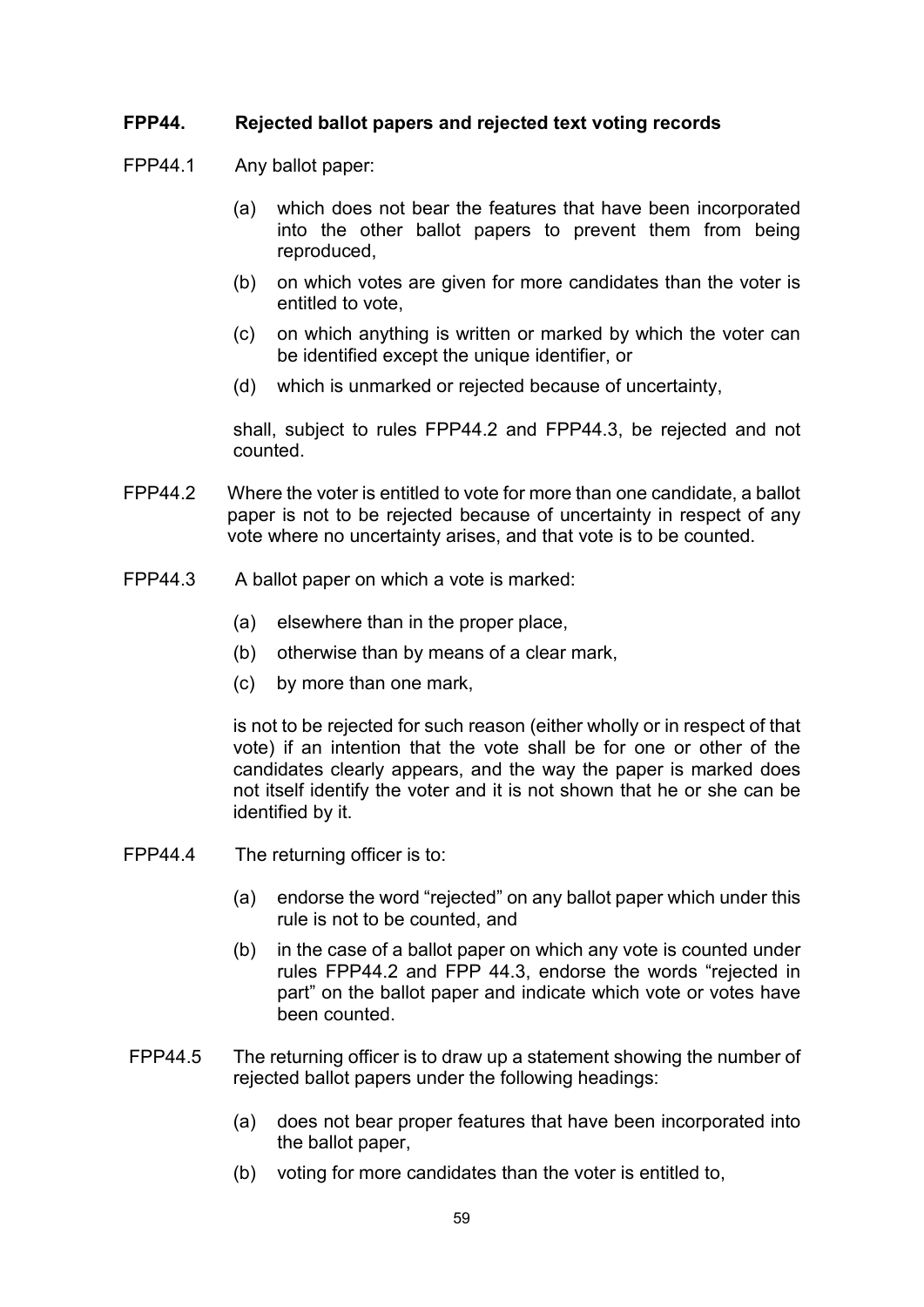- (c) writing or mark by which voter could be identified, and
- (d) unmarked or rejected because of uncertainty,

and, where applicable, each heading must record the number of ballot papers rejected in part.

- FPP44.6 Any text voting record:
	- (a) on which votes are given for more candidates than the voter is entitled to vote,
	- (b) on which anything is written or marked by which the voter can be identified except the voter ID number, or
	- (c) which is unmarked or rejected because of uncertainty,

shall, subject to rules FPP44.7 and FPP44.8, be rejected and not counted.

- FPP44.7 Where the voter is entitled to vote for more than one candidate, a text voting record is not to be rejected because of uncertainty in respect of any vote where no uncertainty arises, and that vote is to be counted.
- FPP44.8 A text voting record on which a vote is marked:
	- (a) otherwise than by means of a clear mark,
	- (b) by more than one mark,

is not to be rejected for such reason (either wholly or in respect of that vote) if an intention that the vote shall be for one or other of the candidates clearly appears, and the way the text voting record is marked does not itself identify the voter and it is not shown that he or she can be identified by it.

- FPP44.9 The returning officer is to:
	- (a) endorse the word "rejected" on any text voting record which under this rule is not to be counted, and
	- (b) in the case of a text voting record on which any vote is counted under rules FPP44.7 and FPP 44.8, endorse the words "rejected in part" on the text voting record and indicate which vote or votes have been counted.
- FPP44.10 The returning officer is to draw up a statement showing the number of rejected text voting records under the following headings:
	- (a) voting for more candidates than the voter is entitled to,
	- (b) writing or mark by which voter could be identified, and
	- (c) unmarked or rejected because of uncertainty,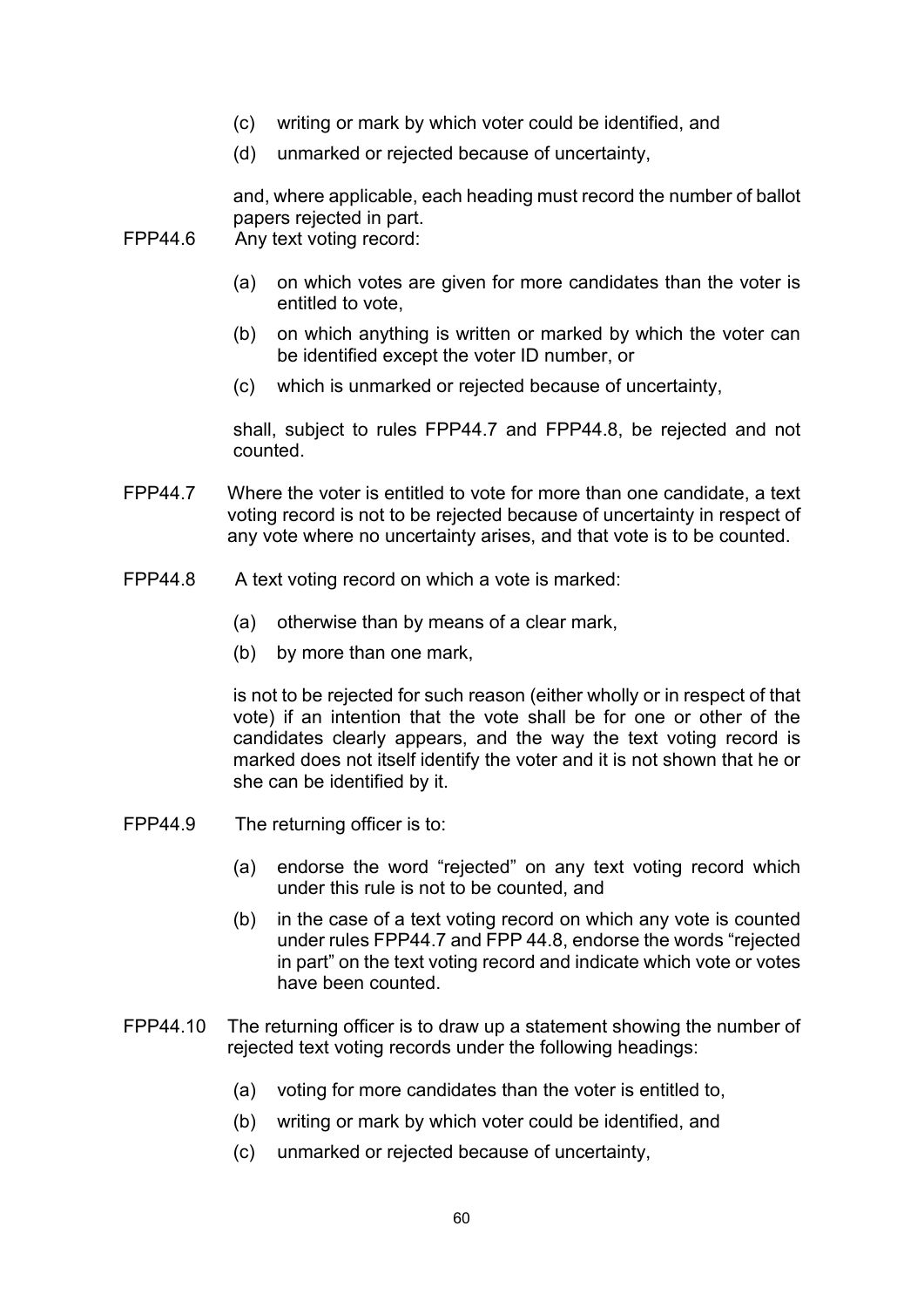and, where applicable, each heading must record the number of text voting records rejected in part.

## **STV45. First stage**

- STV45.1 The returning officer is to sort the ballot documents into parcels according to the candidates for whom the first preference votes are given.
- STV45.2 The returning officer is to then count the number of first preference votes given on ballot documents for each candidate, and is to record those numbers.
- STV45.3 The returning officer is to also ascertain and record the number of valid ballot documents.

## **STV46. The quota**

- STV46.1 The returning officer is to divide the number of valid ballot documents by a number exceeding by one the number of members to be elected.
- STV46.2 The result, increased by one, of the division under rule STV46.1 (any fraction being disregarded) shall be the number of votes sufficient to secure the election of a candidate (in these rules referred to as "the quota").
- STV46.3 At any stage of the count a candidate whose total votes equals or exceeds the quota shall be deemed to be elected, except that any election where there is only one vacancy a candidate shall not be deemed to be elected until the procedure set out in rules STV47.1 to STV47.3 has been complied with.

## **STV47. Transfer of votes**

- STV47.1 Where the number of first preference votes for any candidate exceeds the quota, the returning officer is to sort all the ballot documents on which first preference votes are given for that candidate into subparcels so that they are grouped:
	- (a) according to next available preference given on those ballot documents for any continuing candidate, or
	- (b) where no such preference is given, as the sub-parcel of nontransferable votes.
- STV47.2 The returning officer is to count the number of ballot documents in each parcel referred to in rule STV47.1.
- STV47.3 The returning officer is, in accordance with this rule and rule STV48, to transfer each sub-parcel of ballot documents referred to in rule STV47.1(a) to the candidate for whom the next available preference is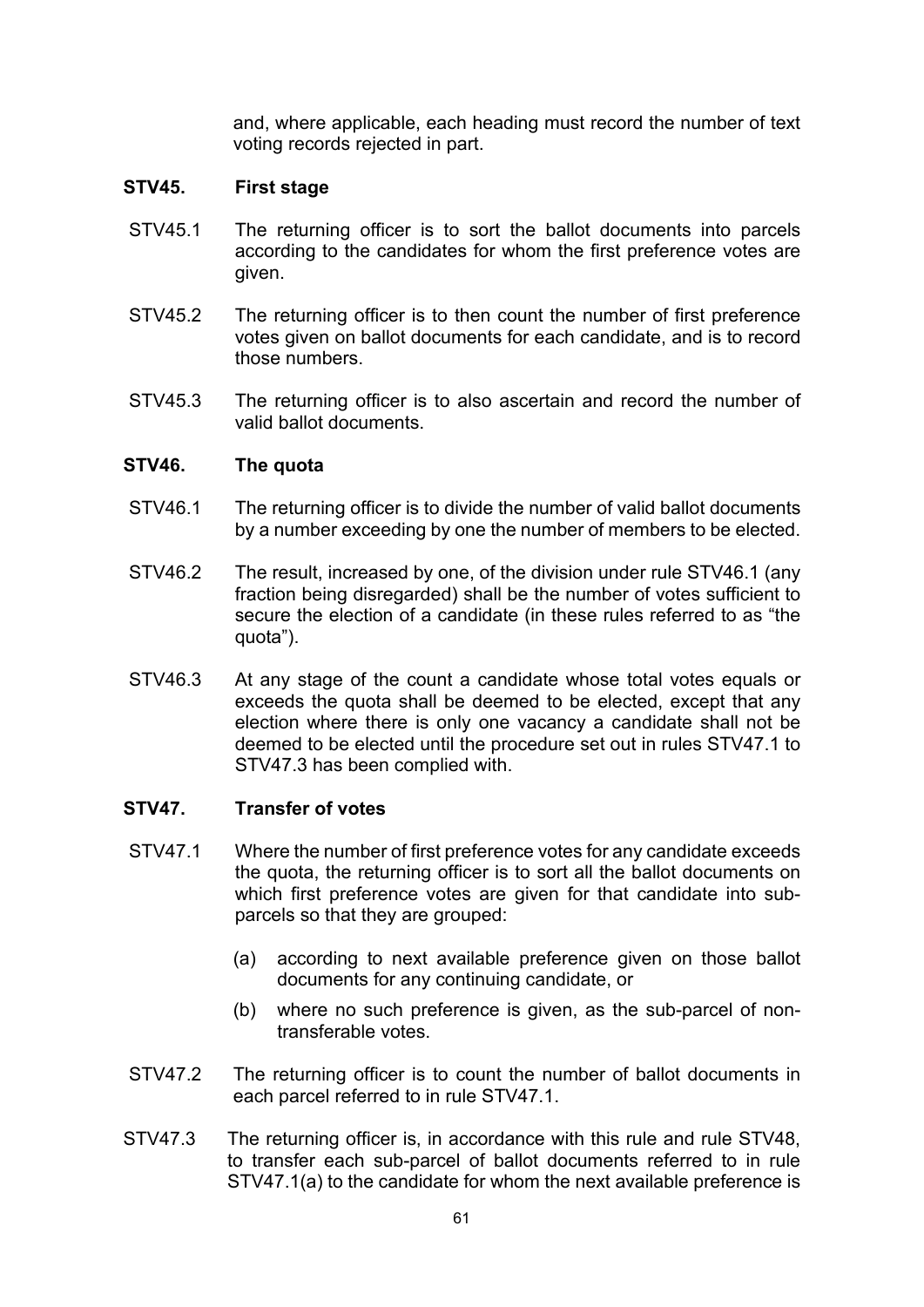given on those ballot documents.

- STV47.4 The vote on each ballot document transferred under rule STV47.3 shall be at a value ("the transfer value") which:
	- (a) reduces the value of each vote transferred so that the total value of all such votes does not exceed the surplus, and
	- (b) is calculated by dividing the surplus of the candidate from whom the votes are being transferred by the total number of the ballot documents on which those votes are given, the calculation being made to two decimal places (ignoring the remainder if any).
- STV47.5 Where at the end of any stage of the count involving the transfer of ballot documents, the number of votes for any candidate exceeds the quota, the returning officer is to sort the ballot documents in the subparcel of transferred votes which was last received by that candidate into separate sub-parcels so that they are grouped:
	- (a) according to the next available preference given on those ballot documents for any continuing candidate, or
	- (b) where no such preference is given, as the sub-parcel of nontransferable votes.
- STV47.6 The returning officer is, in accordance with this rule and rule STV48, to transfer each sub-parcel of ballot documents referred to in rule STV47.5(a) to the candidate for whom the next available preference is given on those ballot documents.
- STV47.7 The vote on each ballot document transferred under rule STV47.6 shall be at:
	- (a) a transfer value calculated as set out in rule STV47.4(b), or
	- (b) at the value at which that vote was received by the candidate from whom it is now being transferred,

whichever is the less.

- STV47.8 Each transfer of a surplus constitutes a stage in the count.
- STV47.9 Subject to rule STV47.10, the returning officer shall proceed to transfer transferable ballot documents until no candidate who is deemed to be elected has a surplus or all the vacancies have been filled.
- STV47.10 Transferable ballot documents shall not be liable to be transferred where any surplus or surpluses which, at a particular stage of the count, have not already been transferred, are:
	- (a) less than the difference between the total vote then credited to the continuing candidate with the lowest recorded vote and the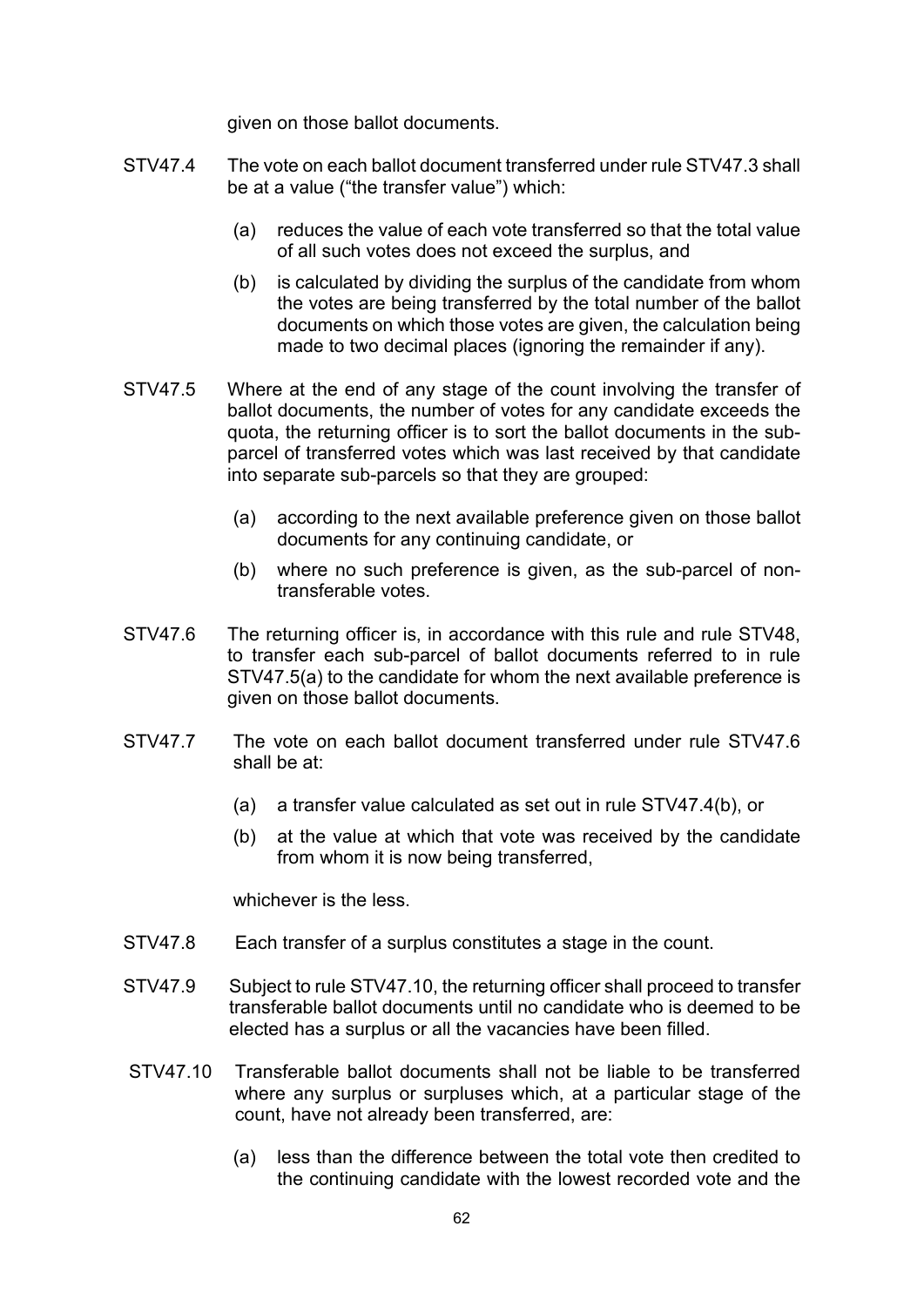vote of the candidate with the next lowest recorded vote, or

- (b) less than the difference between the total votes of the two or more continuing candidates, credited at that stage of the count with the lowest recorded total numbers of votes and the candidate next above such candidates.
- STV47.11 This rule does not apply at an election where there is only one vacancy.

#### **STV48. Supplementary provisions on transfer**

- STV48.1 If, at any stage of the count, two or more candidates have surpluses, the transferable ballot documents of the candidate with the highest surplus shall be transferred first, and if:
	- (a) The surpluses determined in respect of two or more candidates are equal, the transferable ballot documents of the candidate who had the highest recorded vote at the earliest preceding stage at which they had unequal votes shall be transferred first, and
	- (b) the votes credited to two or more candidates were equal at all stages of the count, the returning officer shall decide between those candidates by lot, and the transferable ballot documents of the candidate on whom the lot falls shall be transferred first.
- STV48.2 The returning officer shall, on each transfer of transferable ballot documents under rule STV47:
	- (a) record the total value of the votes transferred to each candidate,
	- (b) add that value to the previous total of votes recorded for each candidate and record the new total,
	- (c) record as non-transferable votes the difference between the surplus and the total transfer value of the transferred votes and add that difference to the previously recorded total of nontransferable votes, and
	- (d) compare:
		- (i) the total number of votes then recorded for all of the candidates, together with the total number of nontransferable votes, with
		- (ii) the recorded total of valid first preference votes.
- STV48.3 All ballot documents transferred under rule STV47 or STV49 shall be clearly marked, either individually or as a sub-parcel, so as to indicate the transfer value recorded at that time to each vote on that ballot document or, as the case may be, all the ballot documents in that subparcel.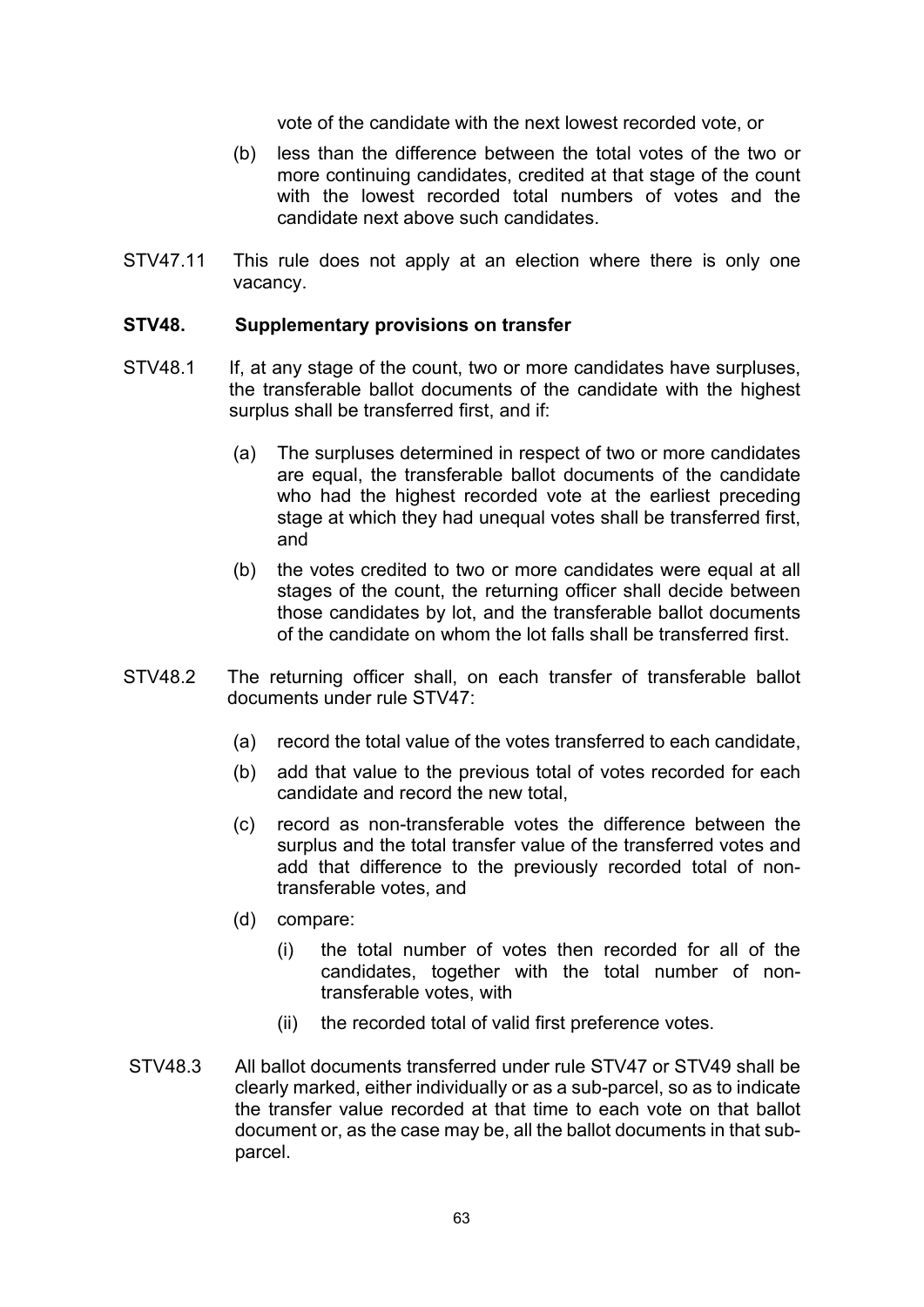STV48.4 Where a ballot document is so marked that it is unclear to the returning officer at any stage of the count under rule STV47 or STV49 for which candidate the next preference is recorded, the returning officer shall treat any vote on that ballot document as a nontransferable vote; and votes on a ballot document shall be so treated where, for example, the names of two or more candidates (whether continuing candidates or not) are so marked that, in the opinion of the returning officer, the same order of preference is indicated or the numerical sequence is broken.

## **STV49. Exclusion of candidates**

- STV49.1 If:
	- (a) all transferable ballot documents which under the provisions of rule STV47 (including that rule as applied by rule STV49.11) and this rule are required to be transferred, have been transferred, and
	- (b) subject to rule STV50, one or more vacancies remain to be filled,

the returning officer shall exclude from the election at that stage the candidate with the then lowest vote (or, where rule STV49.12 applies, the candidates with the then lowest votes).

- STV49.2 The returning officer shall sort all the ballot documents on which first preference votes are given for the candidate or candidates excluded under rule STV49.1 into two sub-parcels so that they are grouped as:
	- (a) ballot documents on which a next available preference is given, and
	- (b) ballot documents on which no such preference is given (thereby including ballot documents on which preferences are given only for candidates who are deemed to be elected or are excluded).
- STV49.3 The returning officer shall, in accordance with this rule and rule STV48, transfer each sub-parcel of ballot documents referred to in rule STV49.2 to the candidate for whom the next available preference is given on those ballot documents.
- STV49.4 The exclusion of a candidate, or of two or more candidates together, constitutes a further stage of the count.
- STV49.5 If, subject to rule STV50, one or more vacancies still remain to be filled, the returning officer shall then sort the transferable ballot documents, if any, which had been transferred to any candidate excluded under rule STV49.1 into sub- parcels according to their transfer value.
- STV49.6 The returning officer shall transfer those ballot documents in the sub-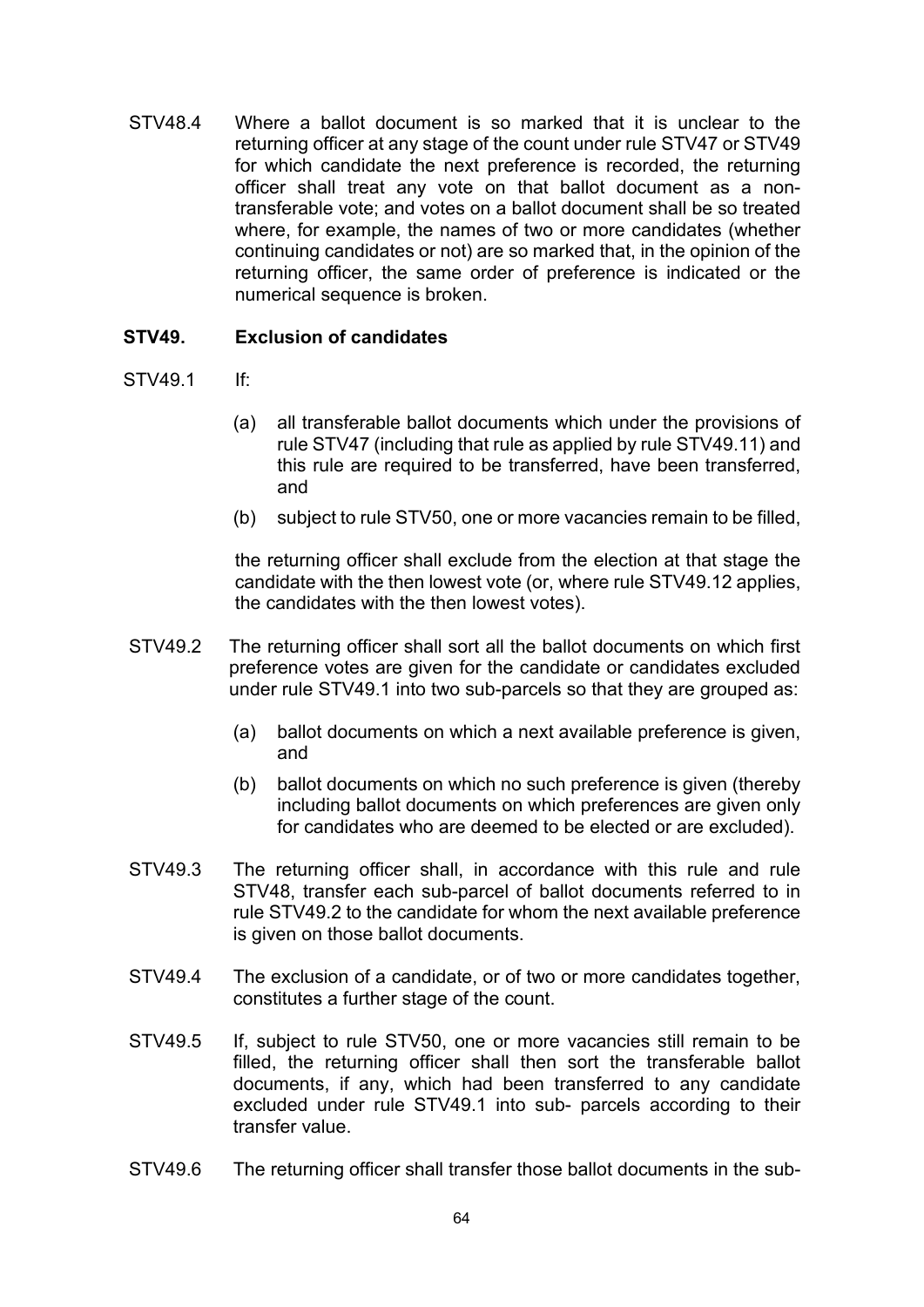parcel of transferable ballot documents with the highest transfer value to the continuing candidates in accordance with the next available preferences given on those ballot documents (thereby passing over candidates who are deemed to be elected or are excluded).

- STV49.7 The vote on each transferable ballot document transferred under rule STV49.6 shall be at the value at which that vote was received by the candidate excluded under rule STV49.1.
- STV49.8 Any ballot documents on which no next available preferences have been expressed shall be set aside as non-transferable votes.
- STV49.9 After the returning officer has completed the transfer of the ballot documents in the sub-parcel of ballot documents with the highest transfer value he or she shall proceed to transfer in the same way the sub-parcel of ballot documents with the next highest value and so on until he has dealt with each sub-parcel of a candidate excluded under rule STV49.1.
- STV49.10 The returning officer shall after each stage of the count completed under this rule:
	- (a) record:
		- (i) the total value of votes, or
		- (ii) the total transfer value of votes transferred to each candidate,
	- (b) add that total to the previous total of votes recorded for each candidate and record the new total,
	- (c) record the value of non-transferable votes and add that value to the previous non-transferable votes total, and
	- (d) compare:
		- (i) the total number of votes then recorded for each candidate together with the total number of non-transferable votes, with
		- (ii) the recorded total of valid first preference votes.
- STV49.11 If after a transfer of votes under any provision of this rule, a candidate has a surplus, that surplus shall be dealt with in accordance with rules STV47.5 to STV47.10 and rule STV48.
- STV49.12 Where the total of the votes of the two or more lowest candidates, together with any surpluses not transferred, is less than the number of votes credited to the next lowest candidate, the returning officer shall in one operation exclude such two or more candidates.
- STV49.13 If when a candidate has to be excluded under this rule, two or more candidates each have the same number of votes and are lowest: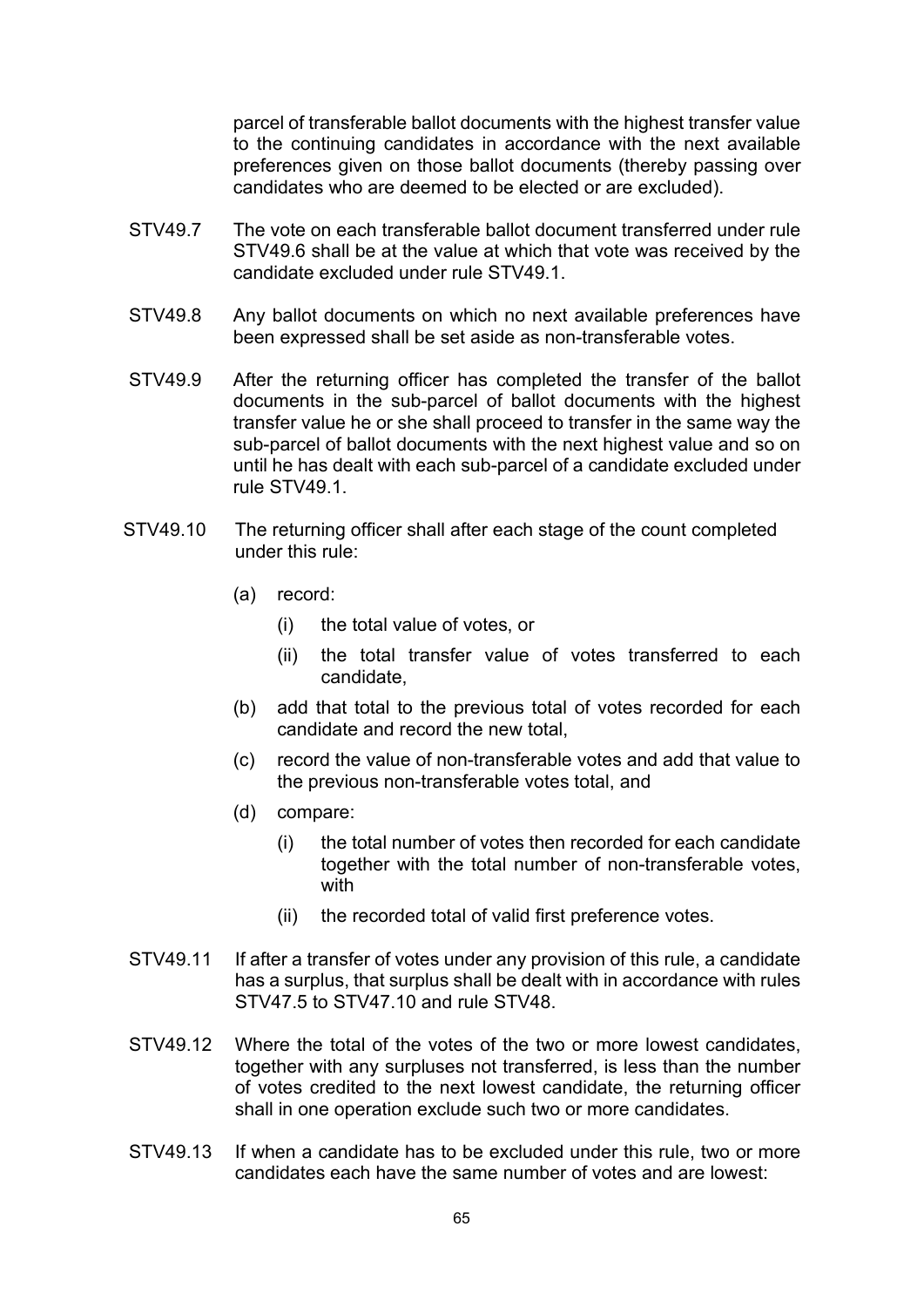- (a) regard shall be had to the total number of votes credited to those candidates at the earliest stage of the count at which they had an unequal number of votes and the candidate with the lowest number of votes at that stage shall be excluded, and
- (b) where the number of votes credited to those candidates was equal at all stages, the returning officer shall decide between the candidates by lot and the candidate on whom the lot falls shall be excluded.

## **STV50. Filling of last vacancies**

- STV50.1 Where the number of continuing candidates is equal to the number of vacancies remaining unfilled the continuing candidates shall thereupon be deemed to be elected.
- STV50.2 Where only one vacancy remains unfilled and the votes of any one continuing candidate are equal to or greater than the total of votes credited to other continuing candidates together with any surplus not transferred, the candidate shall thereupon be deemed to be elected.
- STV50.3 Where the last vacancies can be filled under this rule, no further transfer of votes shall be made.

#### **STV51. Order of election of candidates**

- STV51.1 The order in which candidates whose votes equal or exceed the quota are deemed to be elected shall be the order in which their respective surpluses were transferred, or would have been transferred but for rule STV47.10.
- STV51.2 A candidate credited with a number of votes equal to, and not greater than, the quota shall, for the purposes of this rule, be regarded as having had the smallest surplus at the stage of the count at which he obtained the quota.
- STV51.3 Where the surpluses of two or more candidates are equal and are not required to be transferred, regard shall be had to the total number of votes credited to such candidates at the earliest stage of the count at which they had an unequal number of votes and the surplus of the candidate who had the greatest number of votes at that stage shall be deemed to be the largest.
- STV51.4 Where the number of votes credited to two or more candidates were equal at all stages of the count, the returning officer shall decide between them by lot and the candidate on whom the lot falls shall be deemed to have been elected first.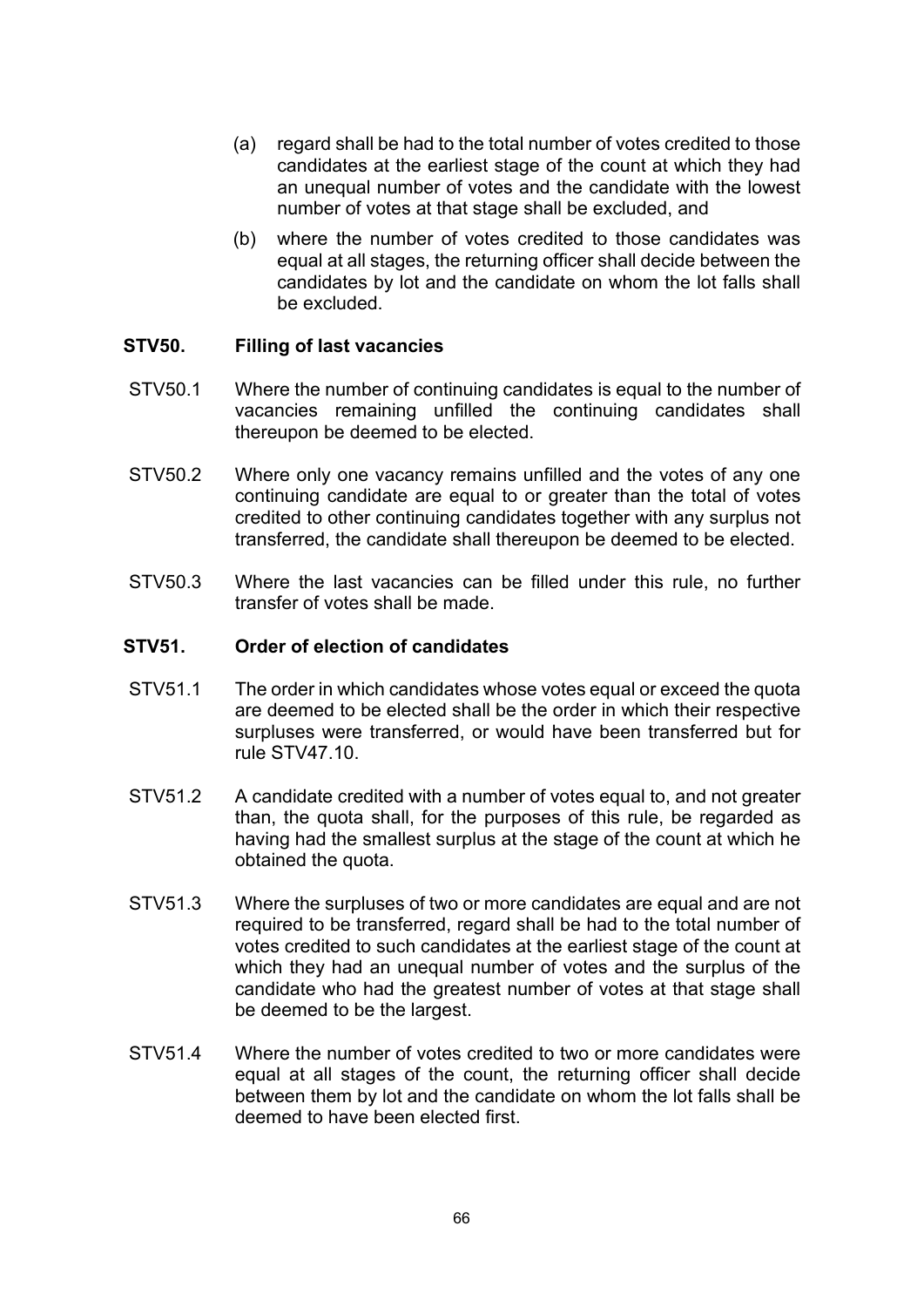# **FPP51. Equality of votes**

FPP51.1 Where, after the counting of votes is completed, an equality of votes is found to exist between any candidates and the addition of a vote would entitle any of those candidates to be declared elected, the returning officer is to decide between those candidates by a lot, and proceed as if the candidate on whom the lot falls had received an additional vote.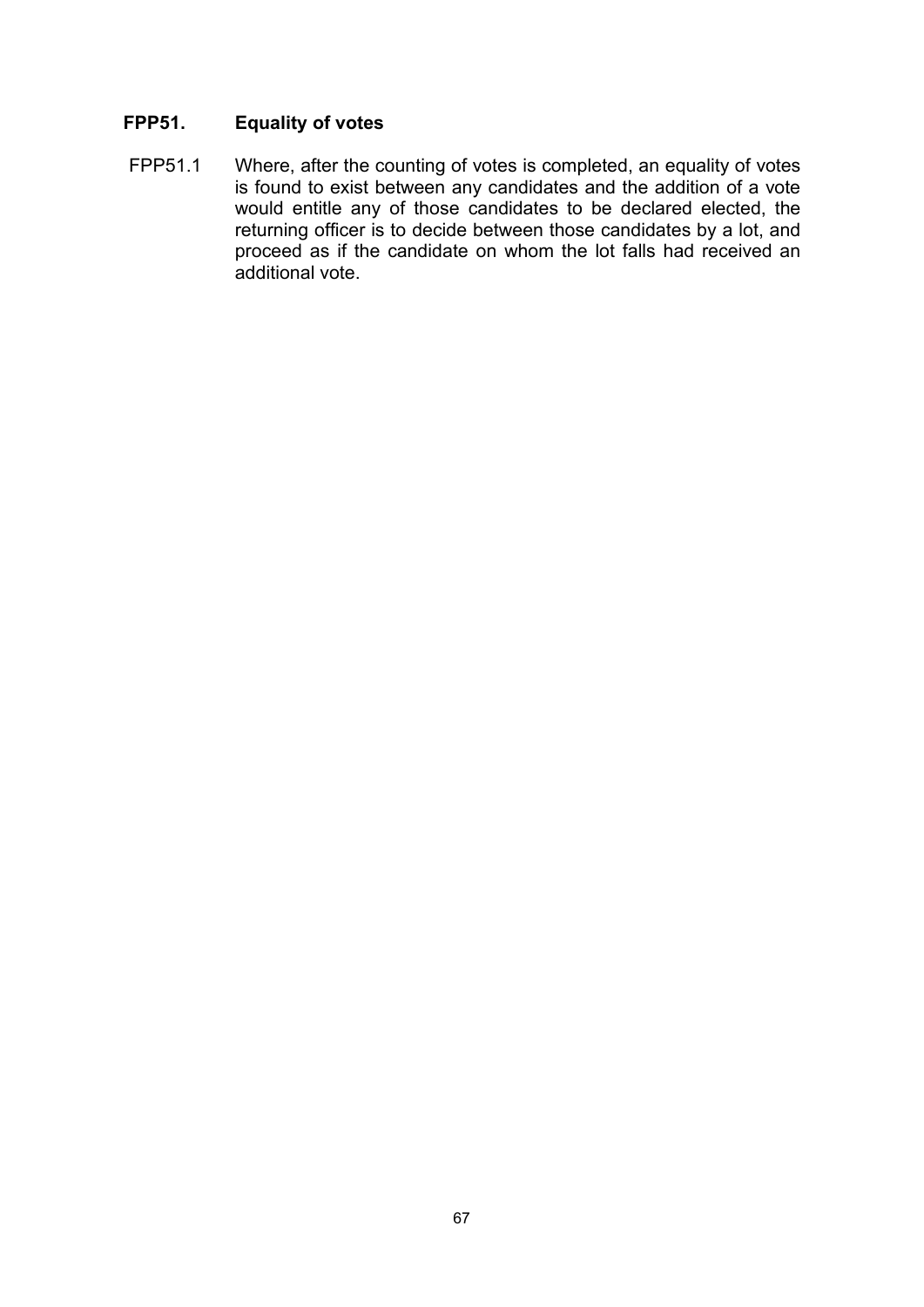#### **PART 7: FINAL PROCEEDINGS IN CONTESTED AND UNCONTESTED ELECTIONS**

#### **FPP52. Declaration of result for contested elections**

- FPP52.1 In a contested election, when the result of the poll has been ascertained, the returning officer is to:
	- (a) declare the candidate or candidates whom more votes have been given than for the other candidates, up to the number of vacancies to be filled on the council of governors from the constituency, or class within a constituency, for which the election is being held to be elected,
	- (b) give notice of the name of each candidate who he or she has declared elected:
		- (i) where the election is held under a proposed constitution pursuant to powers conferred on the [insert name] NHS Trust by section 33(4) of the 2006 Act, to the chairman of the NHS Trust, or
		- (ii) in any other case, to the chairman of the corporation; and
	- (c) give public notice of the name of each candidate whom he or she has declared elected.
- FPP52.2 The returning officer is to make:
	- (a) the total number of votes given for each candidate (whether elected or not), and
	- (b) the number of rejected ballot papers under each of the headings in rule FPP44.5,
	- (c) the number of rejected text voting records under each of the headings in rule FPP44.10,

available on request.

#### **STV52. Declaration of result for contested elections**

- STV52.1 In a contested election, when the result of the poll has been ascertained, the returning officer is to:
	- (a) declare the candidates who are deemed to be elected under Part 6 of these rules as elected,
	- (b) give notice of the name of each candidate who he or she has declared elected –
		- (i) where the election is held under a proposed constitution pursuant to powers conferred on the [insert name] NHS Trust by section 33(4) of the 2006 Act, to the chairman of the NHS Trust, or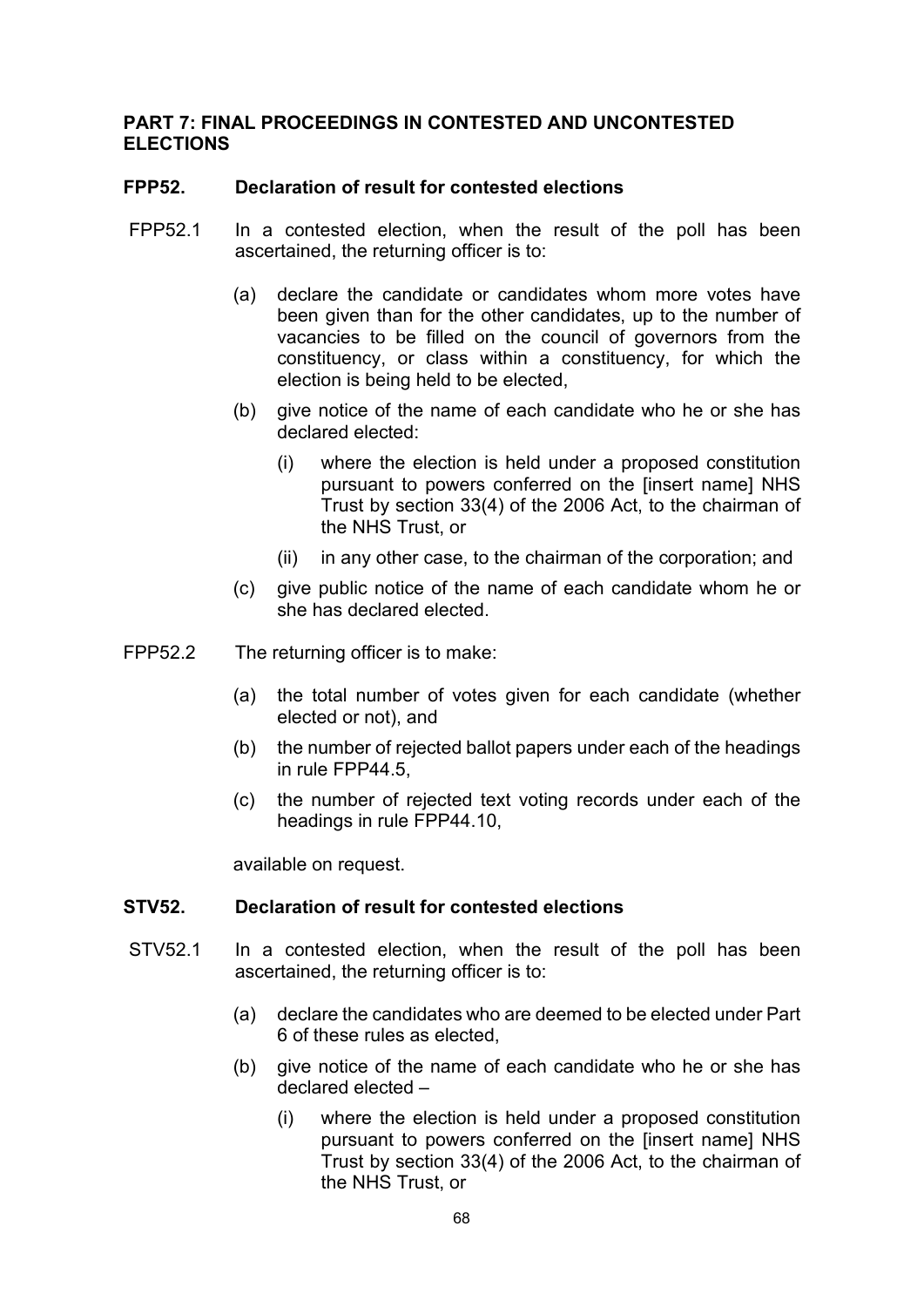- (ii) in any other case, to the chairman of the corporation, and
- (c) give public notice of the name of each candidate who he or she has declared elected.
- STV52.2 The returning officer is to make:
	- (a) the number of first preference votes for each candidate whether elected or not,
	- (b) any transfer of votes,
	- (c) the total number of votes for each candidate at each stage of the count at which such transfer took place,
	- (d) the order in which the successful candidates were elected, and
	- (e) the number of rejected ballot papers under each of the headings in rule STV44.1,
	- (f) the number of rejected text voting records under each of the headings in rule STV44.3,

available on request.

#### **53. Declaration of result for uncontested elections**

- 53.1 In an uncontested election, the returning officer is to as soon as is practicable after final day for the delivery of notices of withdrawals by candidates from the election:
	- (a) declare the candidate or candidates remaining validly nominated to be elected,
	- (b) give notice of the name of each candidate who he or she has declared elected to the chairman of the corporation, and
	- (c) give public notice of the name of each candidate who he or she has declared elected.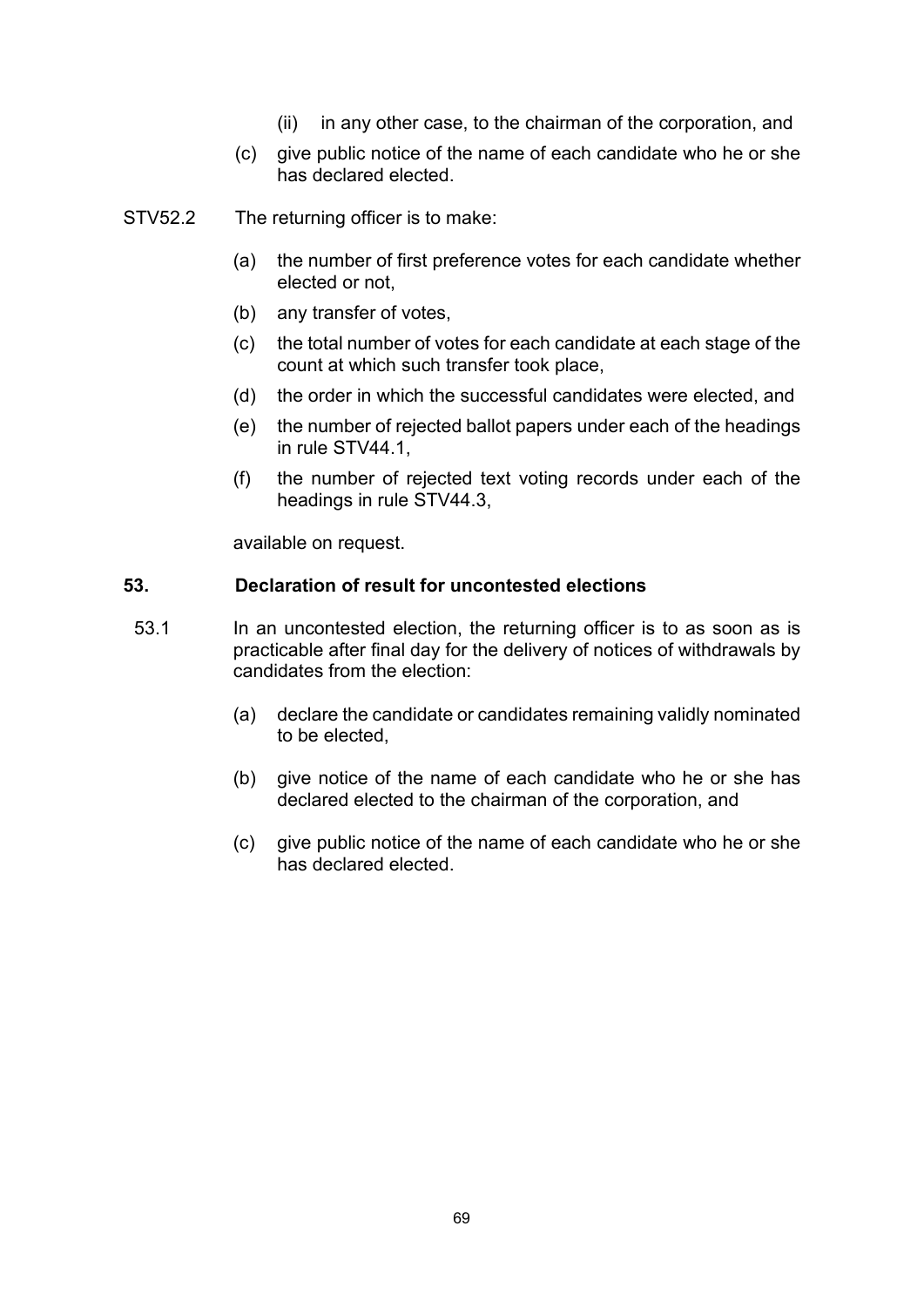## **PART 8: DISPOSAL OF DOCUMENTS**

#### **54. Sealing up of documents relating to the poll**

- 54.1 On completion of the counting at a contested election, the returning officer is to seal up the following documents in separate packets:
	- (a) the counted ballot papers, internet voting records, telephone voting records and text voting records,
	- (b) the ballot papers and text voting records endorsed with "rejected in part",
	- (c) the rejected ballot papers and text voting records, and
	- (d) the statement of rejected ballot papers and the statement of rejected text voting records,

and ensure that complete electronic copies of the internet voting records, telephone voting records and text voting records created in accordance with rule 26 are held in a device suitable for the purpose of storage.

- 54.2 The returning officer must not open the sealed packets of:
	- (a) the disqualified documents, with the list of disqualified documents inside it,
	- (b) the list of spoilt ballot papers and the list of spoilt text message votes,
	- (c) the list of lost ballot documents, and
	- (d) the list of eligible voters,

or access the complete electronic copies of the internet voting records, telephone voting records and text voting records created in accordance with rule 26 and held in a device suitable for the purpose of storage.

- 54.3 The returning officer must endorse on each packet a description of:
	- (a) its contents,
	- (b) the date of the publication of notice of the election,
	- (c) the name of the corporation to which the election relates, and
	- (d) the constituency, or class within a constituency, to which the election relates.

## **55. Delivery of documents**

55.1 Once the documents relating to the poll have been sealed up and endorsed pursuant to rule 56, the returning officer is to forward them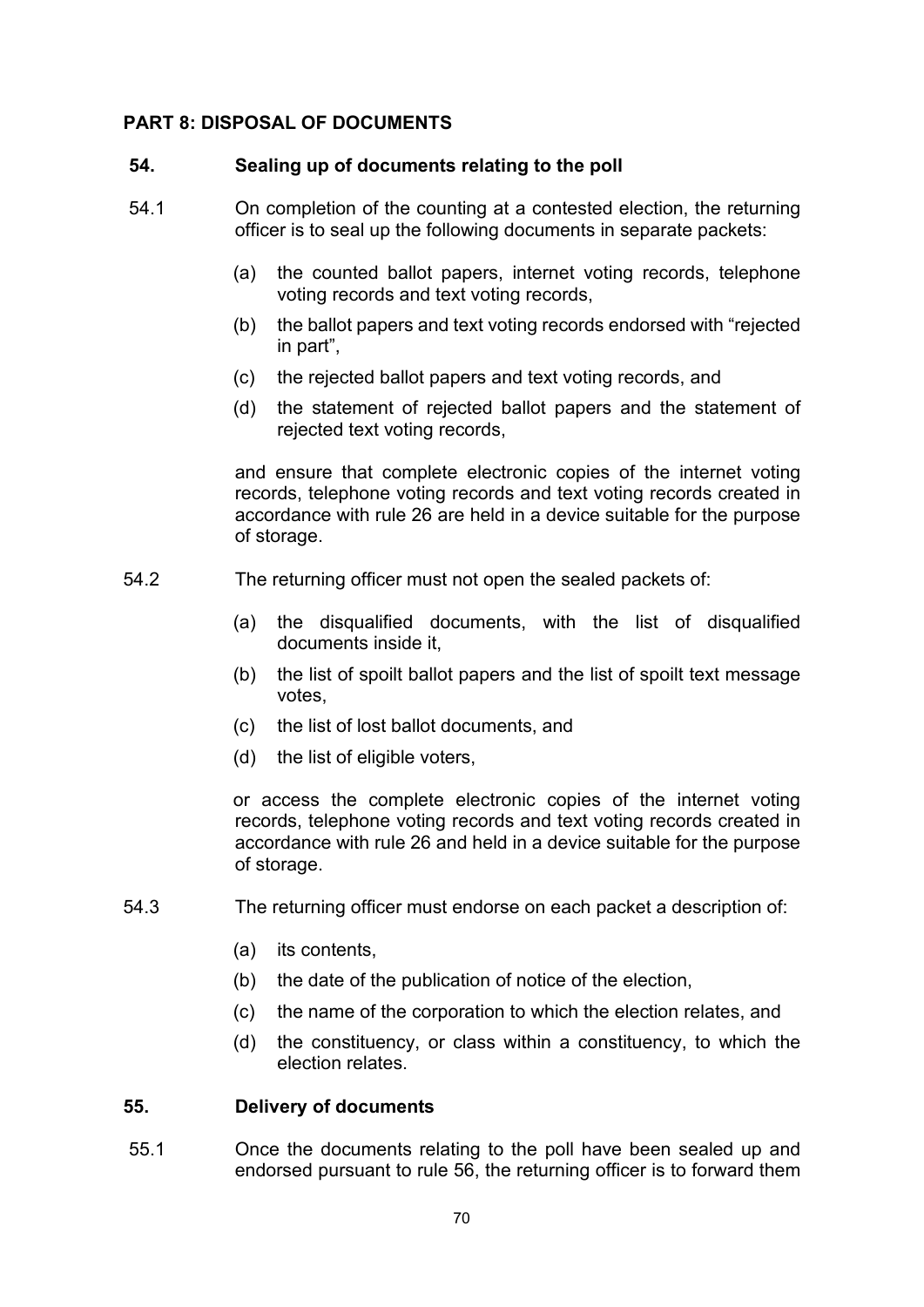to the chair of the corporation.

## **56. Forwarding of documents received after close of the poll**

- 56.1 Where:
	- (a) any voting documents are received by the returning officer after the close of the poll, or
	- (b) any envelopes addressed to eligible voters are returned as undelivered too late to be resent, or
	- (c) any applications for replacement voting information are made too late to enable new voting information to be issued,

the returning officer is to put them in a separate packet, seal it up, and endorse and forward it to the chairman of the corporation.

## **57. Retention and public inspection of documents**

- 57.1 The corporation is to retain the documents relating to an election that are forwarded to the chair by the returning officer under these rules for one year, and then, unless otherwise directed by the board of directors of the corporation, cause them to be destroyed.
- 57.2 With the exception of the documents listed in rule 58.1, the documents relating to an election that are held by the corporation shall be available for inspection by members of the public at all reasonable times.
- 57.3 A person may request a copy or extract from the documents relating to an election that are held by the corporation, and the corporation is to provide it, and may impose a reasonable charge for doing so.

#### **58. Application for inspection of certain documents relating to an election**

- 58.1 The corporation may not allow:
	- (a) the inspection of, or the opening of any sealed packet containing –
		- (i) any rejected ballot papers, including ballot papers rejected in part,
		- (ii) any rejected text voting records, including text voting records rejected in part,
		- (iii) any disqualified documents, or the list of disqualified documents,
		- (iv) any counted ballot papers, internet voting records,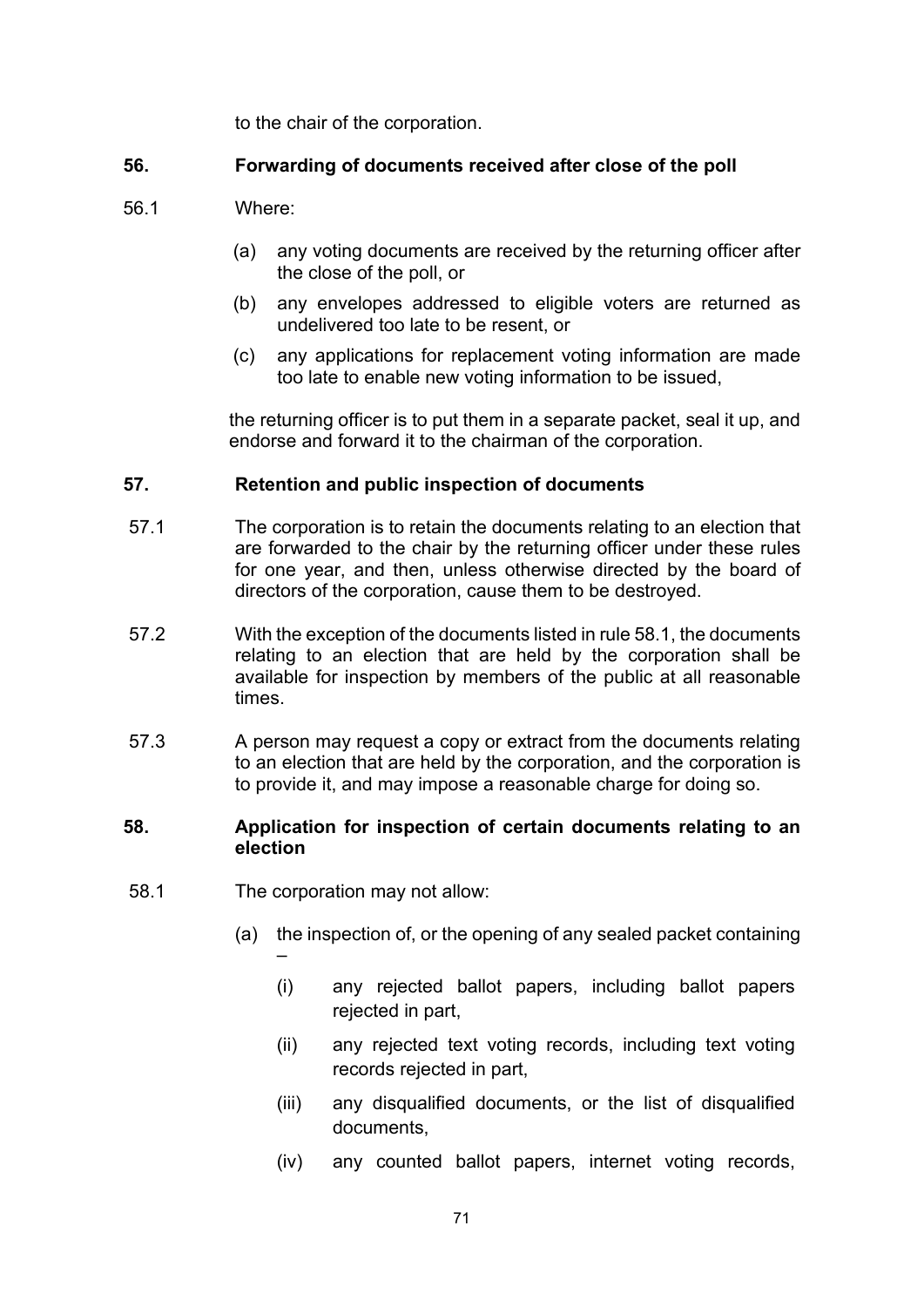telephone voting records or text voting records, or

- (v) the list of eligible voters, or
- (b) access to or the inspection of the complete electronic copies of the internet voting records, telephone voting records and text voting records created in accordance with rule 26 and held in a device suitable for the purpose of storage,

by any person without the consent of the board of directors of the corporation.

- 58.2 A person may apply to the board of directors of the corporation to inspect any of the documents listed in rule 58.1, and the board of directors of the corporation may only consent to such inspection if it is satisfied that it is necessary for the purpose of questioning an election pursuant to Part 11.
- 58.3 The board of directors of the corporation's consent may be on any terms or conditions that it thinks necessary, including conditions as to –
	- (a) persons,
	- (b) time,
	- (c) place and mode of inspection,
	- (d) production or opening,

and the corporation must only make the documents available for inspection in accordance with those terms and conditions.

- 58.4 On an application to inspect any of the documents listed in rule 58.1 the board of directors of the corporation must:
	- (a) in giving its consent, and
	- (b) in making the documents available for inspection

ensure that the way in which the vote of any particular member has been given shall not be disclosed, until it has been established –

- (i) that his or her vote was given, and
- (ii) that Monitor has declared that the vote was invalid.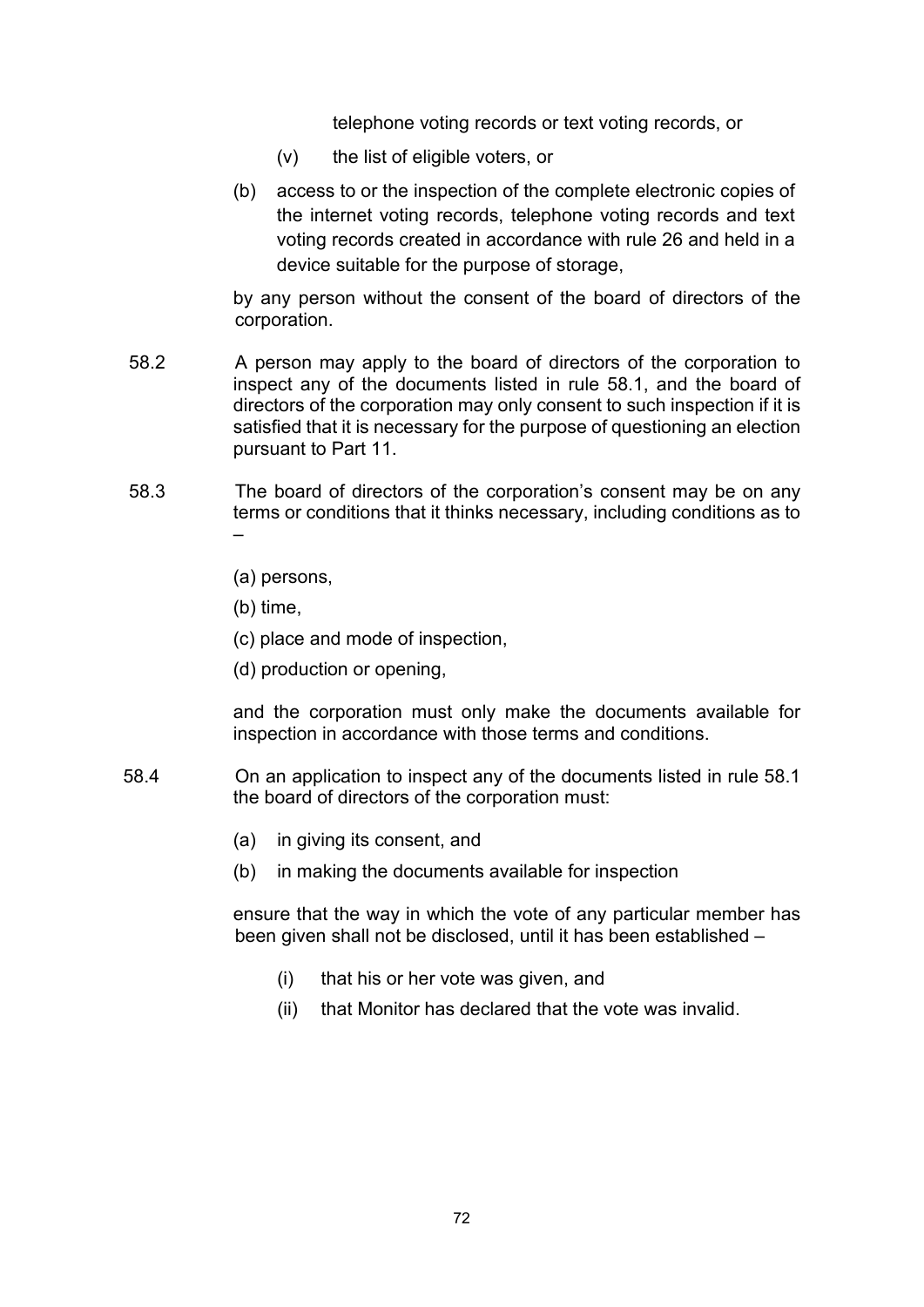# **PART 9: DEATH OF A CANDIDATE DURING A CONTESTED ELECTION**

#### **FPP59. Countermand or abandonment of poll on death of candidate**

- FPP59.1 If at a contested election, proof is given to the returning officer's satisfaction before the result of the election is declared that one of the persons named or to be named as a candidate has died, then the returning officer is to:
	- (a) countermand notice of the poll, or, if voting information has been issued, direct that the poll be abandoned within that constituency or class, and
	- (b) order a new election, on a date to be appointed by him or her in consultation with the corporation, within the period of 40 days, computed in accordance with rule 3 of these rules, beginning with the day that the poll was countermanded or abandoned.
- FPP59.2 Where a new election is ordered under rule FPP59.1, no fresh nomination is necessary for any candidate who was validly nominated for the election where the poll was countermanded or abandoned but further candidates shall be invited for that constituency or class.
- FPP59.3 Where a poll is abandoned under rule FPP59.1(a), rules FPP59.4 to FPP59.7 are to apply.
- FPP59.4 The returning officer shall not take any step or further step to open envelopes or deal with their contents in accordance with rules 38 and 39, and is to make up separate sealed packets in accordance with rule 40.
- FPP59.5 The returning officer is to:
	- (a) count and record the number of ballot papers, internet voting records, telephone voting records and text voting records that have been received,
	- (b) seal up the ballot papers, internet voting records, telephone voting records and text voting records into packets, along with the records of the number of ballot papers, internet voting records, telephone voting records and text voting records and

ensure that complete electronic copies of the internet voting records telephone voting records and text voting records created in accordance with rule 26 are held in a device suitable for the purpose of storage.

- FPP59.6 The returning officer is to endorse on each packet a description of:
	- (a) its contents,
	- (b) the date of the publication of notice of the election,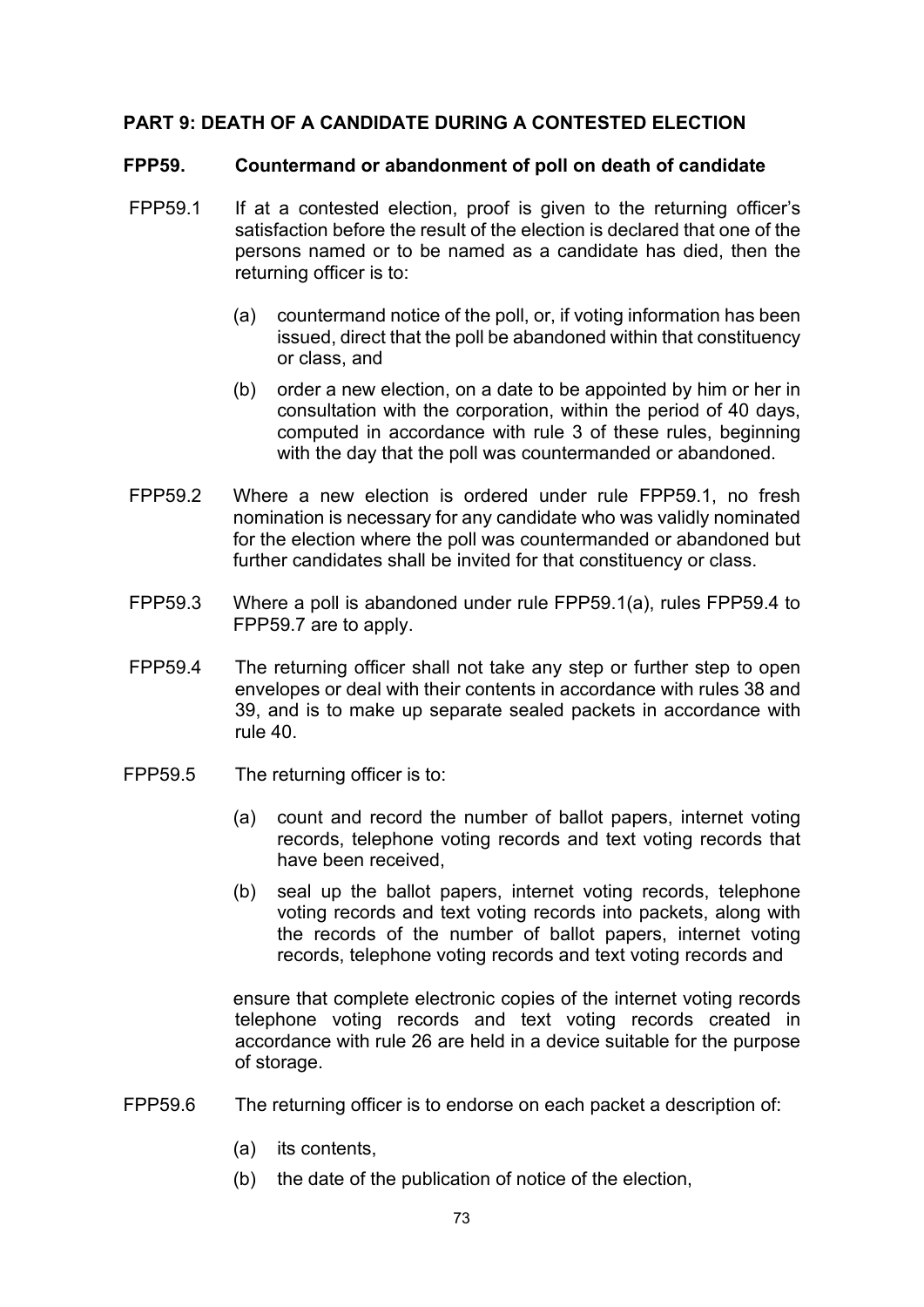- (c) the name of the corporation to which the election relates, and
- (d) the constituency, or class within a constituency, to which the election relates.
- FPP59.7 Once the documents relating to the poll have been sealed up and endorsed pursuant to rules FPP59.4 to FPP59.6, the returning officer is to deliver them to the chairman of the corporation, and rules 57 and 58 are to apply.

#### **STV59. Countermand or abandonment of poll on death of candidate**

- STV59.1 If, at a contested election, proof is given to the returning officer's satisfaction before the result of the election is declared that one of the persons named or to be named as a candidate has died, then the returning officer is to:
	- (a) publish a notice stating that the candidate has died, and
	- (b) proceed with the counting of the votes as if that candidate had been excluded from the count so that –
		- (i) ballot documents which only have a first preference recorded for the candidate that has died, and no preferences for any other candidates, are not to be counted, and
		- (ii) ballot documents which have preferences recorded for other candidates are to be counted according to the consecutive order of those preferences, passing over preferences marked for the candidate who has died.
- STV59.2 The ballot documents which have preferences recorded for the candidate who has died are to be sealed with the other counted ballot documents pursuant to rule 54.1(a).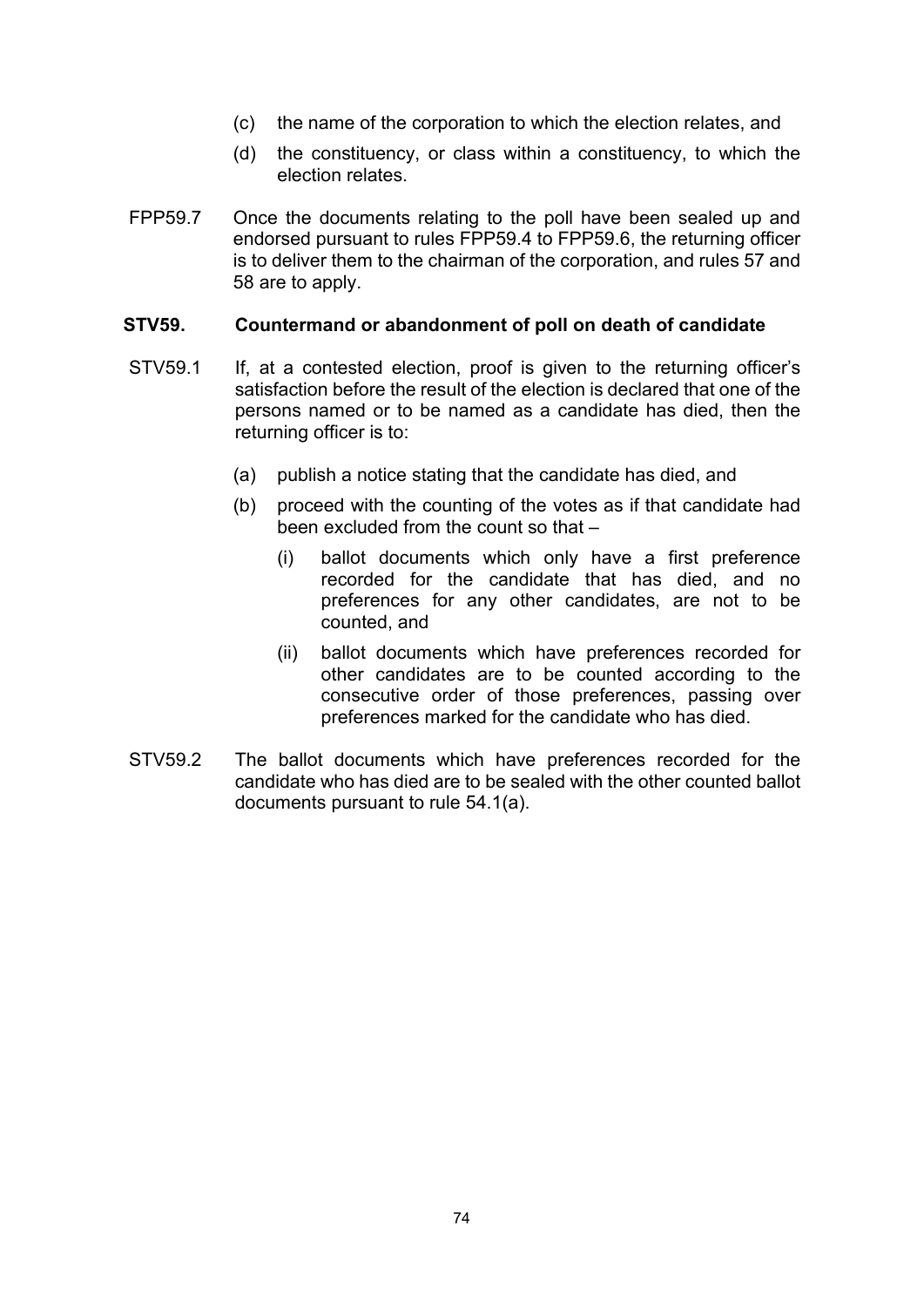# **PART 10: ELECTION EXPENSES AND PUBLICITY**

#### *Election expenses*

#### **60. Election expenses**

60.1 Any expenses incurred, or payments made, for the purposes of an election which contravene this Part are an electoral irregularity, which may only be questioned in an application made to Monitor under Part 11 of these rules.

#### **61. Expenses and payments by candidates**

- 61.1 A candidate may not incur any expenses or make a payment (of whatever nature) for the purposes of an election, other than expenses or payments that relate to:
	- (a) personal expenses,
	- (b) travelling expenses, and expenses incurred while living away from home, and
	- (c) expenses for stationery, postage, telephone, internet (or any similar means of communication) and other petty expenses, to a limit of £100.

#### **62. Election expenses incurred by other persons**

- 62.1 No person may:
	- (a) incur any expenses or make a payment (of whatever nature) for the purposes of a candidate's election, whether on that candidate's behalf or otherwise, or
	- (b) give a candidate or his or her family any money or property (whether as a gift, donation, loan, or otherwise) to meet or contribute to expenses incurred by or on behalf of the candidate for the purposes of an election.
- 62.2 Nothing in this rule is to prevent the corporation from incurring such expenses, and making such payments, as it considers necessary pursuant to rules 63 and 64.

*Publicity*

#### **63. Publicity about election by the corporation**

- 63.1 The corporation may:
	- (a) compile and distribute such information about the candidates, and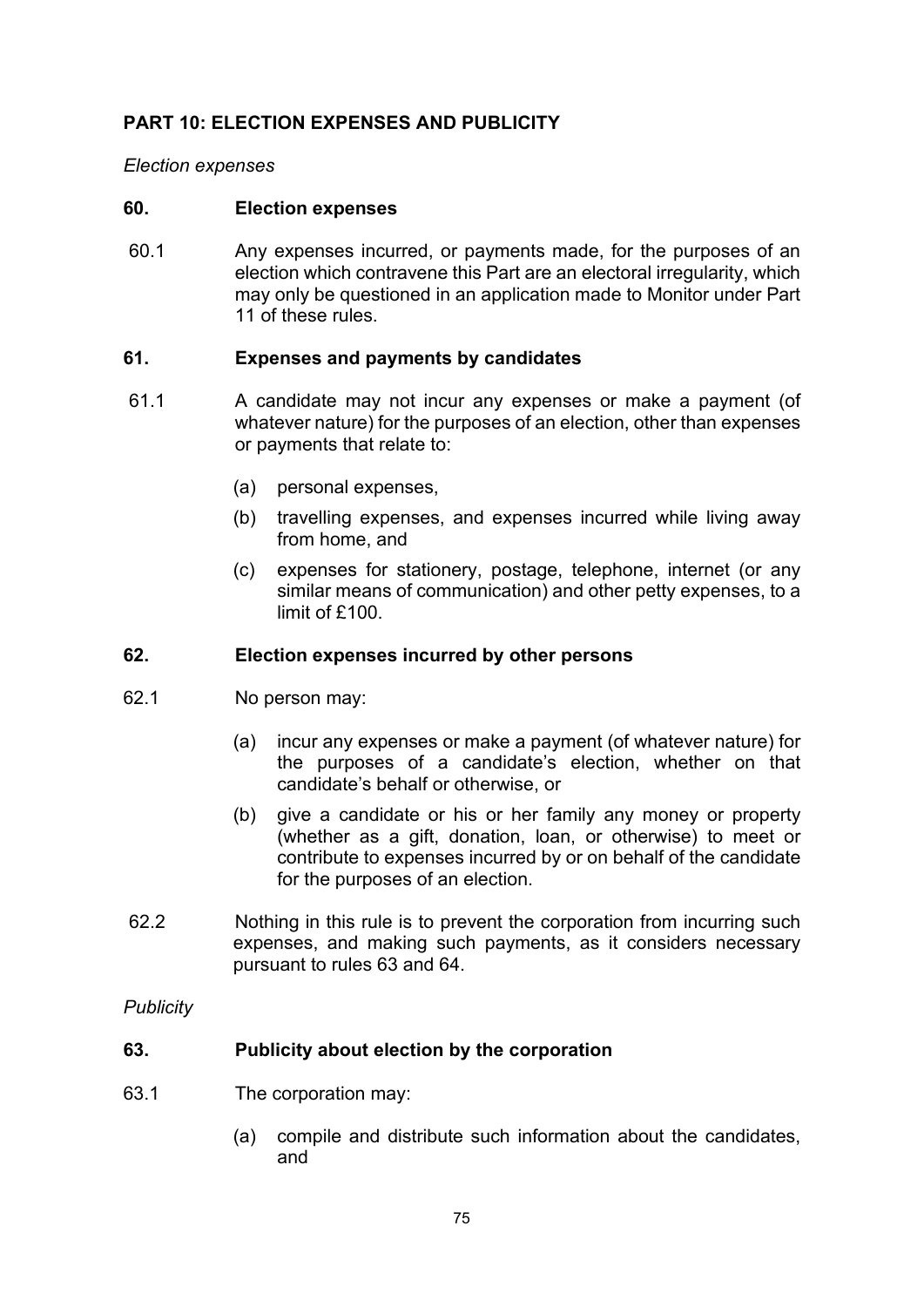(b) organise and hold such meetings to enable the candidates to speak and respond to questions,

as it considers necessary.

- 63.2 Any information provided by the corporation about the candidates, including information compiled by the corporation under rule 64, must be:
	- (a) objective, balanced and fair,
	- (b) equivalent in size and content for all candidates,
	- (c) compiled and distributed in consultation with all of the candidates standing for election, and
	- (d) must not seek to promote or procure the election of a specific candidate or candidates, at the expense of the electoral prospects of one or more other candidates.
- 63.3 Where the corporation proposes to hold a meeting to enable the candidates to speak, the corporation must ensure that all of the candidates are invited to attend, and in organising and holding such a meeting, the corporation must not seek to promote or procure the election of a specific candidate or candidates at the expense of the electoral prospects of one or more other candidates.

#### **64. Information about candidates for inclusion with voting information**

- 64.1 The corporation must compile information about the candidates standing for election, to be distributed by the returning officer pursuant to rule 24 of these rules.
- 64.2 The information must consist of:
	- (a) a statement submitted by the candidate of no more than 250 words,
	- (b) if voting by telephone or text message is a method of polling for the election, the numerical voting code allocated by the returning officer to each candidate, for the purpose of recording votes using the telephone voting facility or the text message voting facility ("numerical voting code"), and
	- (c) a photograph of the candidate.

#### **65. Meaning of "for the purposes of an election"**

65.1 In this Part, the phrase "for the purposes of an election" means with a view to, or otherwise in connection with, promoting or procuring a candidate's election, including the prejudicing of another candidate's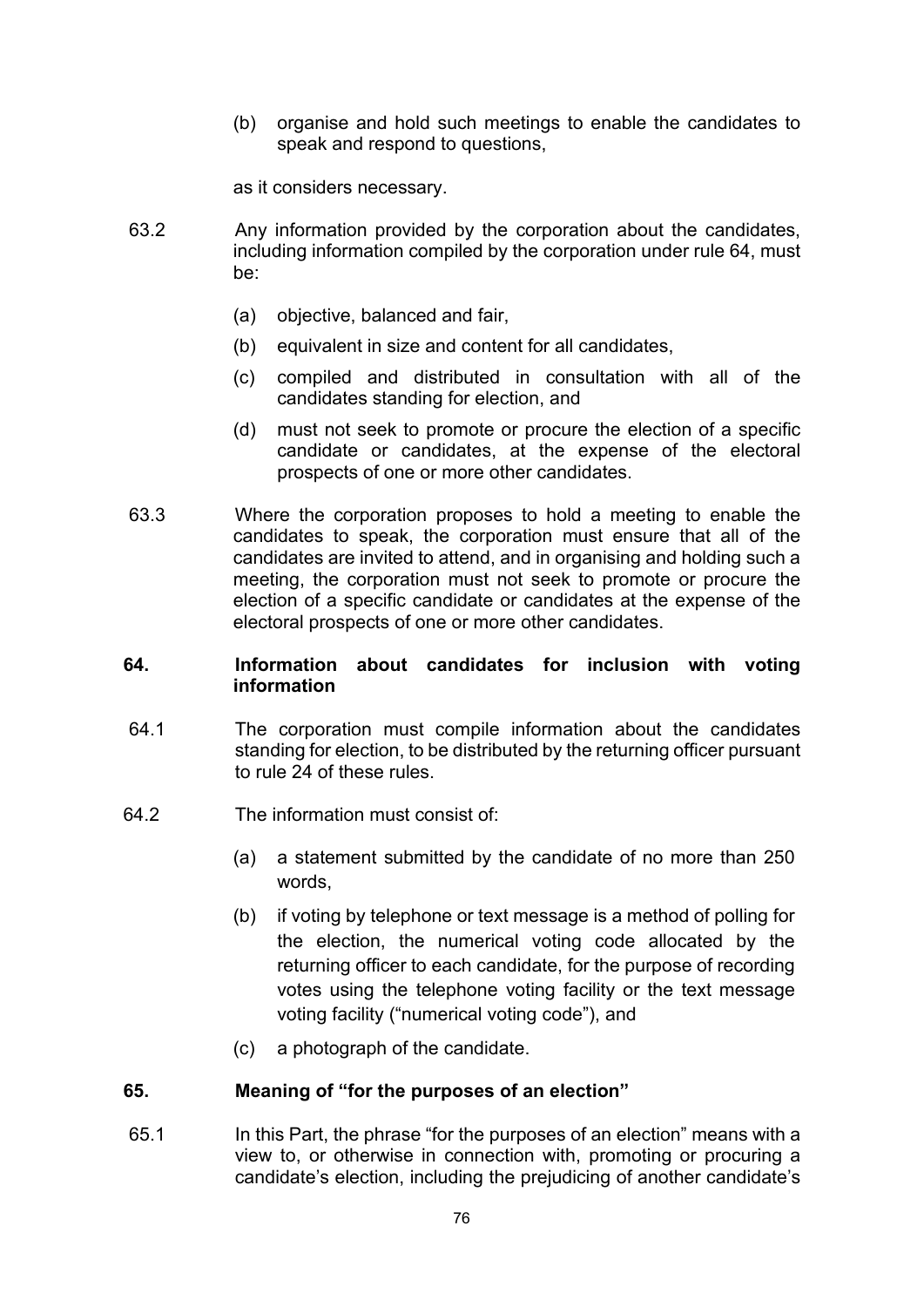electoral prospects; and the phrase "for the purposes of a candidate's election" is to be construed accordingly.

65.2 The provision by any individual of his or her own services voluntarily, on his or her own time, and free of charge is not to be considered an expense for the purposes of this Part.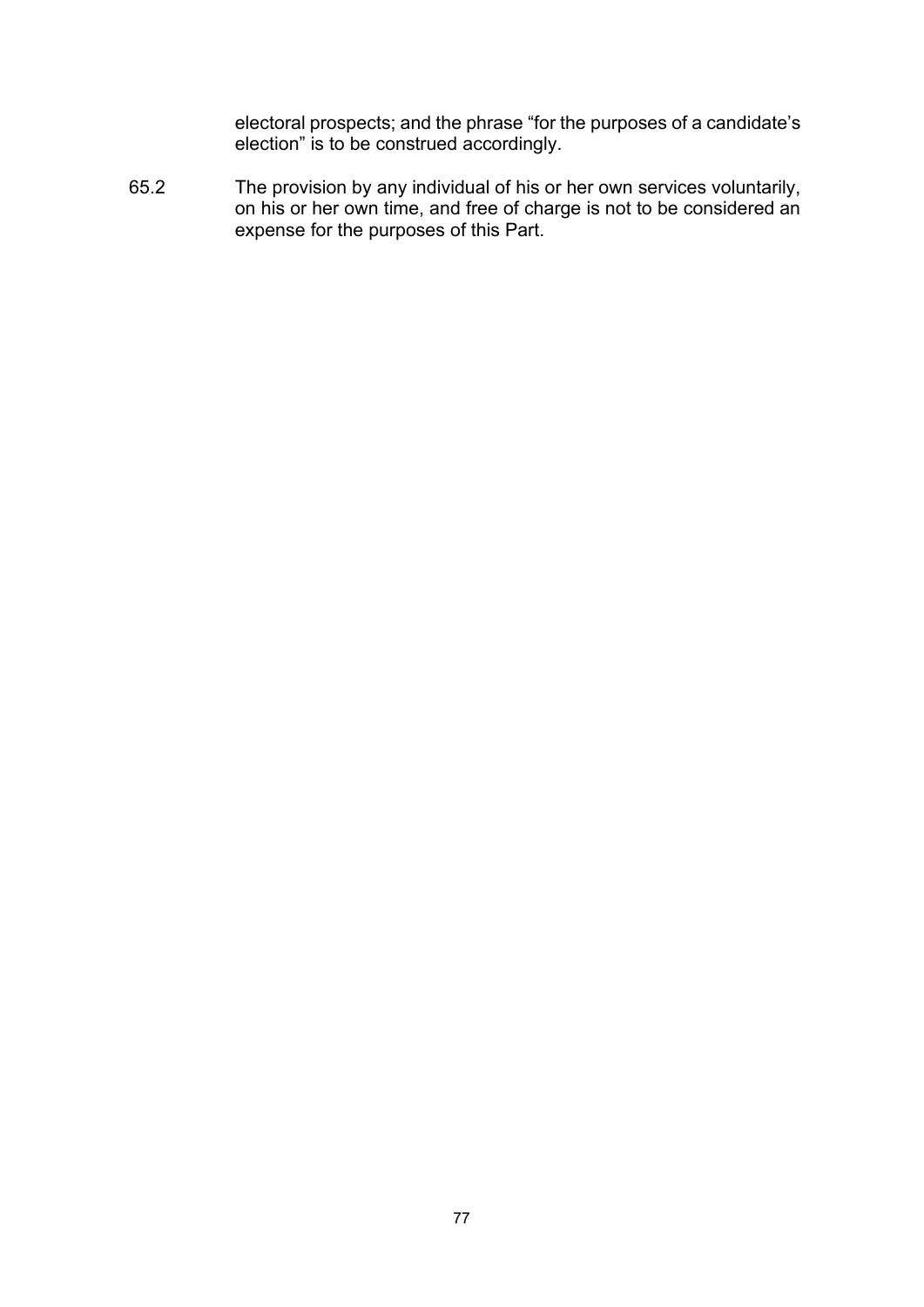#### **PART 11: QUESTIONING ELECTIONS AND THE CONSEQUENCE OF IRREGULARITIES**

# **66. Application to question an election**

- 66.1 An application alleging a breach of these rules, including an electoral irregularity under Part 10, may be made to Monitor for the purpose of seeking a referral to the independent election arbitration panel ( IEAP).
- 66.2 An application may only be made once the outcome of the election has been declared by the returning officer.
- 66.3 An application may only be made to Monitor by:
	- (a) a person who voted at the election or who claimed to have had the right to vote, or
	- (b) a candidate, or a person claiming to have had a right to be elected at the election.
- 66.4 The application must:
	- (a) describe the alleged breach of the rules or electoral irregularity, and
	- (b) be in such a form as the independent panel may require.
- 66.5 The application must be presented in writing within 21 days of the declaration of the result of the election. Monitor will refer the application to the independent election arbitration panel appointed by **Monitor**
- 66.6 If the independent election arbitration panel requests further information from the applicant, then that person must provide it as soon as is reasonably practicable.
- 66.7 Monitor shall delegate the determination of an application to a person or panel of persons to be nominated for the purpose.
- 66.8 The determination by the IEAP shall be binding on and shall be given effect by the corporation, the applicant and the members of the constituency (or class within a constituency) including all the candidates for the election to which the application relates.
- 66.9 The IEAP may prescribe rules of procedure for the determination of an application including costs.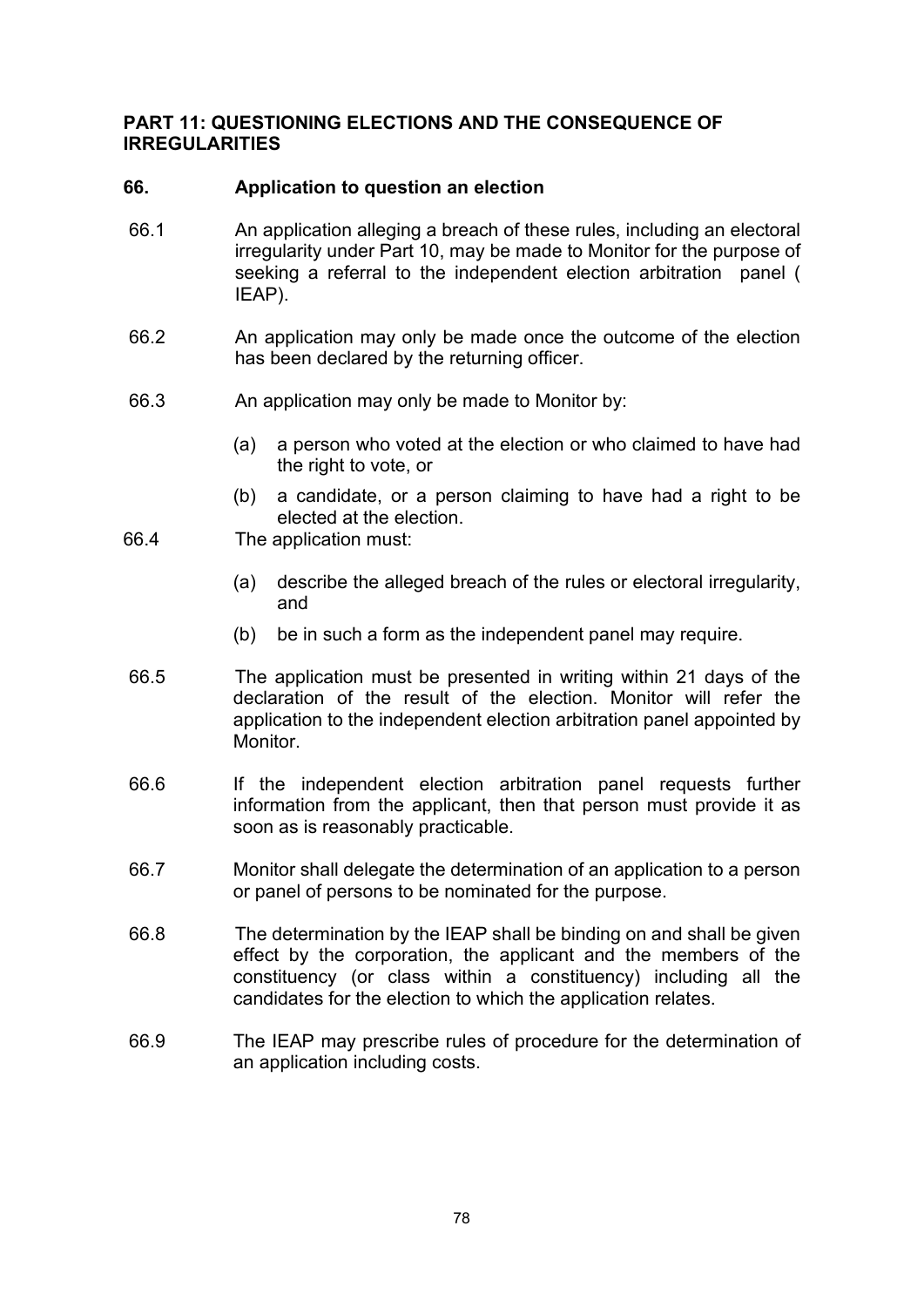# **PART 12: MISCELLANEOUS**

# **67. Secrecy**

- 67.1 The following persons:
	- (a) the returning officer,
	- (b) the returning officer's staff,

must maintain and aid in maintaining the secrecy of the voting and the counting of the votes, and must not, except for some purpose authorised by law, communicate to any person any information as to:

- (i) the name of any member of the corporation who has or has not been given voting information or who has or has not voted,
- (ii) the unique identifier on any ballot paper,
- (iii) the voter ID number allocated to any voter,
- (iv) the candidate(s) for whom any member has voted.
- 67.2 No person may obtain or attempt to obtain information as to the candidate(s) for whom a voter is about to vote or has voted, or communicate such information to any person at any time, including the unique identifier on a ballot paper given to a voter or the voter ID number allocated to a voter.
- 67.3 The returning officer is to make such arrangements as he or she thinks fit to ensure that the individuals who are affected by this provision are aware of the duties it imposes.

#### **68. Prohibition of disclosure of vote**

68.1 No person who has voted at an election shall, in any legal or other proceedings to question the election, be required to state for whom he or she has voted.

#### **69. Disqualification**

- 69.1 A person may not be appointed as a returning officer, or as staff of the returning officer pursuant to these rules, if that person is:
	- (a) a member of the corporation,
	- (b) an employee of the corporation,
	- (c) a director of the corporation, or
	- (d) employed by or on behalf of a person who has been nominated for election.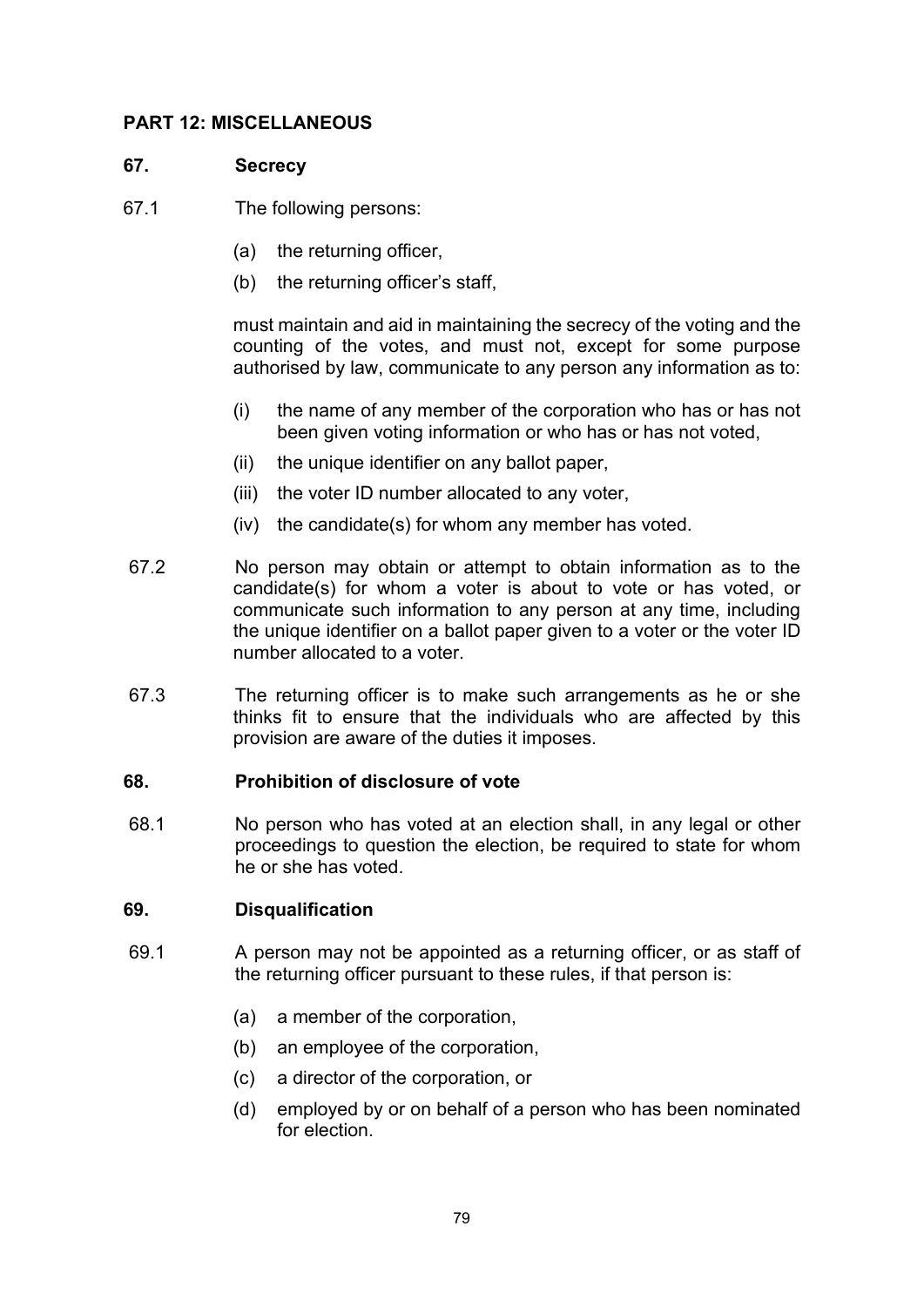# **70. Delay in postal service through industrial action or unforeseen event**

- 70.1 If industrial action, or some other unforeseen event, results in a delay in:
	- (a) the delivery of the documents in rule 24, or
	- (b) the return of the ballot papers,

the returning officer may extend the time between the publication of the notice of the poll and the close of the poll by such period as he or she considers appropriate.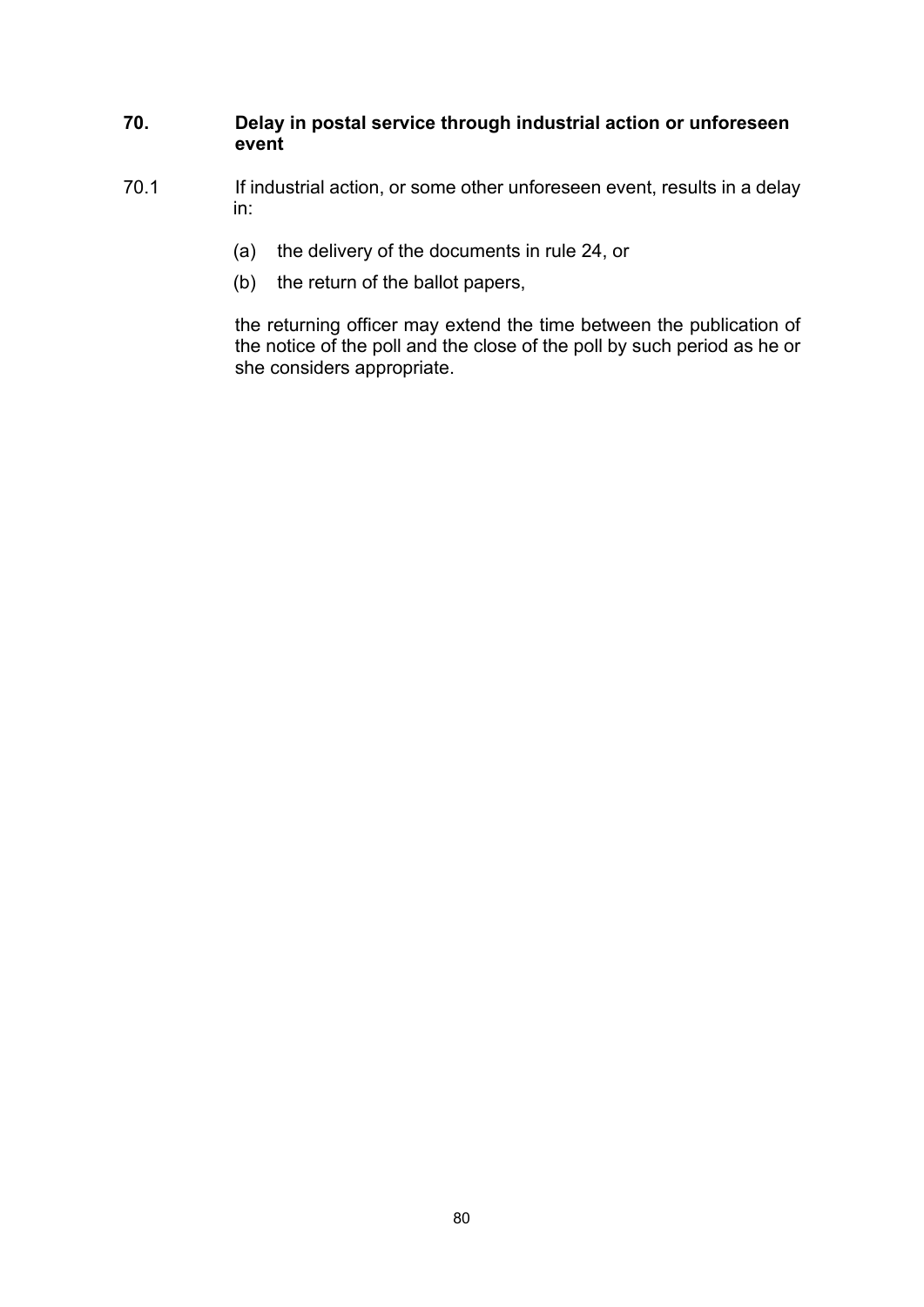# **ANNEX 5 – ADDITIONAL PROVISIONS – COUNCIL OF GOVERNORS**

# **Contents:**

- A5.1. Eligibility, Termination of Office and Removal of Governors
- A5.2. Requirement to Notify the Trust
- A5.3. Initial Tenure of Office for Council of Governors
- A5.4. Governor Vacancies
- A5.5. Election of Governors
- A5.6. Governor Roles and Responsibilities
- A5.7. Appointment of Non-Executive Directors (including the Chairman and Deputy Chairman
- A5.8. Remuneration of the Chairman and Other Non-Executive Directors
- A5.9. Staff Constituency Time Taken Out of Normal Working Hours to Perform Council of Governors Duties
- A5.10 Role of Chairman

#### **A5 1 Eligibility, Termination of Office and Removal of Governors**

- 1.1 A Governor shall not be eligible to become or continue in office if:
	- 1.1.1 in the case of a Staff Governor he ceases to be employed by the Trust or ceases to be a member of the class of the Staff Constituency by which he was elected;
	- 1.1.2 in the case of the CFR Governor, he must fulfil additional eligibility criteria relating to the CFR role as defined in section 2 of Annex 3.
	- 1.1.2 any of the grounds contained in paragraph 14 of the Constitution apply to him;
	- 1.1.3 he is incapable by reason of mental disorder, illness or injury of managing or administering his property and affairs;
	- 1.1.4 he has previously been removed from office as a Governor of the Trust;
	- 1.1.5 he has failed to abide by the terms of any declaration made on nomination or appointment, or of any code of conduct, values and principles which the Trust may publish from time to time;
	- 1.1.6 being a member of the Public Constituency he fails to sign a declaration in the form specified by the Council of Governors of the particulars of his qualification to vote as a member of the Trust, and stating that he is not prevented from being a member of the Council of Governors;
	- 1.1.7 is the spouse, partner, parent or child of a member of the Council of Governors or Board of Directors of the Trust;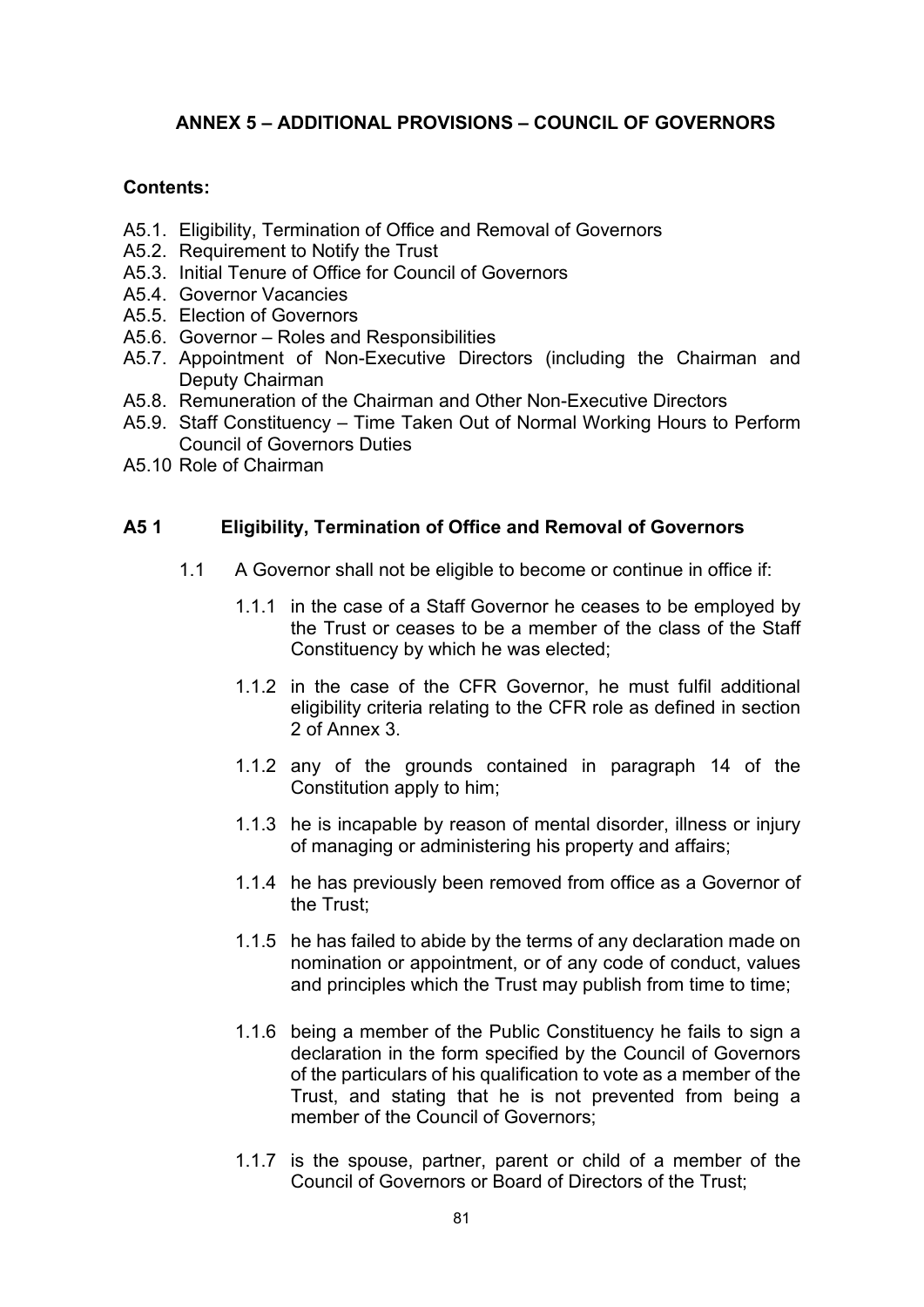- 1.1.8 is a member of a Local Authority's Overview & Scrutiny Committee covering health matters;
- 1.1.9 he is a vexatious complainant, in that, in the opinion of the Board of Directors, he has persistently and without reasonable grounds, made any unjustified complaint the effect of which is to subject the Trust (or any of its staff, agents, patients or carers) to inconvenience, harassment or expense;
- 1.1.10 he has failed to declare an interest in accordance with Standing Orders or, contrary to the Standing Orders, has voted at a meeting on a matter on which he has an interest or, has failed to declare any interest to the Secretary as required by this Constitution of the Standing Orders and in this sub-paragraph, interest includes a pecuniary and a non-pecuniary interest, in either case whether direct or indirect;
- 1.1.11 on the basis of disclosures obtained through an application to the Criminal Records Bureau, is not considered suitable by the Trust's Executive Director who is responsible for advising the Trust on such matters;
- 1.1.12 it otherwise comes to the notice of the Secretary at the time that the Governor takes office or later that the Governor is disqualified;
- 1.1.13 his term of office is terminated pursuant to paragraph 1.1A below.
- 1.1A A Governor's term of office shall be terminated:
	- 1.1.14 by the Governor giving notice in writing to the Secretary of his resignation from office at any time during that term of office;
	- 1.1.15 by the Trust if any grounds exist under paragraph 1.1 above
	- 1.1.16 by the Council of Governors if he has failed to attend three successive meetings of the Council of Governors unless the Council of Governors is satisfied
		- a. the absence was due to reasonable cause; and
		- b. that the Governor will resume attendance at meetings of the Council of Governors; within such period as it considers reasonable;
	- 1.1.17 if the Council of Governors resolves to terminate his term of office for reasonable cause on the grounds that in the reasonable opinion of three quarters of the Governors present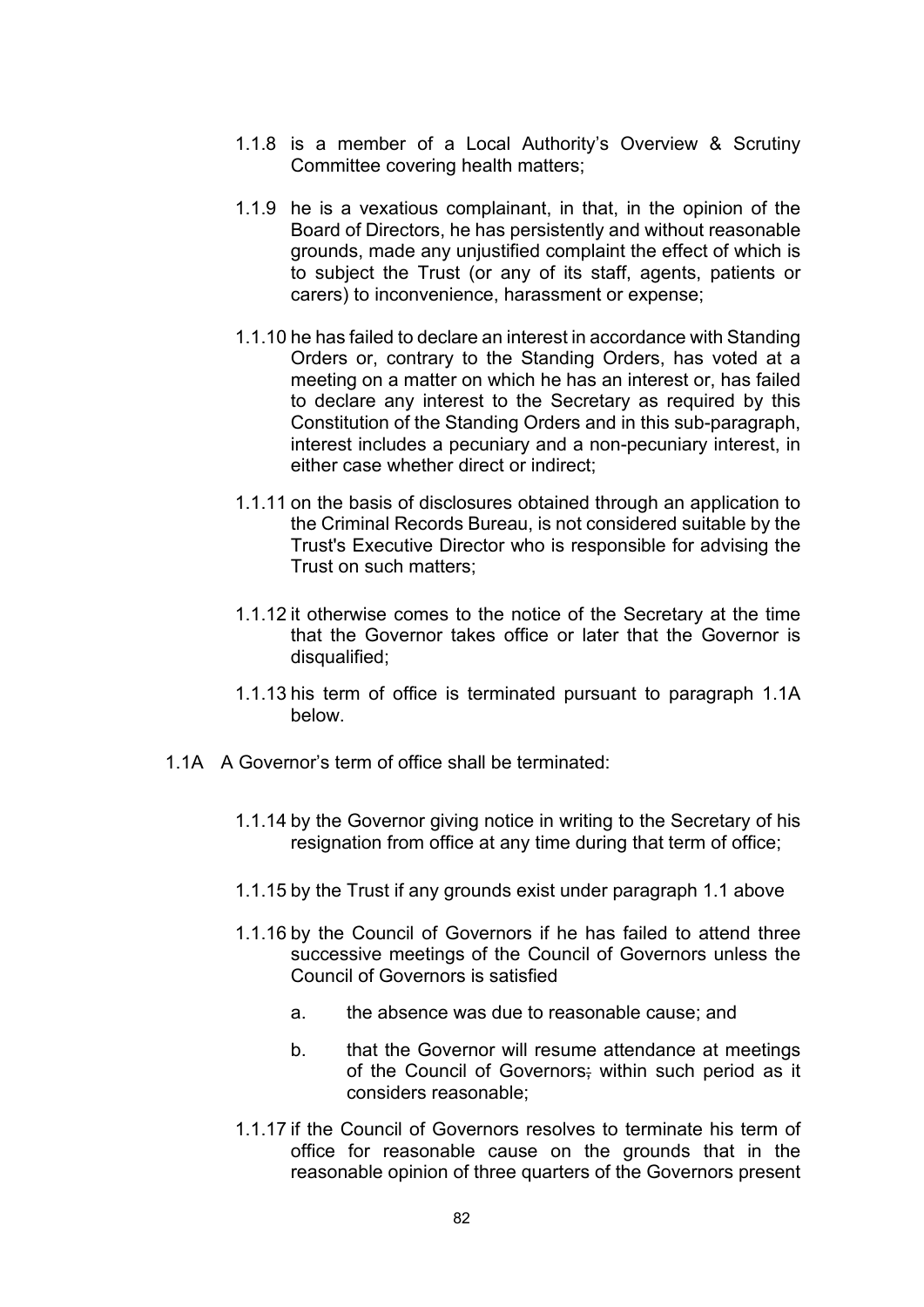and voting at meeting of the Council of Governors convened for that purpose that his continuing as a Governor would or would be likely to:

- a. prejudice or impede the ability of the Trust to fulfil its purpose under this Constitution or otherwise to discharge its duties and functions; or
- b. harm the Trust's work with other persons or bodies with whom it is engaged or may be engaged in the provision of goods and services; or
- c. adversely affect public confidence in the goods and services provided by the Trust; or
- d. otherwise bring the Trust into disrepute;
- 1.1.18 if the Council of Governors resolves to terminate his term of office for reasonable cause on the grounds that in the reasonable opinion of three quarters of the Governors present and voting at meeting of the Council of Governors convened for that purpose that he has failed to discharge his responsibilities as a Governor;
	- a. it would not be in the best interests of the Trust for that person to continue in office as a Governor; or
	- b. he has failed to undertake those training sessions for Governors as recommended by the Trust, unless the Council of Governors is satisfied that the failure was due to reasonable causes and he will be able to undertake the training within such a period as the Council considers reasonable; or
	- c. he has committed a serious breach of the Trust's Code of Conduct or has acted in a manner detrimental to the interests of the Trust.
- 1.1.19 The Governor concerned will be eligible to make representation to the Council of Governors but not to vote on any resolution relating to his removal or any associated issues.
- 1.1.20 Where there is any disagreement as to whether a proposal to remove a Governor is justified, an independent assessor agreeable to both parties will be requested to consider the evidence and conclude whether the proposed removal is reasonable or otherwise.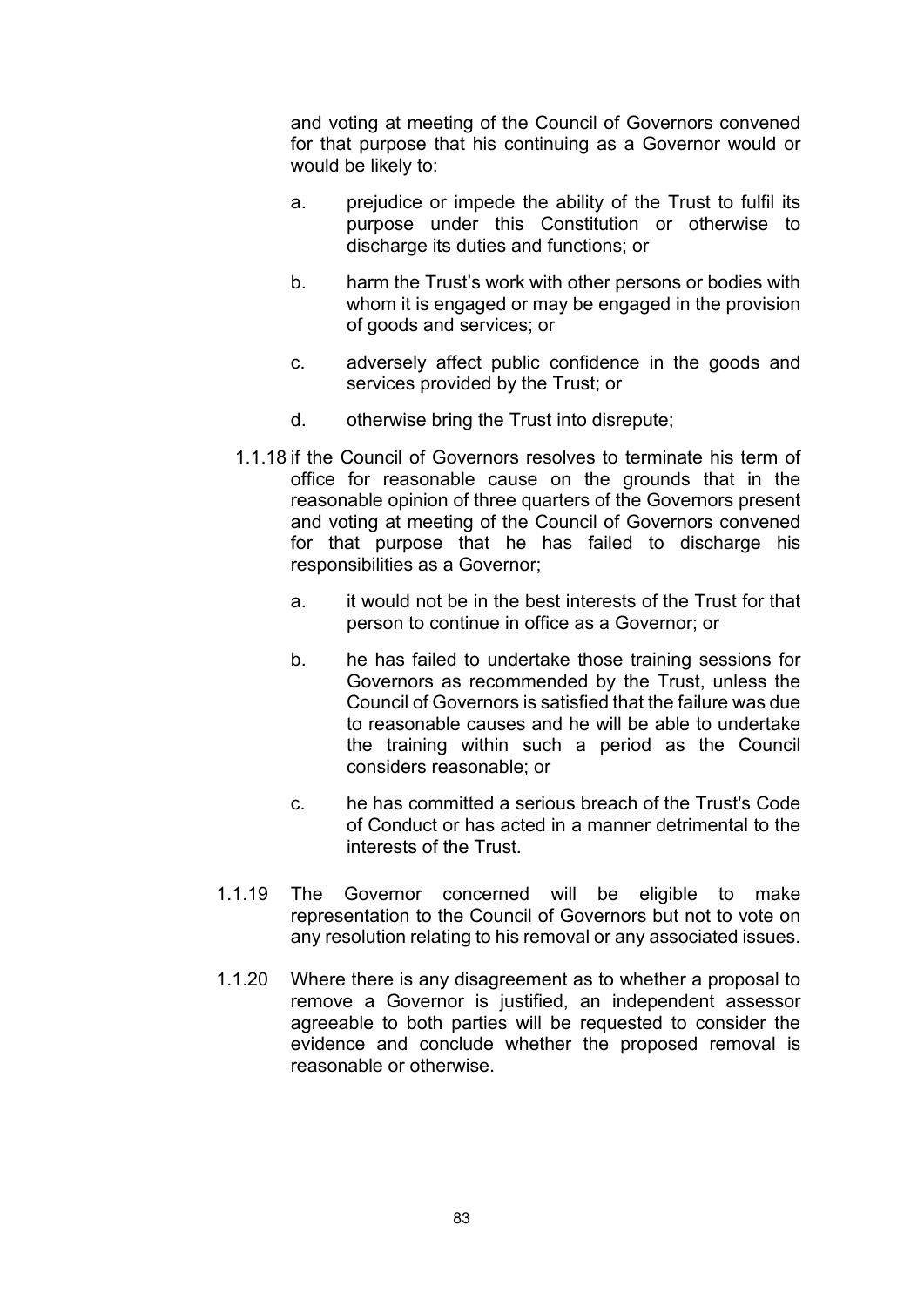# **A5 2 Requirement of Governor to Notify the Trust**

Where a person has been elected or appointed to be a Governor and he becomes disqualified from office under section 14.1 of this Constitution, he shall notify the Secretary in writing of such disqualification.

#### **A5 3 Initial Tenure of Office for Council of Governors**

**A5.3.1** In the first elections of Public Constituency members to the Council of Governors, the tenure of office will be:

| <b>Public Constituency</b>                                                                         | Hampshire              |
|----------------------------------------------------------------------------------------------------|------------------------|
| 2 years Tenure (number of seats)                                                                   | 3                      |
| 3 years Tenure (number of seats)                                                                   | 3                      |
| <b>Public Constituency</b>                                                                         | Berkshire              |
| 2 years Tenure (number of seats)                                                                   | 2                      |
| 3 years Tenure (number of seats)                                                                   | 1                      |
| <b>Public Constituency</b><br>2 years Tenure (number of seats)<br>3 years Tenure (number of seats) | Oxfordshire<br>2       |
| <b>Public Constituency</b>                                                                         | <b>Buckinghamshire</b> |
| 2 years Tenure (number of seats)                                                                   | 1                      |
| 3 years Tenure (number of seats)                                                                   | 2                      |
| Total number of seats<br>2 years Tenure<br>3 years Tenure                                          | 8                      |

- A5.3.2 The determination of those seats that will be elected for three years will be determined by the number of votes polled, with three years' tenure going to those individuals receiving the most votes until all three year tenure seats are filled. The remaining Governors will be elected initially for two years
- A5 3.3 In the event of more than one candidate being elected unopposed, or successful candidates having tied votes, lots will be cast to determine the order of election
- A5 3.4 The tenure of office for Staff Governors shall be three years
- A5 3.5 The tenure of office for the CFR Governor shall be three years

#### **A5 4 Governor Vacancies**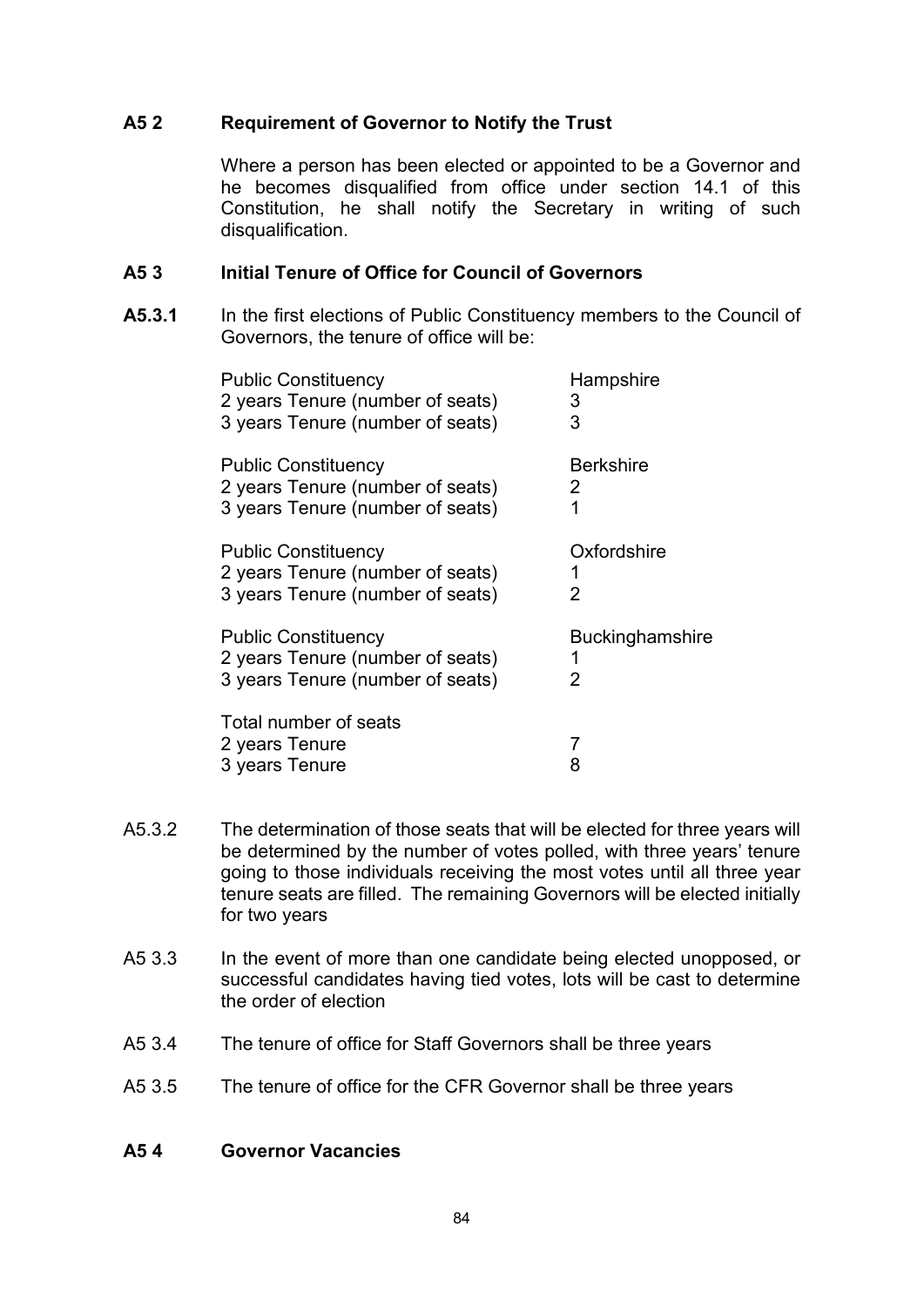- A5 4.1 Where a vacancy arises on the Council of Governors for any reason other than expiry of term of office, the following provisions will apply
- A5 4.2 Where the vacancy arises amongst the appointed Governors, the Secretary shall request that the appointing organisation appoints a replacement to hold office for the remainder of the term of office
- A5 4.3 Where an elected Public Governor, Staff Governor or CFR Governor ceases to hold office within eighteen months of the start of their term of office following election the Trust shall offer the candidate who secured the next highest number of votes in the last election, for the class or Constituency in which the vacancy has arisen ('the Reserve Candidate'), the opportunity to assume the vacant office for the unexpired balance of the departing Governor's term of office.
- A5 4.4 Where candidates have tied votes, lots will be cast to determine the order of the offer as the next Reserve Candidate
- A5 4.5 If no such Reserve Candidate is available or willing to fill the vacancy, or if the vacancy occurs more than eighteen months after the retiring Governor's date of election, an election will then be held in accordance with the Model Election Rules save that if an annual Governor election is due to be held within six months of the vacancy having arisen, the office will stand vacant until the next scheduled election, unless by so doing this causes the aggregate number of Public Governors to be less than half the total membership of the Council of Governors. In that event, an election will be held in accordance with the Model Election Rules as soon as reasonable practicable
- A5 4.6 The Returning Officer under the Model Election Rules shall maintain a record of votes cast at each election for the above purposes and the Returning Officer shall conduct or shall oversee the conducting of the process set out in the preceding paragraphs
- A5 4.7 Steps may be taken to encourage Members to stand for election in the event that there are insufficient nominations in order to seek to ensure that Members have a choice of candidates at an election. Steps may include writing to Members of the relevant Constituency or class within that constituency and engaging with people who may be interested in standing as a Governor.

#### **A5 5 Election of Governors**

A5 5.1 Appointed and elected Governors will be deemed to have held successive periods of office for more than nine years if they are elected for three successive terms of three years, whether or not they serve the full term and whether or not one of those terms was as a Governor of another constituency or class within a constituency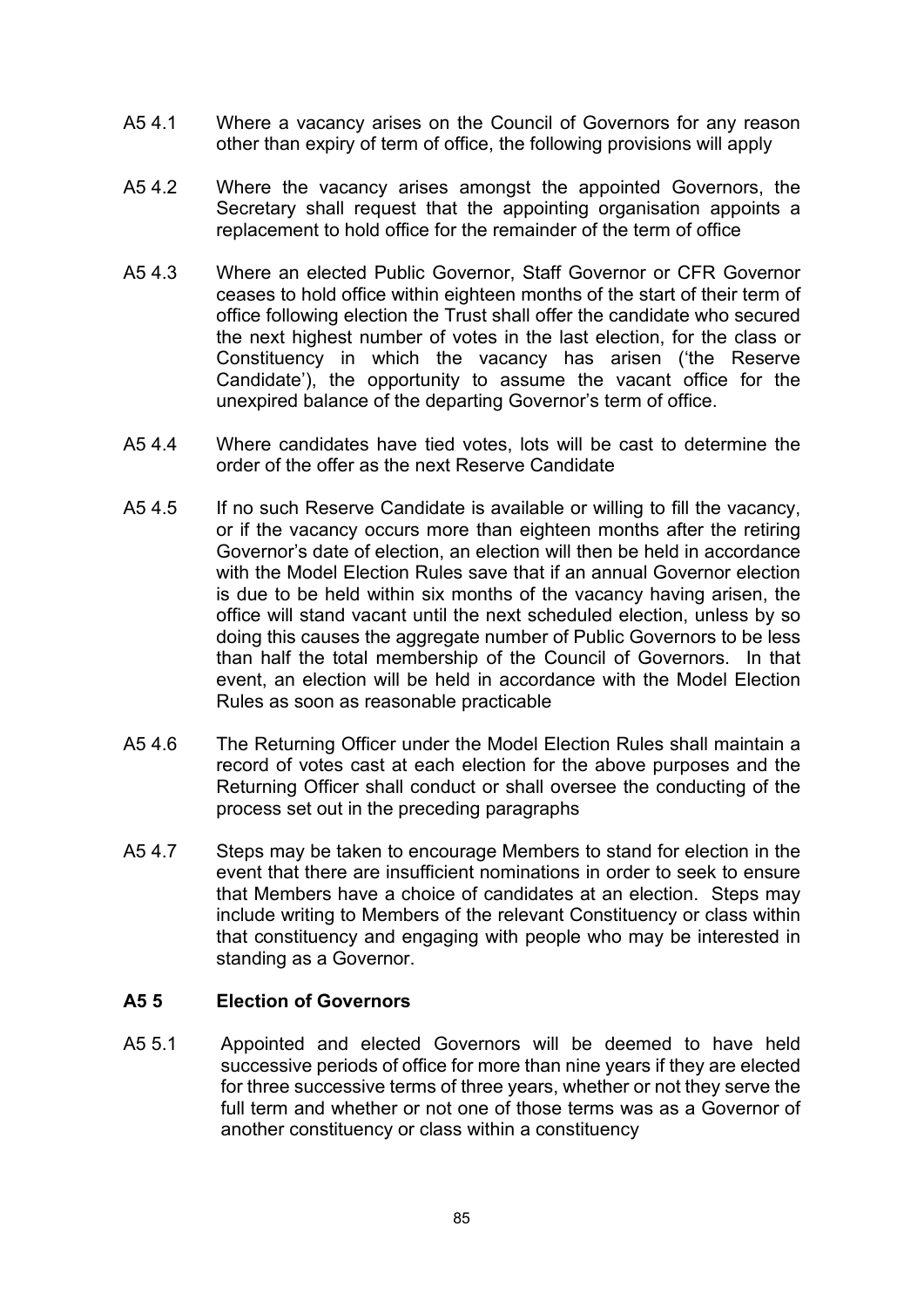A5 5.2 A member of one of the constituencies may nominate himself for election as a Governor in his constituency or class within that and does not require sponsors

#### **A5 6 Governor – Roles and Responsibilities**

As part of the process of holding the Board of Directors to account for the performance of the Trust, and representing the interests of the Trust's members and the interests of the public, the Council of Governors will:

- A5 6.1 decide at a general meeting, the remuneration and allowances and other terms and conditions of the office of the Chairman and Non-Executive Directors;
- A5 6.2 appoint or remove at a general meeting the Chairman and other Non-Executive Directors; but only with the approval of three quarters of the members of the Council of Governors;
- A5 6.3 at a general meeting, appoint the Trust's auditors for a period of time which allows the auditor to develop a strong understanding of the Trust;
- A5 6.4 receive a report from the Audit Committee in relation to the performance of any existing external auditor, including detail such as the quality and value of work and the timeliness of reporting and fees, to enable the Council of Governors to consider their reappointment;
- A5 6.5 approve the appointment of the Chief Executive, subject to paragraph 27.1 of the Constitution;
- A5 6.6 respond appropriately when asked for its views by the Board of Directors in accordance with this Constitution;
- A5 6.7 be presented with and consider the Annual Accounts, Auditors' report and the Annual Report;
- A5 6.8 canvass the opinion of their members and, for appointed Governors, the body they represent, on matters of significance, including the NHS Foundation Trust's forward plans, objectives, priorities and strategy and represent the interests of Members;
- A5 6.9 taking account of the opinion of their membership, provide the views of the Council of Governors to the Board of Directors for the purposes of preparation, by the Board of Directors, of the document containing the information as to the Trust's forward planning in respect of each financial year to be given to the Monitor;
- A5 6.10 approve any proposals by the Board of Directors which would involve the Trust increasing by more than 5% the proportion of its total income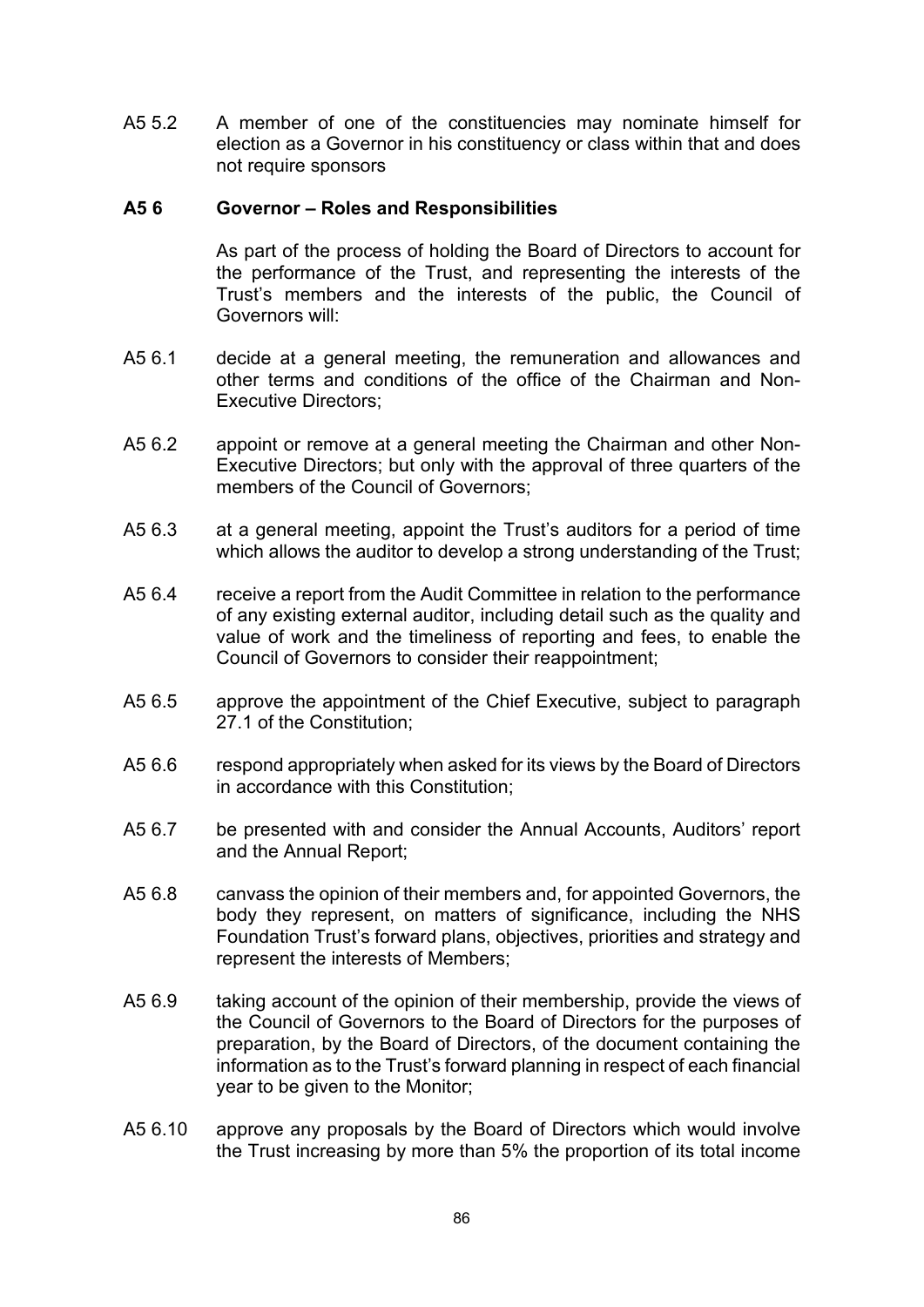in any financial year attributable to activities other than the provision of goods and services for the purposes of the health service in England

- A5 6.11 approve amendments to the Trust's Constitution and, where the amendment relates to the powers or duties of the Council of Governors, present details of the amendments at the next Annual Members' Meeting and give the members an opportunity to vote on whether they approve the amendments
- A5 6.12 approve an application by the Trust to apply for a merger, acquisition, separation or dissolution
- A5 6.13 approve the Trust entering into significant transactions (other than mergers, acquisitions, separations and dissolutions) where the transaction is outside of the ordinary course of business and the Board of Directors consider it to be material in the context of the Trust's financial status or to present a risk to the quality and safety of services provided to patients by the Trust.
- A5 6.14 appoint as necessary, committees or sub-committees consisting of Governors to advise and assist the Council of Governors in carrying out its functions e.g., a Nominations Committee;
- A5 6.15 nominate a Lead Governor through whom the Council of Governors should communicate directly with Monitor if the Trust is at risk of significantly breaching its Terms of Authorisation and if these concerns cannot be satisfactorily resolved
- A5 6.16 The Council of Governors should also undertake the following roles and responsibilities:
	- **Advisory**  by communicating to the Board of Directors the wishes of Members and the wider community
	- **Guardianship -** by ensuring that the Trust is operating in accordance with its Terms of its Authorisation. In this regard it acts as a Trustee role for the welfare of the Trust
	- **Strategic -** by advising on the longer term direction to help the Board of Directors effectively determine its policies
- A5 6.17 In fulfilling its responsibilities and functions, the Council of Governors shall:
	- a) ensure that the Trust complies with the Terms of its Authorisation;
	- b) takes systematic account of the views of Members;
	- c) consider advice tendered by the Board of Directors, or by individual Directors or Officers;
	- d) act within statutory and other constraints;
	- e) conduct its business as efficiently and effectively as possible;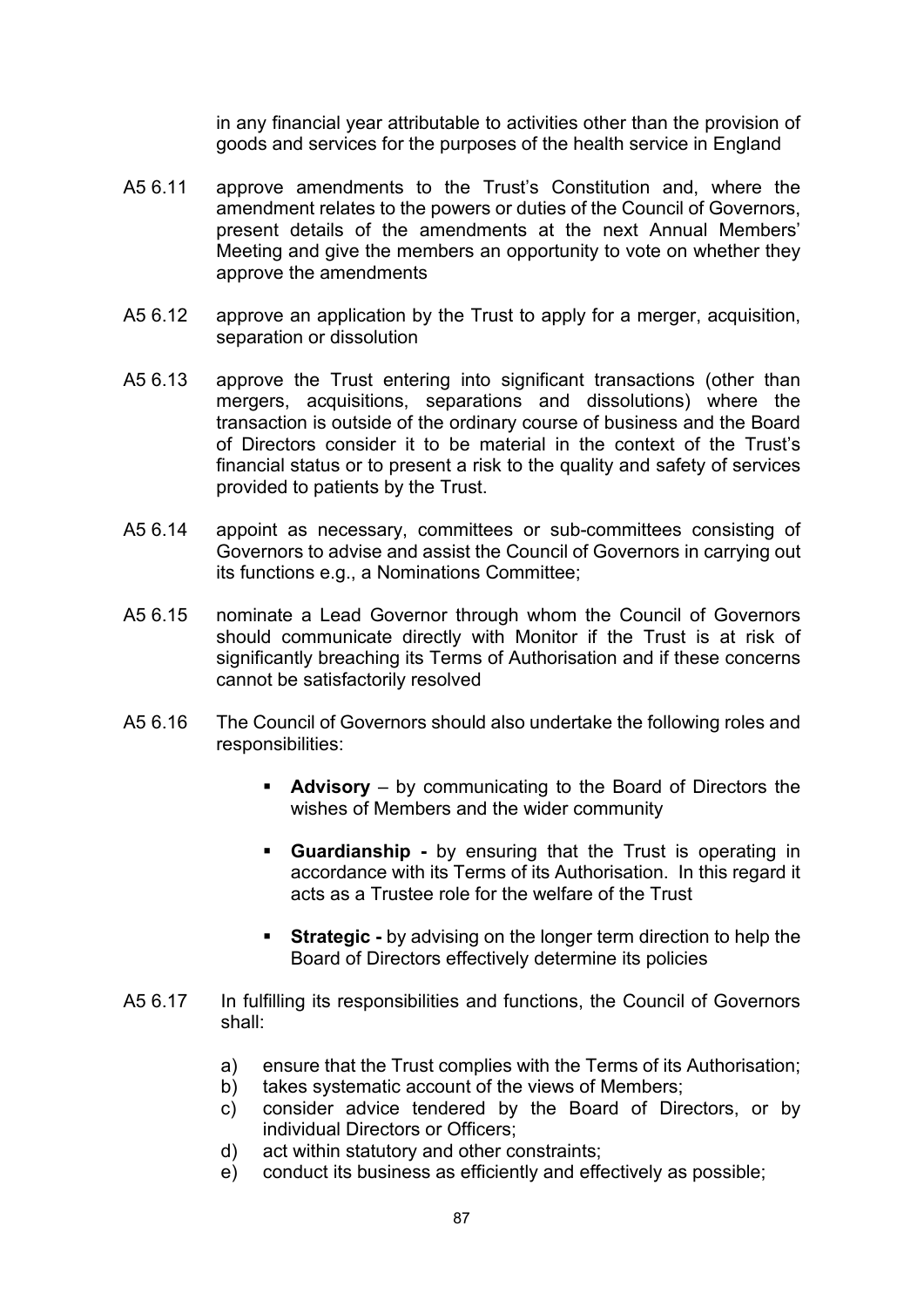- f) ensure that its interaction and relationship with the Board of Directors is appropriate and effective by agreeing availability and timely communication of relevant information, discussion and the setting of Agenda in advance of meetings
- g) use clear, unambiguous language
- h) be clear what decisions and information are appropriate to the Council of Governors;
- i) specify its requirements for financial and other information succinctly to ensure the Council of Governors can fully undertake its responsibilities;
- j) ensure that there are proper and independent assurances given on the soundness and effectiveness of systems and processes in place for meeting its objectives and delivering appropriate outcomes;
- k) demonstrate that it is doing its reasonable best to achieve its objectives and outcomes;
- l) ensure that the Annual Report and Accounts, and all spoken and written public statements and reports issued by the Board of Directors, are clear, comprehensive, balanced and fully represent the facts;
- m) ensure that Annual and other key reports are issued in good time to all Members, partners and stakeholders with a legitimate interest in health issues;
- n) in consultation with the Board of Directors, consult with and involve the public on the planning and delivery of local health services;
- o) establish and operate as necessary the process for appointing the Chairman and Non-Executive Directors, and
- p) not use the Council of Governors to obstruct the implementation of agreed actions and strategies

# **A5 7 Appointment of Non-Executive Directors (including the Chairman and Deputy Chairman)**

- A5 7.1 The Council of Governors shall establish a committee to assist in the process of the appointment of Non-Executive Directors (the "Nominations Committee"). The Nominations Committee shall consist of a majority of Governors and may have an independent assessor in attendance if appropriate who shall not be a member of, or have a vote, on the Nominations Committee. The Nominations Committee shall be chaired by the Chairman. In the case of nomination and selection of the Chairman the Nominations Committee shall be chaired by the Deputy Chairman.
- A5 7.2 That Nominations Committee shall identify the balance of individual skills, knowledge and experience that is required at the time a vacancy arises and, accordingly, draw up a job description and person profile for each new appointment, that complies with statutory and best practice guidelines for Non Executive Directors. When considering the appointment of non-executive directors, the Council of Governors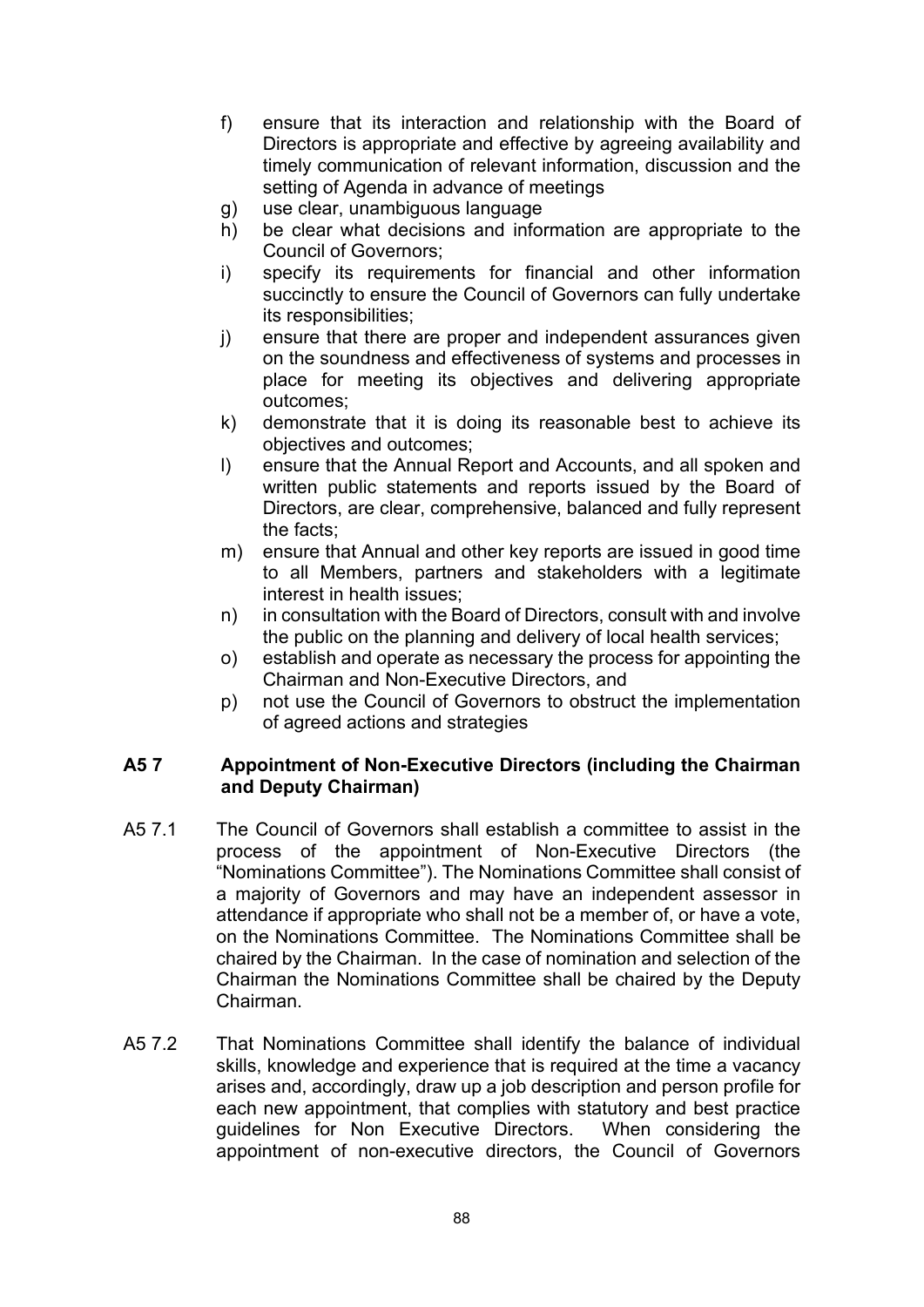should take into account the views of the board of directors on the qualifications, skills and experience required for each position.

- A5 7.3 Suitable candidates shall be identified, after public advertisement, by the Nominations Committee which may, if it considers it appropriate in particular circumstances, and subject to the approval of the Board of Directors, engage an external organisation, recognised as an expert in this field, to assist it in the whole process.
- A5 7.4 On expiry of the initial Non-Executive Directors' current terms of appointment (or a period of 12 months from appointment as a Director of the Trust whichever is the greater) and on any subsequent vacancy, the Nominations Committee shall consider whether to recommend to the Council of Governors to reappoint the retiring Non-Executive Director, or Chairman, or Deputy Chairman. The Nominations Committee may not make any such recommendation other than for a first renewal of the appointment of a Non-Executive Director or Chairman without first taking the steps outlined in A5 7.2 and A5 7.3 above
- A5 7.5 If the Council of Governors does not so appoint, or if the individual does not wish to continue, or if the committee does not consider the reappointment appropriate, then suitable new candidates will be identified in accordance with the procedure outlined in A5 7.2 and A5 7.3 above.
- A5 7.6 Non-Executive Directors may serve longer than six years (e.g., two three-year terms), subject to annual re-appointment by the Council of Governors up to a maximum of 10 years.

#### **A5 8 Remuneration of the Chairman and Other Non-Executive Directors**

In order to determine the proper level of remuneration and allowances that should be paid to the Chairman and other Non-Executive Directors, the Council of Governors may, from time to time, and at least every three years shall, consult at the Trust's expense, with external professional advisers recommended by the Secretary and the Executive Director with responsibility for advising the Trust on such matters.

#### A5 9 **Staff Constituency – Time Taken Out of Normal Working Hours to Perform Council of Governors Duties**

Leave from Trust duties to carry out Council of Governor duties will be dealt with in accordance with the Trust's Special Leave Policy. Special leave to undertake obligations for the Council of Governors will be considered alongside any other special leave previously or subsequently granted to staff.

#### **A5 10 Role of Chairman**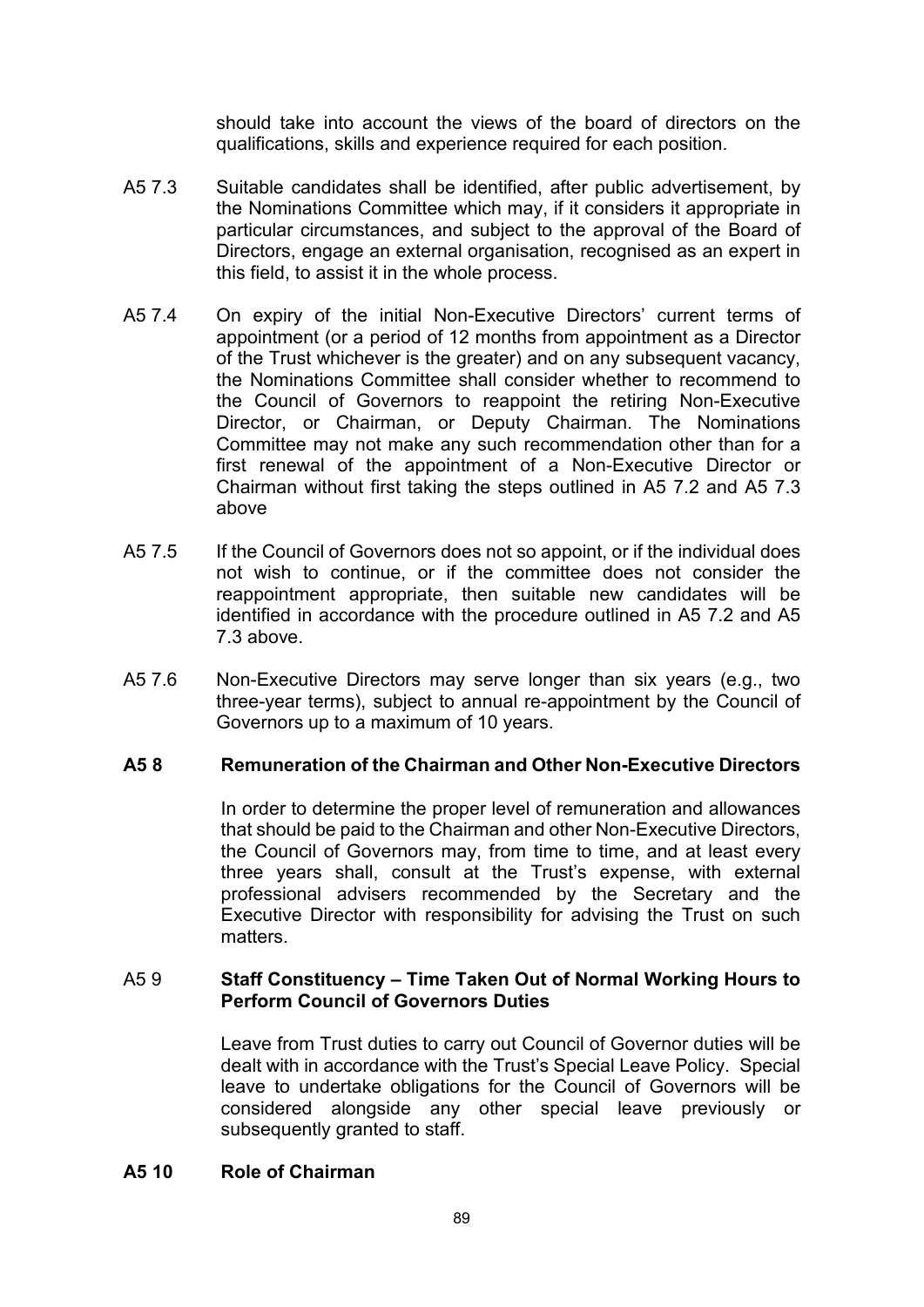- A5.10.1. The Chairman is responsible for leading the Council of Governors and the Board of Directors. In respect of the Council of Governors, he is responsible for ensuring that it successfully discharges its responsibility for ascertaining the preferences and aspirations of the Members, and reflecting them faithfully to the Board of Directors.
- A5.10.2 The Chairman will:
	- a) Provide leadership to the Council of Governors, ensuring its effectiveness in all aspects of its role;
	- b) Enable all Governors to make a full contribution to the Council of Governors' affairs and development of the Trust;
	- c) Encourage constructive debate and challenge, and ensure that the Council of Governors acts as a team;
	- d) Set the agenda of the Council of Governors, to ensure that key and appropriate issues are discussed by the Council of Governors in a timely manner;
	- e) Ensure that the Council of Governors has adequate support, and is provided efficiently with all the necessary information on which to base informed decisions;
	- f) Chair and lead those Committees that are established to assist in the process of appointment of Non-Executive Directors, remuneration and allowances, and the other terms and conditions of office
	- g) Ensure the appropriate evaluation of the performance of the Council of Governors, its committees, and its individual Governors;
	- h) Provide leadership to the Council of Governors, ensuring its effectiveness in all aspects of its role;
	- i) Enable all Council of Governors members to make a full contribution to the Council of Governors affairs,
	- j) Encourage constructive debate and challenge, and ensure that the Council of Governors acts as a team;
	- k) Ensure that the Council of Governors articulates clear priorities for the Trust;
	- l) Ensure that the Council of Governors has adequate support, and is provided efficiently with all the necessary information on which to base informed decisions and monitor its strategies and policies;
	- m) Ensure the development of Governors and Members;
	- n) Ensure effective communications with members through a communications strategy; and
	- o) Ensure effective communications with the Board of Directors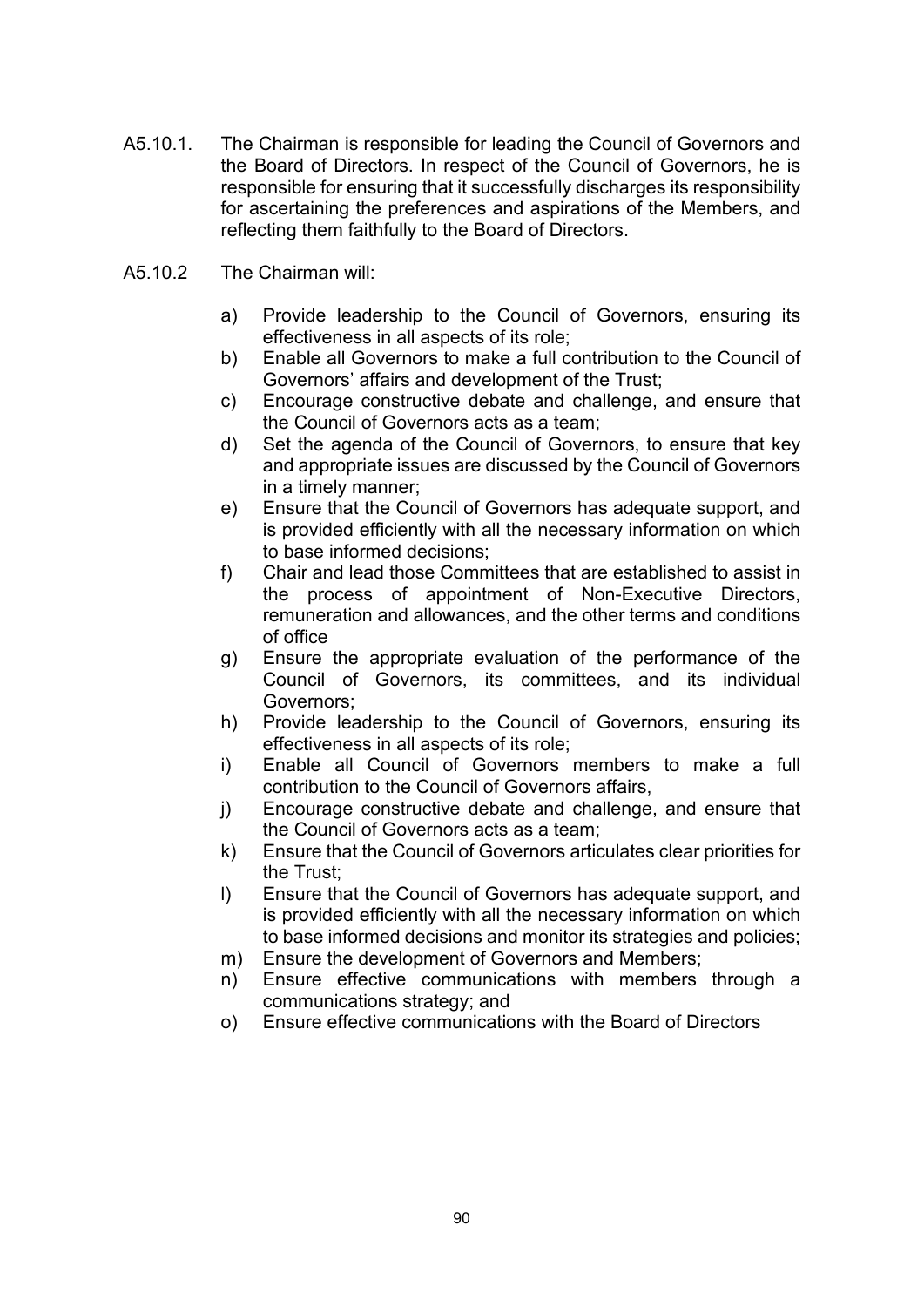# **ANNEX 6 – STANDING ORDERS FOR THE PRACTICE AND PROCEDURE OF THE COUNCIL OF GOVERNORS**

# **Foreword**

The South Central Ambulance Service NHS Foundation Trust ("the Trust") is a public benefit corporation that was established in accordance with the provisions of the National Health Service Act 2006.

These Standing Orders (SOs) are for the regulation of the Trust's Council of Governors proceedings and business.

The Council of Governors will conduct its business in an open a way as possible and will observe the Nolan principles of Public Life:

- Selflessness
- Integrity
- Objectivity
- Accountability
- Openness
- Honesty
- Leadership;

Everything done by the Council of Governors should be able to stand the test of scrutiny, public judgement on propriety and professional codes of conduct.

The Council of Governors will, in its business, be as transparent as it can be about its activities to promote confidence between the Council of Governors, the membership, the Board of Directors, staff, services users and the public.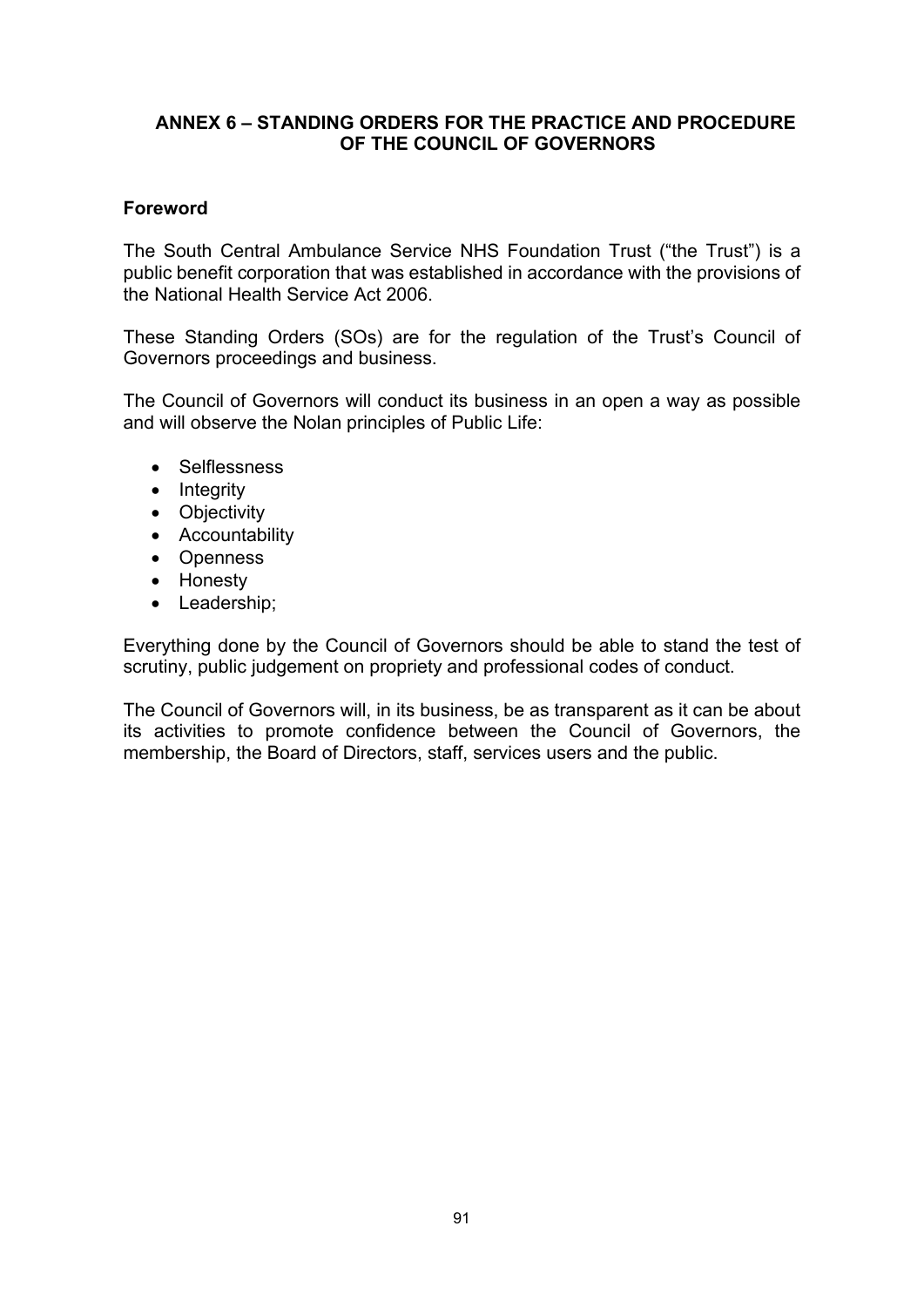# **CONTENTS**

#### **1. Interpretation**

#### **2. General Information**

#### **3. Composition and role of the Council of Governors**

- 3.1. Composition
- 3.2. Appointment of the Chairman and Deputy Chairman of Council of Governors
- 3.3. Role of the Council of Governors

#### **4. Meetings of the Council of Governors**

Meetings held in Public Calling meetings Notice of meetings Setting the Agenda Chairman of the meeting Notices of Motions Chairman's Ruling Voting Review of Standing Orders Variation and Amendment of Standing Orders Record of Attendance **Minutes** Quorum

#### **5. Committees**

Assisting and Supporting the Council of Governors

#### **6. Committees – Further Provisions**

- 6.1. Appointment to Committees
- 6.2. Delegation to Committees

#### **7. Confidentiality**

#### **8. Declaration of Interests and Register of Interests**

- 8.1. Declaration of Interests
- 8.2. Register of Interests

#### **9. Compliance – Other Matters**

#### **10. Resolution of Disputes with Board of Directors**

# **11. Canvassing of, and recommendations by, Governors in relation to Appointments**

11.1 Relatives of Governors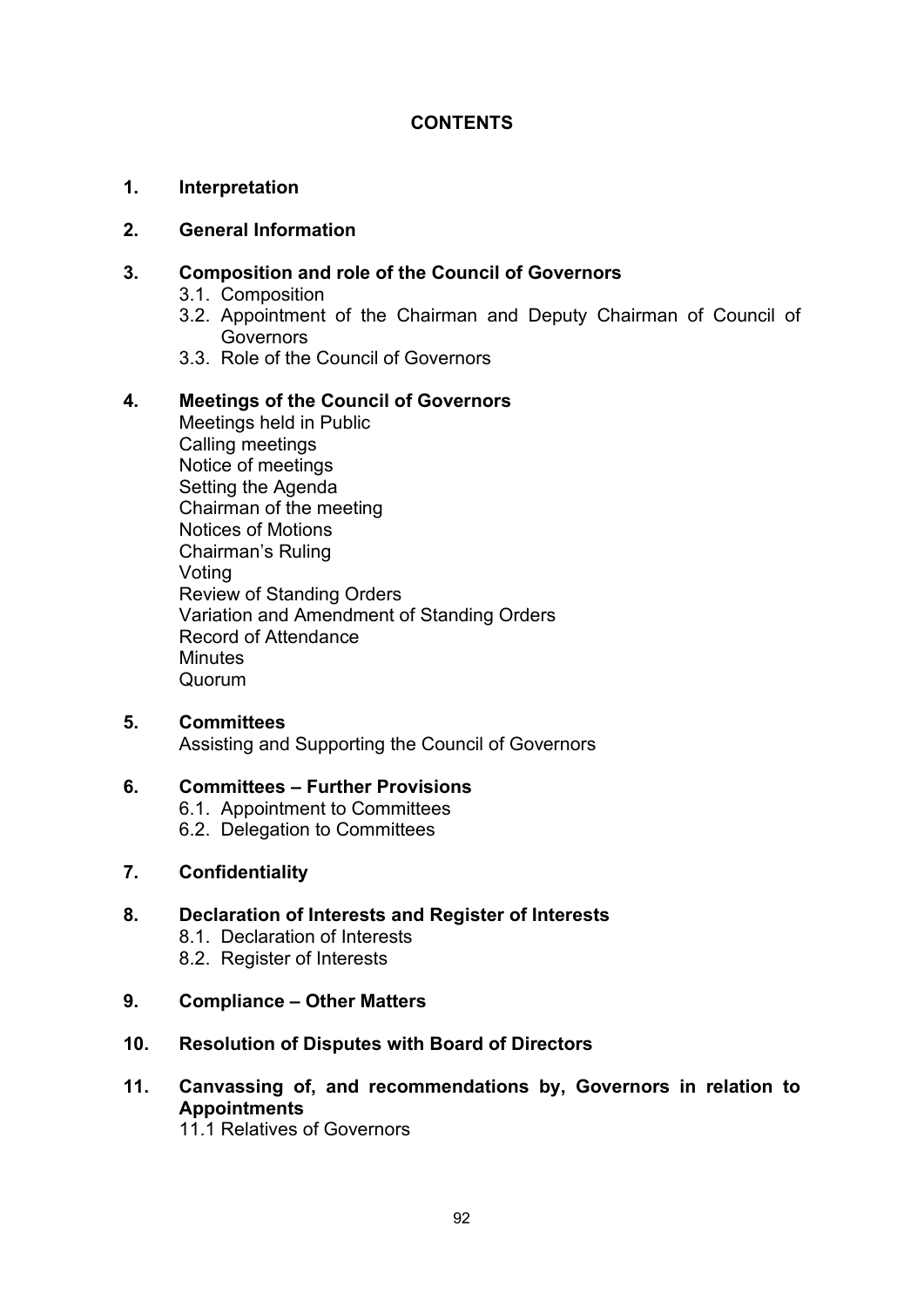# **1. INTERPRETATION**

1.1. For convenience and unless the context otherwise requires, the terms and expressions contained within paragraph 1 of this Constitution relating to interpretation are incorporated and deemed to have been repeated here verbatim for the purposes of interpreting words contained in this Annex 6 and in addition:

"COMMITTEE OF THE COUNCIL" means a committee established by the Council of Governors with specific Terms of Reference, chair and membership approved by the Council

"MOTION" means a formal proposition to be discussed and voted on during the course of a meeting or agreed in writing in accordance with Standing Order 3.9.9

1.2. Save as permitted by law, the Chairman of the Trust shall be the final authority on the interpretation of Standing Orders (on which he/she shall be advised by the Secretary, Chief Executive and Director of Finance).

#### **2. GENERAL INFORMATION**

- 2.1. The purpose of the Council of Governors' Standing Orders is to ensure that the highest standard of Corporate Governance and conduct are applied to all Council meetings and associated deliberations.
- 2.2. The Trust believes that public service values lie at its heart. High standards of corporate and personal integrity based on a recognition that patients come first, is a fundamental value of the Trust. There should be sufficient transparency about the Trust's activities to promote confidence between the Trust and its staff, patients and the public. Everything that the Trust does should be able to stand the test of scrutiny, public judgement on propriety and professional codes of conduct
- 2.3. All business shall be conducted in the name of the Trust
- 2.4. A member of the Council of Governors who has acted honestly and in good faith, will not have to meet out of his or her own personal resources any personal or civil liability which is incurred in the execution or purported execution of his or her function as a member of the Council of Governors save where the member of the Council of Governors has acted recklessly.

On behalf of the Council of Governors and as part of the Trust's overall insurance arrangements, the Board shall put in place appropriate indemnity insurance.

2.5 These Standing Orders shall not override either the Terms of Authorisation or the Constitution and in the event of conflict the Terms of Authorisation or the Constitution shall prevail, as the case may be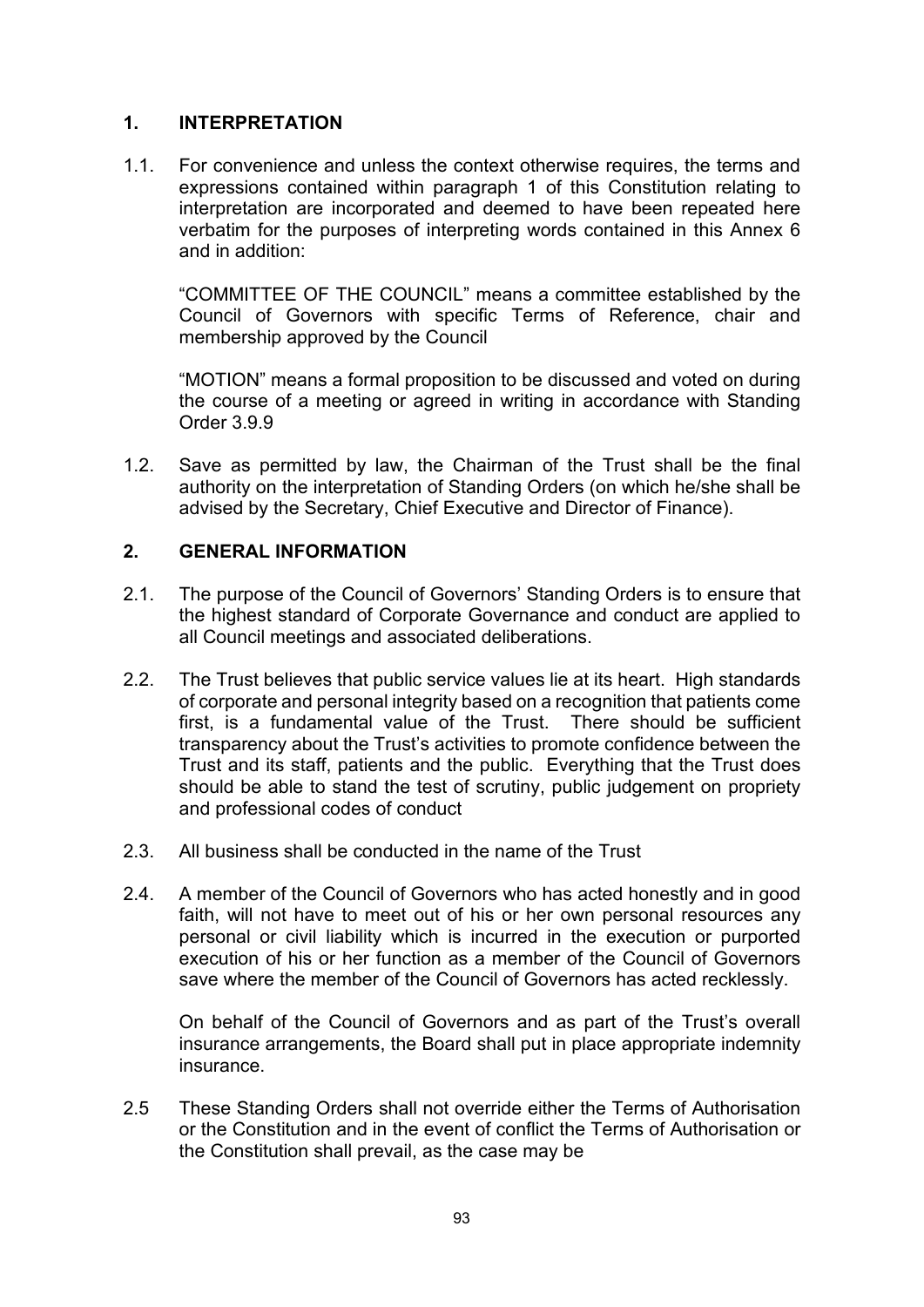# **3. COMPOSITION AND ROLE OF THE COUNCIL OF GOVERNORS**

3.1. The composition of the Council of Governors is outlined in the Constitution (Annex 3)

# **4. MEETINGS OF THE COUNCIL OF GOVERNORS**

#### 4.1. **Meetings held in Public**

- 4.1.1. Meetings of the Council of Governors must be open to the public subject to the provisions of paragraph 4.1.2 below
- 4.1.2. The Council of Governors may resolve to exclude members of the public from any meeting or part of a meeting on the grounds that:
	- i) Publicity would be prejudicial to the public interest by reason of the confidential nature of the business to be transacted; or
	- ii) There are special reasons stated in the resolution and arising from the nature of the business of the proceedings
- 4.1.3. The Chairman may exclude any member of the public from the meeting of the Council if they are interfering with or preventing the reasonable conduct of the meeting
- 4.1.4. Nothing in these Standing Orders shall require the Council of Governors to allow members of the public or representatives of the press to record proceedings in any manner whatsoever, other than writing, or to make any oral report of proceedings as they take place, without the prior agreement of the Council of Governors. Proceedings shall not be transmitted in any manner whatsoever without the prior agreement of the Council of Governors
- 4.1.5. Meetings of the Council of Governors shall be held at least four times each year, inclusive of an Annual General Meeting, at times and places that the Council of Governors may determine
- 4.1.6. The Council may invite the Chief Executive of the Trust and other members of the Board of Directors, to attend any meeting of the Council of Governors and enable members of the Council of Governors to raise questions about the affairs of the Trust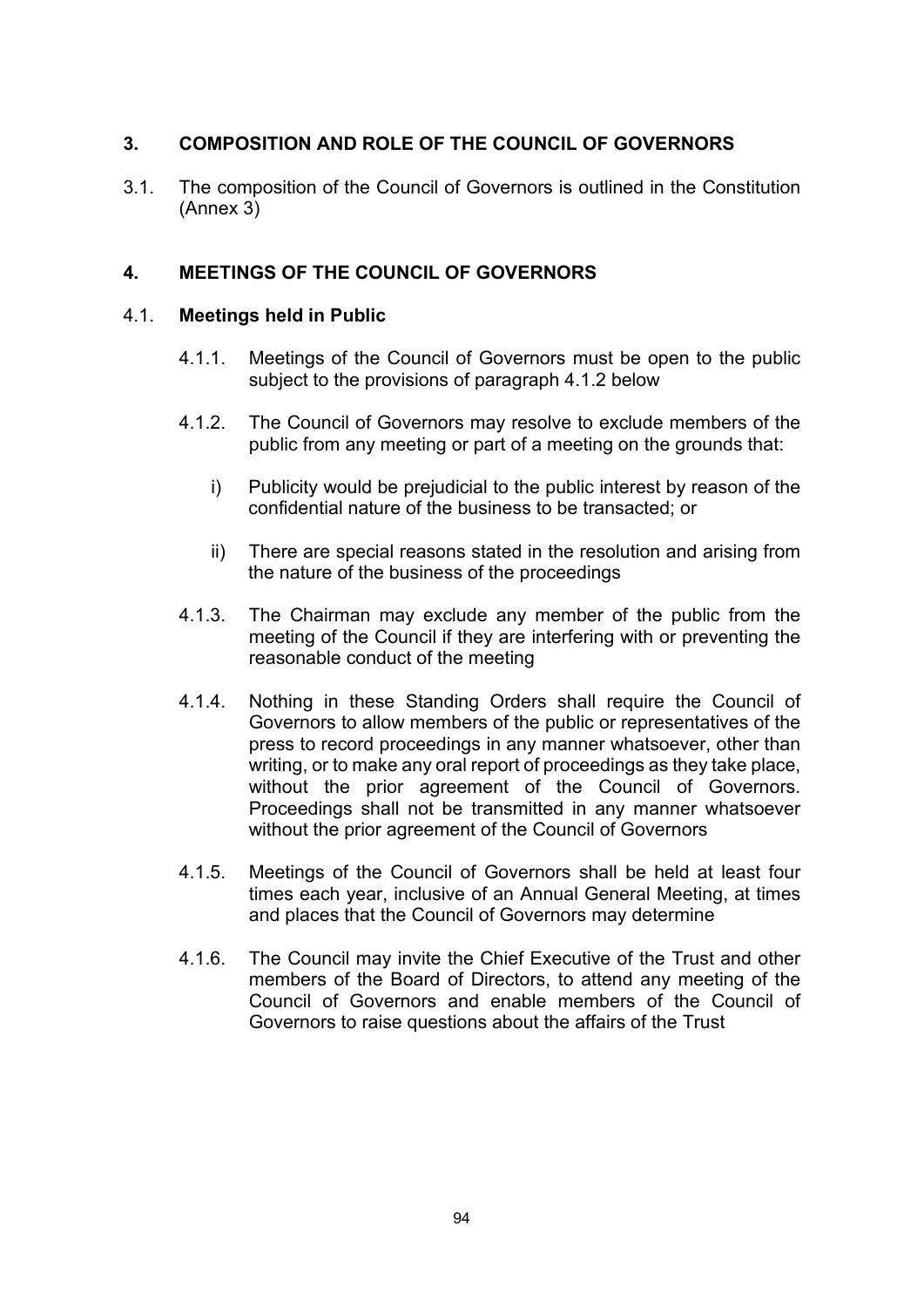# 4.2. **Calling Meetings**

- 4.2.1. Not withstanding paragraph 4.1.5 above, the Chairman may, in exceptional circumstances, call a meeting of the Council of **Governors**
- 4.2.2. In exceptional circumstances, members of the Council of Governors may require a meeting by presenting a request for that purpose, signed by at least one-third of the whole Council of Governors. If the Chairman refuses to call a meeting after receipt of a request, or fails to convene a meeting within fourteen [clear] days of receipt of a request, the Governors who signed the request may convene a meeting of the Council of Governors in default of the Chairman

# 4.3. **Notice of Meetings**

- 4.3.1. Before each meeting of the Council of Governors, a notice of the meeting, specifying the business proposed to be transacted at it, and signed by the Chairman, or in his absence by the Secretary, or by another officer of the Trust authorised by the Chairman to sign on his behalf, shall be delivered to every Governor, or sent by post to the usual place of residence of such Governor, in order to be available to him at least five clear days before the meeting. Supporting papers shall accompany the agenda whenever possible but will certainly be dispatched no later than three clear days before the meeting, save in emergency
- 4.3.2. In the case of a meeting called by Governors in default of the Chairman, the notice shall be signed by those Governors stating the business to be transacted, and no business shall be transacted at the meeting other than that specified on the notice
- 4.3.3. A notice shall be presumed to have been served two days after posting. Lack of service of the notice on any Governor shall not affect the validity of a meeting
- 4.3.4. Before each meeting of the Council of Governors, a public notice of the time and place of the meeting, and the public part of the agenda, will be displayed at the Trust's headquarters at least three clear days before the meeting

# 4.4. **Setting the Agenda**

- 4.4.1. The Council of Governors may determine that certain matters shall appear on every Agenda for a meeting of the Council and shall be addressed prior to any other business being conducted
- 4.4.2. A Governor desiring a matter to be included on an Agenda shall make his/her request in writing to the Chairman at least ten clear days before the meeting. The request should state whether the item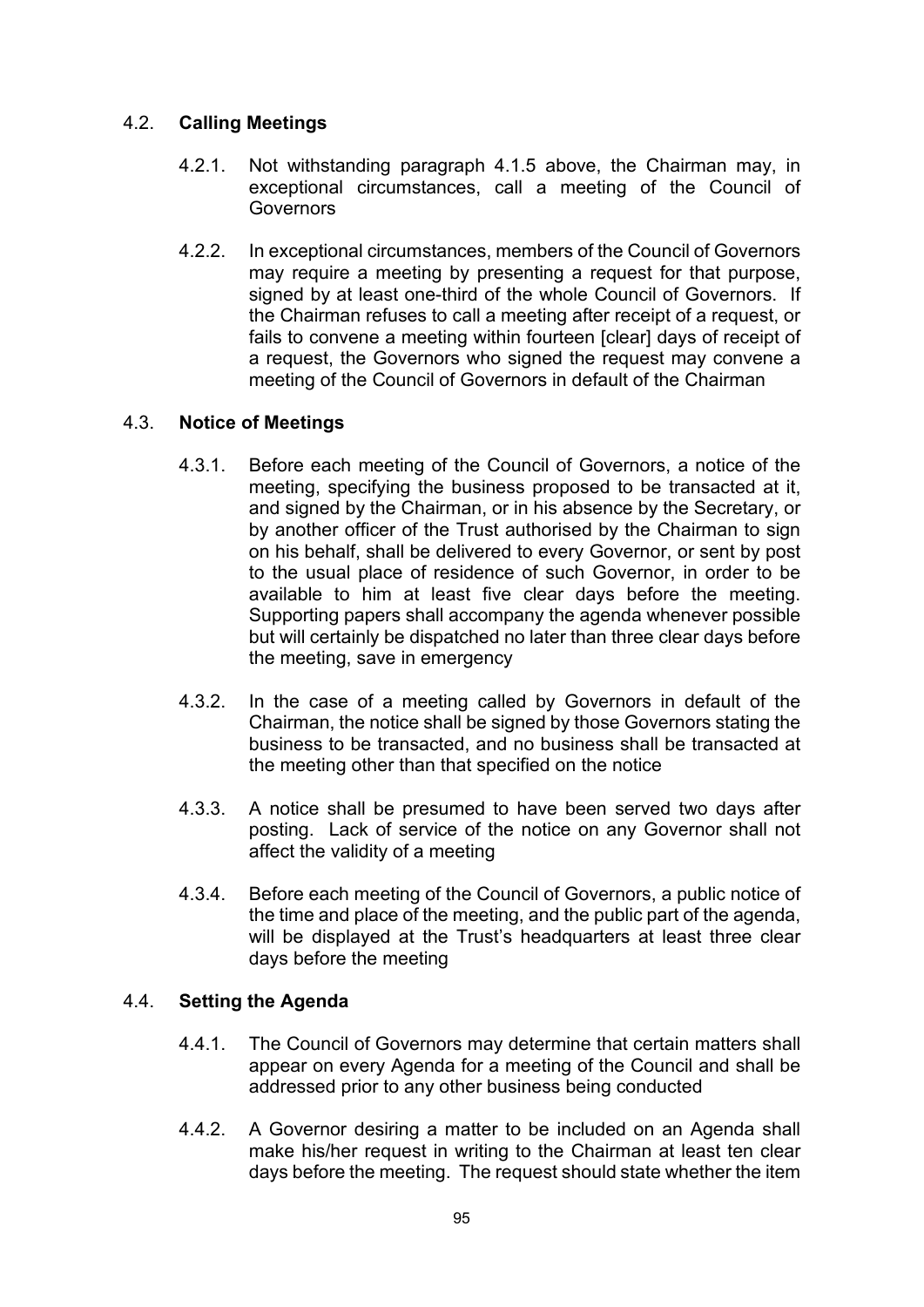of business is proposed to be transacted in the presence of the public and should include appropriate supporting information. Requests made less than ten clear days before a meeting may be included on the Agenda at the discretion of the Chairman

# 4.5. **Chair of the Meeting**

At any meeting of the Council of Governors, the Chairman, if present, shall preside. If the Chairman is absent from the meeting (including absence due to a declared conflict of interest), the Deputy Chairman shall preside. Otherwise, such member of the Council of Governors as the members of the Council of Governors present shall choose shall preside

#### 4.6. **Notices and Motions**

- 4.6.1. A member of the Council of Governor desiring to move or amend a motion shall send a written notice thereof at least ten clear days before the meeting to the Chairman, who shall insert in the agenda for the meeting. It must also be seconded by another Governor. All notices so received are subject to the notice given being permissible under the appropriate regulations. This paragraph shall not prevent any motion being moved during the meeting, without notice, on any business mentioned on the agenda subject to section 4.3 of these Standing Orders
- 4.6.2. A motion or amendment, once moved and seconded, may be withdrawn by the proposer with the concurrence of the seconder and the consent of the Chairman
- 4.6.3. Notice of a motion to amend or rescind any resolution (or the general substance of any resolution), which has been passed within the preceding six calendar months, shall bear the signature of the members of the Council of Governors who give it and also the signature of four other members of the Council. When any such motion has been disposed of by the Council of Governors it shall not be competent for any member of the Council of Governors, other than the Chairman, to propose a motion to the same effect within six months; however the Chairman may do so if he considers it appropriate
- 4.6.4. The mover of the motion shall have a right of reply at the close of any discussion on the motion or any amendment thereto
- 4.6.5. When a motion is under discussion or immediately prior to discussion, it shall be open to a member of the Council of Governors to move:
	- a) an amendment to the motion;
	- b) the adjournment of the discussion or the meeting;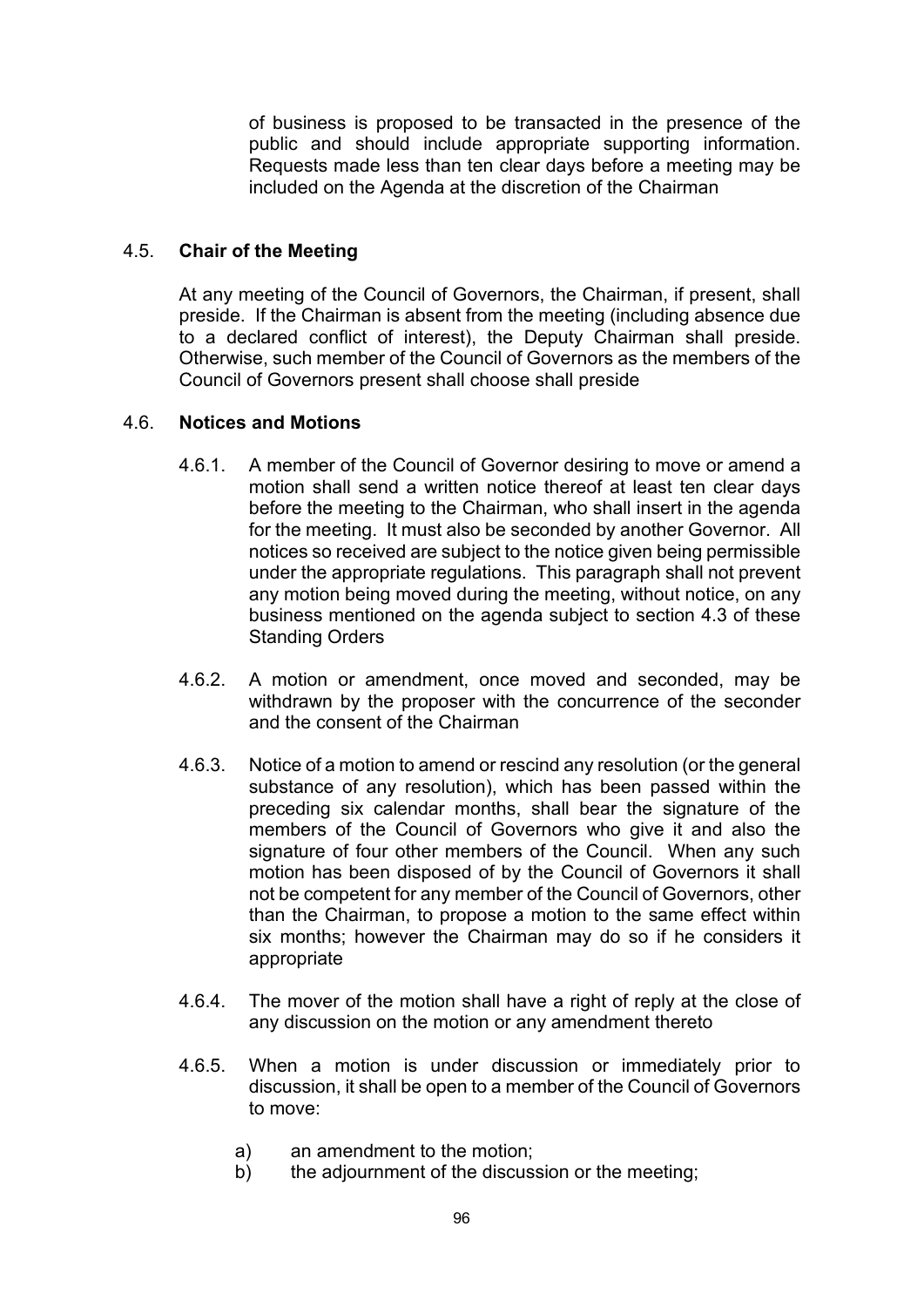- c) the appointment of an ad hoc Committee to deal with a specific item of business;
- d) that the meeting proceed to the next business\*;
- e) that the motion shall be now put\*

In the case of sub-paragraphs denoted by  $(*)$  above to ensure objectivity motions may only be put by a member who has not previously taken part in the debate and who is eligible to vote

Such a motion, if seconded, shall be disposed of before the motion which was originally under discussion or about to be discussed. No amendment to the motion shall be admitted if, in the opinion of the Chairman of the meeting, the amendment negates the substance of the motion

- 4.6.6. A motion to remove the Chairman or Non-Executive Director must be seconded by ten members of the Council of Governors including at least two elected Governors and two appointed Governors, and requires the resolution in question to be approved by three-quarters of the members of the Council of Governors present
- 4.6.7. Subject to the agreement of the Chairman, a member of the Council of Governors may give written notice of an emergency motion after the issue of the notice of the meeting and agenda, up to one hour before the time fixed for the meeting. The notice shall state the grounds of urgency. If in order, it shall be declared at the commencement of the business of the meeting as an additional agenda item included in the agenda. The Chairman's decision to include the item is final
- 4.6.8. The Chairman may exclude from the debate at his discretion any motion of which notice was not given on the notice summoning the meeting other than a motion relating to:
	- a) the receiving of a report;
	- b) the accuracy of the minutes;

#### 4.7. **Chairman's Ruling**

Statements of members of the Council of Governors made at the meetings of the Council shall be relevant to the matter under discussion at the material time and the decision of the Chairman of the meeting on questions of order, relevancy, regularity and any other matters shall be observed at the meeting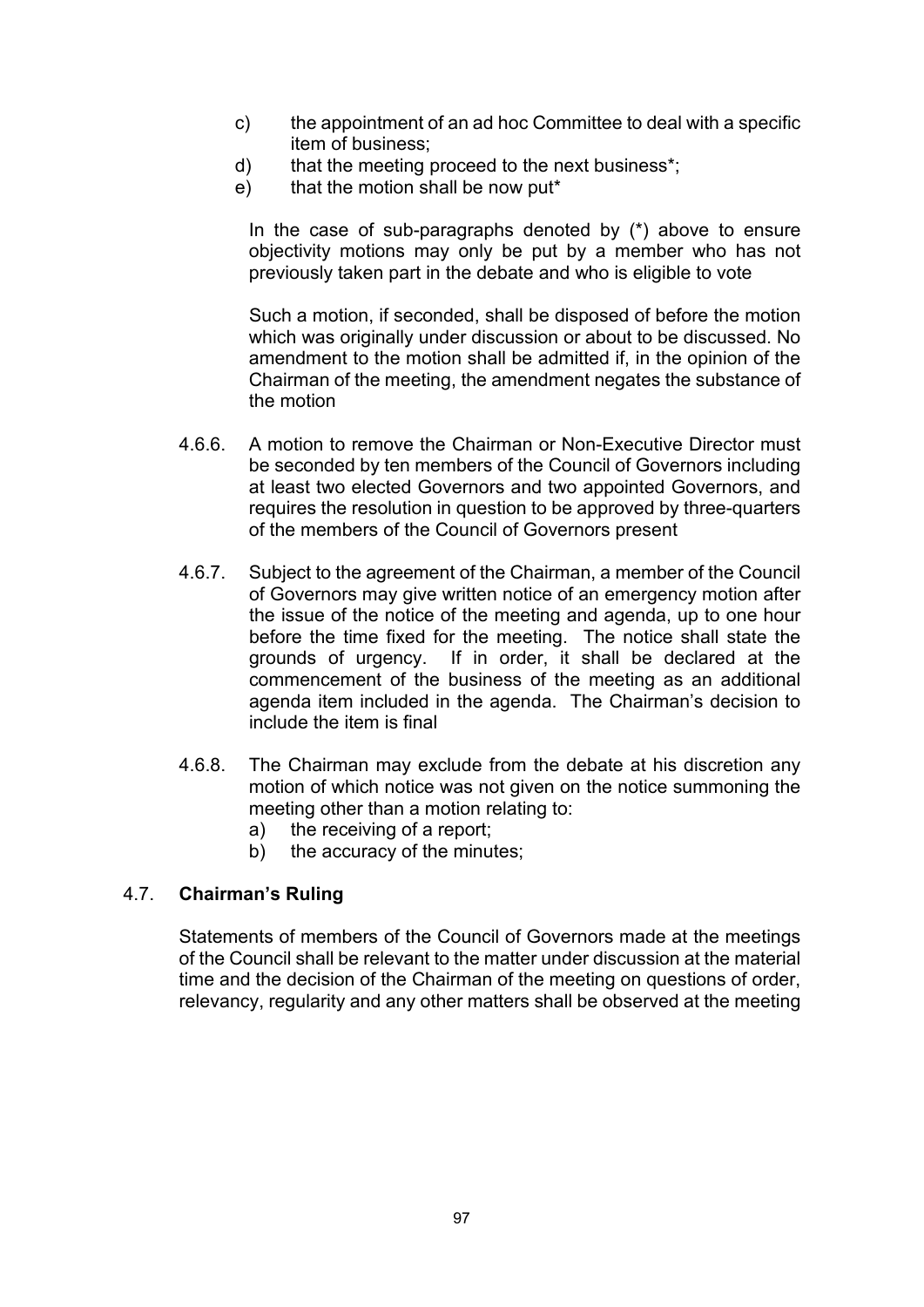#### 4.8. **Voting**

- 4.8.1. Save as otherwise provided for in this Constitution, a motion at a meeting may be determined, by a majority of the votes of those Governors present and voting on the motion. In the case of the number of votes for and against a motion being equal, the Chairman or the person presiding, shall have a second or casting vote
- 4.8.2. All questions put to the vote shall, at the discretion of the Chairman of the meeting, be determined by oral expression or by a show of hands. A majority of Governors present may require a vote to be taken by anonymous paper ballot
- 4.8.3. If at least one-third of the members of the Council of Governors present so request, the voting (other than by paper ballot) on any question may be recorded to show how each Governor present voted or abstained
- 4.8.4. If a Governor so requests, his vote shall be recorded by name upon any vote (other than by paper ballot)
- 4.8.5. In no circumstances may an absent Governor vote by proxy. Absence is defined as being absent at the time of the vote

#### 4.9. **Review of Standing Orders**

The Council of Governors shall review its Standing Orders at least every three years. For the avoidance of doubt, no amendment shall be enacted to the Standing Orders without the approval of Monitor first having been obtained in accordance with paragraph 40 of this Constitution

#### 4.10. **Record of Attendance**

The names of the members of the Council of Governors present at the meeting shall be recorded in the minutes. Governors should make every effort to attend meetings of the Council where appropriate and practicable

#### 4.11. **Minutes**

- 4.11.1. The Chairman will ensure that all matters of significance in the meeting are recorded and maintained as a public record. They will be submitted for agreement at the next meeting where they will be signed by the person presiding
- 4.11.2. No discussion shall take place upon the minutes except upon their accuracy or where the Chairman considers discussion appropriate. Any amendment to the minutes shall be agreed and recorded at the next meeting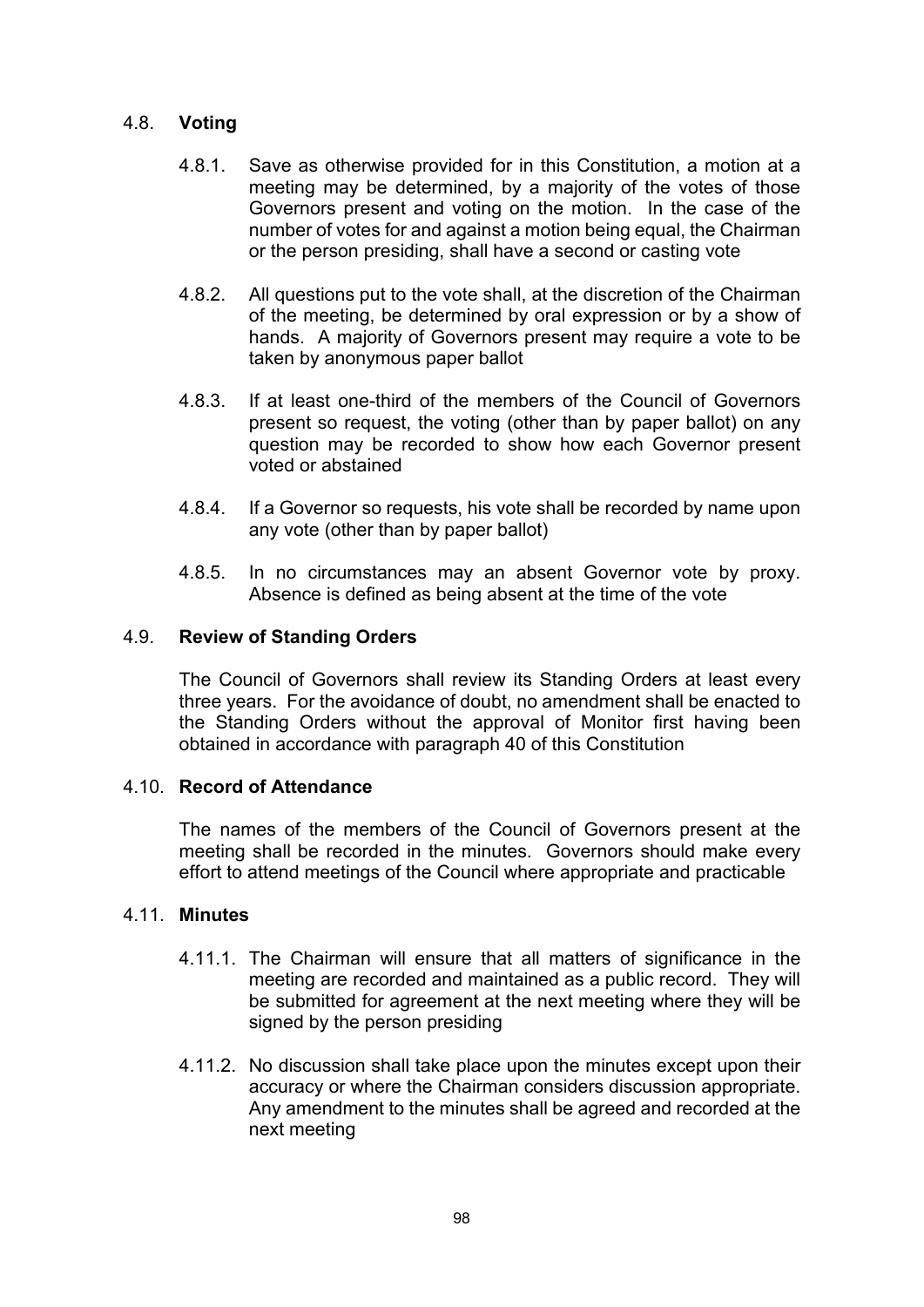4.11.3. The wider circulation of the minutes shall be in accordance with the members of the Council of Governors' wishes. The minutes of the meeting shall be made available to the public except for minutes relating to business conducted when members of the public are excluded in accordance with section 4.1 of these Standing Orders (required by Code of Practice on Openness in the NHS)

# 4.12. **Quorum**

- 4.12.1. No business shall be transacted at a meeting of the Council of Governors unless a third of the total number of governors in post and at least 50% of the total number of elected public governors in post are present at the meeting.
- 4.12.2. If a member of the Council of Governors has been disqualified from participating in the discussion of any matter and/or from voting on any resolution by reason of the declaration of a conflict of interest, he/she shall no longer count towards the quorum. If a quorum is then not available for the discussion and/or the passing of a resolution on any matter, that matter may not be discussed further or voted upon at that meeting. Such a position shall be recorded in the minutes of the meeting. The meeting must then proceed to the next business

# **5. Committees:**

The Council of Governors may agree, from time to time, to ask its committees, sub-committees or joint-committees which it has formally constituted in accordance with the Constitution, Terms of Authorisation and statutory provisions, and individual Governors, to support the Council of Governors by undertaking tasks to assist the Council of Governors in performing its statutory role

#### **6. Committees – Further Provisions**

- 6.1 Save as stipulated in this Constitution, Terms of Authorisation or statutory provisions, the Council of Governors may and, if directed, shall appoint committees of the Council of Governors, consisting wholly of persons who are member of the Council of Governors. Non-members of the Council of Governors may attend such committees if appropriate under the committee's Terms of Reference but they shall have no vote
- 6.2. A committee so appointed may appoint sub-committees consisting wholly of persons who are members of the Council of Governors
- 6.3. These Standing Orders, as far as they are applicable, shall apply also, with the appropriate alteration, to meetings of any committees or sub-committees established by the Council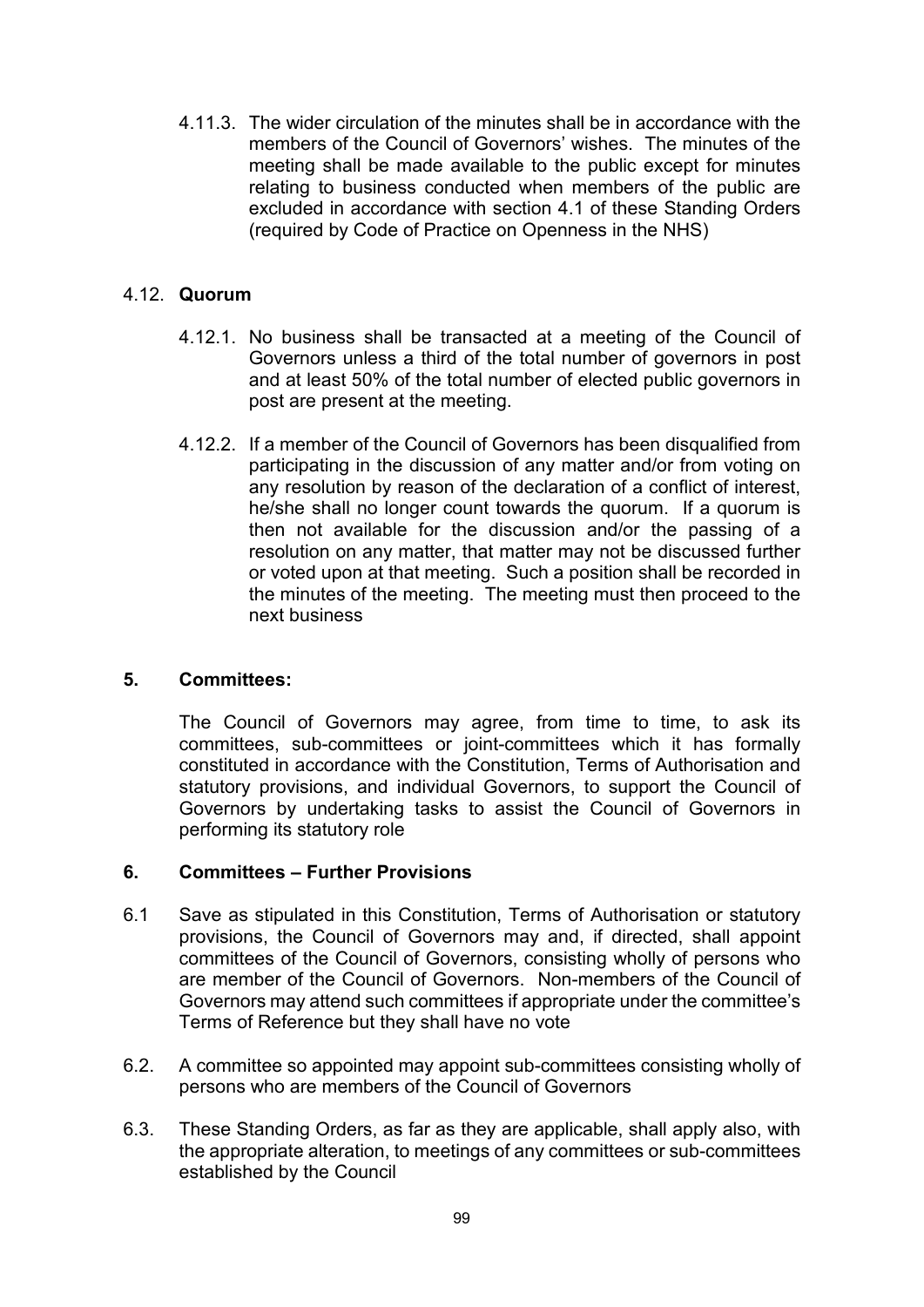- 6.4 Each committee or sub-committee shall have such Terms of Reference and powers and be subject to such conditions (as to reporting back to the Council of Governors) as the Council of Governors shall decide.
- 6.5 Where committees are authorised to establish sub-committees, they may not delegate their powers to the sub-committee unless expressly authorised by the Council of Governors
- 6.6. The Council of Governors shall approve the membership of all committees and sub-committees that it has formally constituted and shall determine the Chairman of each committee and sub-committee
- 6.7. There is no requirement to hold meetings of committees established by the Council of Governors in public

# **7. CONFIDENTIALITY**

- 7.1. A member of the Council of Governors or an attendee on a committee of the Council shall not disclose a matter dealt with by, or brought before the committee, without its permission or until the committee shall have reported to the Council or shall otherwise have concluded the matter
- 7.2. A member of the Council of Governors or a non-member of the Council of Governors, in attendance at a committee shall not disclose any matter dealt with by the committee, notwithstanding that the matter has been reported or action has been concluded, if the Council of Governors or committee resolves that it is confidential

#### **8. DECLARATION OF INTERESTS AND REGISTER OF INTERESTS**

#### 8.1. **Declaration of Interests**

Members of the Council of Governors are required to comply with the Trust's Standards of Business Conduct, to declare interests that are relevant and material to the business of the Trust. All members of the Council of Governors should declare such interests on appointment and annually thereafter and on any subsequent occasion when a conflict arises

- 8.1.1. Interests regarded as 'relevant and material' are:
	- a) Directorships, including Non-Executive Directorships held in private companies or Public limited companies (with the exception of those of dormant companies);
	- b) Ownership of, part-ownership of, or employment with private companies businesses or consultancies likely or possibly seeking to do business with the NHS;
	- c) Significant share holdings (more than 5%) in organisations likely or possibly seeking to do business with the NHS;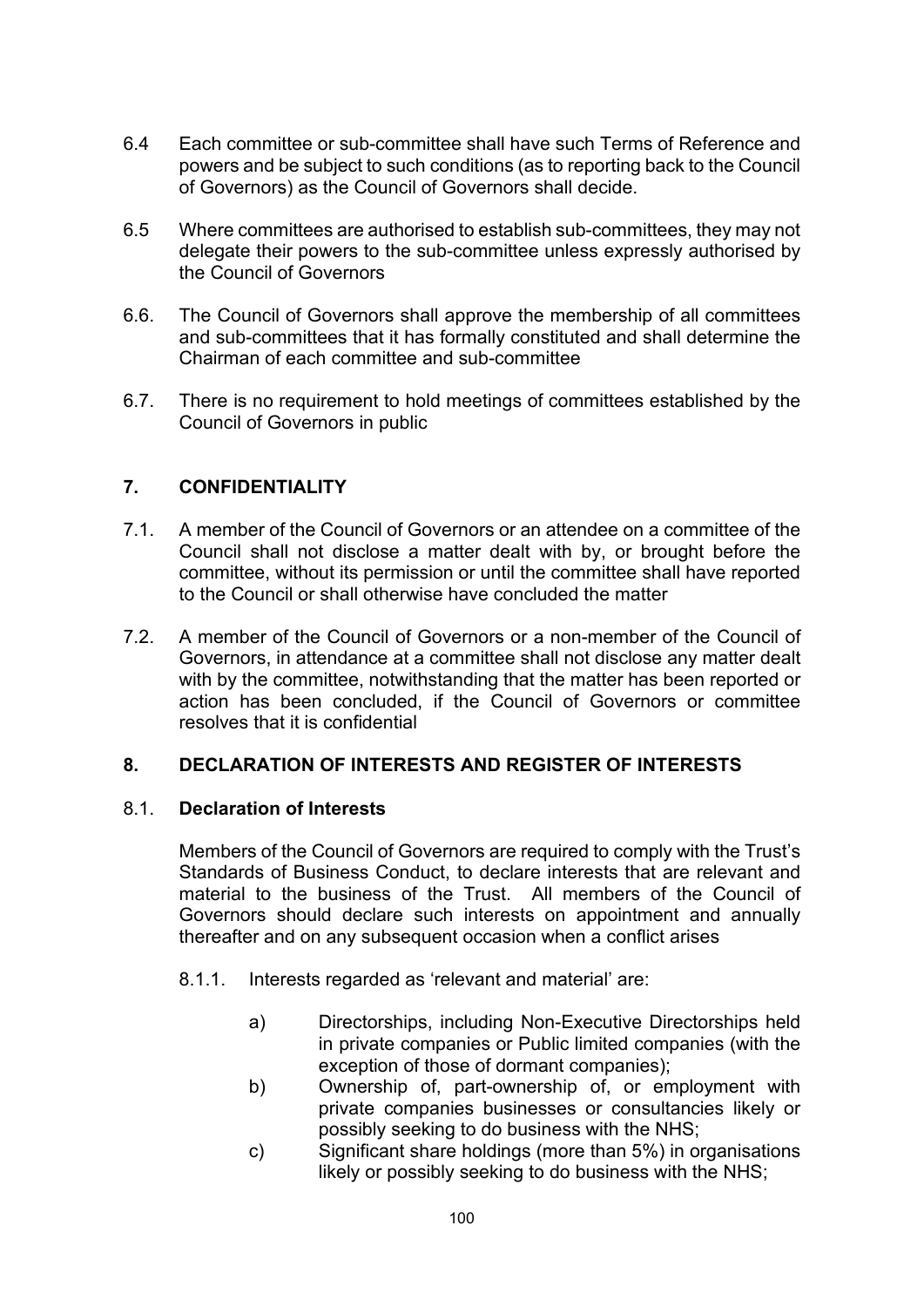- d) A position of authority in a charity or voluntary organisation in the field of health and social care;
- e) Any connection with a voluntary or other organisation contracting for NHS services;
- f) Any other commercial interest in the issue before the meeting
- g) Ministerial appointments made by or on behalf of Ministers
- h) Positions in elected public office, for example as a District or County Councillor, MP or MEP
- i) Public appointments, for example as a Non-Executive Director of an NHS body or Police Authority
- 8.2. Any Governor of the Trust who comes to know that the Trust has entered into or proposes to enter into a contract in which he or any person connected with him has any pecuniary interest, direct or indirect, shall declare his interest by giving notice in writing of such fact to the Chairman or the Secretary as soon as practicable
- 8.3. If a member of the Council of Governors has any doubt about the relevance of an interest, he should discuss it with the Chairman or Secretary who shall advise him whether or not to disclose the interest
- 8.4. At the time members of the Council of Governors' interests are declared, they should be recorded in the Council of Governors' minutes and entered on a Register of Interests of Governors to be maintained by the Secretary. Any changes in interests should be declared at the next Council of Governors meeting following the change occurring
- 8.5. Governors' directorships of companies likely or possibly seeking to do business with the NHS should be published in the Trust's Annual Report. The information shall be kept up to date for inclusion in succeeding Annual Reports
- 8.6. During the course of a Council of Governors meeting, if a conflict of interest is established, the Governor concerned shall disclose the fact and withdraw from the meeting and play no part in the relevant discussion or decision
- 8.7. The interests of Governors' spouses and cohabiting partners and other close family members should also be regarded as relevant and should also be disclosed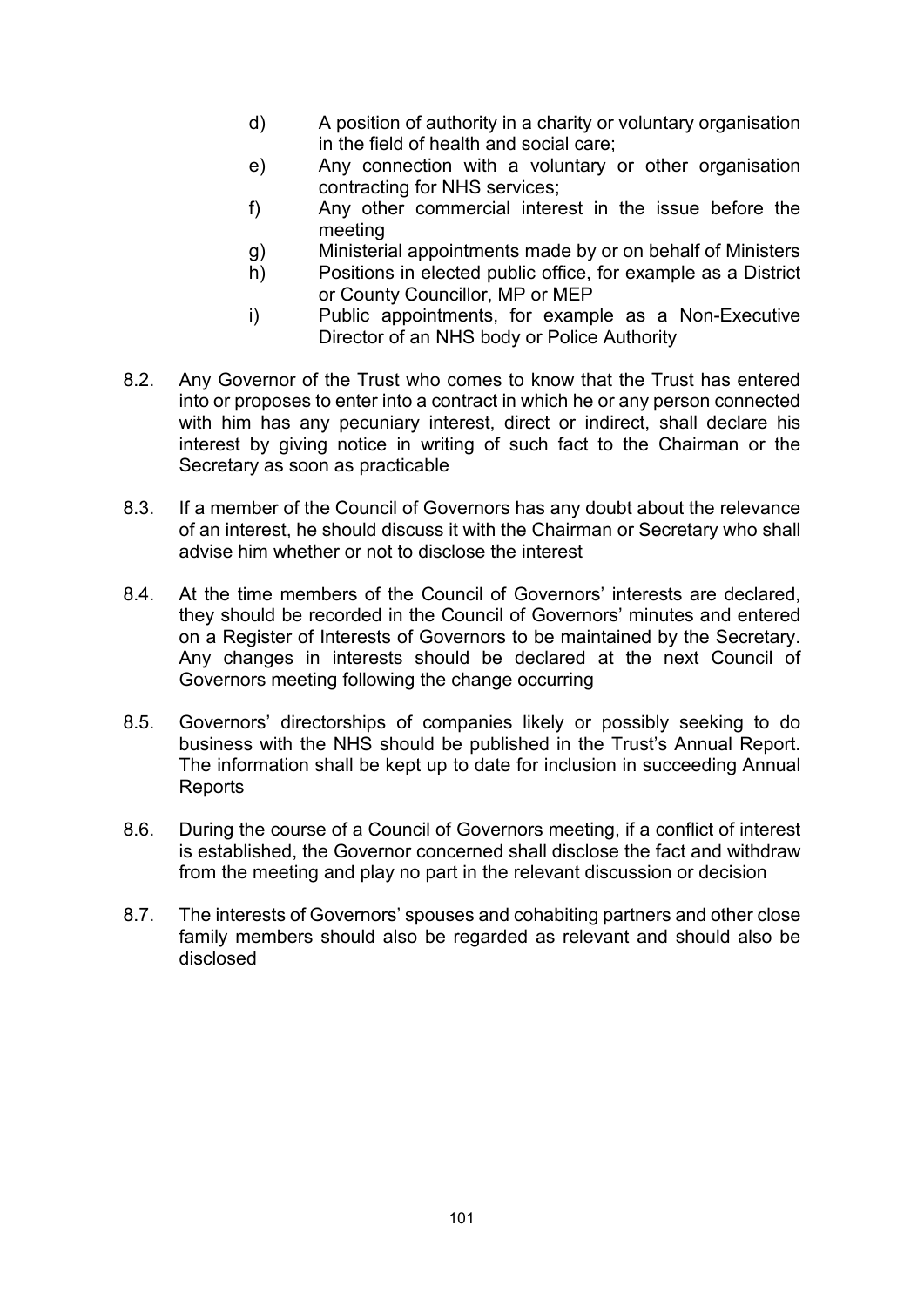# 8.8. **Register of Interests**

- 8.8.1. The Secretary will ensure that a Register of Interests is established to formally record declarations of interests of the Council of Governors.
- 8.8.2. Details of the Register will be kept up to date and reviewed on a monthly basis.
- 8.8.3 The Register will be available for public inspection in accordance with the Constitution.

# **9. COMPLIANCE – OTHER MATTERS**

- 9.1. Members of the Council of Governors shall comply with Standing Financial Instructions prepared by the Director of Finance and approved by the Board of Directors for the guidance of all staff employed by the Trust
- 9.2. Members of the Council of Governors must behave in accordance with the seven Nolan principles of behaviour in Public Life, both the Trust's and Council of Governors Code of Conduct as amended from time to time:
	- Selflessness
	- Integrity
	- Objectivity
	- Accountability
	- Openness
	- Honesty
	- Leadership

# **10. RESOLUTION OF DISPUTES WITH THE BOARD OF DIRECTORS**

- 10.1. The Council of Governors and the Board of Directors must be committed to develop and maintain a constructive and positive relationship. The aim at all times should be to resolve any potential or actual differences of opinion quickly, through discussion and negotiation
- 10.2. If, through informal efforts, the Chairman cannot achieve resolution of a disagreement or conflict, the Chairman will follow the **dispute resolution procedure** in accordance with this Constitution (**Annex 8**)
- 10.3. Where the dispute or disagreement relates to a proposal to remove a Governor from the Council of Governors and as to whether this is justified, an independent assessor agreeable to both parties should be requested to consider the evidence and conclude whether the proposed removal is reasonable or otherwise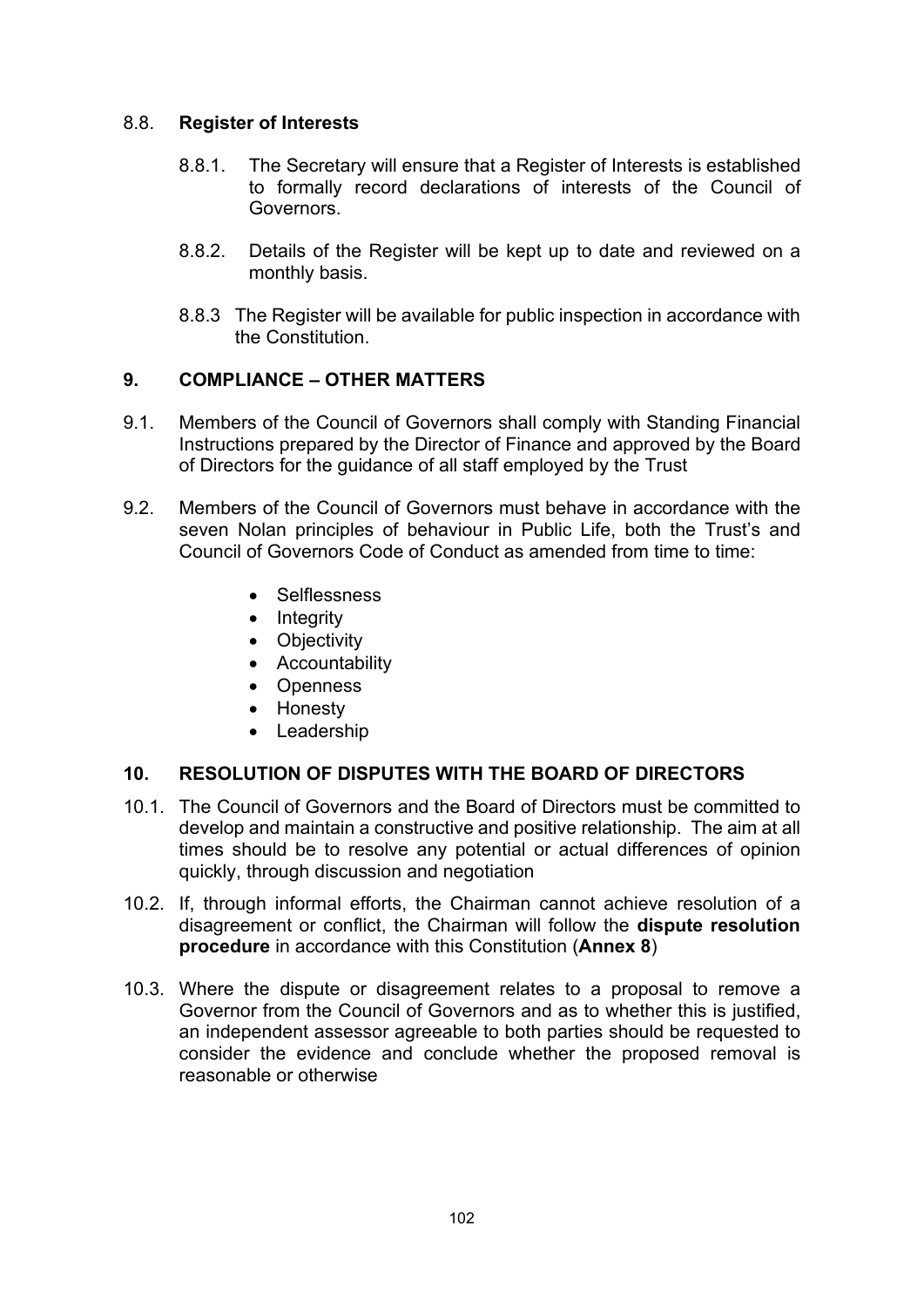# **11. CANVASSING OF, AND RECOMMENDATIONS BY, GOVERNORS IN RELATION TO APPOINTMENTS**

- 11.1. The canvassing of any Governor, directly or indirectly, for any appointment under the Trust shall disqualify the candidate for such appointment
- 11.2. A Governor shall not solicit for any person any appointment with the Trust or recommend any person for such appointment but this Standing Order shall not preclude a Governor from giving written testimonial of a candidate's ability, experience or character for submission to the Trust
- 11.3 Informal discussions outside appointments panels or committees, whether solicited or unsolicited, should be declared to the panel or committee
- 11.4 Relatives of Governors
	- 11.4.1 Candidates for any staff appointment under the Trust shall, when making application, disclose in writing to the Trust, whether they are related to any Governor or the holder of any office under the Trust. Failure to disclose such a relationship shall disqualify a candidate and, if appointed, render him liable to instant dismissal
	- 11.4.2 Governors shall disclose to the Chairman or Secretary, any relationship with a candidate of whose candidature that Governor is aware. It shall be the duty of the Chairman to report to the Board of Directors any such disclosure made
	- 11.4.3 On appointment, Governors should disclose to the Trust, whether they are related to any other member or holder of any office in the Trust.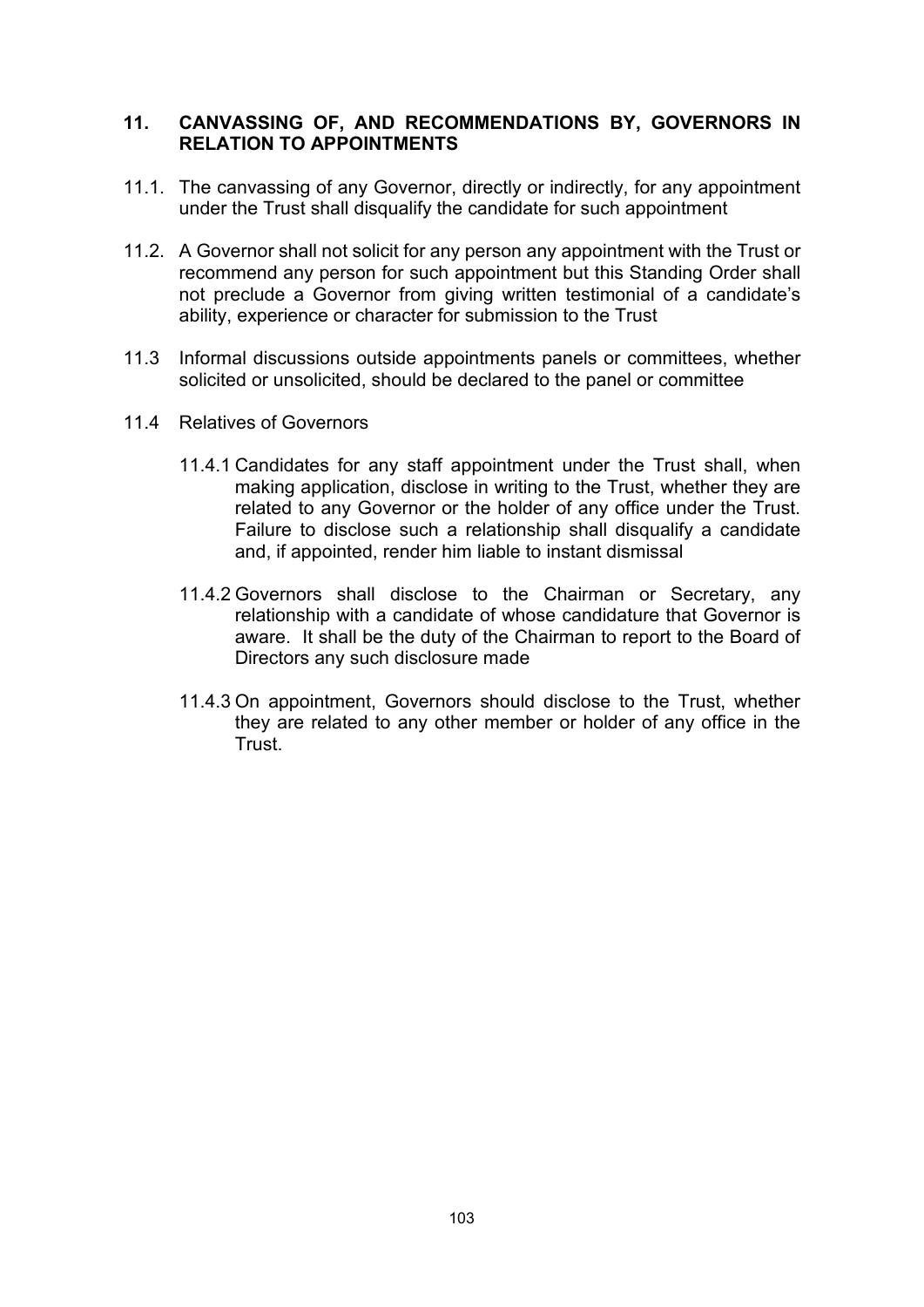**ANNEX 7**

# **STANDING ORDERS FOR THE PRACTICE AND PROCEDURE OF THE BOARD OF DIRECTORS**

# SOUTH CENTRAL AMBULANCE SERVICE NHS FOUNDATION TRUST

March 2010 Version 1 (Foundation Trust) Review: I Year Post Authorisation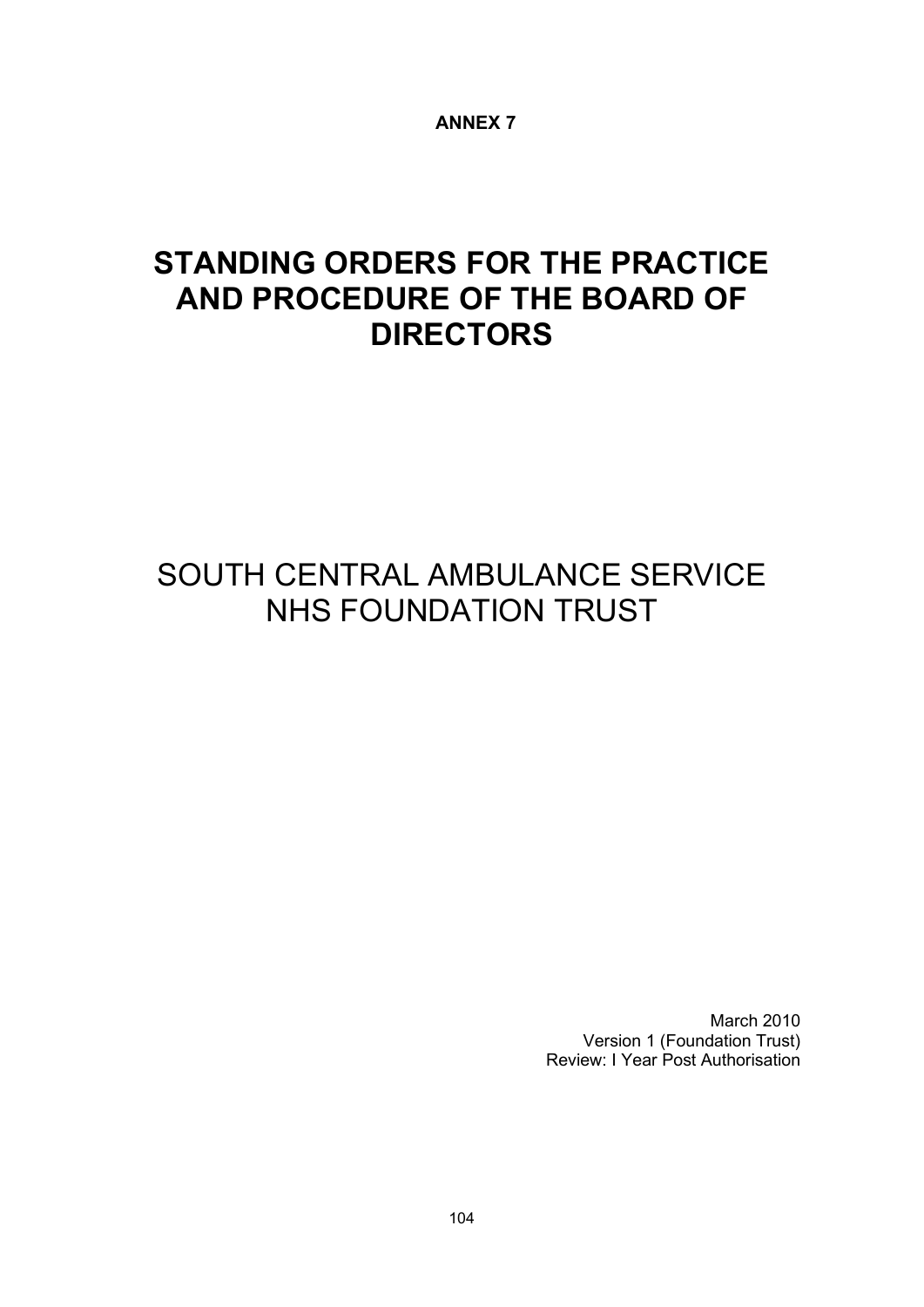# **CONTENTS**

#### **1. Interpretation**

#### **2. Board of Directors - Composition, Role, Appointments and Indemnity Arrangements**

Composition of the Board of Directors Role of Directors Appointments - Chairman and Non-Executive Directors Appointments - Deputy Chairman and Senior Independent Director Terms of Office of the Chairman and Members of the Board

#### **3. Meetings of the Board of Directors**

Admission of the public and the press **Confidentiality** Calling Meetings Notice of Meetings Setting the Agenda **Petitions** Chairman of Meeting Annual Public meeting **Motions** Chairman's Ruling Voting **Minutes** Record of Attendance Quorum Adjournment of Meetings Observers at Meetings

#### **4. Arrangements for the Exercise of Functions by Delegation** Emergency Powers Delegation to Committees Delegation to Officers

#### **5. Committees**

**Appointment Confidentiality** 

#### **6. Declaration of Interests** Declaration of Interests Register of Interests

**7. Disability of Chairman and Members in Proceedings on Account of Pecuniary Interest** About Pecuniary Interests **Exceptions** Exclusion in proceedings of the Board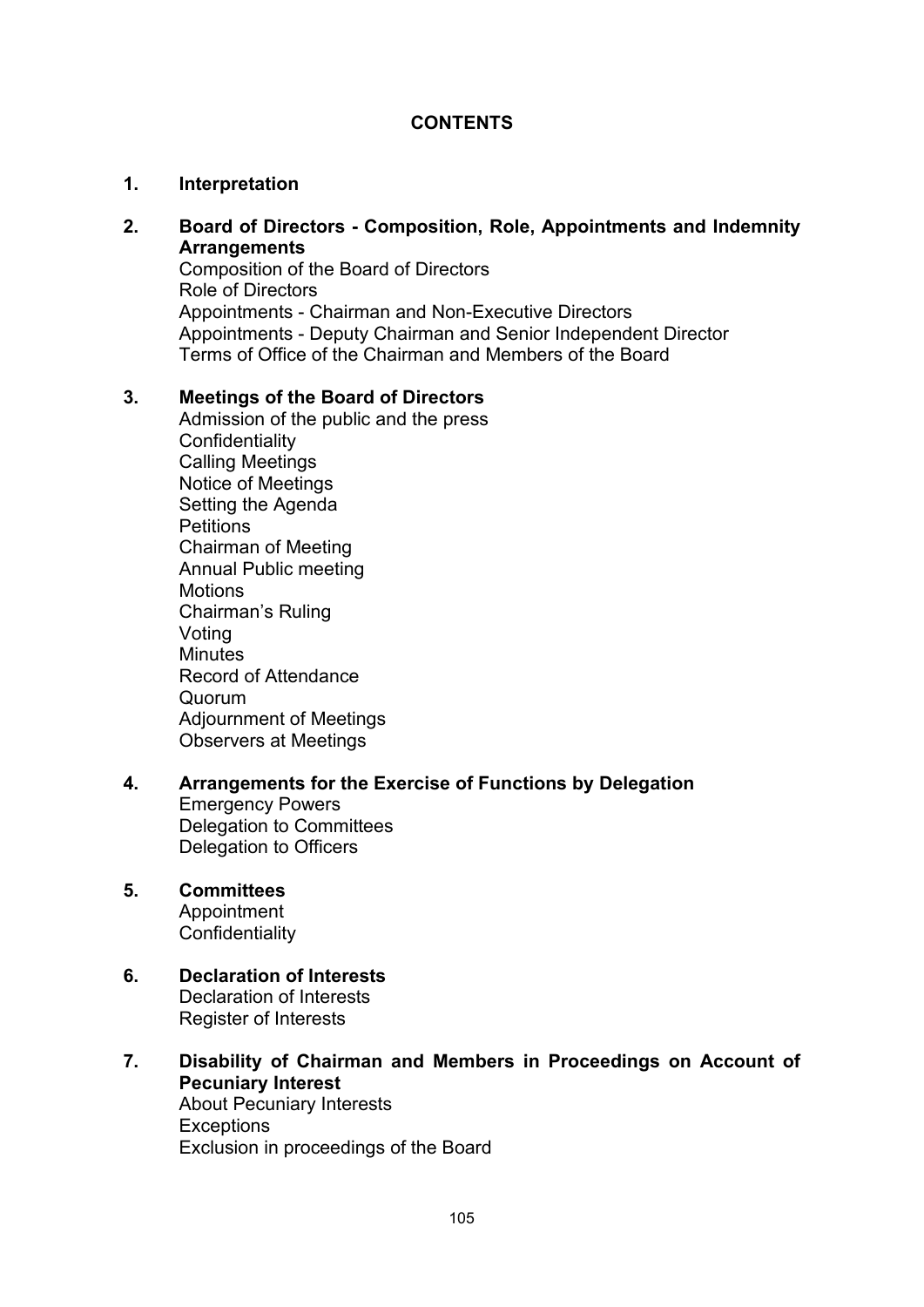# **8. Standards of Business Conduct**

Policy Interest of Officers in Contracts Canvassing of, and Recommendations by, Members in Relation to **Appointments** Relatives of Members or Directors

**9. Resolution of Disputes with the Council of Governors** Referral to the Disputes Resolution Procedure

#### **10. Notification of the Independent Regulator of NHS Foundation Trusts and the Council of Governors**

- **11. Board Performance**
- **12. Custody of Seal, Sealing of Documents** Register of Sealing
- **13. Signature of Documents**
- **14. Standing Orders**  Suspension Variation and Amendment Dissemination and Responsibilities Review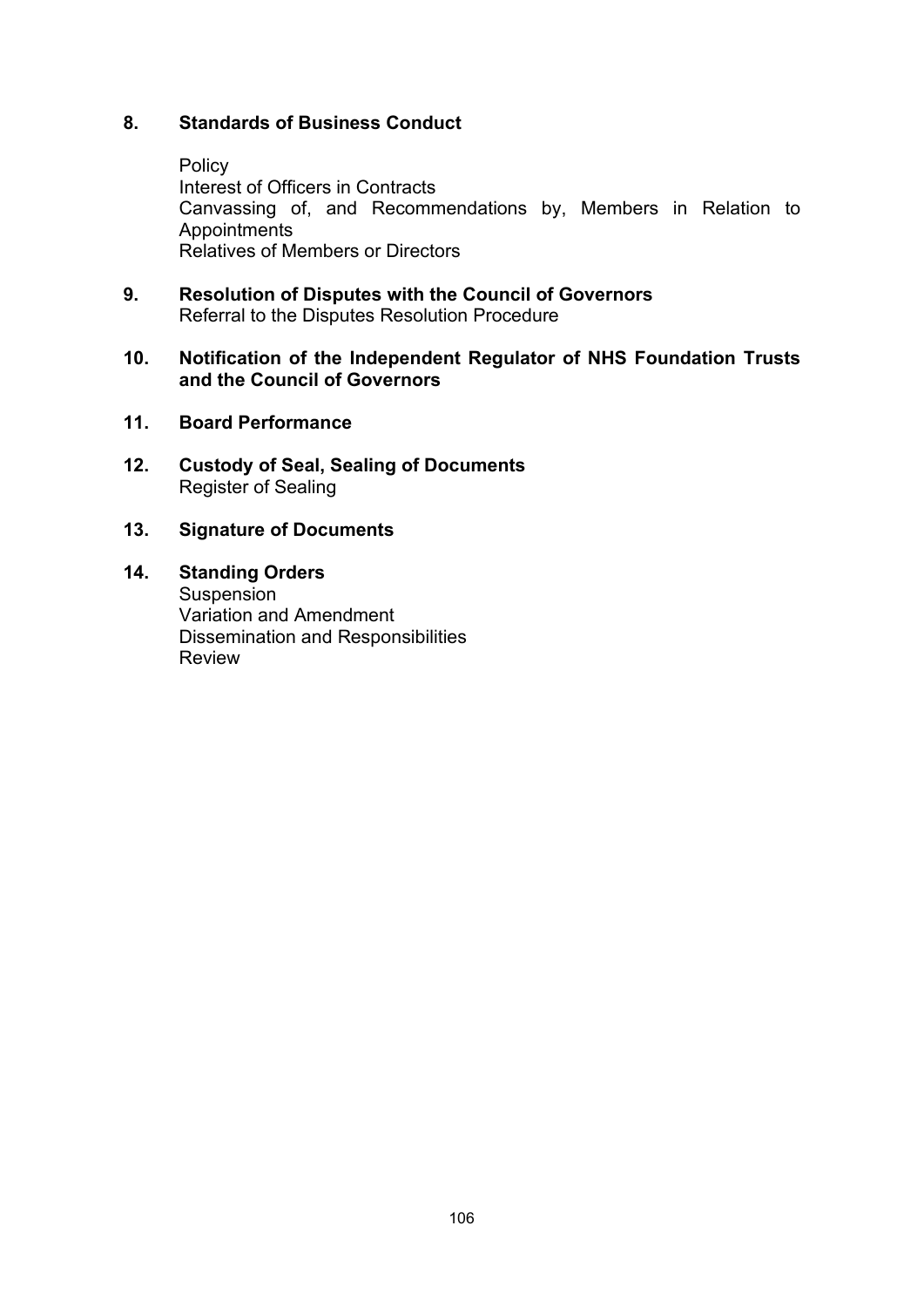# *1. INTERPRETATION AND DEFINITIONS FOR STANDING ORDERS AND STANDING FINANCIAL INSTRUCTIONS*

- 1.1 Save as otherwise permitted by law, at any Board meeting the Chairman of the Trust shall be the final authority on the interpretation of Standing Orders (on which he should be advised by the Chief Executive or Secretary to the Board).
- 1.2 For convenience and unless the context otherwise requires the terms and expressions contained within paragraph 1 of this Constitution relating to interpretation are incorporated and deemed to have been repeated here verbatim for the purposes of interpreting words contained in this Annex 7 and in addition:

**"Budget"** means a resource, expressed in financial terms, proposed by the Board for the purpose of carrying out, for a specific period, any or all of the functions of the Trust.

**"Motion"** means a formal proposition to be discussed and voted on during the course of a meeting

**"SFIs"** means Standing Financial Instructions.

**"SOs"** means Standing Orders.

# *2. THE TRUST BOARD: COMPOSITION OF MEMBERSHIP, TENURE AND ROLE OF MEMBERS*

#### **2.1 General**

2.1.1 All business conducted by the Board of Directors shall be conducted in the name of the Trust. All decisions must be taken objectively in the interests of the Trust.

2.1.2. All funds received in Trust or by the Trust shall be held in the name of the Trust as corporate Trustee. In relation to funds held on Trust, powers exercised by the Trust as corporate Trustee shall be exercised separately and distinctly from those powers exercised as a Trust.

2.1.3. The powers of the Trust, established under statute, shall be exercised by the Board at its meeting except as stated in Standing Order 4.1.

2.1.4. The Board of Directors has resolved that certain powers and decisions may only be exercised or made by the Board. These powers and decisions shall be set out in "Reservation of Powers to the Board" and should be read in conjunction with the Standing Orders. The Board of Directors must adopt Standing Financial Instructions (SFIs), setting out the responsibilities of individuals and this should be read in conjunction with Standing Orders.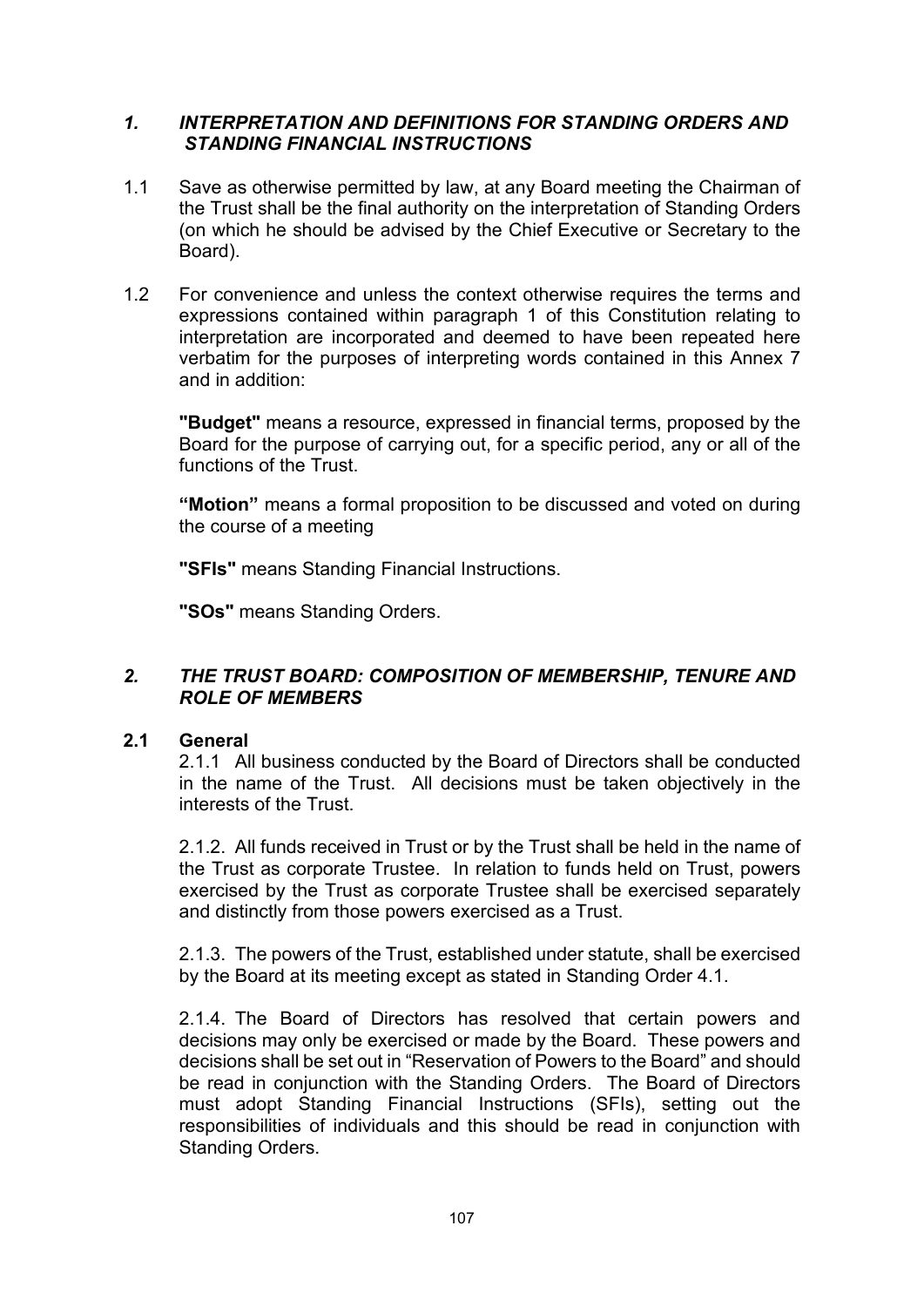## **2.2 Composition of the Membership of the Board of Directors**

2.2.1 The Trust is to have a Board of Directors, which shall comprise both Executive and Non-Executive Directors

#### 2.2.2 The Board of Directors is to comprise

- a Non Executive Chairman:
- not more than 7 Non-Executive Directors; and
- not more than 7 Executive Directors
- 2.2.3 One of the Executive Directors shall be the Chief Executive.
- 2.2.4 The Chief Executive shall be the Accounting Officer.
- 2.2.5 One of the Executive Directors shall be the Director of Finance.

2.2.6 One of the Executive Directors is to be a registered medical practitioner or a registered dentist (within the meaning of the Dentists Act 1984).

2.2.7 One of the Executive Directors is to be a registered nurse or a registered midwife.

2.2.8 Save where more than one person is appointed jointly to a post of Executive Director and shares a vote in accordance with paragraph 2.6 of Annex 7, the Directors shall at all times have one vote each save that where the number of votes for and against a motion is equal, the Chairman shall be entitled to exercise a second and casting vote.

#### 2.2.9..Not used.

2.2.10 Officers of the Trust may also be invited to attend Board meetings from time to time as and when required to provide operational advice and support to the Board of Directors. For the avoidance of doubt, any Officer invited to attend a Board of Directors meeting shall do so in the capacity of a non-voting director and will not be a statutory director under the 2006 Act and will bear no responsibility or liability for any action or decision of the Board of Directors.

#### 2.3 **Role of Board and its Directors**

2.3.1 The role of the Board of Directors is to provide active leadership of the Trust within a framework of prudent and effective controls which enables risk to be assessed and managed.

2.3.2 The Board of Directors is responsible for ensuring compliance with its Terms of Authorisation, its Constitution, mandatory guidance issued by the Monitor, relevant statutory requirements and contractual obligations. In doing so, it should ensure it retains the necessary skills within its Board of Directors and puts in place appropriate succession planning.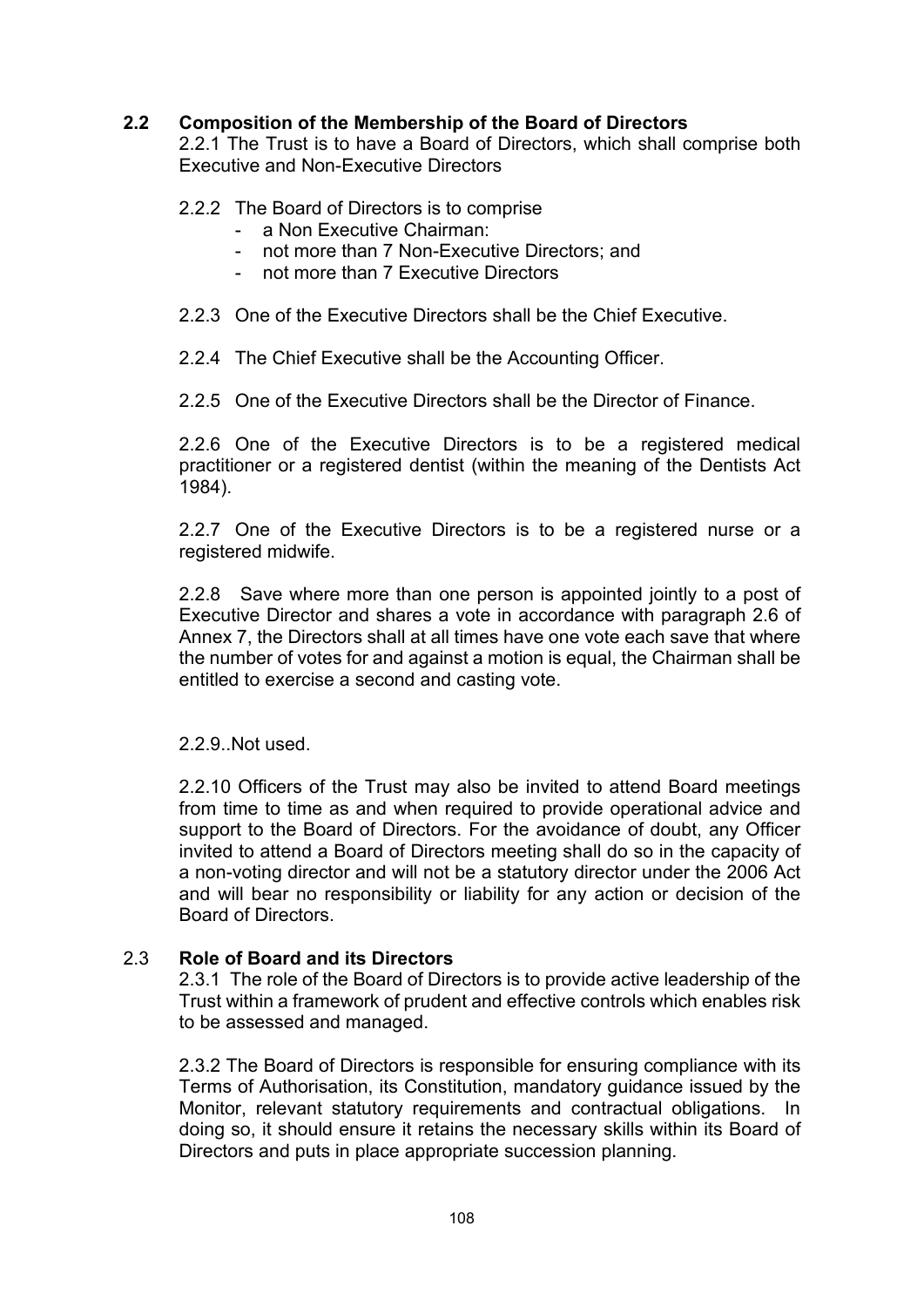2.3.3 The Board as a whole is responsible for ensuring the quality and safety of services, setting the Trust's strategic aims, taking into consideration the views of the Council of Governors, ensuring that the necessary financial and human resources are in place and agreeing the Trust's values and standards of conduct.

2.3.4 The Board of Directors is responsible for ensuring that relevant metrics, measures, milestones and accountabilities are developed and agreed so as to understand and assess progress and delivery of performance. Where appropriate and, in particular, in high risk or complex areas, the Board of Directors will commission independent advice to provide an adequate and reliable level of assurance.

# **2.4 Appointment of Chairman and Non-Executive Directors of the Trust**

The Chairman and Non-Executive Directors are appointed by the Council of Governors.

## **2.4.1 Appointment and Powers of Deputy Chairman**

The Council of Governors, at a general meeting of the Council of Governors, shall appoint one of the Non-Executive Directors as Deputy Chairman for such a period as they may specify (not to exceed the remainder of his term as a Non-Executive Director)

**2.4.2 Senior Independent Director** - the Board of Directors may appoint one of the Non-Executive Directors to be the Senior Independent Director, in consultation with the Council of Governors. The Senior Independent Director could be the Deputy Chairman

## **2.5 Terms of Office of the Chairman and Non-Executive Directors**

2.5.1 The remuneration and terms of office of the Chairman and Non-Executive Directors shall be decided by the Council of Governors at a general meeting of the Council of Governors

2.5.2 The 2006 Act presents how appointments to the Board are to be made and the Trust shall have the relevant nominations processes for identification and nominations of Executive and Non-Executive Directors, as set out in The NHS Foundation Trust Code of Governance and in accordance with this **Constitution** 

## **2.6 Joint Executive Appointments**

2.6.1 Where more than one person is appointed jointly to any post of Executive Director, those persons shall count for the purpose of Standing Order 2.2 as one person.

2.6.2 Where the post of Executive Director of the Board is shared jointly by more than one person:

- either or both of those persons may attend or take part in meetings of the Board;
- if both are present at a meeting they should cast one vote if they agree;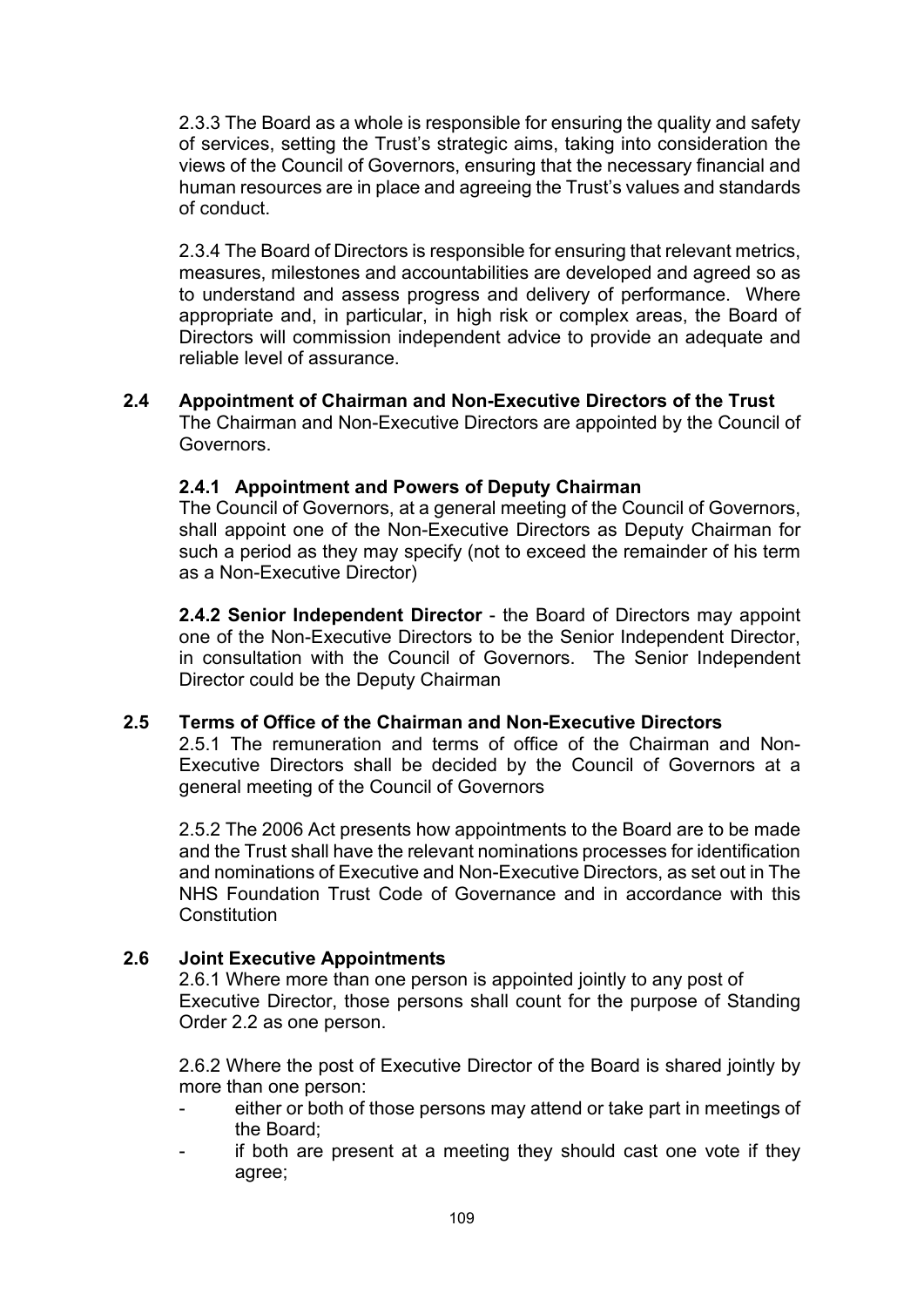- in the case of disagreements no vote should be cast;
- the presence of either or both of those persons should count as the presence of one person for the purposes of Standing Order 3.15 Quorum.

#### **2.7. Role of Board**

The Board will function as a corporate decision-making body; Executive Directors and Non-Executive Directors will be full and equal members. Their role as members of the Board of Directors will be to consider the key strategic and managerial issues facing the Trust in carrying out its statutory and other functions.

#### *3. MEETINGS OF THE TRUST*

#### **3.1 Admission of the public and the press**

3.1.1 The meetings of the Board of Directors may be open to members of the public at the discretion of the Board of Directors (provided that at least four meetings each year shall be open to the members of the public) unless the Board decides otherwise in relation to all or part of a meeting for reasons of confidentiality or on other proper grounds.

3.1.2 In the event that the public and press are admitted to all or part of a Board meeting, the Chairman (or Deputy-Chairman) shall give such directions as he thinks fit in regard to the arrangements for meetings and accommodation of the public and representatives of the press such as to ensure that the Board's business shall be conducted without interruption and disruption and, without prejudice to the power to exclude on grounds of the confidential nature of the business to be transacted, the public will be required to withdraw upon the Board resolving as follows:

*"that in the interests of public order the meeting adjourn for (the period to be specified) to enable the Board to complete business without the presence of the public"*

3.1.3 Nothing in these Standing Orders shall require the Board to allow members of the public or representatives of the press to record proceedings in any manner whatsoever, other than in writing, or make any oral report of proceedings as they take place without the prior approval of the Board.

#### **3.2. Calling Meetings**

3.2.1 Ordinary meetings of the Board shall be held at such times and places as the Board may determine.

3.2.2 The Chairman of the Trust may call a meeting of the Board at any time.

3.2.3 The Directors may require the Chairman to convene a meeting by presenting a request for that purpose, signed by at least one-third of the whole of the Board of Directors. If the Chairman refuses to call a meeting after receipt of a request, or fails to convene a meeting within seven clear days of receipt of a request, the Directors who signed the request may convene a meeting of the Board of Directors in default of the Chairman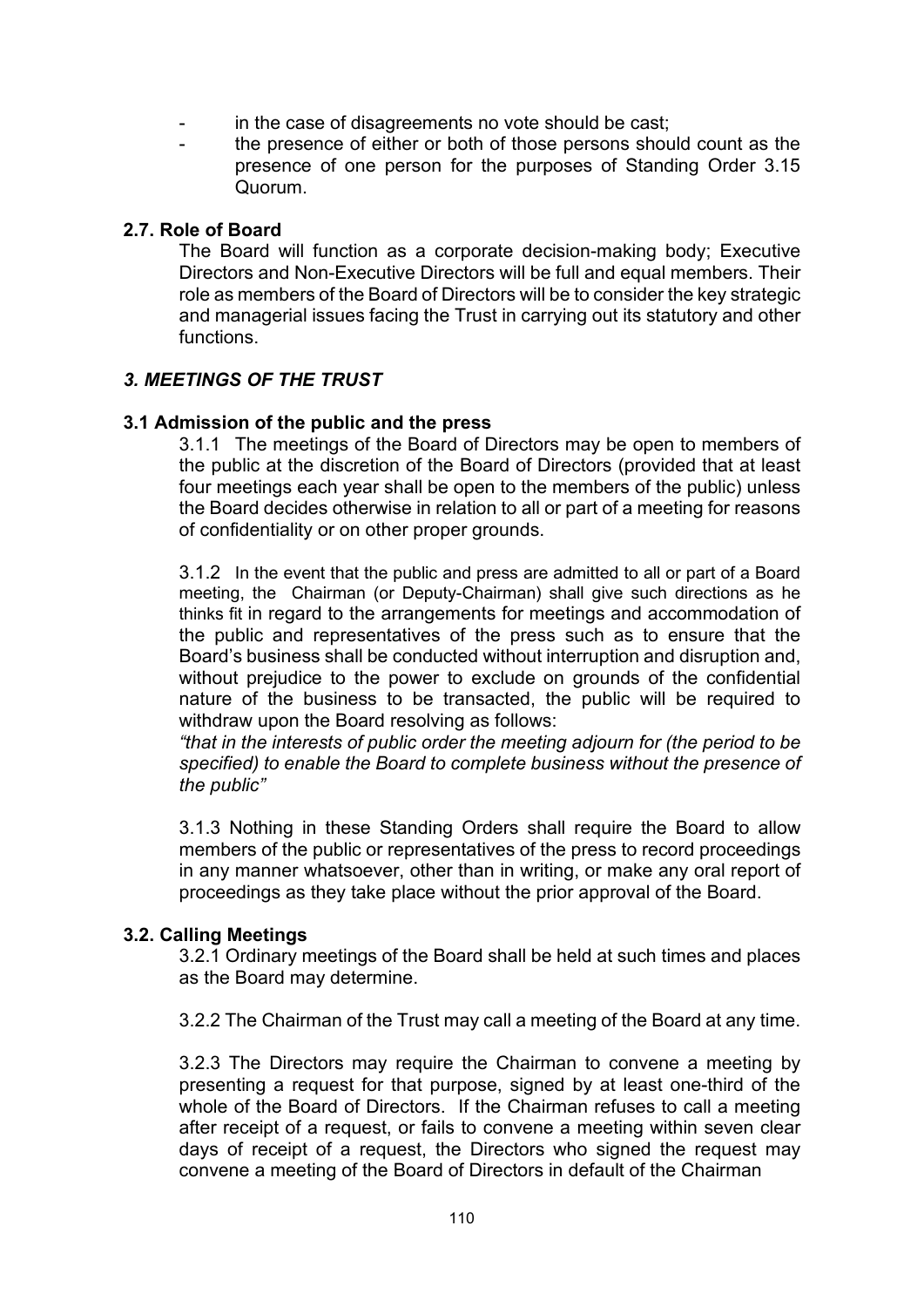#### **3.3. Notice of Meetings and the Business to be transacted**

3.3.1 Before each meeting of the Board of Directors, a notice of the meeting, specifying the business proposed to be transacted at it, and signed by the Chairman or the Secretary or by an officer authorised by the Chairman to sign on his behalf shall be delivered to every Director, or sent by post to the usual place of residence of such Director, so as to be available to him at least five clear days before the meeting.

3.3.2 A notice shall be presumed to have been served two day after posting. Failure of service of the notice on any Director shall not affect the validity of a meeting

3.3.3 In the case of a meeting called by Directors in default of the Chairman calling the meeting, the notice shall be signed by those Directors, and no business shall be transacted at the meeting other than that specified in the notice.

3.3.4 Before each meeting of the Trust a public notice of the time and place of the meeting, and the public part of the agenda, shall be displayed at the Trust's office at least three clear days before the meeting.

#### **3.4. Agenda and Supporting Papers**

3.4.1 A Director desiring a matter to be included on an agenda shall make his request in writing to the Chairman at least 10 clear days before the meeting. The request should include appropriate supporting information. Requests made less than 10 clear days before a meeting may be included on the agenda at the discretion of the Chairman.

3.4.2 SOs 3.3.1 and 3.4.1 shall not apply to the inaugural meeting of the Board because of the uncertainty surrounding when Monitor will issue the Trust's Terms of Authorisation.

#### **3.5 Petitions**

Where a petition has been received by the Trust, the Chairman shall include the petition as an item for the agenda of the next Board of Directors meeting subject to the powers granted to the Chairman by these Standing Orders to regulate arrangements for Board of Directors' meetings

#### **3.6 Chairman of Meeting**

3.6.1 At any meeting of the Board of Directors, the Chairman shall preside. If the Chairman is absent from the meeting, the Deputy Chairman shall preside. In the absence of the Chairman and Deputy Chairman, the Directors will select a Non-Executive Director from those present to preside

3.6.2 If the Chairman is absent temporarily on the grounds of a declared conflict of interest, the Deputy Chairman shall preside. If the Chairman and Deputy Chairman are absent, or are disqualified from participating, the Directors will select a Non-Executive Director from those present to preside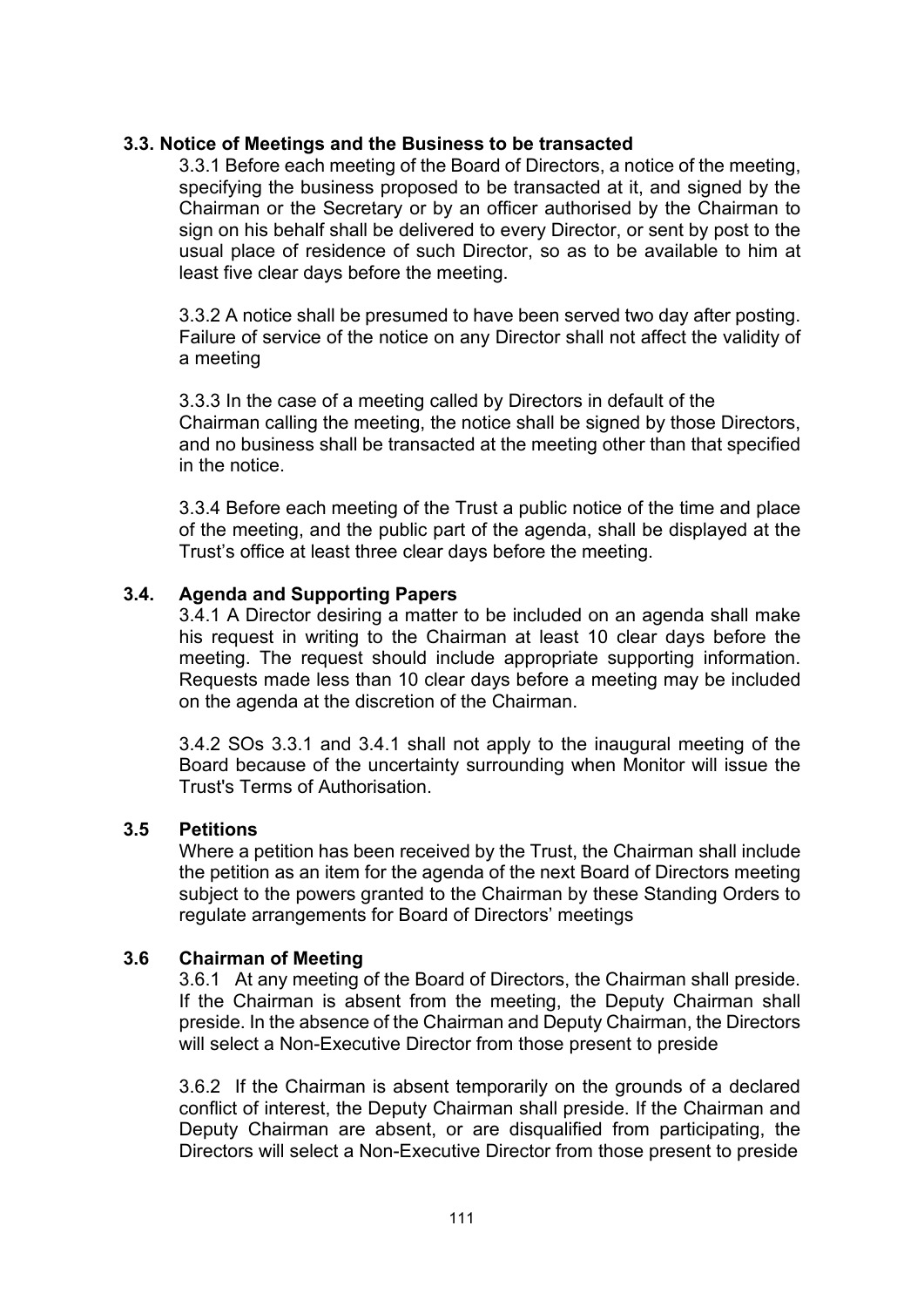## **3.7. Chairman's Ruling**

The decision of the Chairman of the meeting on questions of order, relevancy and regularity (including procedure on handling motions) and their interpretation of the Standing Orders and Standing Financial Instructions, at the meeting, shall be final.

#### **3.8 Annual General Meeting**

The Trust will publicise and hold an annual general meeting of the Members of the Trust in accordance with its Constitution and Terms of Authorisation**.**

#### **3.9 Notices of Motion**

3.9.1 A Director desiring to move or amend a Motion shall send a written notice thereof at least 10 clear days before the meeting to the Chairman, who shall insert in the agenda for the meeting. It must also be seconded by another Director. All notices so received are subject to the notice given being permissible under governing regulations. This paragraph shall not prevent any motion being withdrawn or moved during the meeting

3.9.2 A Motion may be proposed by the Chairman of the meeting or any Director present. It must also be seconded by another Director.

3.9.3 A Motion or amendment once moved and seconded may be withdrawn by the proposer with the concurrence of the seconder and the consent of the Chairman.

3.9.4 Notice of Motion to amend or rescind any resolution (or the general substance of any resolution) which has been passed within the preceding six calendar months shall bear the signature of the Director who gives it and also the signature of four other Directors. When any such motion has been disposed of by the Board of Directors, it shall not be competent for any Director other than the Chairman to propose a motion to the same effect within six months; however the Chairman may do so if he considers it appropriate.

3.9.5 The mover of a Motion shall have a right of reply at the close of any discussion on the motion or any amendment thereto

3.9.6 When a Motion is under discussion or immediately prior to discussion, it shall be open to a Director to move:

- an amendment to the Motion;
- the adjournment of the discussion or the meeting;
- that the meeting proceed to the next business. (\*);
- the appointment of an ad hoc committee to deal with a specific item of business; or
- that the Motion be now put  $(*)$

In the case of sub-paragraphs denoted by (\*) above to ensure objectivity, Motions may only be put by a Director who has not previously taken part in the debate and is eligible to vote.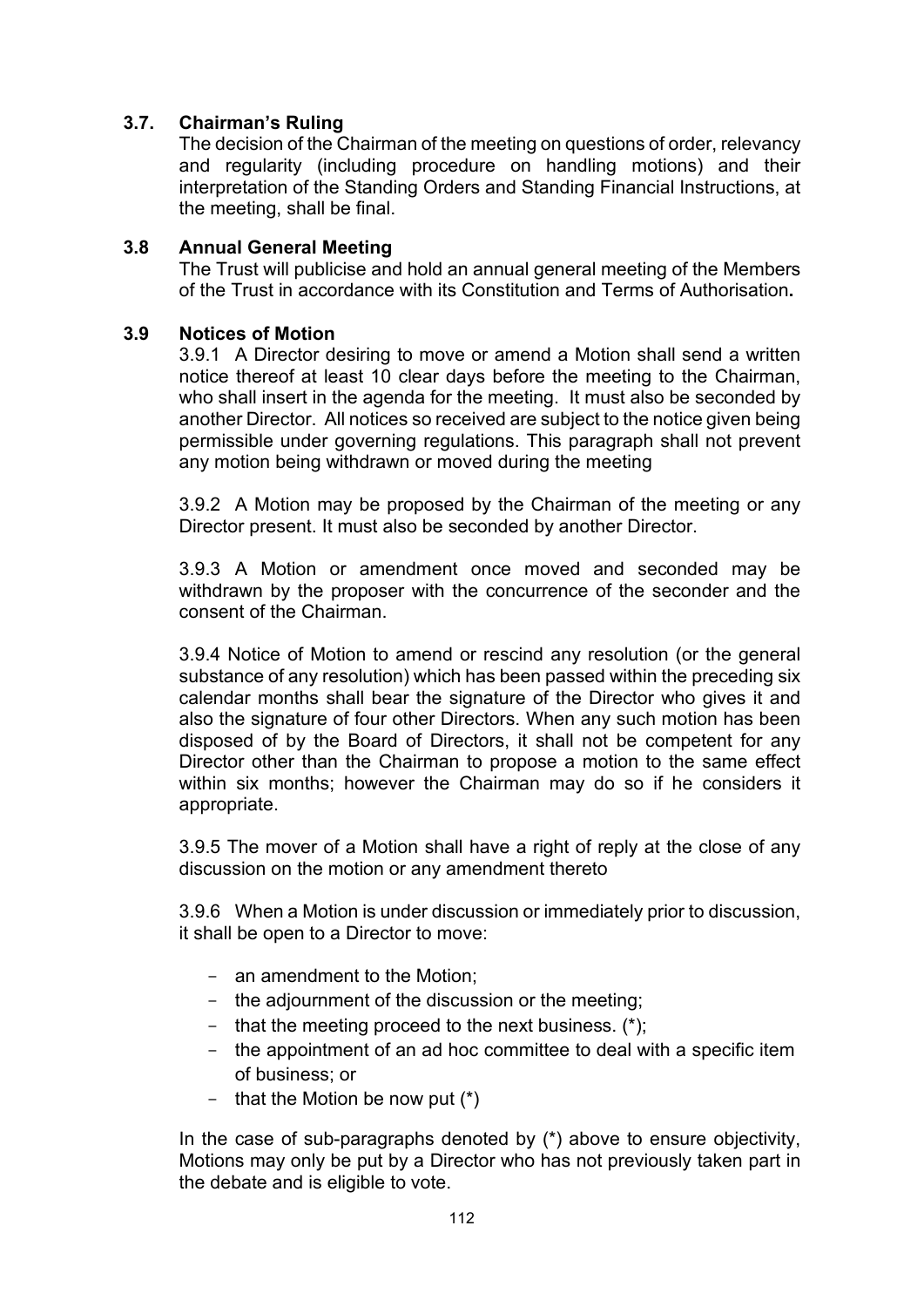Such a Motion, if seconded, shall be disposed of before the Motion which was originally under discussion or about to be discussed. No amendment to the Motion shall be admitted if, in the opinion of the Chairman of the meeting, the amendment negates the substance of the Motion.

- 3.9.7 Subject to the agreement of the Chairman, a Director may give written notice of an emergency Motion after the issue of the notice of the meeting and agenda, up to one hour before the time fixed for the meeting. The notice shall state the grounds of urgency. If in order, it shall be declared at the commencement of the business of the meeting as an additional agenda item included in the agenda. The Chairman's decision to include the item is final
- 3.9.8 The Chairman may exclude from the debate at his discretion any Motion of which notice was not given on the notice summoning the meeting other than a motion relating to:
	- the reception of a report;
	- the accuracy of minutes;

A Motion in writing agreed by a simple majority of the members who would have been entitled to vote upon it had it been proposed at a meeting of the Board of Directors shall be effective provided that a copy of the proposed resolution has been sent to every eligible Director and a simple majority of Directors has signified its agreement to the resolution in an authenticated document which has been received at the Trust head office within the period of 28 days beginning with the circulation date. A Motion in writing may comprise several copies to which one or more Directors have signified their agreement.

#### **3.10 Voting**

- 3.10.1 A Motion at a meeting may be determined, by a majority of the votes of the Directors present and voting on the Motion. In the case of the number of votes for and against a Motion being equal, the Chairman of the meeting shall have a second or casting vote
- 3.10.2 All questions put to the vote shall, at the discretion of the Chairman of the meeting, be determined by oral expression or by a show of hands. A paper ballot may also be used if a majority of the Directors present so request
- 3.10.3 If at least one-third of the Directors present so request, the voting (other than by paper ballot) on any question may be recorded to show how each Director present voted or abstained
- 3.10.4 If a Director so requests, his vote shall be recorded by name upon any vote (other than by paper ballot)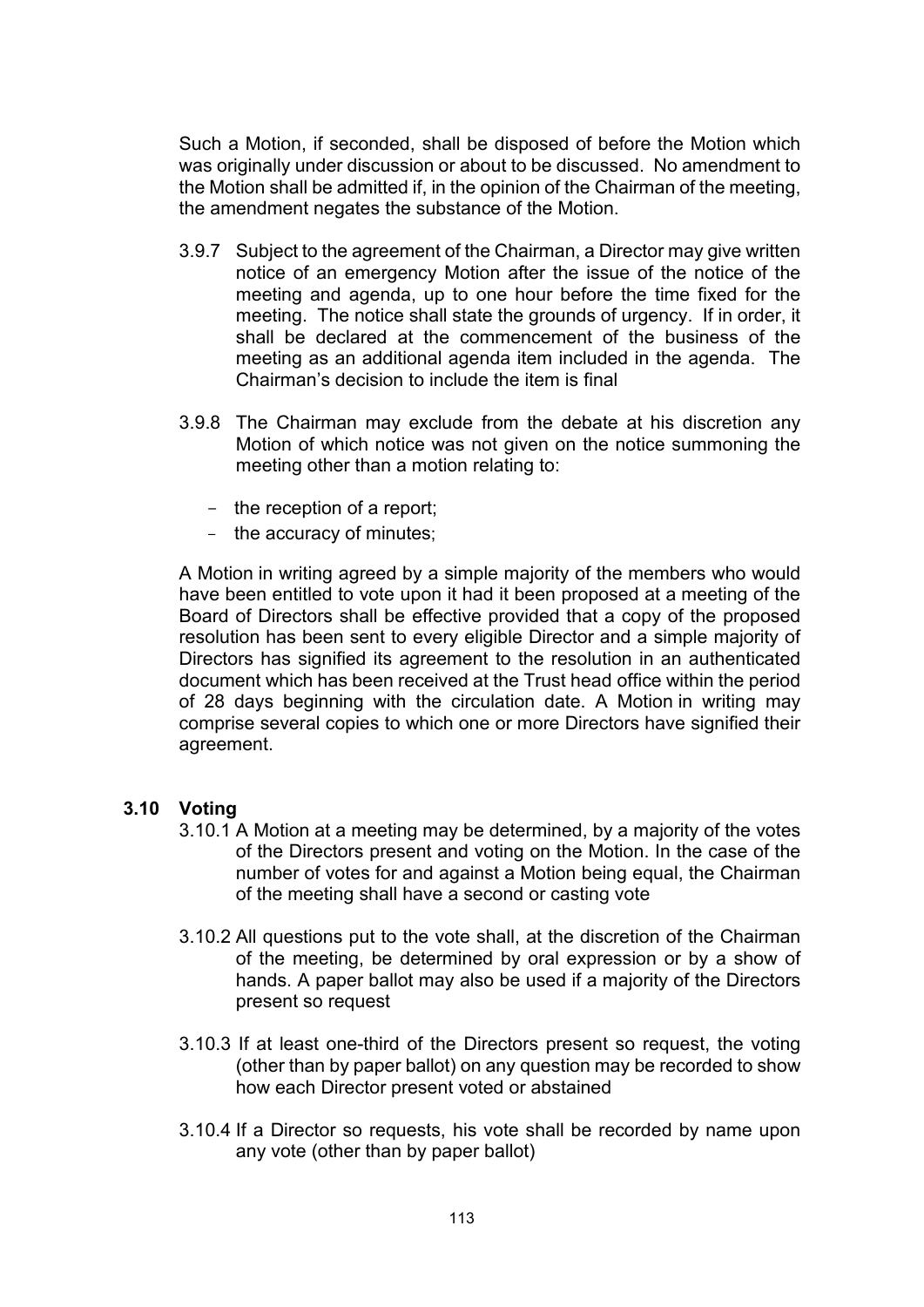- 3.10.5 In no circumstances may an absent Director vote by proxy. Absence is defined as being absent at the time of the vote
- 3.10.6 An officer who has been appointed formally by the Board of Directors to act up for an Executive Director during a period of incapacity or temporarily to fill an Executive Director vacancy, shall be entitled to exercise the voting rights of the Executive Director. An officer attending the Board of Directors to represent an Executive Director during a period of incapacity or temporary absence without formal acting up status may not exercise the voting rights of the Executive Director. An officer's status when attending a meeting shall be recorded in the minutes.

## **3.11 Minutes of meetings of the Board of Directors**

- 3.11.1. The minutes of the proceedings of a meeting shall be drawn up and submitted for agreement at the next meeting where they shall be signed by the person presiding at it.
- 3.11.2. No discussion shall take place upon the minutes except upon their accuracy or where the Chairman considers discussion appropriate.
- 3.11.3. Minutes shall be circulated in accordance with Directors' wishes. Where providing a record of a public meeting the minutes shall be made available to the public.

#### **3.12 Record of Attendance**

The names of the Chairman and Directors present at the meeting shall be recorded.

#### **3.13 Adjournment of Meetings**

- 3.13.1. The Board of Directors may, by resolution, adjourn any meeting to some other specified date, place and time and such adjourned meeting shall be deemed a continuation of the original meeting. No business shall be transacted at any adjourned meeting which was not included in the agenda of the meeting of which it is an adjournment
- 3.13.2.When any meeting is adjourned to another day, other than the following day, notice of the adjourned meeting shall be sent to each Director specifying the business to be transacted

#### **3.14. Observers at Board of Directors meetings**

The Board of Directors will decide what arrangements and terms and conditions it feels are appropriate to offer in extending an invitation to observers to attend and address any of the Board of Directors meetings and may change, alter or vary these terms and conditions as it deems fit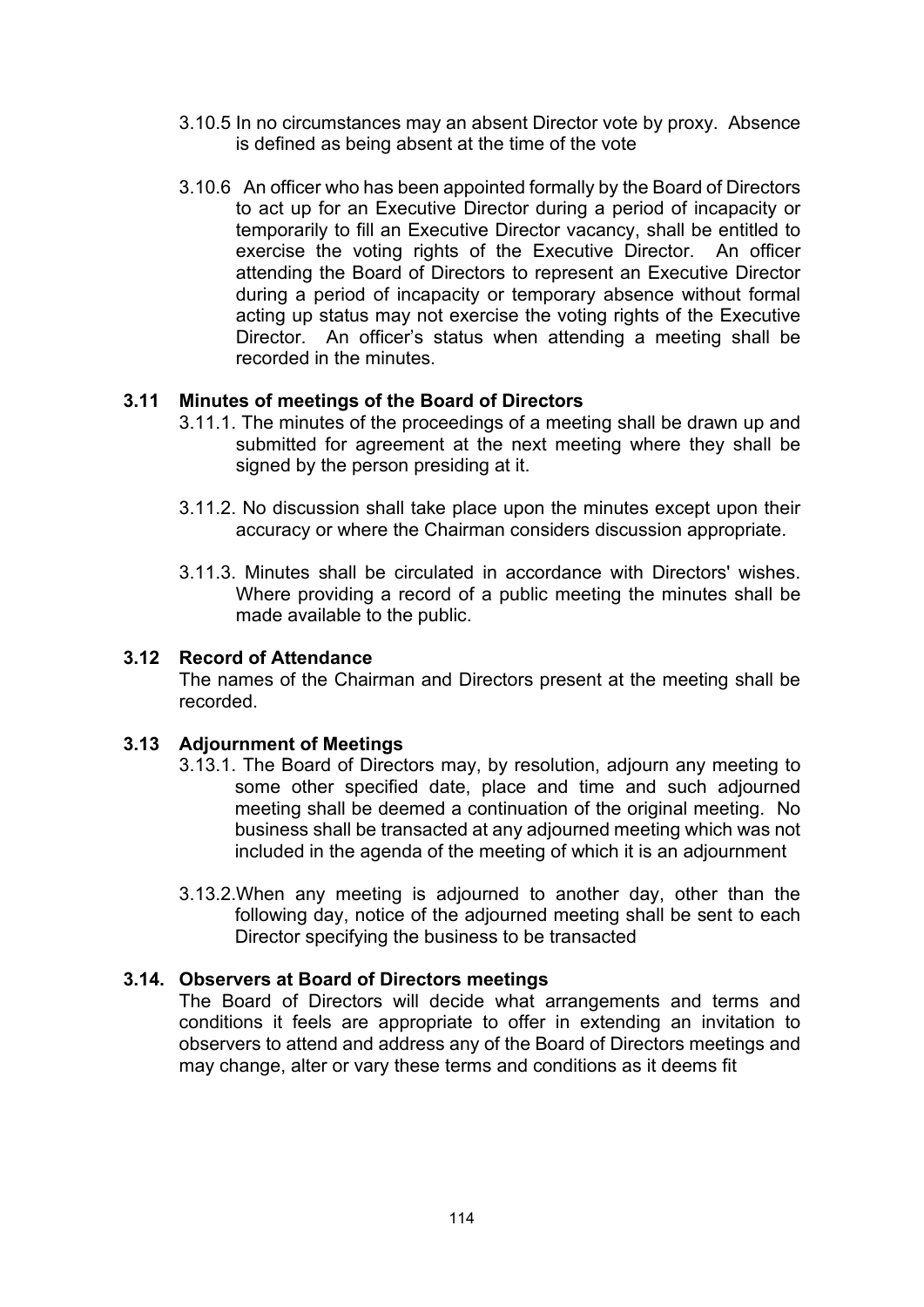#### **3.15 Quorum**

- 3.15.1 No business shall be transacted at a meeting of the Board of Directors unless at least one-third of the whole number of the Directors appointed, (including at least one Non-Executive Director and one Executive Director) are present
- 3.15.2 An Officer in attendance for an Executive Director but without formal acting up status may not count towards the quorum.
- 3.15.3 If a Director has been disqualified from participating in the discussion on any matter and/or from voting on any resolution by reason of the declaration of a conflict of interest he/she shall no longer count towards the quorum. If a quorum is then not available for the discussion and/or the passing of a resolution on any matter, that matter may not be discussed further or voted upon at that meeting. Such a position shall be recorded in the minutes of the meeting. The meeting must then proceed to the next business. The above requirement for at least one Executive Director to form part of the quorum shall not apply where the Executive Directors are excluded from a meeting (for example when the Board considers the recommendations of the Remuneration Committee). The above requirement for at least one Non-Executive Director to form part of the quorum shall not apply where the Non-Executive Directors are excluded from a meeting.
- 3.15.4 A meeting of the Board of Directors or of a Committee of the Board of Directors may consist of a conference between Directors who are not all in one place, but each of which is able (directly or by telephone or video communication) to speak to each of the others, and to be heard by each of the others simultaneously. A Director taking part in such a conference shall be deemed to be present in person at the meeting and shall be entitled to vote or be counted in a quorum accordingly. Such a meeting shall be deemed to take place where the largest group of those participating in the conference is assembled, or, if there is no such group, where the Chairman of the meeting then is. The word meeting in these articles shall be construed accordingly.

## *4. ARRANGEMENTS FOR THE EXERCISE OF TRUST FUNCTIONS BY DELEGATION*

4.1. The Board of Directors may from time to time delegate the powers of the Trust to a committee, sub-committee or joint committee of Directors or to an Executive Director.

In each case, subject to such restrictions as the Board thinks fit

#### 4.2. **Emergency Powers**

The powers which the Board has retained to itself within these Standing Orders may, in emergency, be exercised jointly by the Chief Executive and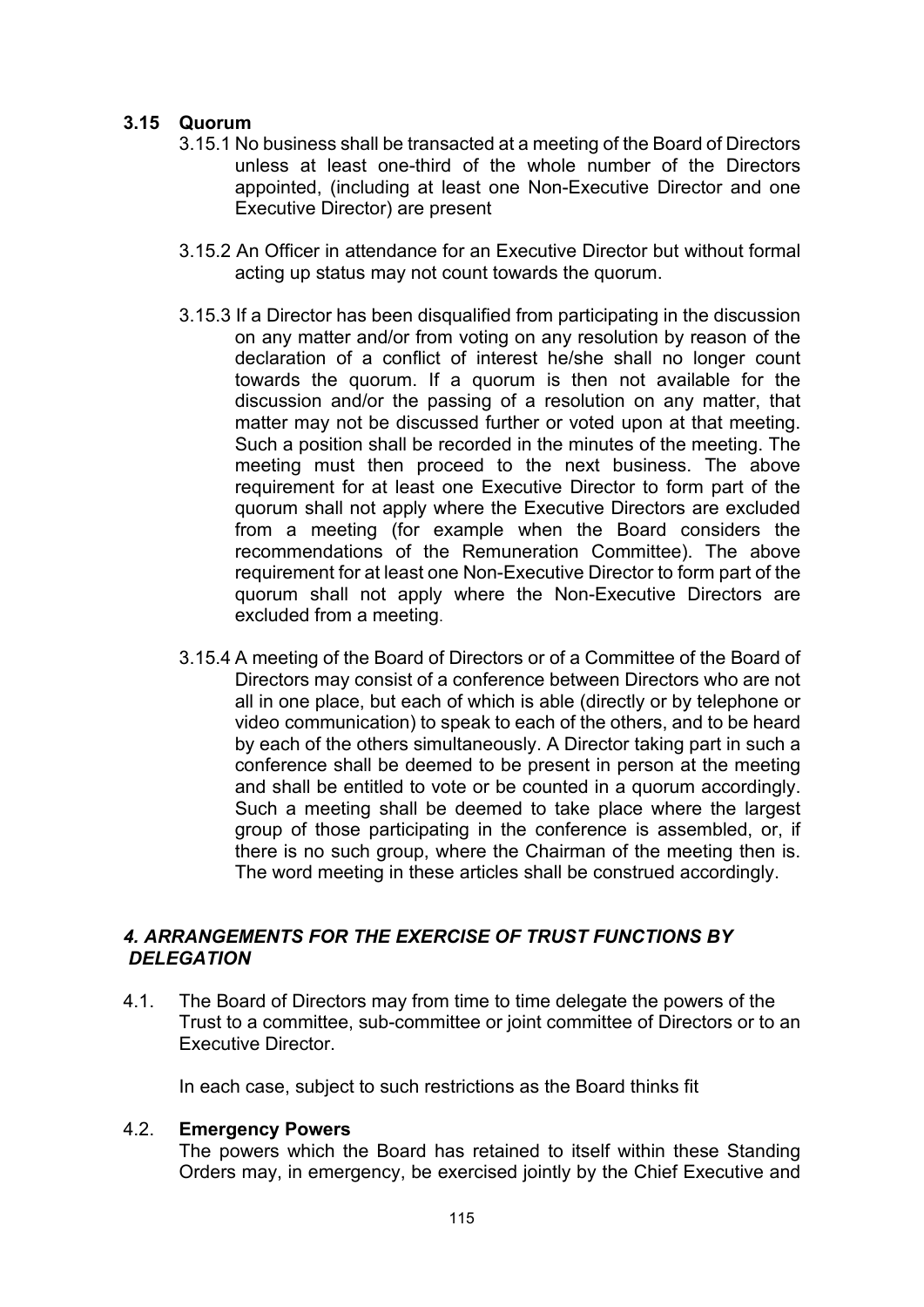the Chairman after having consulted at least two other Non-Executive Directors. The exercise of such powers by the Chief Executive and the Chairman shall be reported to the next formal meeting of the Board for noting.

#### 4.3. **Delegation to Committees**

The Board shall agree from time to time to the delegation of powers of the Trust to committees, sub-committees or joint committees. The constitution and Terms of Reference of these committees, sub-committees or jointcommittees, and their specific powers shall be approved by the Board of **Directors** 

#### 4.4. **Delegation to Officers**

- 4.4.1. Those functions of the Trust which have not been retained as reserved to the Board of Directors or delegated to a committee, subcommittee or joint committee shall be exercised on behalf of the Board by the Chief Executive. The Chief Executive shall determine which functions he will perform personally and shall nominate officers to undertake the remaining functions for which he will still retain accountability to the Board
- 4.4.2. The Chief Executive shall prepare a Scheme of Decisions Reserved to the Board and Schedule of Decision/Duties Delegated by the Board, identifying his proposals which shall be considered and approved by the Board, subject to any amendment agreed during the discussion. The Chief Executive may periodically propose amendment to the Scheme of Delegation which shall be considered and approved by the Board as indicated above
- 4.4.3. Nothing in the Schedule of Decision/Duties Delegated by the Board shall impair the discharge of the direct accountability of the Executive Directors to the Board of the Directors to provide information and advise the Board in accordance with the Constitution, Authorisation, and statutory provisions
- 4.4.4. The arrangements made by the Board as set out in the Standing Financial Instructions, Scheme of Delegation and Scheme of Decisions Reserved to the Board shall be read in conjunction with these Standing Orders
- 4.4.5. If for any reason these Standing Orders are not complied with, full details of the non-compliance and any justification for non-compliance and the circumstances around the non-compliance, shall be reported to the next formal meeting of the Board for action or ratification. All Directors and officers have a duty to disclose any non-compliance with these Standing Orders to the Chief Executive as soon as possible

#### *5. APPOINTMENT OF COMMITTEES AND SUB-COMMITTEES*

5.1. Provided always that the Trust delegates its powers pursuant to, and in accordance with, SO 4.1 above, the Board of Directors may appoint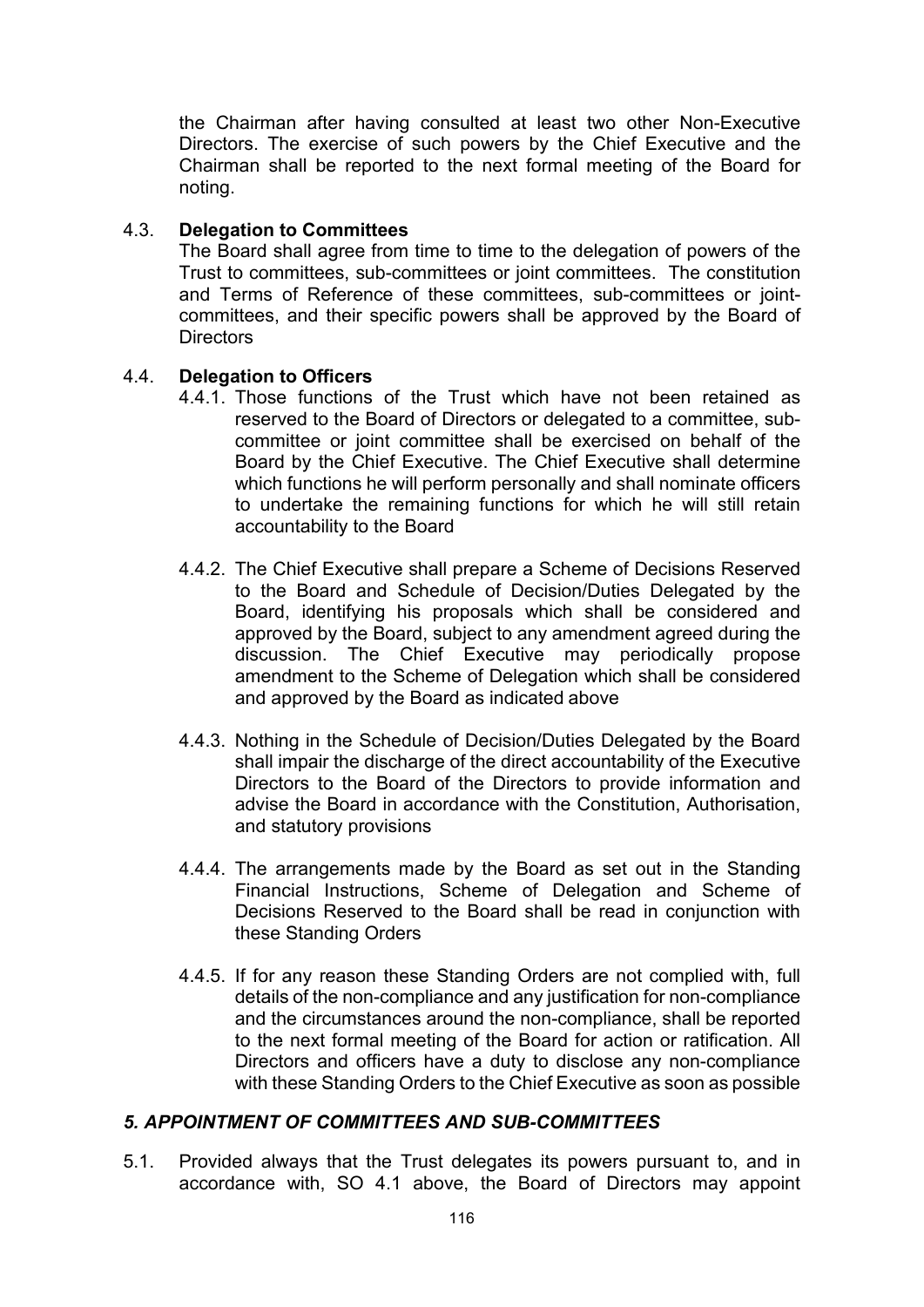committees of the Trust, consisting wholly or partly of the Chairman and Directors or wholly of persons who are not members of the Board of Directors

- 5.2 A committee so formed under SO 5.1 may appoint sub-committees consisting wholly or partly of members of the committee (whether or not they include members of the Board of Directors) or wholly of persons who are not members of the Trust committee (whether or not they include members of the Board of Directors)
- 5.3. These Standing Orders, as far as they are applicable, shall apply with appropriate alteration to meetings of any committees or sub-committees established by the Board of Directors
- 5.4. Each such committee or sub-committee shall have such Terms of Reference and powers and be subject to such conditions (as to reporting back to the Board), as the Board shall decide.
- 5.5. Where committees are authorised to establish sub-committees, they may not delegate their executive powers to the sub-committee unless expressly authorised by the Board
- 5.6. The Board shall approve the appointments to each of the committees which it has formally constituted. Where the Board determines that persons, who are neither Non-Executive Directors nor Directors, shall be appointed to a committee, the terms of such appointment shall be defined by the Board. Those appointed shall be entitled to the payment of travelling and other allowances as determined by the Board.
- 5.7. Where the Trust is required to appoint persons to a committee and/or to undertake statutory functions as required by Monitor, and where such appointments are to operate independently of the Board of Directors, such appointments shall be made in accordance with the regulations and directions laid down by the Board of Directors
- 5.8. The statutory committees established by the Board of Directors are:
	- Audit Committee
	- Remuneration and Nomination Committee
	- Charitable Funds Committee

Subject always to SO 4.1, the Board may also establish such other committees as required to discharge the Trust's responsibilities

- 5.9. No one, other than the committee Chairman and committee members, is entitled to be present at a meeting of the above listed committees. However, other individuals may attend at the invitation of the committee or as established by these Standing Orders
- 5.10 Confidentiality

A member of the Board of Directors or a member of a committee shall not disclose any matter reported to the Board or otherwise dealt with by the committee, notwithstanding that the matter has been reported or action has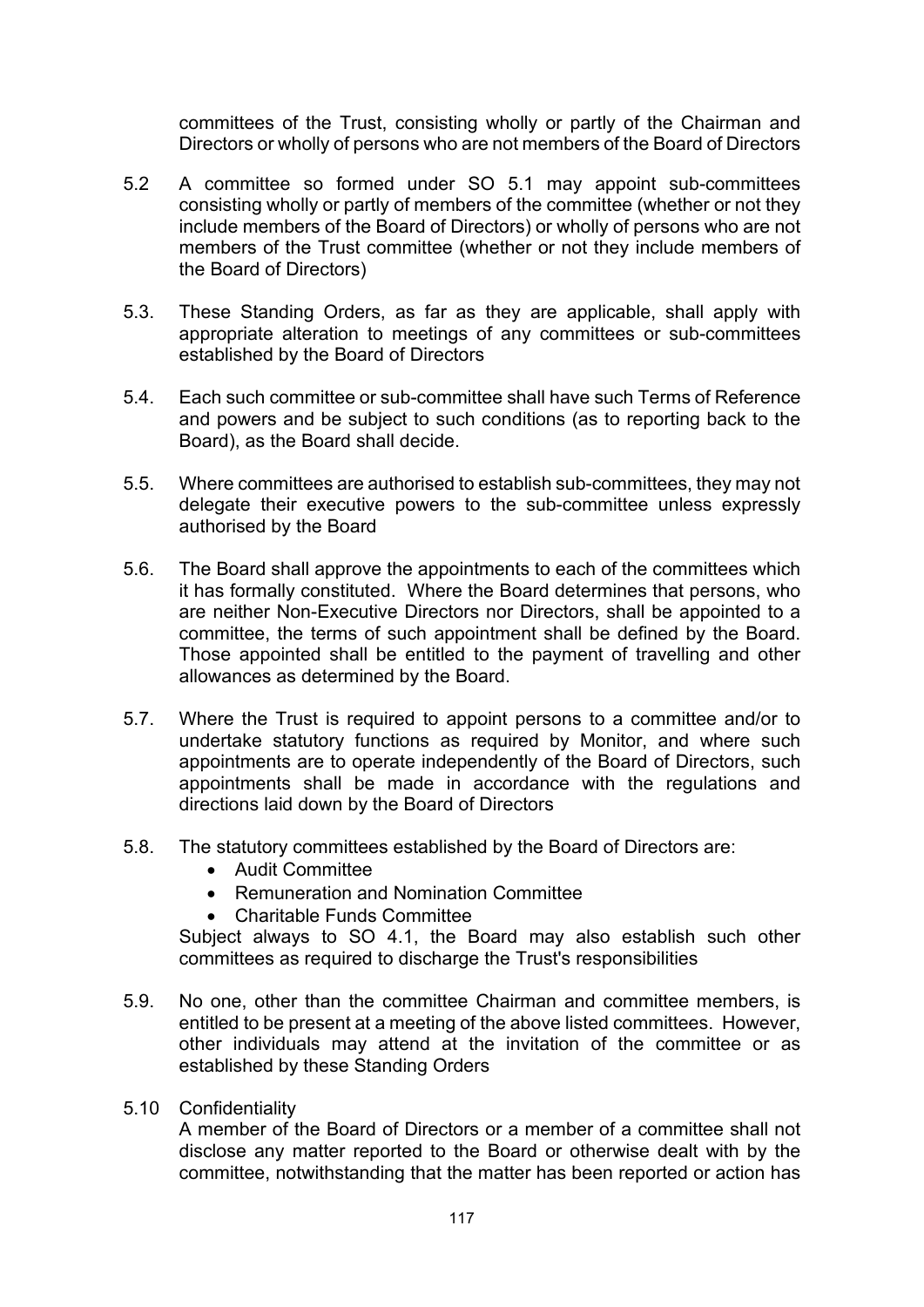been concluded, if the Board or committee shall resolve that it is confidential or embargoed.

## *6. DUTIES AND OBLIGATIONS OF BOARD DIRECTORS AND SENIOR MANAGERS UNDER THESE STANDING ORDERS*

- 6.1 Declaration of Interests
	- 6.1.1. Paragraph 28 of the Constitution requires Board members to declare interests which are relevant and material to the Board of which they are a member. All existing members of the Board should declare such interests. Any Board members appointed subsequently should do so on appointment and annually thereafter
	- 6.1.2. Interests which should be regarded as "relevant and material" are:
		- a) Directorships, including Non-Executive Directorships held in private companies or public limited companies (with the exception of those of dormant companies);
		- b) Ownership of, part-ownership of, or employment with private companies, businesses or consultancies likely or possibly seeking to do business with the NHS;
		- c) Significant or controlling share-holdings (more than 5%) in organisations likely or possibly seeking to do business with the NHS;
		- d) A position of Trust in a charity or voluntary organisation in the field of health and social care;
		- e) Any connection with a voluntary or other organisation contracting for NHS services;
		- f) Any other commercial interest in the issue before the meeting
		- g) Ministerial appointments made by or on behalf of Ministers
		- h) Positions in elected public office, for example as a District or County Councillor, MP or MEP
		- i) Public appointments, for example as a Non-Executive Director of an NHS body or Police Authority
	- 6.1.3. If Board members have any doubt about the relevance of an interest, this should be discussed with the Chairman or the Secretary
	- 6.1.4. At the time Board members' interests are declared, they should be recorded in the Board minutes. Any changes in interests should be declared at the next Board meeting following the change occurring
	- 6.1.5. Directorships of companies likely or possibly seeking to do business with the NHS should be published in the Trust's Annual Report. The information should be kept up to date for inclusion in succeeding annual reports
	- 6.1.6. During the course of a Board meeting, if a conflict of interest is established, the Board member concerned should withdraw from the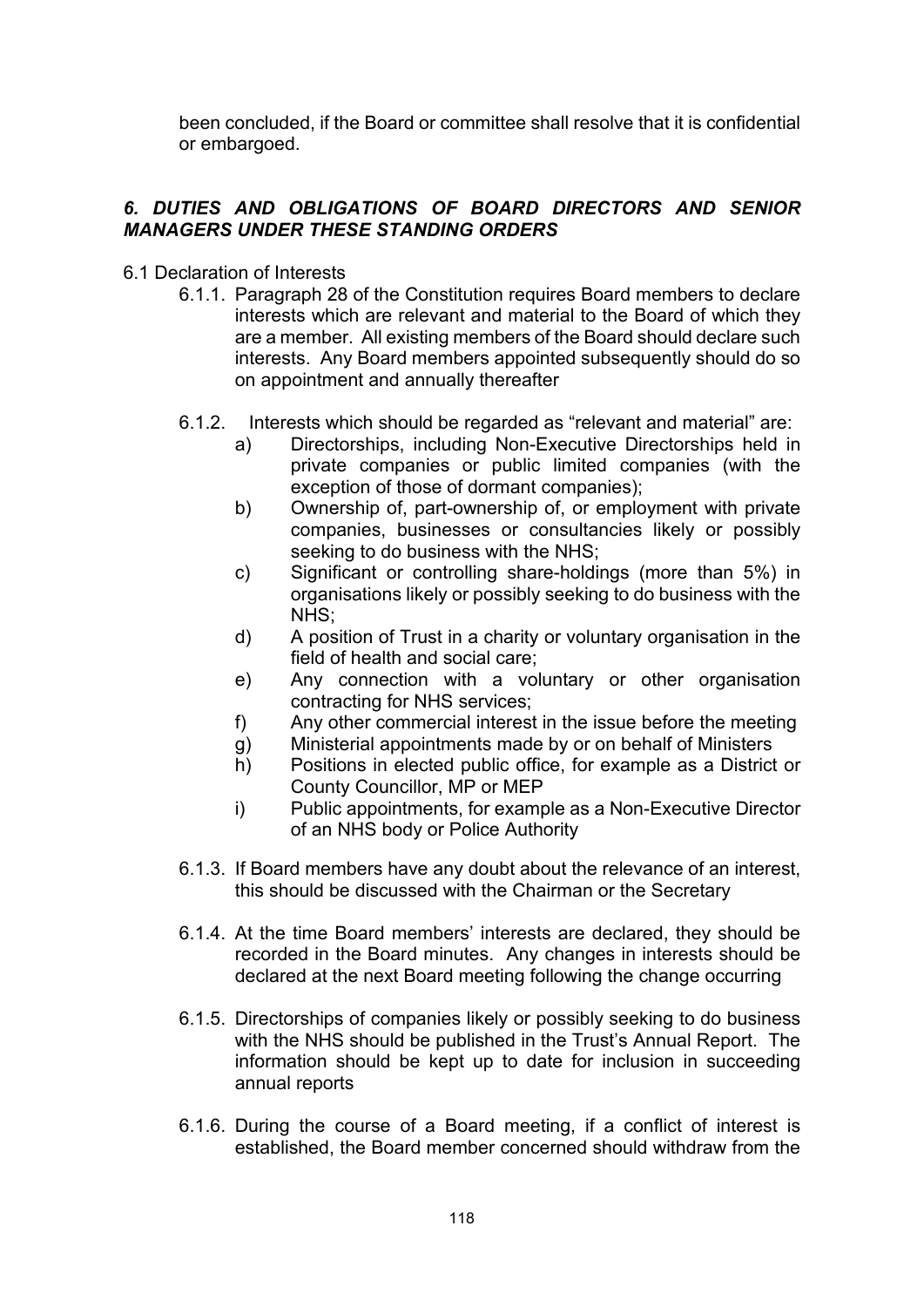meeting and play no part in the relevant discussion (unless the Board decides otherwise) or decision

- 6.1.7. The interests of Board members' spouses or cohabiting partners should be regarded as relevant and should be disclosed
- 6.1.8. Financial Reporting Standard No 8 (issued by the Accounting Standards Board) specifies that influence rather than the immediacy of the relationship is more important in assessing the relevance of an interest. The interests of partners in professional partnerships including general practitioners should also be considered

#### **6.2 Register of Interests**

- 6.2.1. A Register of Interests will be established to record formally declarations of interests of Board members. In particular, the Register will include details of all directorships and other relevant and material interests that have been declared by both Executive and Non-Executive Directors.
- 6.2.2. These details will be kept up to date by means of an annual review of the Register in which any changes to interests declared during the preceding twelve months will be incorporated.
- 6.2.3. Subject to any contrary regulations being passed, the Register will be available for inspection by the public free of charge. The Secretary will take reasonable steps to bring the existence of the Register to the attention of the local population and to publicise arrangements for viewing it
- 6.2.4. Copies or extracts of the Register will be provided to Members of the Trust free of charge and within a reasonable time period of the request. A reasonable charge may be imposed on non-members for copies or extracts of the Register

#### **7. EXCLUSION OF CHAIRMAN AND DIRECTORS IN PROCEEDINGS ON ACCOUNT OF PECUNIARY INTEREST**

7.1 For the sake of clarity, the following definition of terms is to be used in interpreting this Standing Order: (i) "spouse" shall include a partner who lives with another person in the same household (and any pecuniary interest of one spouse shall, if known to the other spouse, be deemed to be an interest of that other spouse); (ii) "contract" shall include any proposed contract or other course of dealing.

#### **7.2 Pecuniary interest**

For the purpose of this Standing Order, the Chairman or a Director shall be treated as indirectly having a pecuniary interest in a contract if: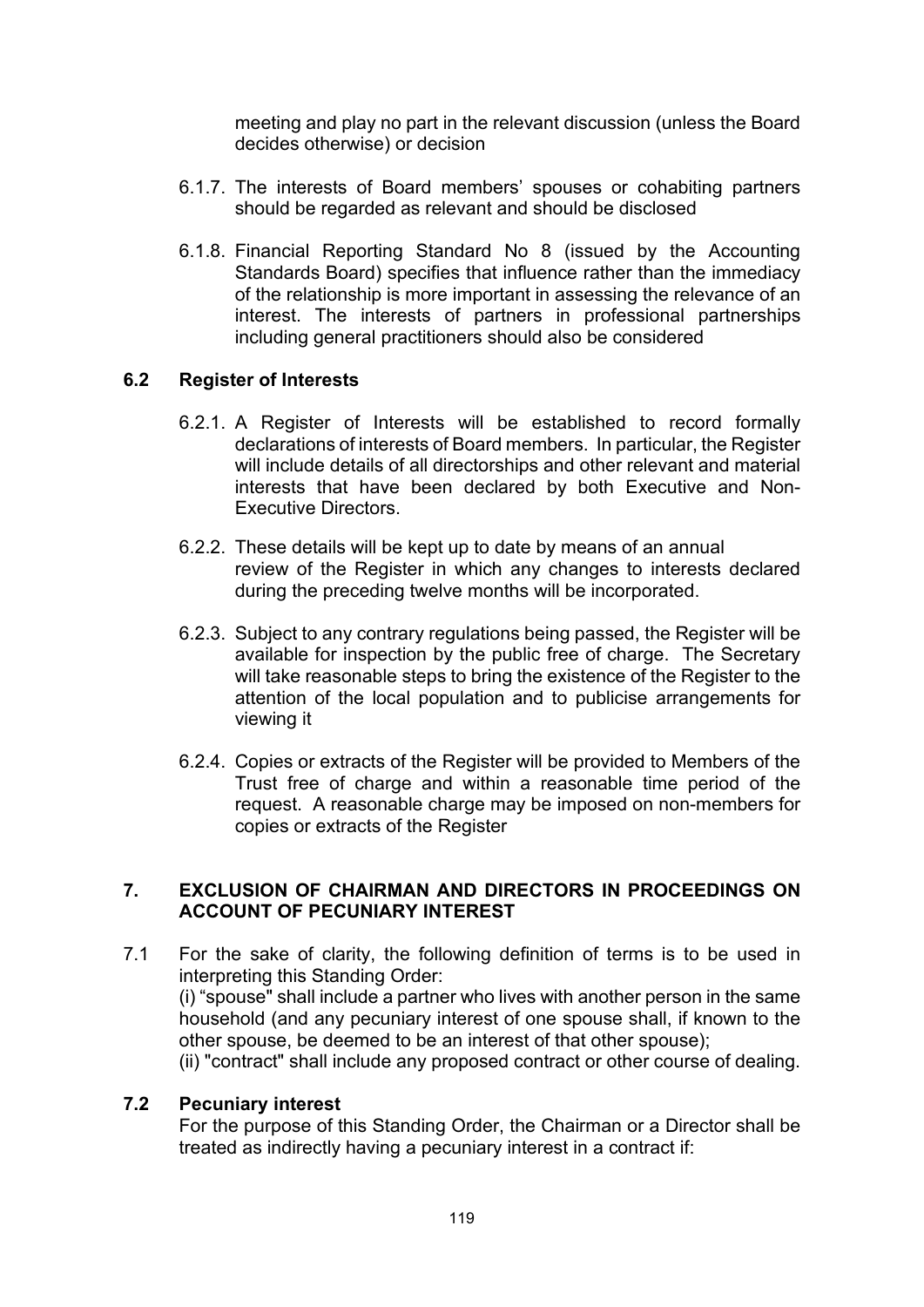- (a) he or a nominee of him, is a Director of a company or other body, not being a public body, with which the contract was made or is proposed to be made or which has a direct pecuniary interest in the other matters under consideration; or
- (b) he is a partner, associate or employee of any person with whom the contract is made or to be made or who has a direct pecuniary interest in same

## **7.3 Exception to pecuniary interests**

- 7.3.1 A person shall not be regarded as having a pecuniary interest in any contract if:
- a) neither he nor any person connected with him has any beneficial interest in the securities of a company of which he or such person appears as a member;
- b) any interest that he or any person connected with him may have in the contract is so remote or insignificant that it cannot be reasonably regarded as likely to influence him in relation to considering or voting on that contract; or
- c) those securities of any company in which he (or any person connected with him) has a beneficial interest do not exceed £5,000 in nominal value or one per cent of the total issued share capital of the company of the relevant class of such capital, whichever is less
- 7.3.2. Provided however, that where paragraph (c) above applies, the person shall nevertheless be obliged to disclose/declare their interest in accordance with these Standing Orders

#### **7.4 Exclusion in proceedings of the Trust Board**

- 7.4.1 Subject to the following provisions of this Standing Order, if the Chairman or a Director has any pecuniary, personal or family interest, direct or indirect, in any contract, proposed contract or other matter and is present at a meeting of the Board at which the contract or other matter is the subject of consideration, he shall at the meeting and as soon as practicable after its commencement disclose the fact and shall not take part in the consideration or discussion of the contract or other matter or vote on any question with respect to it.
- 7.4.2 The Board may exclude the Chairman or a Director from a meeting of the Board while any contract, proposed contract or other matter in which he has a pecuniary interest, is under consideration.
- 7.4.3 Any remuneration, compensation or allowances payable to the Chairman or a Director by virtue of the 2006 Act shall not be treated as a pecuniary interest for the purpose of this Standing Order.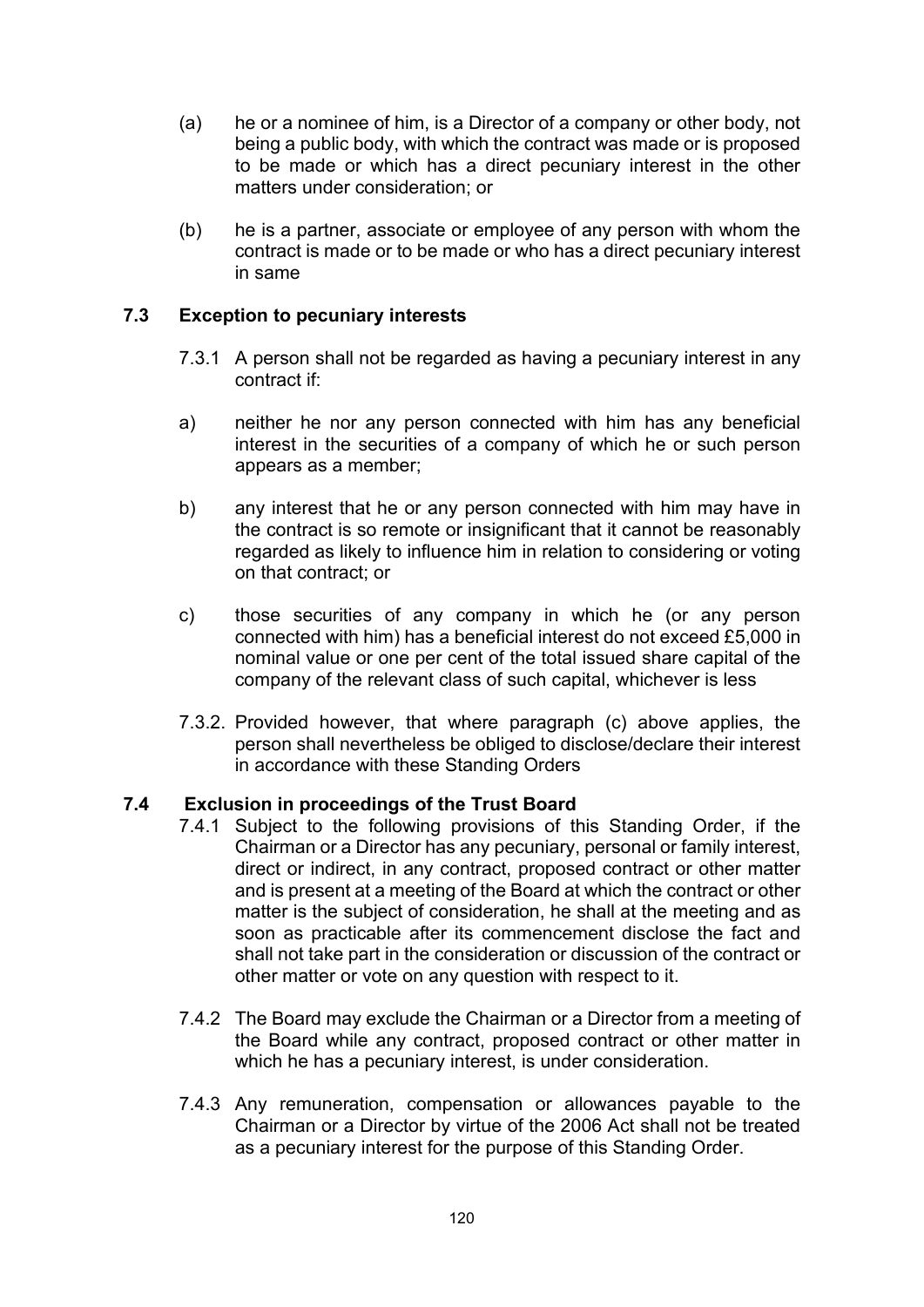7.4.4 This Standing Order applies to a committee, sub-committee or joint committee as it applies to the Trust and applies to a member of any such committee, subcommittee or joint committee (whether or not he is also a Director of the Trust) as it applies to a Director of the Trust

#### . **8. STANDARDS OF BUSINESS CONDUCT**

8.1 Directors and officers of the Trust shall have regard to the national guidance contained in HSG (93)05 to the extent applicable and appropriate, and the Trust's own Code of Conduct policy documents

## **8.2 Interest of Officers in Contracts**

8.2.1 Any Director or officer of the Trust who comes to know that the Trust has entered into or proposes to enter into a contract in which he/she or any person connected with him has any pecuniary interest, direct or indirect, the Officer shall declare his interest by giving notice in writing of such fact to the Chief Executive or Secretary as soon as practicable.

8.2.2 A Director or Officer should also declare to the Chief Executive any other employment or business or other relationship he, or his spouse has, that conflicts, or might reasonably be predicted could conflict with the interests of the Trust.

8.2.3 The Trust will require interests, employment or relationships so declared to be entered in a register of interests of staff.

## **8.3 Canvassing of and Recommendations by Directors in Relation to Appointments**

- 8.3.1. Canvassing of members of the Board of Directors or members of any committee of the Board of Directors directly or indirectly for any appointment by the Trust shall disqualify the candidate from such appointment. The contents of this paragraph of the Standing Order shall be included in application forms or otherwise brought to the attention of candidates
- 8.3.2. A member of the Board of Directors shall not solicit for any person any appointment by the Board of Directors or recommend any person for such appointment: but this paragraph of this Standing Order shall not preclude a member from giving written testimonial of a candidate's ability, experience or character for submission to the Board of **Directors**

## **8.4 Relatives of Directors**

8.4.1 Candidates for any staff appointment under the Trust shall, when making an application, disclose in writing to the Trust whether they are related to any Director or the holder of any office under the Trust.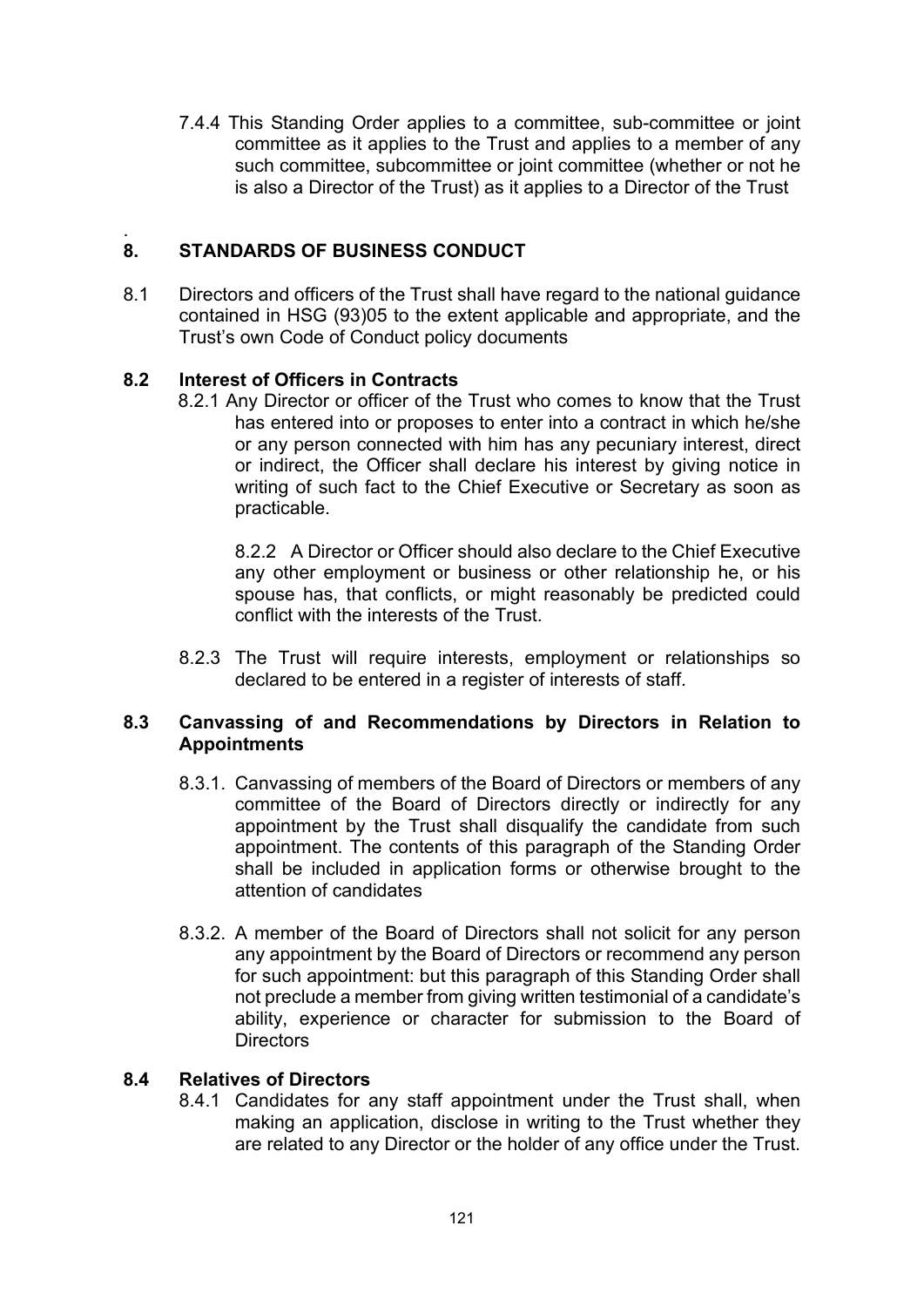Failure to disclose such a relationship shall disqualify a candidate and, if appointed, render him liable to summary dismissal.

- 8.4.2 The Chairman and every Director of the Trust shall disclose to the Trust Board any relationship between himself and a candidate of whose candidature that director is aware. It shall be the duty of the Chief Executive to report to the Trust Board any such disclosure made.
- 8.4.3 On appointment, Non-Executive Directors (and prior to acceptance of an appointment in the case of Executive Directors) should disclose to the Trust whether they are related to any other Director or holder of any office under the Trust.
- 8.4.4 Where the relationship of an Officer to a Director of the Trust is disclosed, the Standing Order – Section 7 headed 'Exclusion of Chairman and Directors in proceedings on account of pecuniary interest' shall apply.

## **9. RESOLUTION OF DISPUTES WITH THE COUNCIL OF GOVERNORS**

- 9.1. The Board of Directors and Council of Governors must be committed to develop and maintain a constructive and positive relationship. The aim at all times should be to resolve any potential or actual differences of opinion quickly, through discussion and negotiation
- 9.2. The Council of Governors has three main roles:
	- **Advisory** Communicating to the Board the wishes of members of the Council of Governors and the wider community
	- **Guardianship** Ensuring that the Trust is operating in accordance its Terms of Authorisation. In this regard it acts in a Trustee role for the welfare of the organisation.
	- **Strategic** Advising on a longer term direction to help the Board effectively determine its policies
- 9.3. The Board of Directors has overall responsibility for running the affairs of the Trust. Its role is to:
	- note advice from, and consider the views of the Council of Governors
	- set the strategic direction and leadership of the Trust
	- ensure the Terms of Authorisation are complied with
	- ensure patient safety and the delivery of quality patient care
	- set organisational and operational targets
	- assess, manage and minimise risk
	- assess achievement against the above objectives
	- ensure that action is taken to eliminate or minimise, as appropriate, adverse deviations from objectives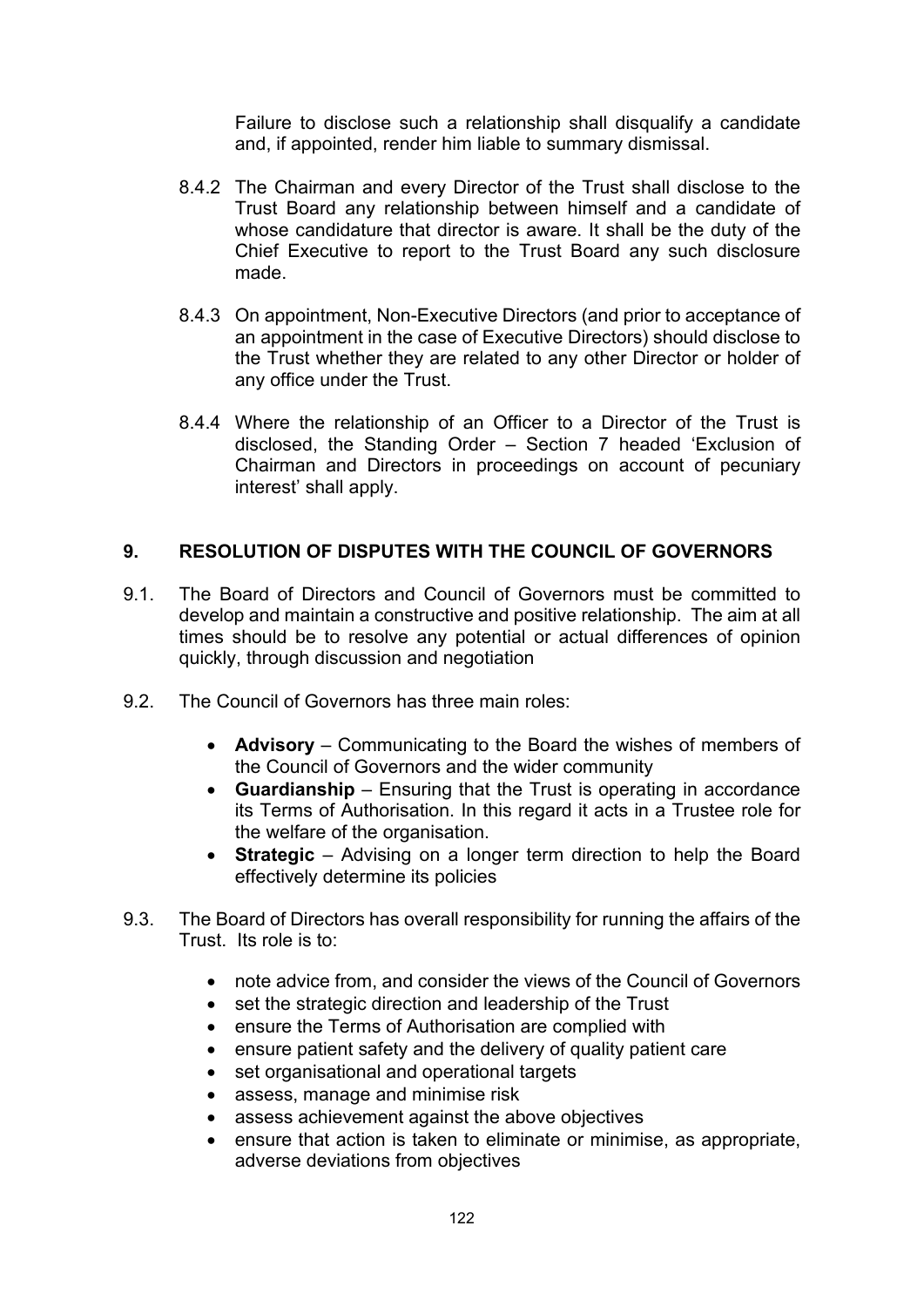- ensure that the highest standards of Corporate Governance are applied throughout the organisation
- 9.4. In recognising the different roles of the Board of Directors and Council of Governors, a **disputes resolution procedure** has developed. If, through informal efforts, the Chairman cannot achieve resolution of a disagreement or conflict, the Chairman will follow the procedure in accordance with this Constitution (**Annex 8**)
- 9.5. Where the dispute or disagreement relates to a proposal to remove a Governor from the Council of Governors and as to whether this is justified, an independent assessor agreeable to both parties should be requested to consider the evidence and conclude whether the proposed removal is reasonable or otherwise

## **10. NOTIFICATION TO MONITOR AND COUNCIL OF GOVERNORS**

The Board shall notify Monitor and the Council of Governors of any major changes in the circumstances of the Trust which have made or could lead to a substantial change to its financial well being, healthcare delivery performance, or reputation and standing or which might otherwise affect the Trust's compliance with the Terms of Authorisation

#### **11. BOARD PERFORMANCE**

The Chairman, with the assistance of the Secretary, shall lead, at least annually, a performance assessment process for the Board. This process should act as the basis for determining individual and collective professional development programmes for Directors

## **12. CUSTODY OF SEAL, SEALING OF DOCUMENTS**

- 12.1. The Trust seal shall be kept by the Secretary in a secure place
- 12.2. The Trust seal shall be affixed under the authority of the Board of Directors or by a committee thereof where the Board of Directors has delegated its powers
- 12.3. Before any building, engineering, property or capital document is sealed, it must be approved and signed by the Director of Finance (or an officer nominated by him) and authorised and countersigned by the Chief Executive (or an officer nominated by him who shall not be within the originating directorate)

## 12.4. **Register of Sealing**

An entry of every sealing shall be made and numbered consecutively in a register provided for that purpose. The register shall include details of the date of the sealing, the nature of the document and the persons who shall have approved and authorised same, including those who attested the seal. A report of all sealings shall be made to the Board at least annually and shall include details of the seal number, the description of the document and the date of the sealing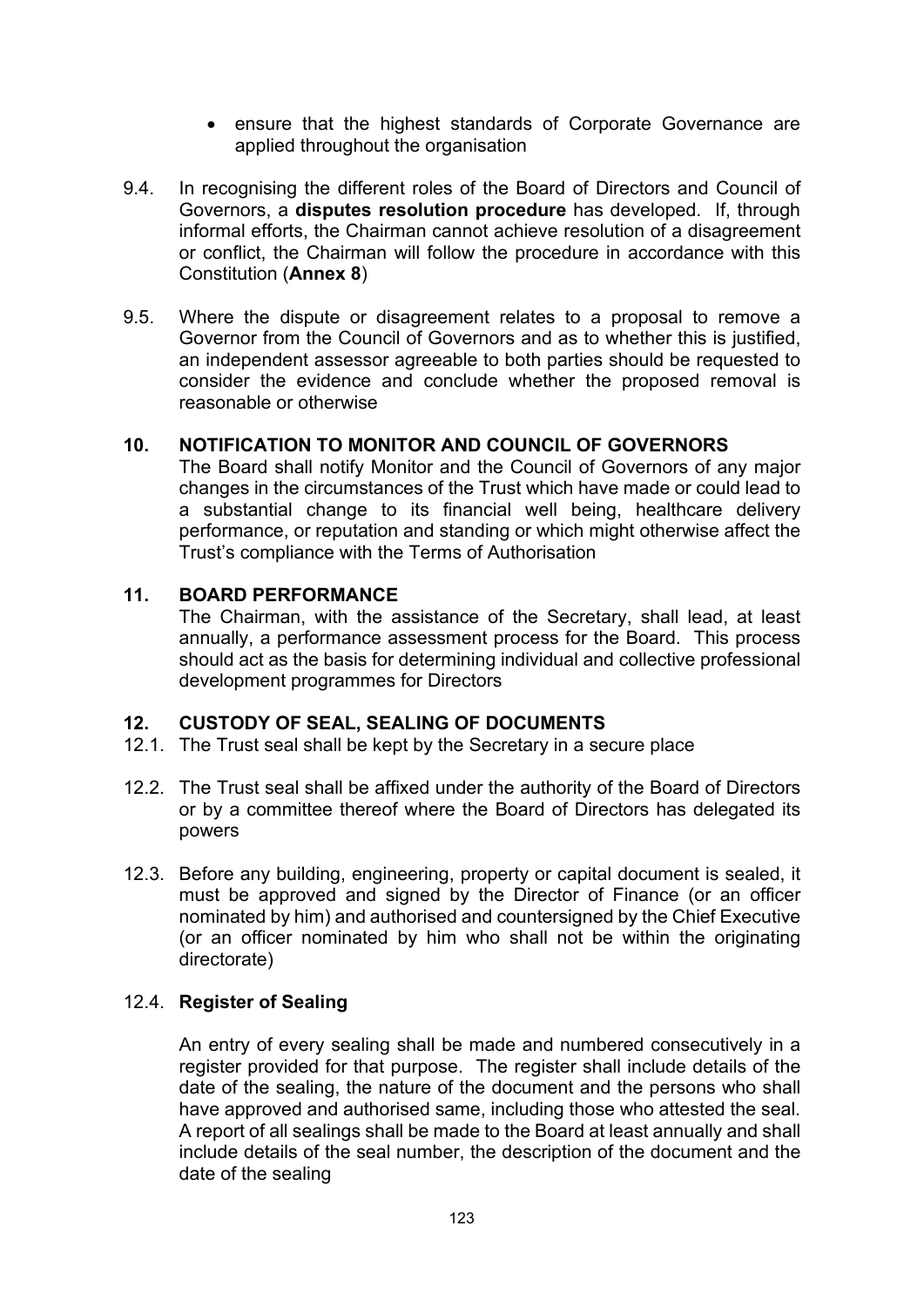## **13. SIGNATURE OF DOCUMENTS**

- 13.1. Where the signature of any document will be a necessary step in legal proceedings involving the Trust, it shall be signed by the Chief Executive, or in his absence, an Executive Director, unless any enactment otherwise requires or authorises, or the Board of Directors shall have given the necessary authority to some other person for the purpose of such proceedings
- 13.2. The Chief Executive (or nominated officer) shall be authorised, by resolution of the Board of Directors, to sign on behalf of the Trust any agreement or other document not requested to be executed as a deed, the subject matter of which has been approved by the Board of Directors or any committee, sub committee or standing committee with delegated authority

## **14. STANDING ORDERS**

## 14.1. **Waiver of Standing Orders**

14.1.1. Except where this would contravene any provision of the Constitution or any direction made by Monitor, any one or more of the Standing Orders may be waived at any meeting, provided that at least two-thirds of the Directors are present, including one Executive Director and one Non-Executive Director, and that a majority of those present vote in favour of suspension

14.1.2. A decision to waive Standing Orders shall be recorded in the minutes of the meeting

14.1.3. The Audit Committee shall review every decision to waive Standing Orders.

#### 14.2. **Variation and Amendment of Standing Orders**

14.2.1. These Standing Orders shall be amended only if:

- a) a notice of motion has been given;
- b) no fewer than half the total of the Trust's Non-Executive Directors vote in favour of amendment;
- c) at least two-thirds of the Directors are present; and
- d) the variation proposed does not contravene a statutory provision or direction made by Monitor

#### 14.3. **Dissemination and Responsibilities**

14.3.1 It is the duty of the Chief Executive to ensure that existing Directors and officers and all new appointees to the Board of Directors are notified of and understand their responsibilities within these Standing Orders, Standing Financial Instructions, the Scheme of Delegation and Schedule of Decisions Reserved to the Board. Updated copies shall be issued to staff designated by the Chief Executive. New designated Officers shall be informed in writing and shall receive copies where appropriate in Standing Orders.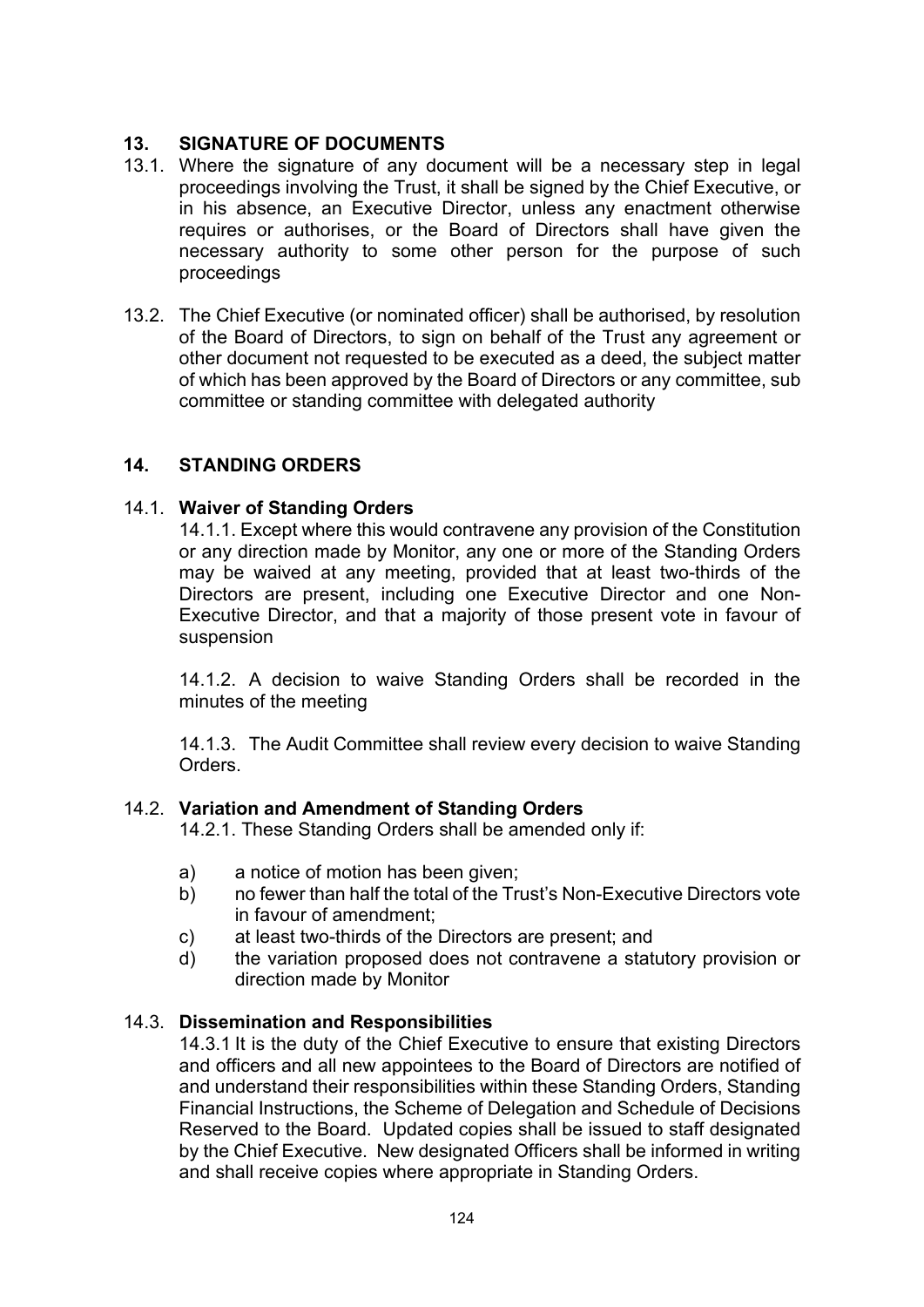#### **14.5. Review of Standing Orders**

These Standing Orders will be reviewed as and when necessary but at least every three years

#### **14.6 Code of Conduct.**

The Board is committed to maintaining the highest standards of corporate governance. Directors will adhere to the content of the Trust's Code of Conduct for Board Members or successor Policy and also the Nolan Principles (Appendix A) and Monitor's Code of Governance

#### **14.7 Indemnity Insurance**

Members of the Board of Directors who act honestly and in good faith will not have to meet out of their personal resources any personal civil liability which is incurred in the execution or purported execution of their Board functions, save where they have acted recklessly. Any costs arising in this way will be met by the Trust and the Trust shall have the power to purchase suitable insurance or make appropriate arrangements with the National Health Service Litigation Authority to cover such costs.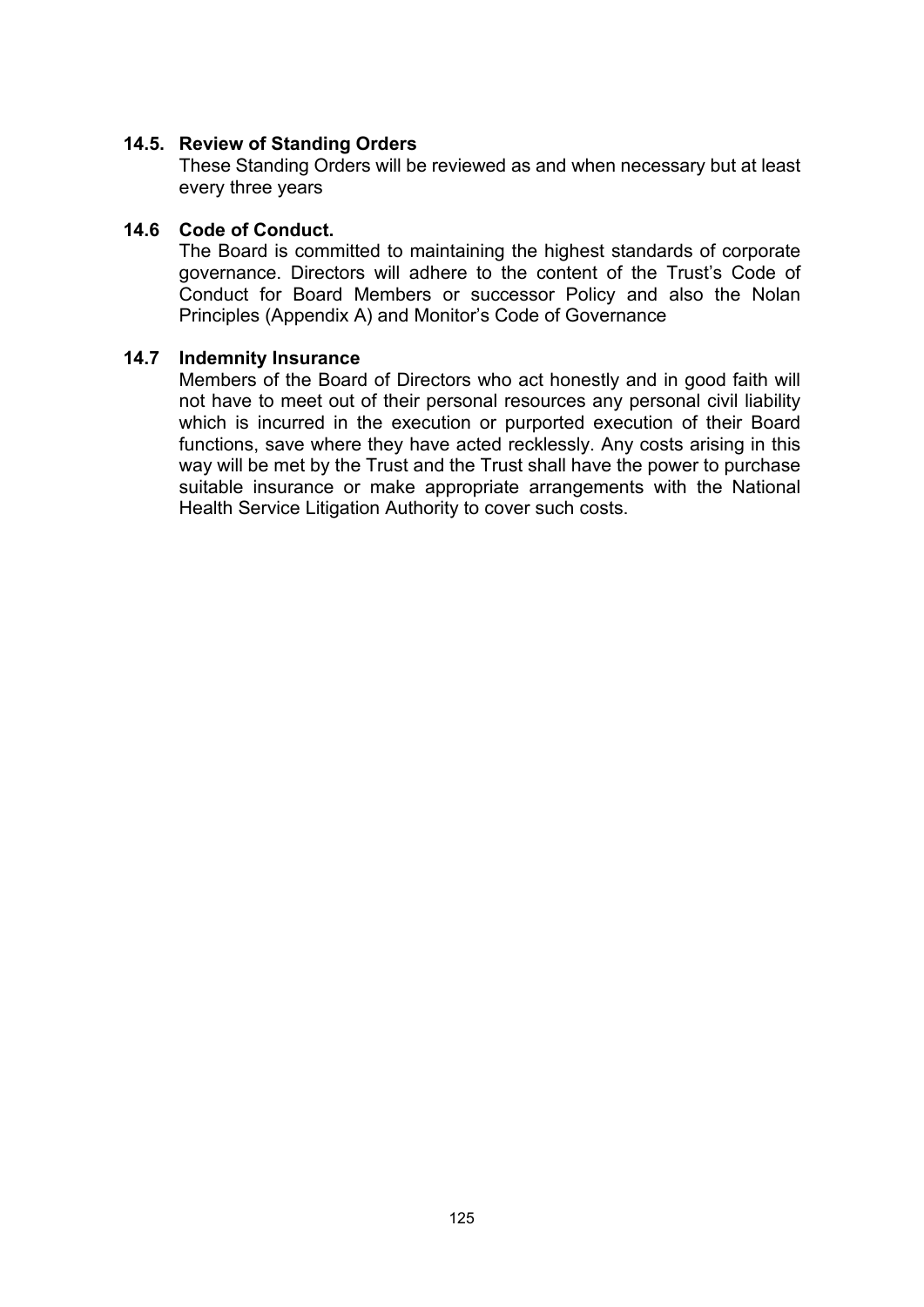## **APPENDIX A**

**The Trust is also fully committed to taking all reasonable endeavours to achieve and demonstrate compliance with the Nolan principles in all its activities:**

#### **The Seven Principles of Public Life**

#### **Selflessness**

Holders of public office should take decisions solely in terms of the public interest. They should not do so in order to gain financial or other material benefits for themselves, their family, or their friends.

#### **Integrity**

Holders of public office should not place themselves under any financial or other obligation to outside individuals or organisations that might influence them in the performance of their official duties.

#### **Objectivity**

In carrying out public business, including making public appointments, awarding contracts, or recommending individuals for rewards and benefits, holders of public office should make choices on merit.

#### **Accountability**

Holders of public office are accountable for their decisions and actions to the public and must submit themselves to whatever scrutiny is appropriate to their office.

#### **Openness**

Holders of public office should be as open as possible about all the decisions and actions that they take. They should give reasons for their decisions and restrict information only when the wider public interest clearly demands.

#### **Honesty**

Holders of public office have a duty to declare any private interests relating to their public duties and to take steps to resolve any conflicts arising in a way that protects the public interest.

#### **Leadership**

Holders of public office should promote and support these principles by leadership and example.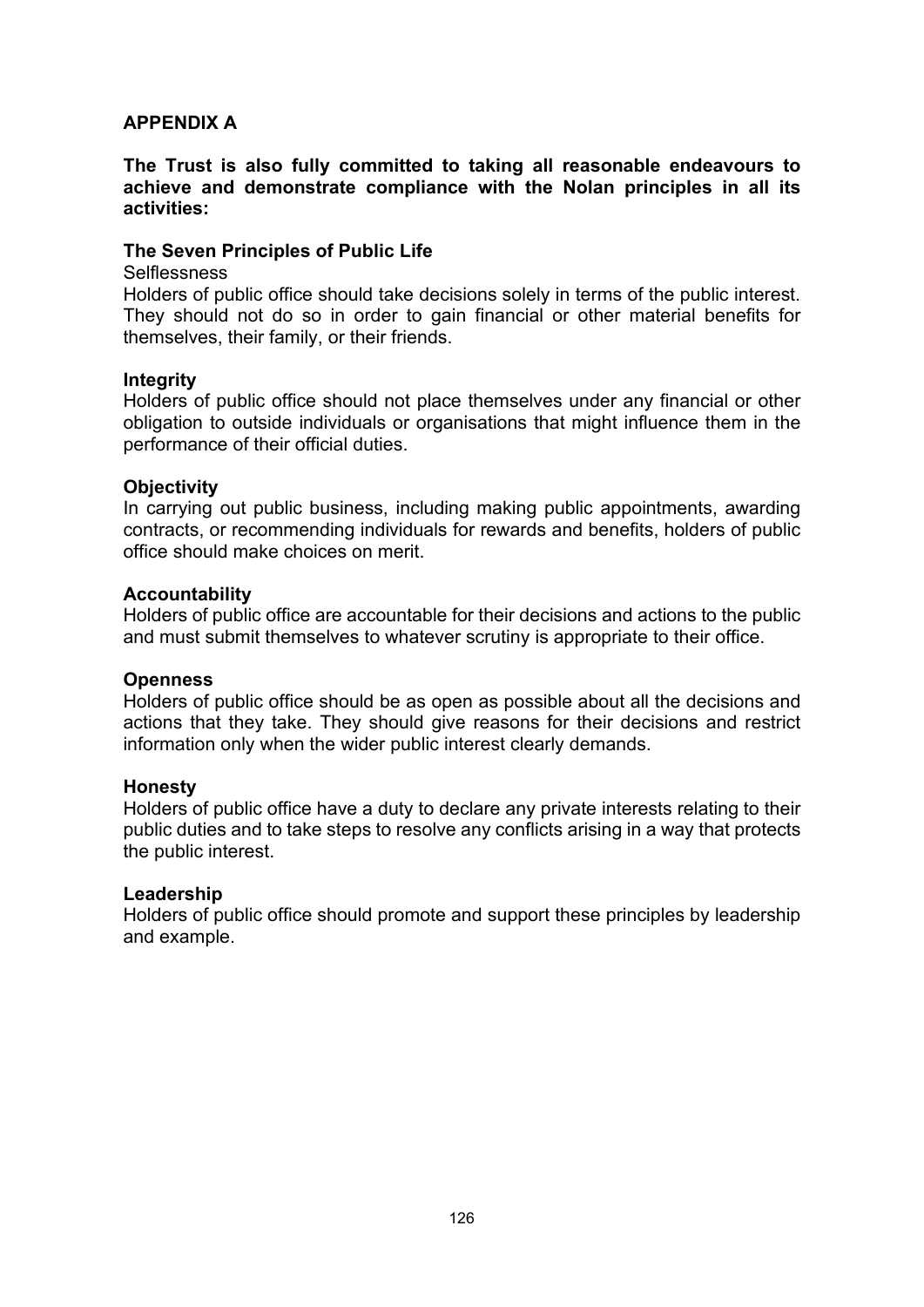## **ANNEX 8 – FURTHER PROVISIONS**

## **Contents:**

- A8.1. Expulsion Members
- A8.2. Voting at Elections Members of the Public Constituency
- A8.3. Communication and Conflict Disputes Resolution Procedure Board of Directors and Council of Governors
- A8.4. Role of the Secretary

## **A8 1 Expulsion - Members**

A Member may be expelled by a resolution of the Council of Governors. The following procedure is to be adopted for consideration of such issues and also where the Secretary, in conjunction with the Chairman and/or Chief Executive, has determined that a Member is disqualified or an applicant is ineligible as a Member and where a dispute has arisen

- A8 1.1. Any Member may complain to the Secretary that another Member has acted in a way detrimental to the interests of the Trust
- A8 1.2. If a complaint is made, the Council of Governors may itself consider the complaint having taken such steps as it considers appropriate to ensure that each Member's point of view is heard and may either:
	- a) Dismiss the complaint and take no further action; or
	- b) Propose a Motion to expel the Member complained of to be considered at the next meeting of the Council of Governors
- A8 1.3. If a Motion to expel a Member is to be considered at a meeting of the Council of Governors, details of the complaint must be sent to the Member complained of not less than one calendar month before the meeting with an invitation to answer the complaint and attend the meeting
- A8 1.4. At the meeting, the Council of Governors will consider oral and written evidence produced in support of the complaint, and any oral and written evidence submitted for or on behalf of the Member about whom complaint has been made
- A8 1.5. If the Member complained of fails to attend the meeting without due cause, the meeting may proceed in his absence. A person expelled from membership will cease to be a Member upon the declaration by the Chairman of the meeting that the resolution to expel him is carried
- A8 1.6. No person who has been expelled from membership is to be re-admitted except by a resolution carried by the votes of two-thirds of the members of the Council of Governors present and voting at a meeting of the Council of Governors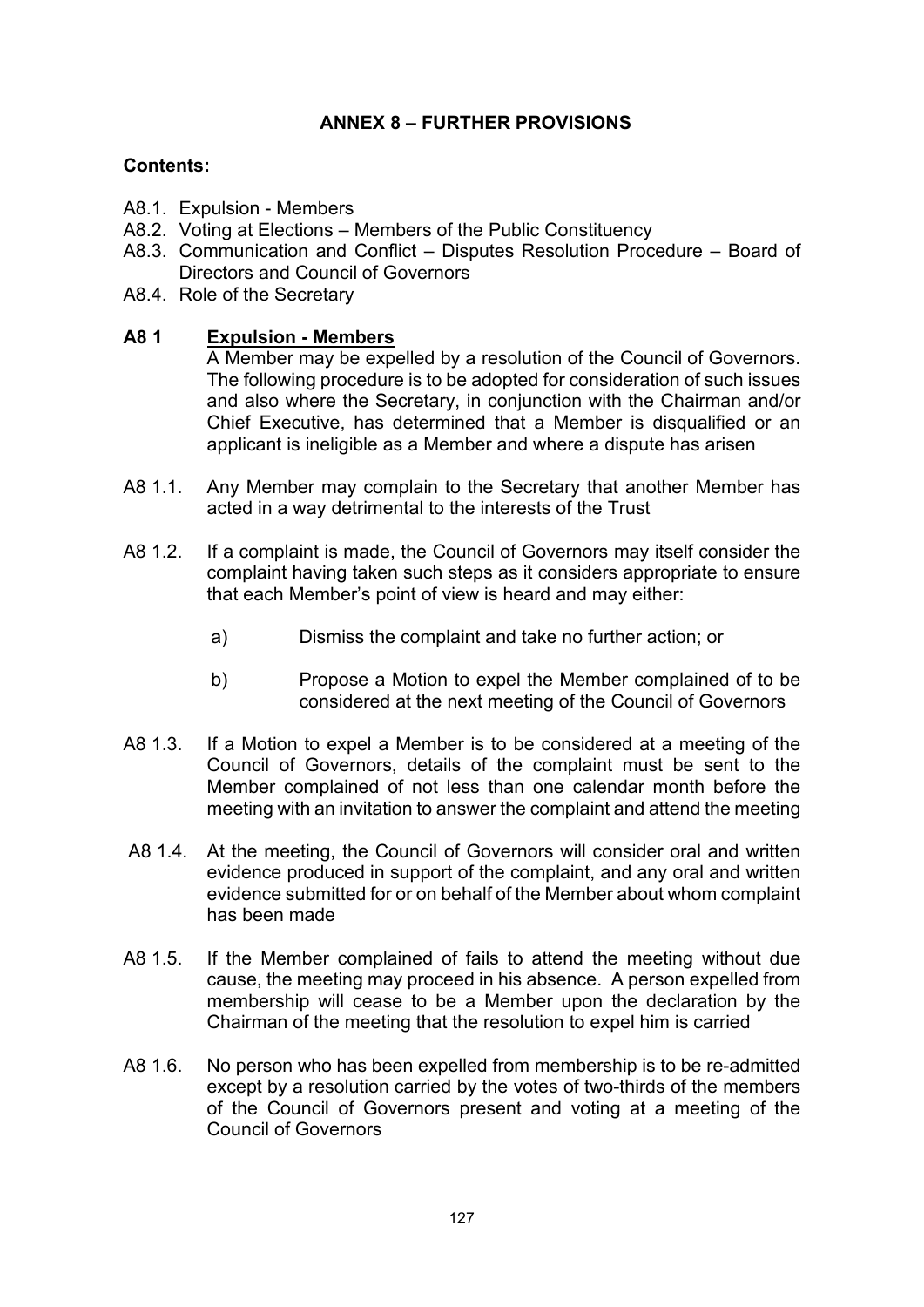#### **A8 2 Voting at Elections for Governors by the Public Constituency**

- A8 2.1. A person may not vote at an election for an elected Governor in the Public Constituency unless he has made a declaration in the specified form that he is a member of the Public Constituency
- A8 2.2. It is an offence in respect of Section 60(1) of the 2006 Act to knowingly or recklessly make such a declaration which is false in a material particular
- A8 2.3. A person who becomes a member on or before the closing date for the receipt of nominations by the candidates for an election, is eligible to vote in that election
- A8 2.4. A person entitled to vote for a Staff Governor shall make a similar declaration to that at A8.2.1 above save that paragraph A8.2.2 will not apply in such a case.

#### **A8 3 Governors and Directors: Communication and Conflict**

#### A8 3.1. **Summary**

This section describes the processes intended to ensure a successful and constructive relationship between the Council of Governors and the Board of Directors. It emphasises the importance of informal and formal communication, and confirms the formal arrangements for communication within the Trust. It suggests an approach to informal communications, and sets out the formal arrangements for resolving conflicts between the Council of Governors and the Board of Directors

#### A8 3.2. **Informal Communications**

Informal and frequent communication between the Governors and the Directors is an essential feature of a positive and constructive relationship designed to benefit the Trust and the services it provides

The Chairman of the Council of Governors and the Board of Directors will encourage informal methods of communication including:

- o Participation of the Board of Directors in the induction, orientation and training of Governors;
- o Development of special interest links between Non-Executive Directors and Governors;
- o Discussions between Governors and the Chairman, the Chief Executive or a Director, through the office of the Secretary
- o Involvement in membership recruitment and briefings at public events organised by the Trust

#### A8 3.3 **Formal Communication**

A8 3.3.1 Some aspects of communication are defined by the constitutional roles and responsibilities of the Council of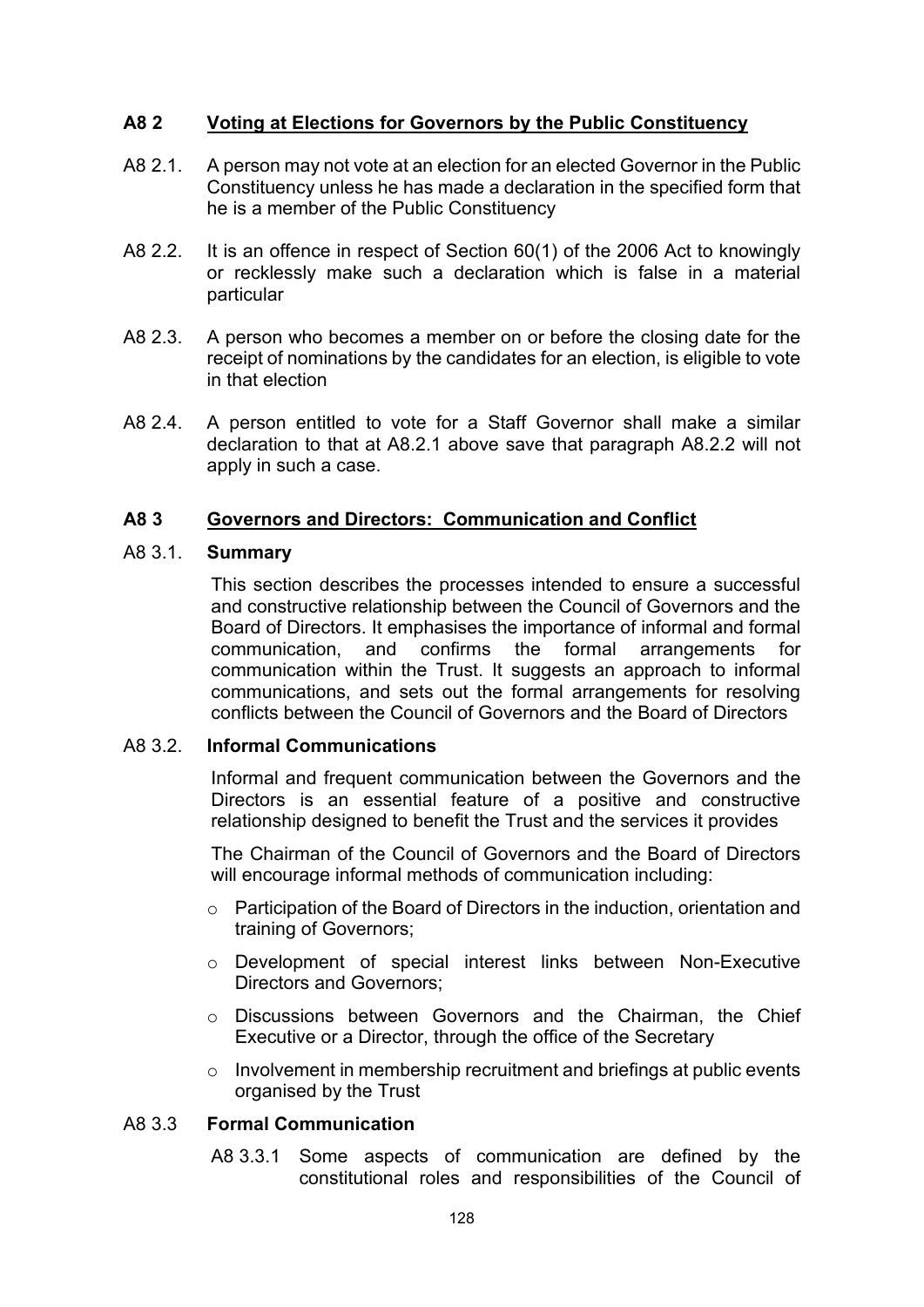Governors and the Board of Directors respectively. Communications initiated by the Council of Governors, and intended for the Board of Directors, will be conducted as follows:

- o Specific requests by the Council of Governors will be made through the Chairman, to the Board of Directors;
- $\circ$  Any Governor has the right to raise specific issues at a duly constituted meeting of the Council of Governors through the Chairman. In the event of disagreement, two thirds of the Governors present must approve the request. The Chairman will raise the matter with the Board of Directors and provide the response to the Council of Governors; and
- o Joint meetings will take place between the Council of Governors and the Board of Directors as and when necessary
- A8 3.3.2. The Board of Directors will request the Chairman to seek the views of the Council of Governors on:
	- o the Board of Directors' proposal for the strategic direction, and the Annual Business Plan;
	- o the Board of Directors' proposals for developments;
	- o Trust performance;
	- o their involvement in service reviews and evaluation; and
	- o proposed changes, plans and developments for the Trust
- A8 3.3.3 The Board of Directors will also present to the Council of Governors, the Annual Accounts, Annual Report and Auditors Report
- A8 3.3.4. The following formal methods of communication will also be used:
	- o Provision of formal reports or presentations by Executive Directors to a meeting of the Council of Governors;
	- o Inclusion of appropriate minutes for information on the Agenda of a meeting of the Council of Governors; and
	- o Reporting the views of the Council of Governors to the Board of Directors through the Chairman or Deputy Chairman
- A8 3.3.5. The Board of Directors will keep under review, those agreements between it and the Council of Governors; recognising the evolving role of the Council of Governors over time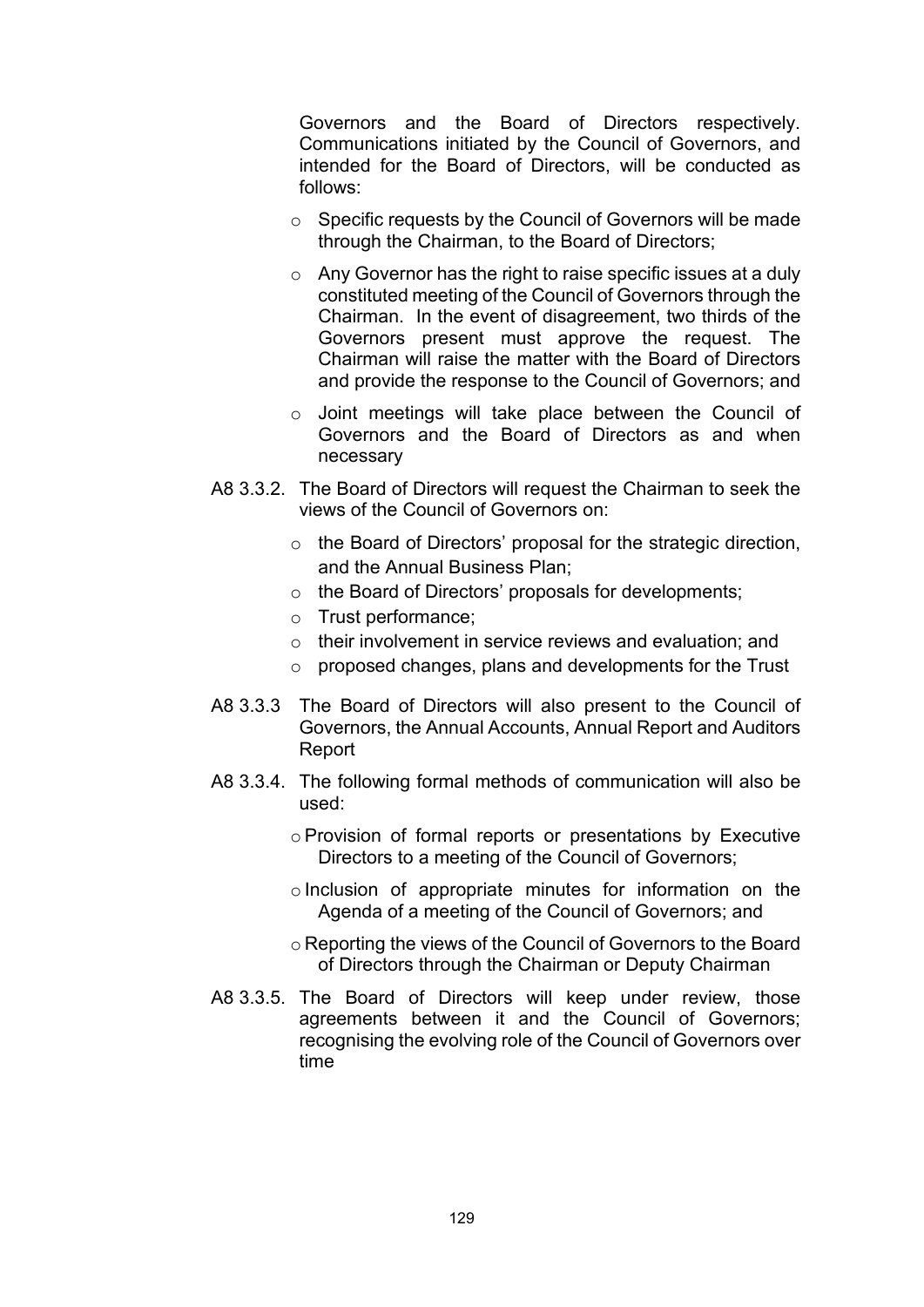## A8 3.4. **Resolving Conflict**

- A8 3.4.1. The Council of Governors and the Board of Directors must be committed to develop and maintain a constructive and positive relationship. The aim at all times is to resolve any potential or actual differences of opinion quickly, through discussion and negotiation
- A8 3.4.2. If, through informal efforts, the Chairman cannot achieve resolution of a disagreement or conflict, the Chairman will follow the dispute resolution procedure described below. The aim is to resolve the matter at the first available opportunity and only to follow this procedure if initial action fails to achieve resolution

#### A8 3.5. **Dispute Resolution Procedure**

- A8 3.5.1. The Chairman, or the Senior Independent Director (if the dispute involves the Chairman) of the Board or the Council of Governors as appropriate, shall first endeavour through discussion with members of the Council of Governors and Directors or, to achieve the earliest possible conclusion, appropriate representatives of them to resolve the matter to the reasonable satisfaction of both parties;
- A8 3.5.2. Failing resolution under 3.5.1 above then the Board, or the Council of Governors, as appropriate, shall, at its next formal meeting, to be held in private session, approve the precise wording of a Disputes Statement setting out clearly and concisely the issue or issues giving rise to the dispute;
- A8 3.5.3. The Chairman, or Senior Independent Director (if the dispute involves the Chairman) of the Board or the Council of Governors as appropriate, shall ensure that the Disputes Statement, without amendment or abbreviation in any way, shall be an Agenda Item and Agenda Paper at the next formal meeting of the Board or Council of Governors (in private session to be held in accordance with 8.10.1 - 8.10.3 as appropriate). That meeting shall agree the precise wording of a Response to Disputes Statement;
- A8 3.5.4. The Chairman, or Senior Independent Director (if the dispute involves the Chairman) of the Board or the Council of Governors as appropriate, shall immediately or as soon as is practicable, communicate the outcome to the other party and deliver the Response to Disputes Statement. If the matter remains unresolved or only partially resolved then the procedure outlined in 3.5.2 above shall be repeated;
- A8 3.5.5. If, in the opinion of the Chairman, or Senior Independent Director (if the dispute involves the Chairman) of the Board or the Council of Governors as appropriate, and following the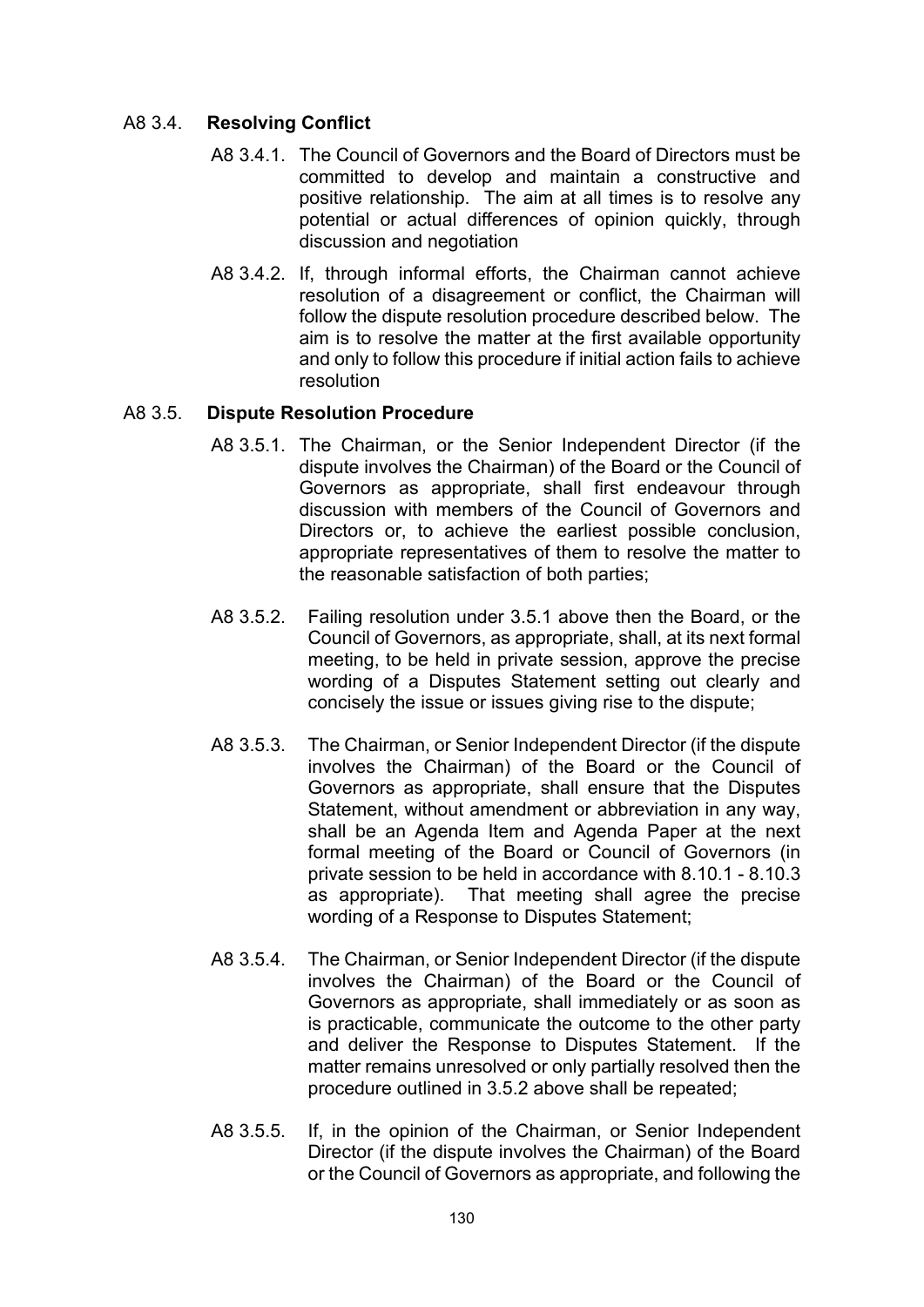further discussion prescribed in 3.5.4 there is no further prospect of a full resolution or, if at any stage in the whole process, in the opinion of the Chairman or Deputy Chairman, as the case may be, there is no prospect of a resolution (partial or otherwise) then they shall advise the Council of Governors and the Board accordingly;

- A8 3.5.6. On the satisfactory completion of this disputes process the Board shall implement agreed changes; and
- A8 3.5.7. On the unsatisfactory completion of this disputes process the view of the Board shall prevail
- A8 3.5.8. Where the dispute relates to a proposal to remove a Governor from the Council of Governors and as to whether this is justified, an independent assessor agreeable to both parties should be requested to consider the evidence and conclude whether the proposed removal is reasonable or otherwise
- A8 3.5.9. Nothing in this procedure shall prevent the Council of Governors, if it so desires, through its nominated Lead Governor, from informing Monitor that, in the Council of Governors' opinion, the Board has not responded constructively to concerns of the Council of Governors that the Trust is not meeting the Terms of its Authorisation

#### **A8.4 Role of the Secretary**

- A8 4.1. The NHS Foundation Trust Secretary has a significant role to play in the administration of corporate governance. In particular, the Secretary shall:
	- o ensure good information flows within the Board and Council of Governors and their committees, between Directors and members of the Council of Governors, and between senior management and the Board.
	- o ensure that Board procedures of both the Board of Directors and the Council of Governors are established and complied with;
	- o act as a principal advisor to the Chief Executive, Chair, Council of Governors and Board of Directors on all issues relating to corporate governance ensuring the Trust's corporate affairs are undertaken to the highest standards of probity and accordance with the statutory and legislative requirements of the regulatory framework;
	- o advise the Board of Directors and the Council of Governors (through the Chairman) on all governance matters; and
	- o be available to give advice and support to individual Directors, particularly in relation to the induction of new Directors and assistance with professional development